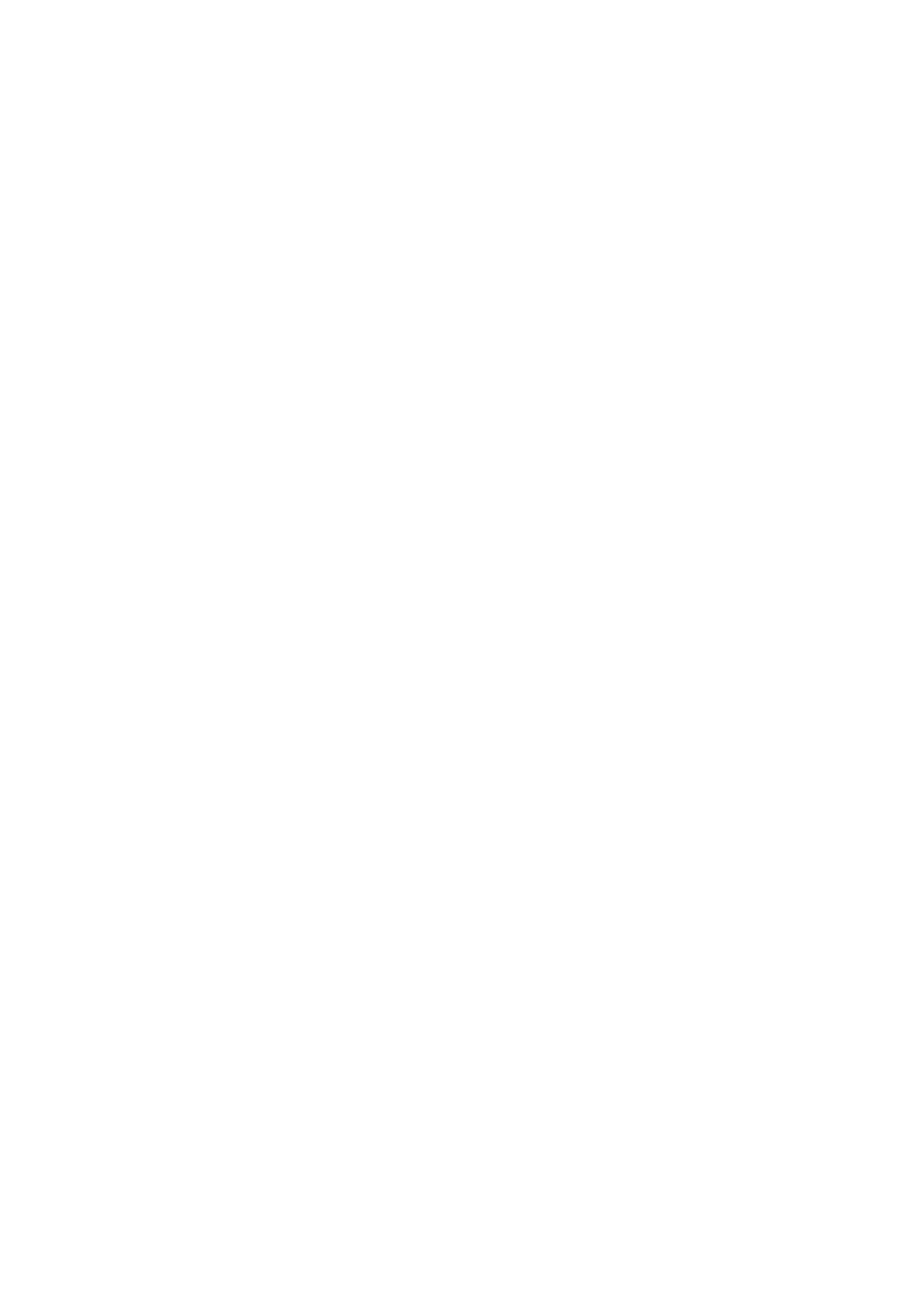# **Acknowledgements**

More than 200 staff working in social assistance were interviewed for the present study. The team very warmly acknowledges the valuable insights provided by the respondents, who gave their time generously and expressed interest in engaging with the research. All interviewees provided pertinent information which aided the team's understanding of the current and potential future organisation of social service provision at raion level, and which will be useful in improving the delivery of effective and sustainable social assistance services.

The team expresses its thanks also to the Ministry of Social Protection, Family and Child (MSPFC), the Ministry of Finance and the Ministry of Local Public Administration for their guidance during the planning and implementation of the study and to the senior managers and staff in the MSPFC who accompanied and supported the team from EveryChild Moldova and Oxford Policy Management (OPM) on the visits to raions.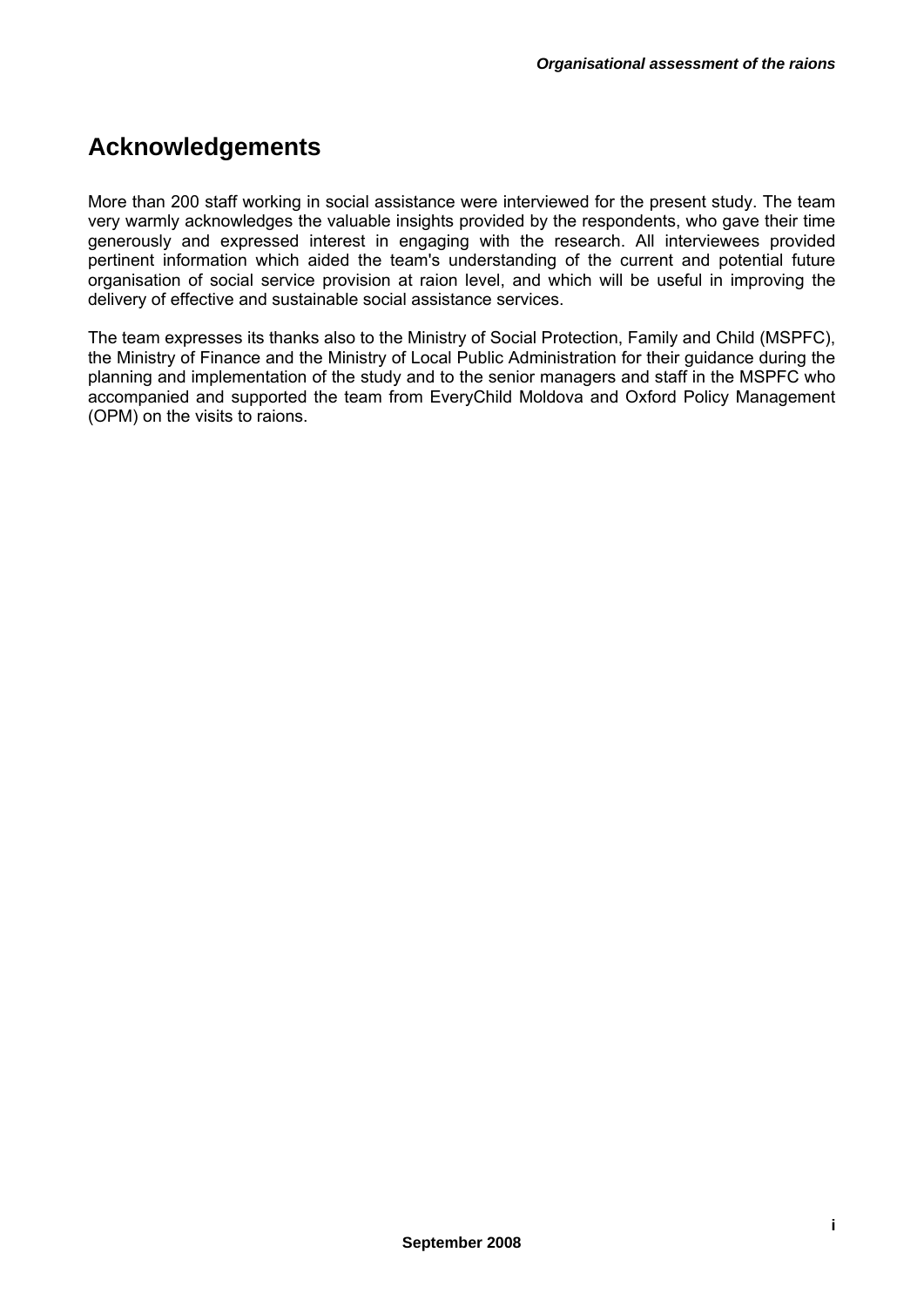# **Executive summary**

The Government of Moldova is reforming its system of social service provision so that it diversifies its range of services to take into account individual need and increases its overall coverage of the population. The Ministry of Social Protection, Family and Child (MSPFC) has developed an Integrated Strategy for Social Services (ISSS) which is undergoing an approval process. The strategy envisages a refocusing of services away from highly specialised facilities to more appropriate community-based and preventative services, in line with Moldova's international commitments. This includes a scaling-down or phasing-out of some specialised institutions, as agreed in the government's deinstitutionalisation strategy of 2007, and a strengthening of the new national network of social assistants and other local services.

The strategy takes into account the ongoing process of decentralisation in Moldova and so it enables local public authorities at the first and second levels (the *primaria* and *raion*) to develop services that most closely reflect the needs in their area, and by the most effective and efficient means possible, under the guidance of the overall framework for social services provided by the MSPFC. The ISSS will therefore place significant demands on raion Social Assistance and Family Protection Departments (SAFPDs), who will have to change the mix of services provided and the way they deliver them.

An organisational assessment of raion SAFPDs has been carried out to enhance the MSPFC's understanding of current practices and constraints in raion SAFPDs. The aim is to inform the drafting of legislation and regulations and support the implementation of the strategy. This report presents the findings of the assessment. The study is divided into 11 sections:

- The **background** sections (1–3) introduce the objectives of the study, outline the methodology and describe the context in which the reform of social services is taking place.
- The **findings** are in sections 4–10. Section 4 reviews what services the raion SAFPDs provide. Sections 5–8 look at the resources (human, physical and financial) that deliver these services. Sections 9 and 10 examine the processes of planning and delivering services and the characteristics of the organisational culture in which they are delivered. Key findings are summarised in a box at the beginning of each chapter.
- Section 11 draws **conclusions** about the effectiveness of the assessment's categorisation of raion SAFPDs into three types according to their perceived performance (see methodology section below).

In addition, Annex A offers some detailed recommendations on the next steps for implementation of the ISSS as a guideline for policymakers.

# **Methodology**

The team assessed 10 raions that are perceived to be achieving different standards of performance in the delivery of social services. The MSPFC, Ministry of Finance and Ministry of Local Public Administration were each invited to rank raions and municipalities as low, middle or high performers according to their own judgement. The team then selected raions about whose performance there was most consensus among the ministries, taking into account also the geographical spread of the selection. Three raions in each of the low and middle performance categories were selected, and two raions from the high performance category. In addition Chisinau and a raion of Gagauzia were selected automatically because their administrative systems are very different to the rest of the country. In alphabetical order the raions selected are: Anenii Noi, Cantemir, Causeni, Chisinau, Donduseni, Edinet, Rezina, Soroca, Ungheni and Vulcanesti.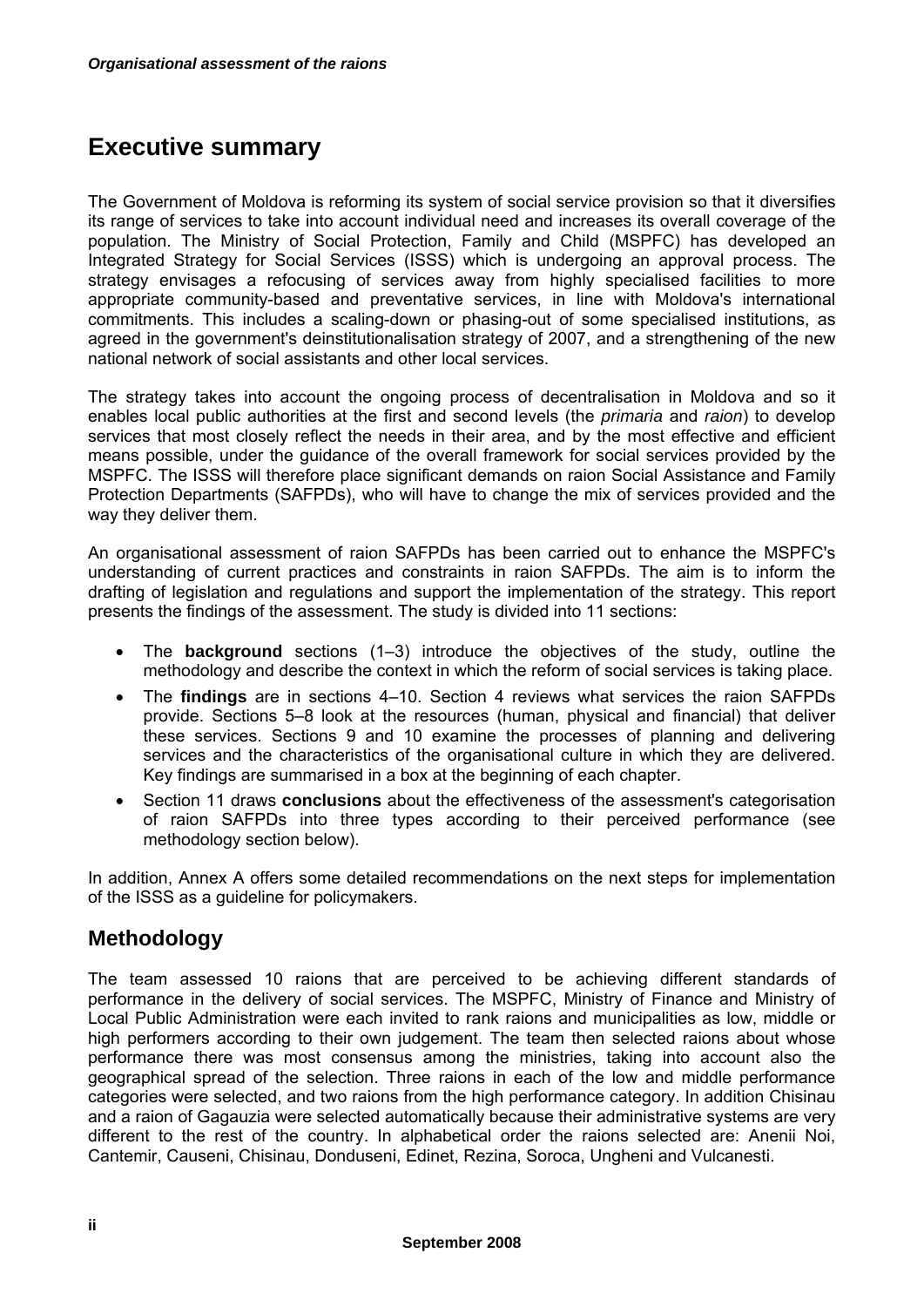The assessment team spent a day in each of the selected raions, carrying out four semi-structured interviews and two focus groups with key players to gather information about current practices and constraints. The stakeholders who participated were social assistants and social workers; the head, accountant and specialists of the SAFPD; the head of the finance department of the raion; and selected mayors of primarias. The assessment team usually consisted of international and national experts from OPM and EveryChild together with a staff member from the MSPFC. All interviews and focus groups were held in July 2008.

## **Context**

Some social services have long existed in Moldova, but before independence the focus of community-based care was mainly on domiciliary care for the single elderly and disabled. Guardianship and adoption services were in place for children without parental care, and the prosthesis service provided aids for people with mobility problems. For other beneficiaries services tended to be concentrated on full-time care in residential institutions.

Since then the country has committed to a number of international and national agreements and policies on social care services, and has begun to put in place the mechanisms to implement them. At the international level these agreements include the United Nations (UN) Conventions on the Rights of Persons with Disabilities and on the Rights of the Child. At national level, policies have included the Economic Growth and Poverty Reduction Strategy, the National Development Strategy 2008–11, and policy documents such as the strategy and action plan for deinstitutionalisation by the Ministry of Education and Youth. The ISSS which is now under consideration forms part of the ongoing effort to refocus social services towards community-based services and away from residential care.

Significant changes have been made to the legislative framework in line with these policy commitments. In recent years the main relevant law has been the Law on Social Assistance of 2003 which provides for the delivery of social services, as a form of social assistance, overseen by the central government and carried out at local level by local public authorities. Many other regulations govern specific services ranging from home care and social canteens to foster care, adoption and full-time residential institutions, and including also regulations on the provision of cash support.

The responsibilities for these services are spelt out in broad terms in the Constitution and are further clarified in fiscal and administrative legislation. The Law on Administrative Decentralisation of 2006 stipulates that raions are responsible for the administration of social assistance units in their district and for developing and managing community-based social services. The Law on Social Assistance of 2003 indicates that the type of social assistance services covered encompasses in-kind social services, cash allowances and also indirect assistance such as through payments for services related to housing and tax exemptions.

As for financing, the Law on Local Public Finance specifies the revenue sources of the different levels and types of local government, and describes the operation of the transfers from the central budget to local governments which are intended for revenue equalisation. Transfers to a *raion* are the difference between its *per capita* expenditure and its projected revenue, multiplied by the population.

# **Services**

All sampled raions provide a **common set of basic social services** through social assistants, social workers and a range of raion specialists. At the community level these are the services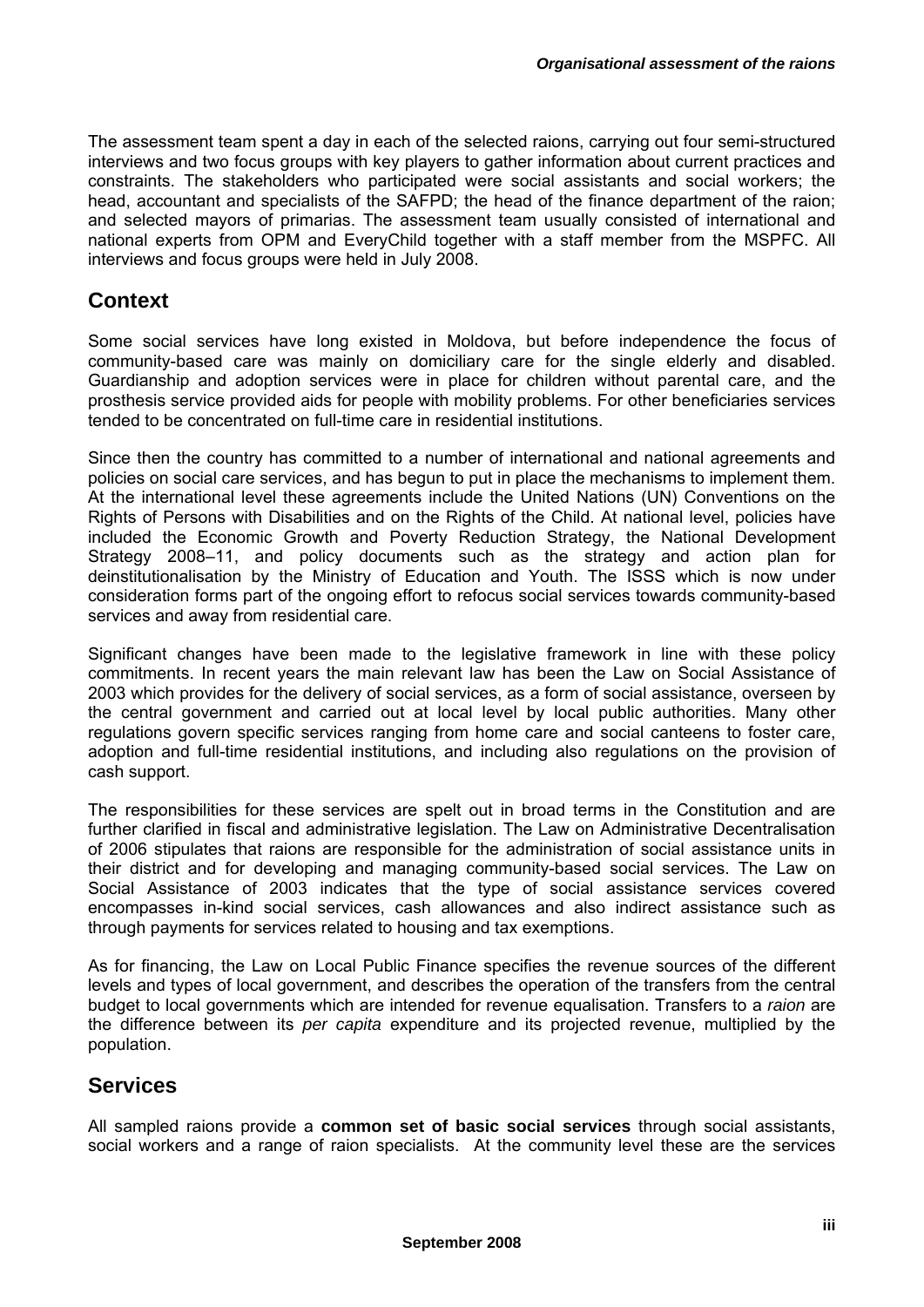delivered by social assistants and social workers. At the specialist level each raion provides a service for guardianship and adoption of children, and coordinates the use of the prosthesis service for people with limited mobility. Among services for people with very high need, each raion sends beneficiaries for sanatorial treatment and all have some residents in full-time institutional care. They also all disburse cash on the basis of requests submitted on the social questionnaire, and provide transport subsidies for people with disabilities. But access to additional social services outside this common set varies widely across the different raions. This is true for long established services such as social canteens as well as more recent initiatives such as foster care.

**Community-level services** have developed considerably in recent years but are not yet used to the extent foreseen by the ISSS. Use of service providers other than the local public administration is so far *ad hoc*. Practitioners generally accept the need to provide more of these services and most commonly perceive funding and capacity to be the binding constraint. In isolated cases the constraint is a lack of knowledge about the nature and benefits of community-based services, not only among service providers but also in the primaria and raion administration.

The personnel who provide services at community level—social assistants and social workers spend a lot of time doing work that is not direct care work. For many social assistants there is an emphasis on administration, particularly helping people to access cash support. Caring, counselling and advisory work is less prominent. But in better performing raions, where they have had more training and support, they have more direct client contact than in lower performing raions. As for social workers, they are faced with many menial tasks outside the normal ambit of social work professionals, such as chopping firewood, fetching water and paying bills. It is in their job description but it is an aspect of their work which could be done by non-care workers, if such an arrangement were to be set up. This would free up their time to provide care services to more people. Many people who could benefit from the home care service cannot access it because there are not enough allocated places.

**Specialist services** are fairly limited at the moment and consist mostly of the long-established mechanisms such as guardianship and adoption. There is little evidence of the availability of advanced psycho-social services or of other rehabilitative care (occupational therapists and physiotherapists). Facilities and staff that ought to be reserved for specialist care tend to be used mainly for non-specialist treatment. As with the social assistants, the specialists spend a lot of time on administration, such as drawing up lists of the categories of beneficiary in their raion.

Some raions offer their own **very high need services**, such as an asylum for the elderly, and others have institutions on their territory that are funded from the central budget, such as an *internat* run by the Ministry of Education and Youth. The rate of institutionalisation of children by raion is not related to whether the SAFPD is considered a strong or weak performer (according to the most recent available data). Raions which do not have an institution on their own territory funded from the central budget tend to have a lower rate of institutionalisation than average.

**Cash allowances** for vulnerable people ('material aid'), administered by the SAFPDs, reach far more people than the entire in-kind social service system. In 2006 some 296,000 people received aid from the Funds for Social Support of the Population, and 155,000 received transport compensations for people with disabilities, compared with only 78,000 who received in-kind social services such as home care or residential care.

# **Personnel**

All raions have **similar staffing structures** to those recommended by government decision regarding the apparatus of the SAFPD. Recommendations for staff levels at the SAFPD are based on population norms rather than assessed need. Although SAFPDs are not obliged to stick to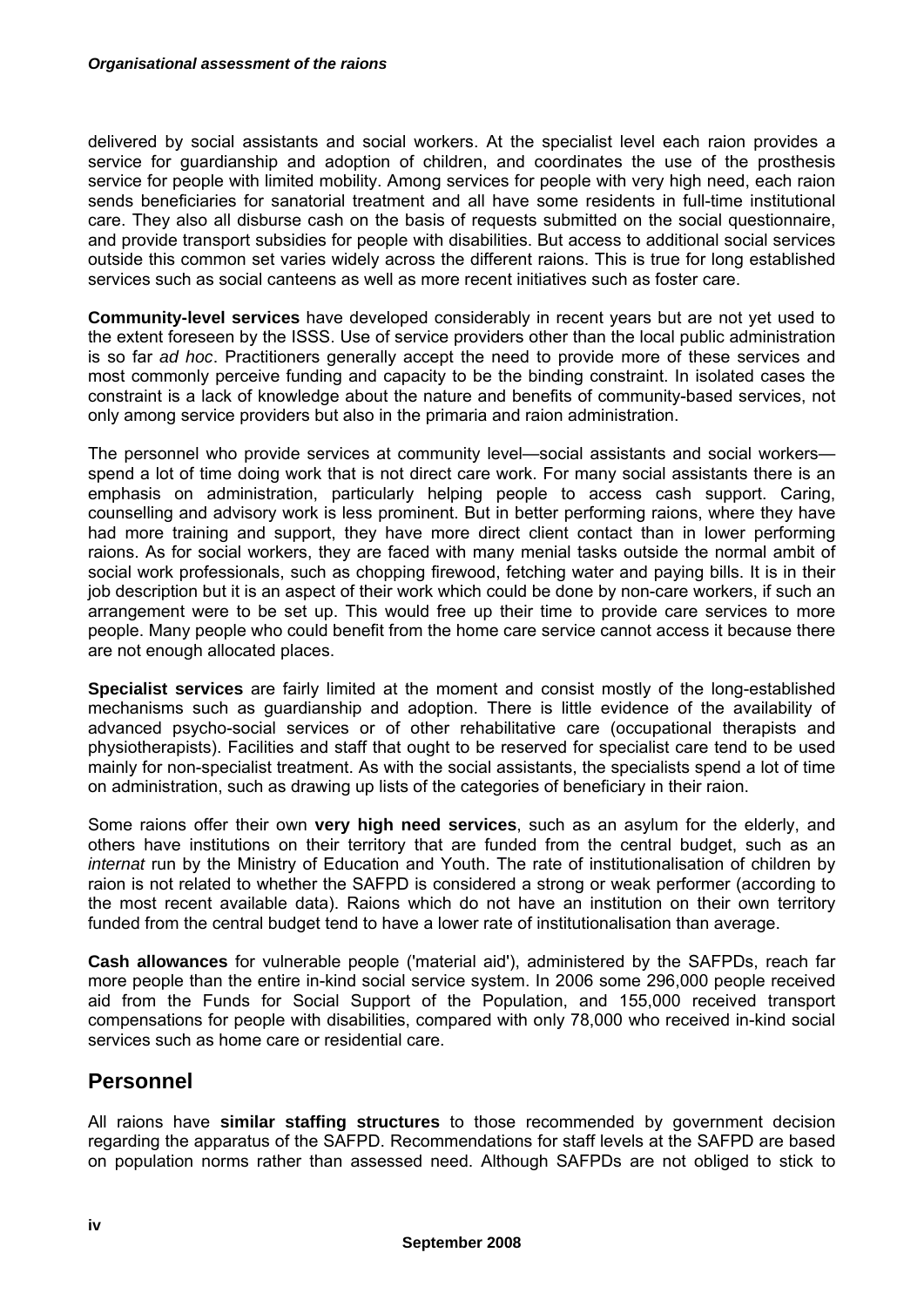these recommendations, some do, without reference to whether their own raion has, for instance, a particularly high number of children or of elderly people. But some have fewer staff posts, and some have many more.

Where raions have more staff posts this is usually because they have created new types of job (such as personal carers) rather than because they have more of the traditional posts. Raions that are perceived to provide the best services are more likely to have additional staff than raions that are considered less strong. Raions express concern about the number of support staff available to them. These include posts such as a secretary, driver and human resource manager. These posts are not on the official list recommended by the government decision. Some raions consider that the availability of support staff would free up the time of specialists and others for casework. SAFPDs also reported difficulties in finding substitute workers when a member of staff is on leave.

On average, raions are quick to recruit social assistance staff, have **few reported vacancies** and have a fairly low turnover. Chisinau is a big exception to this. It is much less successful than the rest of the country in recruiting and retaining social assistants, owing partly to the availability of higher paying positions to relatively qualified people in the capital city.

Many raions have developed their own practices in **management and supervision** and are providing some form of management to social assistance staff even without these tasks having formally been defined.

Social assistants have **extremely varied academic and professional backgrounds**. This has an implication for their training in that they may benefit from a highly flexible (perhaps modular) system of in-service training which allows staff to complement their existing skills and knowledge by selecting units which are new to them, rather than undergoing a single course that is common to everyone. Training is essential also for other employees of the raion SAFPD.

**Salary scales** for social assistants, as for social workers, are interpreted in very different ways in the different raions but are not strongly linked to their professional background or performance. Many raions urged a review of salaries.

## **Relationships and stakeholder management**

SAFPDs do not yet regular involve the **general public** (beneficiaries and non-beneficiaries) in social service planning, delivery and monitoring although a few opportunities do exist. Mobilising communities, such as by encouraging volunteer to look after their neighbours when social workers are unavailable, could provide an effective and low-cost means for SAFPDs to deliver their objectives by providing more resources and freeing up social assistance staff to carry out more professional care work.

SAFPD staff are often in regular contact with each other and **fellow professionals in primarias**. Sometimes this contact is formalised such as in weekly meetings. Only occasionally is friction reported between people working within a primaria. They also have contacts with the **raion administration** and with other raions. But raions that have weaker contacts with the finance departments are less easily able to advocate for additional resources.

Interaction with the **MSPFC** is less frequent and is concentrated on the provision of information to the ministry. Raions do not always have much contact with institutions run by central government that operate on their territory. This lack of interaction makes it difficult to understand how the institutions, or the resources in them, might be transformed to deliver community-run services locally. Interactions between non-governmental organisations (**NGOs**) and raion SAFPDs also tend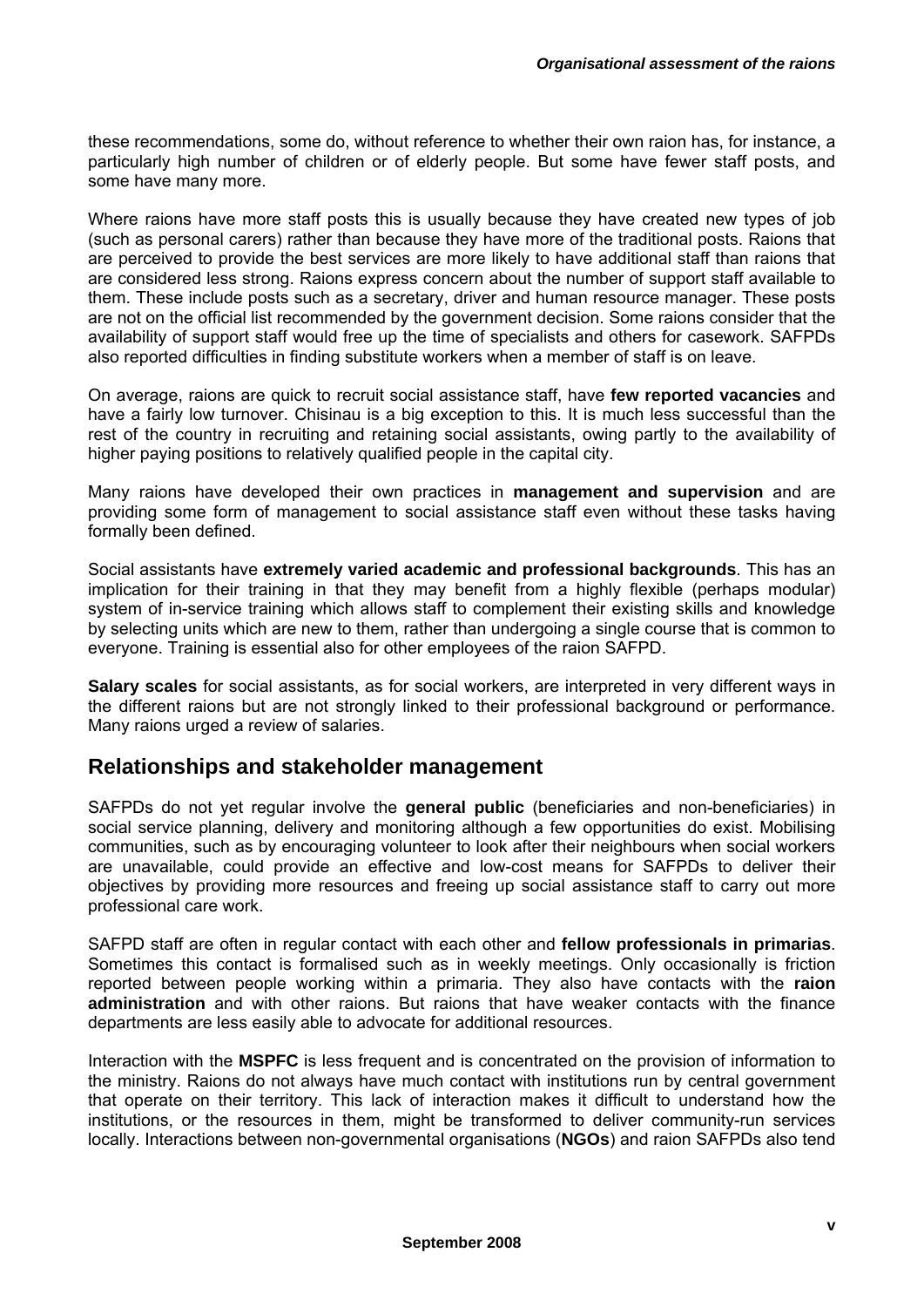to be relatively infrequent and are often initiated by the NGO (which might contact the SAFPD to offer to deliver food aid to people in need) rather than by the raion actively seeking their support.

SAFPDs express a need for support in improving awareness of the services they provide, mobilising communities to support implementation of the strategy and building relationships with partners.

# **Logistical support / non-personnel inputs**

While there are standard ratios for key personnel inputs, other input requirements are not clearly defined upfront and apparently not factored into funding norms. It is not clear who (central government, raions or primaria) is expected to take responsibility for the additional resources required by social assistants and social workers who are remunerated by raion administrations but who are physically working in primarias. Quite often this seem to be expected of primaria while in terms of legislation it is the responsibility of raions. The most common inputs for social assistants and social workers which are not clearly outlined or funded are office space, computers and transport. There is a need to more clearly outline these inputs, allocate responsibility for them and set up funding arrangements.

Raion SAFPD **offices** are generally adequate but do not take into account sufficiently the extensive interaction with beneficiaries around cash benefits (taking applications and related activities), which would benefit from being located in a space that has an enquiries desk, a waiting area and perhaps a consultation booth. Social assistants often have a working space in their primaria but many find it difficult to find an area for confidential conversations.

**Transport** can cause difficulties in terms of both efficient use of time (staff may spend a long time travelling between clients) and cost (many social assistants pay most of their own transport costs while carrying out work-related duties). Many expressed the difficulty of paying for walking shoes and suggested that bicycles might be useful at some times of the year to reach beneficiaries more easily.

A number of raions have been innovative in developing **forms, procedures and databases** to manage their resources. But there is a lack of standardisation and setting of standards (such as in management of case files) which impacts on the availability and reliability of information and the ability to manage. There is a need to have more centralised development of tools (such as the case of the social questionnaire) although the needs of users and ease of use should be considered.

# **Financing**

**Local governments' expenditure** on social protection has grown faster than other components of their expenditure over the last two years, and in the ten raions visited it comprised 5.5% of local government expenditure in 2007 altogether. But there is significant diversity around this figure, with Chisinau devoting 3% of its expenditure to social protection and Edinet devoting 11%. Per capita social protection expenditure varies from MDL 61 in Cantemir to MDL 140 in Edinet.

Although the legislation provides for substantial local autonomy in decision-making and budgeting, the funding that is available is driven primarily by **cost norms** for different services as identified by the Ministry of Finance. Funding availability is therefore to a great extent driven centrally. Raion SAFPDs often feel that these norms underestimate the cost of delivery of services but they report little success in negotiating any revision. So despite the fact that decentralisation exists in law there was a significant sense that, given funding constraints and the centrally driven identification of services and costs, little room exists for substantial decision-making at the local level.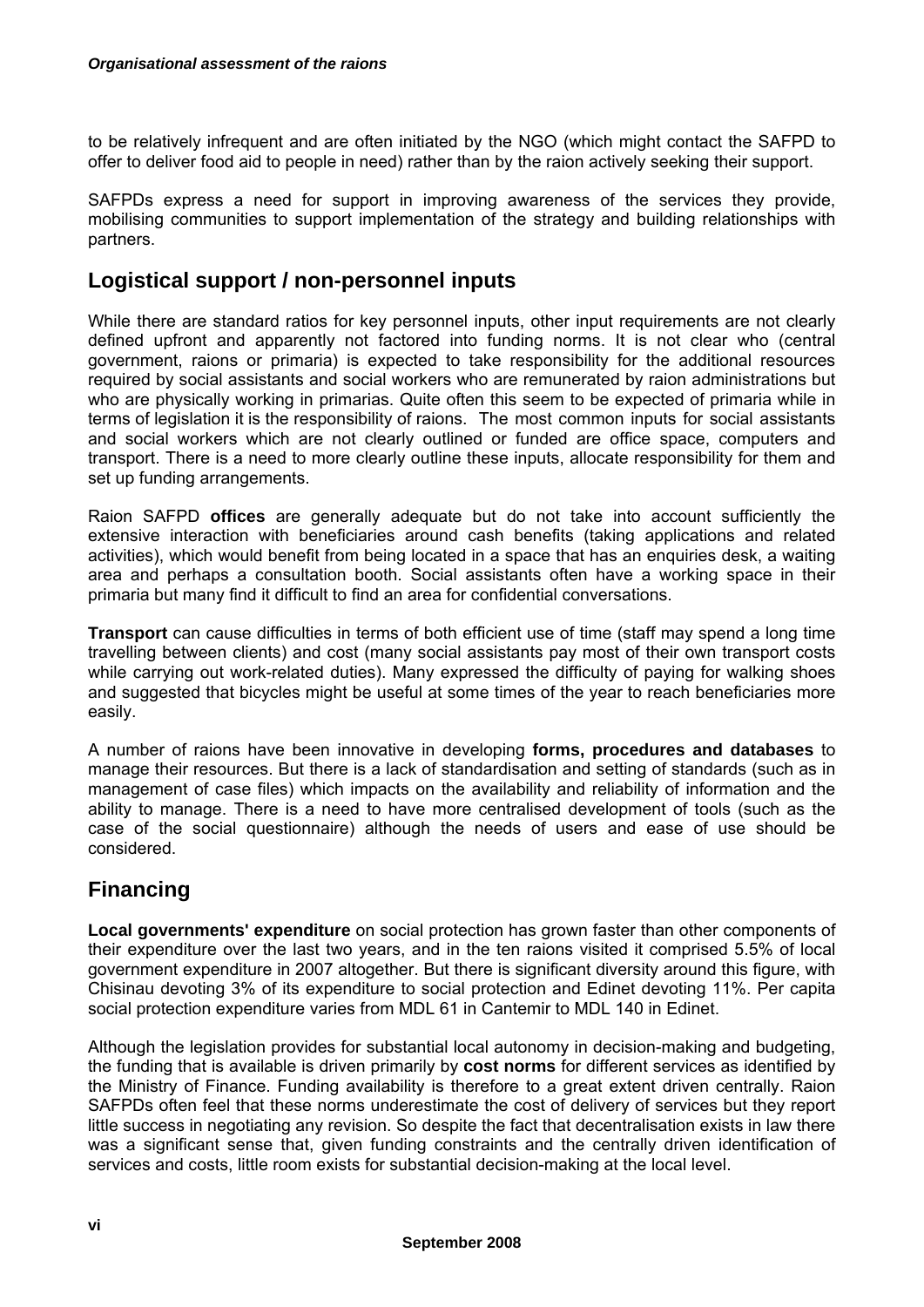# **Service planning and implementation**

The budget process is well institutionalised and forms the core of the planning process but there seems to be too **little emphasis on ongoing resource planning** (including the setting of targets and costing) and too little interaction between service sections in raions and the finance sections. Outside the budget process there are no uniform and consistent processes for service and resource planning in SAFPDs. Such a process should be encouraged and preferably regulated and monitored by the ministry.

**Procurement reform** has brought some challenges (lengthier processes and potential discrimination against local procurement) but has established more transparent processes. There are not concerns from SAPFDs on procurement (which is normally centralised in a raion) but alternative mechanisms for procuring social services should be investigated.

The shortcomings and lack of standardisation with regard to procedures, operational systems and databases, mentioned above, impact negatively on **monitoring and evaluation**. There is also a need to monitor to a much greater extent and explicitly quality of services, and impacts and outcome.

## **Organisational culture**

SAFPDs vary in the way they deliver their services. Some prefer flexibility and innovation while others prefer to adhere more closely to the recommendations of government laws and regulations. Leadership style has a strong impact on the ambience of the SAFPD and its approach to delivering services.

Some raions are gradually developing an approach to service delivery that is **centred on the user**, but more commonly services are determined by supply-side considerations (what the raion has available to provide, rather than what the user needs or requests). Social assistants are succeeding in offering a point of contact that provides **a service closer to the beneficiary** than previous social service models. But the further development of services close to the beneficiary will require the continued roll-out of gatekeeping commissions and the strengthening of community services.

It is intended that raion SAFPDs may develop a '**learning culture**' as part of the revision to management and supervision practices. This implies the regular exchange of experiences between social assistance personnel, and the soliciting of advice from users about the type of services they would wish to have and they way they might best be provided.

The **rights of individuals** are being considered in many cases but there are opportunities for greater equality of access to services and an increased emphasis on the maintenance of confidentiality and dignity.

# **Conclusion**

The raion visits did not confirm the initial three-way classification of raions as high-level, medium level and low level. Three broad conclusions can be made with regard to the types of raions and administrations visited:

• Indeed, a couple of raions stand out in terms of embracing the philosophy of communitybased and preventative social work and have developed quality services (and management) in support of this approach. These raions have dedicated leadership and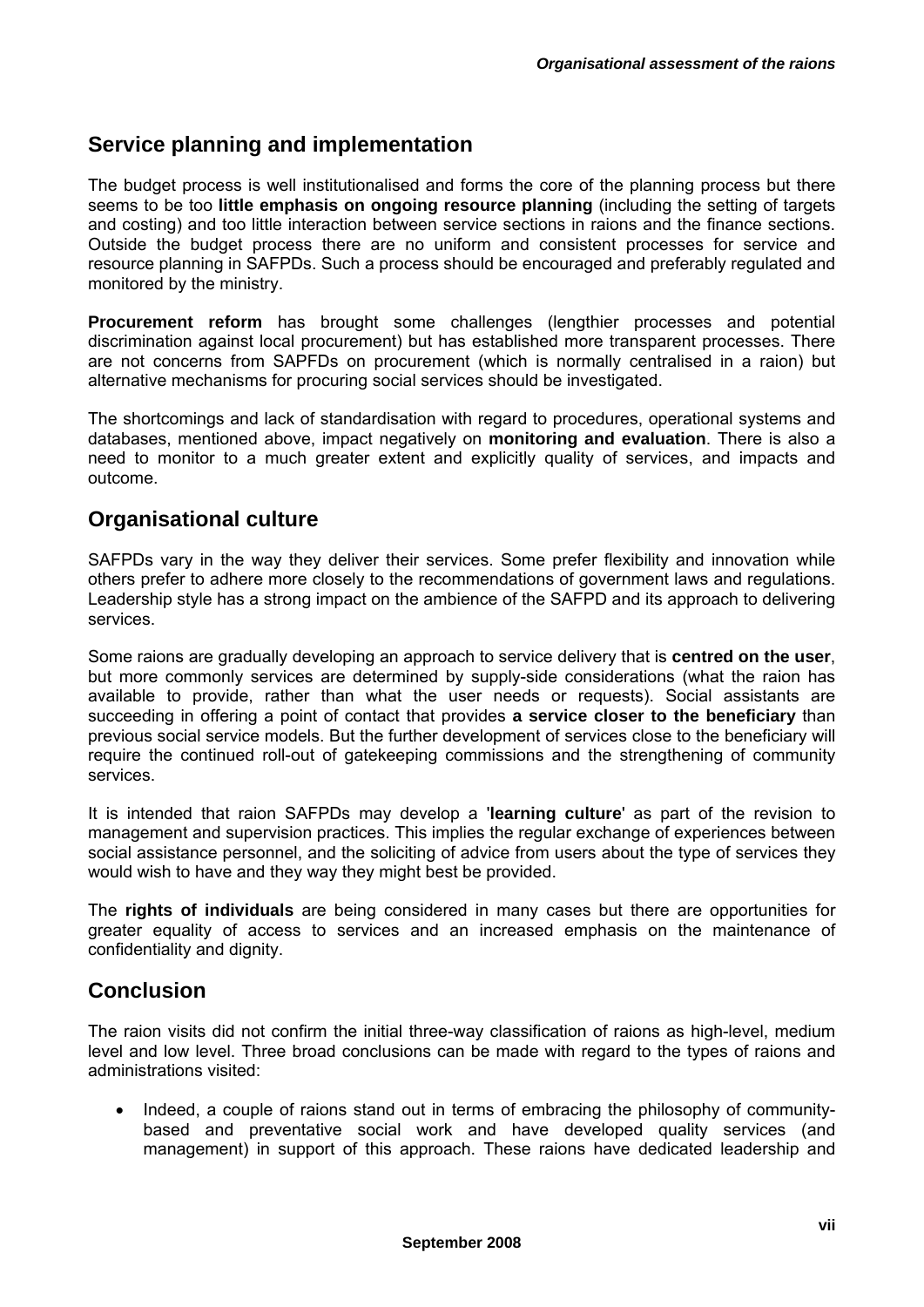people but have benefited in most cases from participating in projects with nongovernmental and international partners and funding. This points to the positive impact which the right type of support, including financial support, could have on service delivery improvement and development.

- But in *all* raions the team found examples of good practices and innovation in some aspects of service delivery (e.g. some had strong management procedures, others had a good system of recording their interaction with beneficiaries, others had developed their own regulations for new types of service). Rather than focus on differentiation between raions in terms of rigid categories and devising support programmes on the basis of this, the focus should be on how in different raions innovative practices have developed around different areas, and how these best practices can be distilled further and shared.
- Chisinau and Vulcanesti are less comparable to other raions because of the uniqueness of responsibilities and administrative structures and, for Chisinau, its greater resources.

# **Recommendations**

Given the diversity of experience in different raions and the extent of service innovation, mechanisms should be set up to ensure **learning from best practice** and dissemination of best practice to all regions and incorporation these into legislative and administrative frameworks.

## **Service availability and service planning**

There is a need for a **methodological framework for strategic planning** of social services at territorial level, as proposed as one of the areas of work in the ISSS action plan, to ensure that the sum of the services provided by raions add up to deliver the national objectives. A **blueprint for**  service delivery, with suggestions not just for what services to provide but how they can be provided, might assist in this process. It would be important for the MSPFC to define a **minimum package of service outcomes** (i.e. what it expects should be achieved in the raions).

## **Legislative framework**

In some raions legislation is seen to be too prescriptive, limiting innovation and specific adjustments in raions depending on their circumstances; but for other raions there was a concern about the legal framework not being developed in enough detail. This suggests that it might be valuable for the MSPFC to provide **a broad-based law, but accompanied by more detailed guidelines** outside the legislative framework for those raions that seek additional guidance. The body of legislation related to social services is fragmented and it would be useful to develop a clear vision of how the different laws and regulations relate to one another.

## **Absence of key inputs**

There is a need to clarify policy regarding responsibilities for providing **office space and other material inputs**. As for another aspect of the operational framework, **forms and databases**, these might benefit from being harmonised; information must over time include service outputs (an not just inputs) as well as outcomes in order not only to monitor inputs but so that impact and costefficiency can be assessed.

### **Human resources**

**Staffing levels** should be flexible according to the needs of the raion. The MSPFC could offer guidelines about the management and supervision of staff. A system of performance-based progression through salary grades for staff, with opportunities for promotion, should be elaborated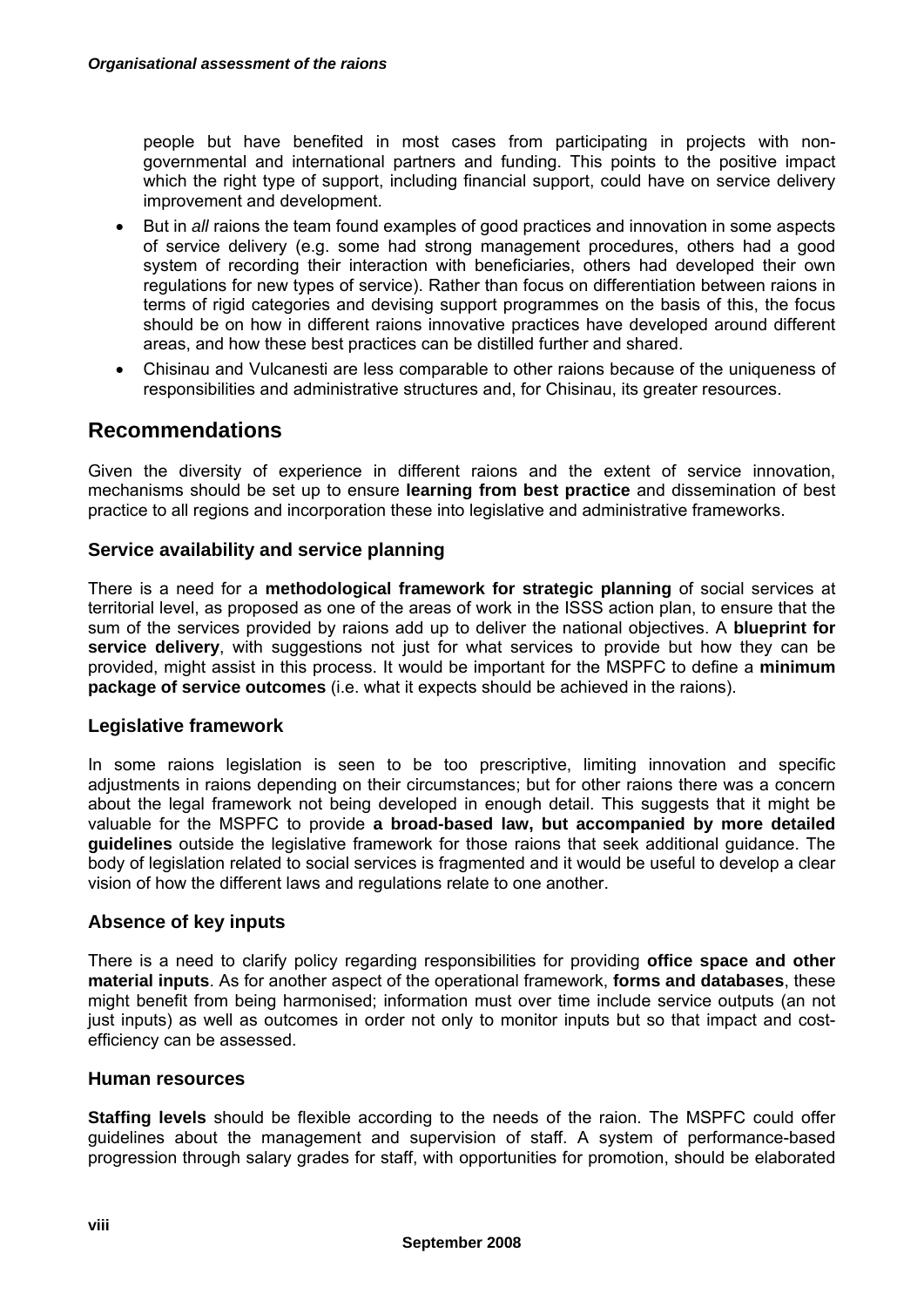to encourage professional development and enhance personal motivation. A modular system of training would accommodate the different professional and academic backgrounds of recruits.

## **Financing**

Financial mechanisms have to be developed to **incentivise deinstitutionalisation and efficient service delivery.** With regard to adequacy of funding it is necessary to assess the sources of differential levels of spending between raions and for processes to be put in place to **assess the cost-efficiency** of service delivery and through comparison between raions and other international cases to set standards and make proposals for improving efficiencies. A greater development of alternative mechanisms for providing and procuring services would be beneficial for the quality and range of social services.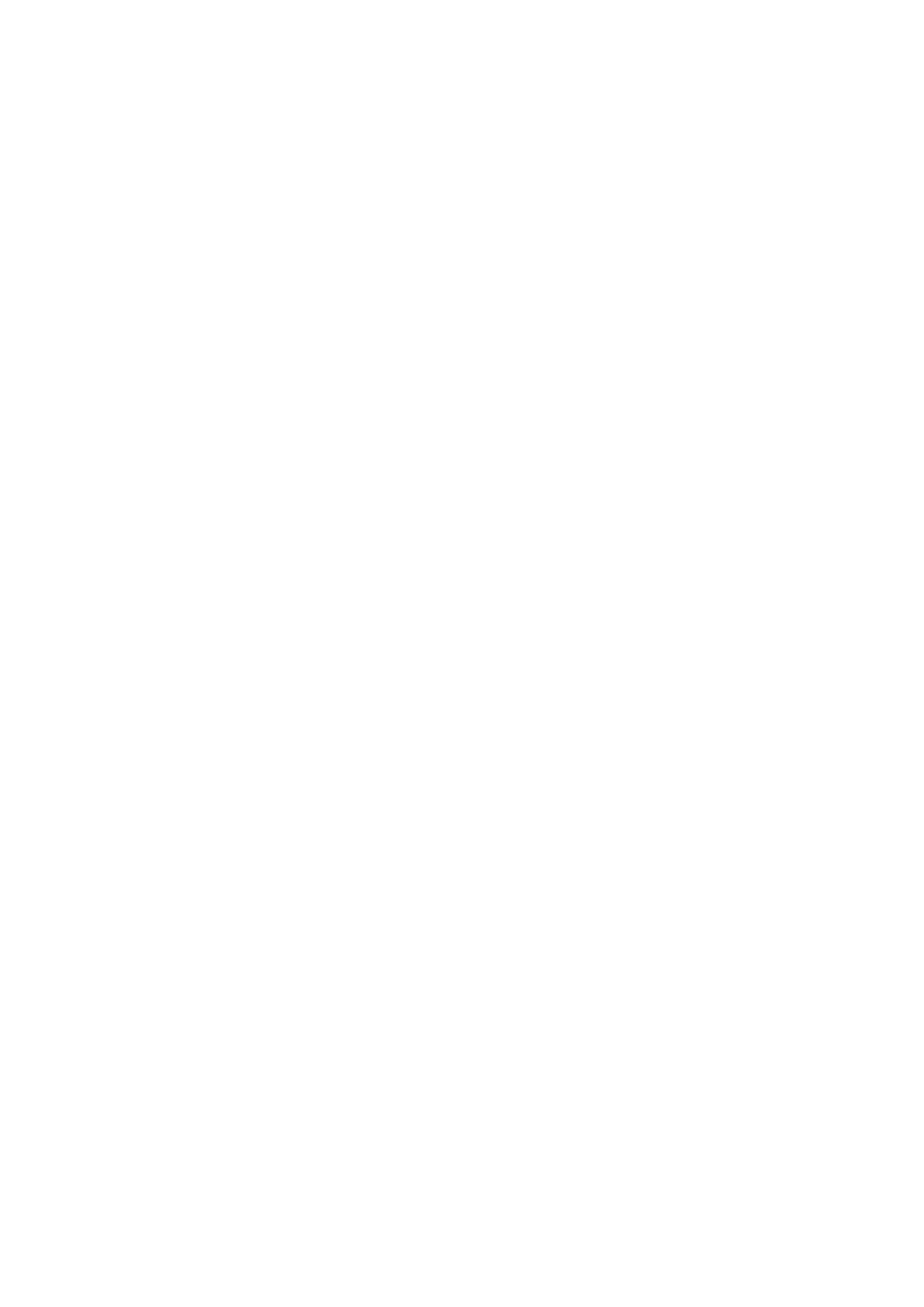# **Contents**

|                            | Acknowledgements                          |                                                                 | Ť                   |
|----------------------------|-------------------------------------------|-----------------------------------------------------------------|---------------------|
|                            | <b>Executive summary</b>                  |                                                                 | ji                  |
| List of tables and figures |                                           |                                                                 |                     |
|                            | Abbreviations                             |                                                                 | xiv                 |
| 1                          | Introduction                              |                                                                 |                     |
|                            |                                           |                                                                 | 1                   |
|                            | 1.1<br>1.2                                | The purpose of this report<br>Specific objectives               | 1<br>$\overline{2}$ |
|                            | 1.3                                       |                                                                 | $\mathbf{2}$        |
| $\overline{2}$             | Structure of the report                   |                                                                 | 3                   |
|                            | Methodology                               |                                                                 |                     |
|                            | 2.1                                       | Selection of raions                                             | 3                   |
|                            | 2.2                                       | Implementation of assessment                                    | 3                   |
| 3                          | Context                                   |                                                                 | 5                   |
|                            | 3.1                                       | Social services                                                 | 5                   |
|                            | 3.2                                       | Funding framework and responsibility for social assistance      | $\overline{7}$      |
|                            | 3.3                                       | The ISSS                                                        | 10                  |
| 4                          |                                           | Services-availability and access                                | 13                  |
|                            | 4.1                                       | Supply of social services                                       | 15                  |
|                            | 4.2                                       | Demand for social services                                      | 26                  |
|                            | 4.3                                       | Summary of support needs                                        | 27                  |
| 5                          | Personnel                                 |                                                                 | 29                  |
|                            | 5.1                                       | Posts                                                           | 30                  |
|                            | 5.2                                       | Vacancies                                                       | 34                  |
|                            | 5.3                                       | Management and supervision                                      | 36                  |
|                            | 5.4                                       | Qualifications and experience                                   | 39                  |
|                            | 5.5                                       | Training                                                        | 41                  |
|                            | 5.6                                       | Summary of support needs                                        | 42                  |
| 6                          | Relationships and stakeholder management  |                                                                 | 43                  |
|                            | 6.1                                       | Relations with the public (beneficiaries and non-beneficiaries) | 43                  |
|                            | 6.2                                       | Relations with professionals in the community                   | 45                  |
|                            | 6.3                                       | Relations at raion level                                        | 46                  |
|                            | 6.4                                       | Relations with central government                               | 46                  |
|                            | 6.5                                       | Other stakeholders                                              | 47                  |
|                            | 6.6                                       | Summary of support needs                                        | 47<br>48            |
| 7                          | Logistical support / non-personnel inputs |                                                                 |                     |
|                            | 7.1                                       | Space and equipment                                             | 48                  |
|                            | 7.2                                       | Transport                                                       | 50                  |
|                            | 7.3                                       | Systems, software, manuals                                      | 51                  |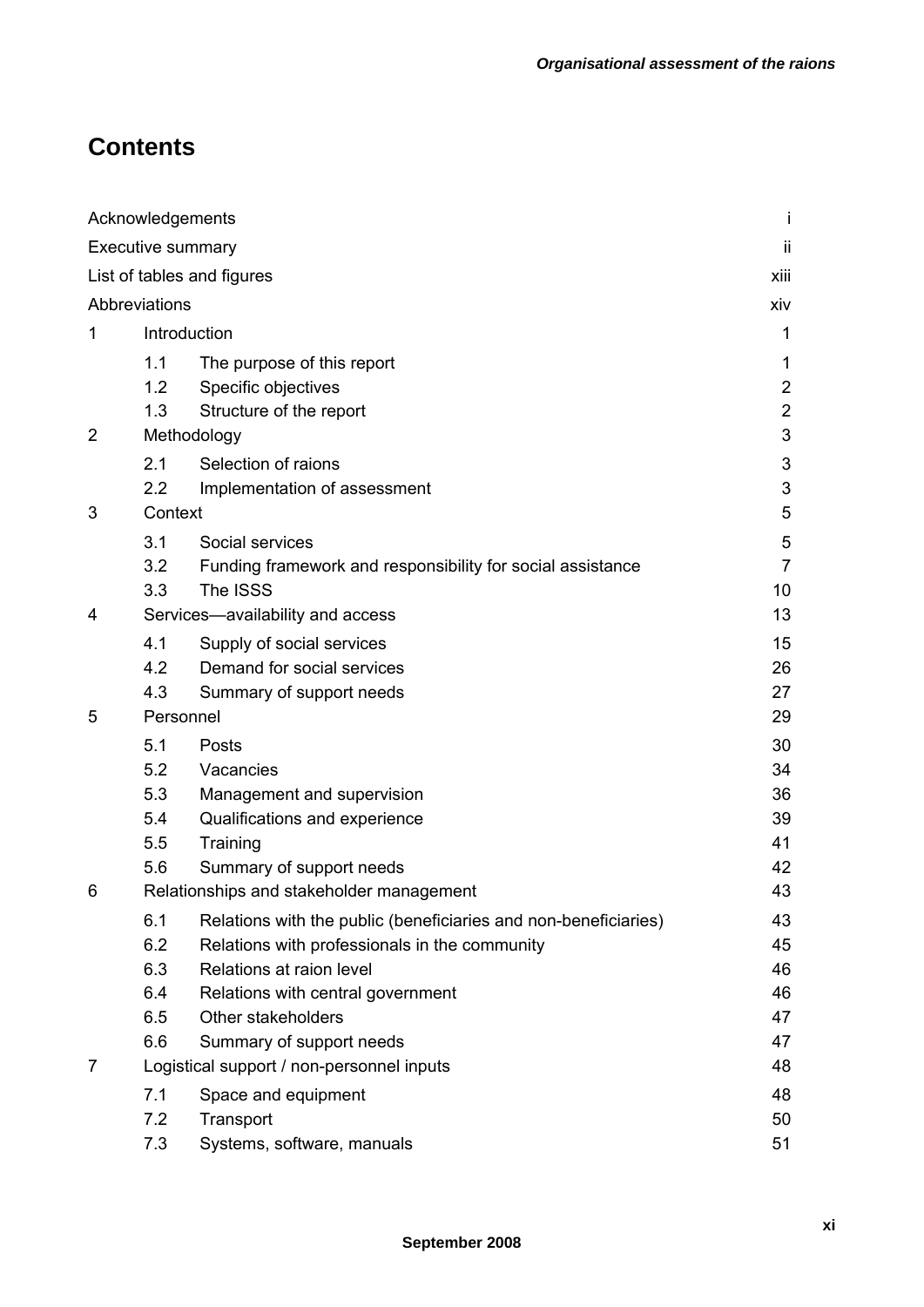| 8                | Financing                           |                                                                             | 53 |    |
|------------------|-------------------------------------|-----------------------------------------------------------------------------|----|----|
|                  | 8.1                                 | Local government funding for social assistance                              | 53 |    |
|                  | 8.2                                 | Raion and primaria feedback on financing and decentralisation               | 55 |    |
| 9                | Service planning and implementation |                                                                             | 57 |    |
|                  | 9.1                                 | Planning, budgeting and prioritisation                                      | 57 |    |
|                  | 9.2                                 | Procurement                                                                 | 60 |    |
|                  | 9.3                                 | Monitoring and reporting                                                    | 61 |    |
| 10               | Organisational culture              |                                                                             | 62 |    |
|                  | 10.1                                | Dominant characteristics of SAFPDs                                          | 63 |    |
|                  | 10.2                                | Approaches to delivering services                                           | 65 |    |
|                  | 10.3                                | Leadership and management style                                             | 66 |    |
| 11<br>Conclusion |                                     |                                                                             | 67 |    |
| Annex A          |                                     | Recommendations to support further consultation and implementation planning |    | 68 |
|                  | A.1                                 | Disseminating best practice among raions                                    | 68 |    |
|                  | A.2                                 | Development of services                                                     | 68 |    |
|                  | A.3                                 | Legislation                                                                 | 69 |    |
|                  | A.4                                 | Institutional framework                                                     | 71 |    |
|                  | A.5                                 | Operational framework                                                       | 71 |    |
|                  | A.6                                 | Human resources                                                             | 71 |    |
|                  | A.7                                 | Finance and procurement                                                     | 72 |    |
| Annex B          |                                     | References                                                                  | 73 |    |
| Annex C          |                                     | The referral process                                                        | 75 |    |
| Annex D          |                                     | Population structure and projected needs                                    | 76 |    |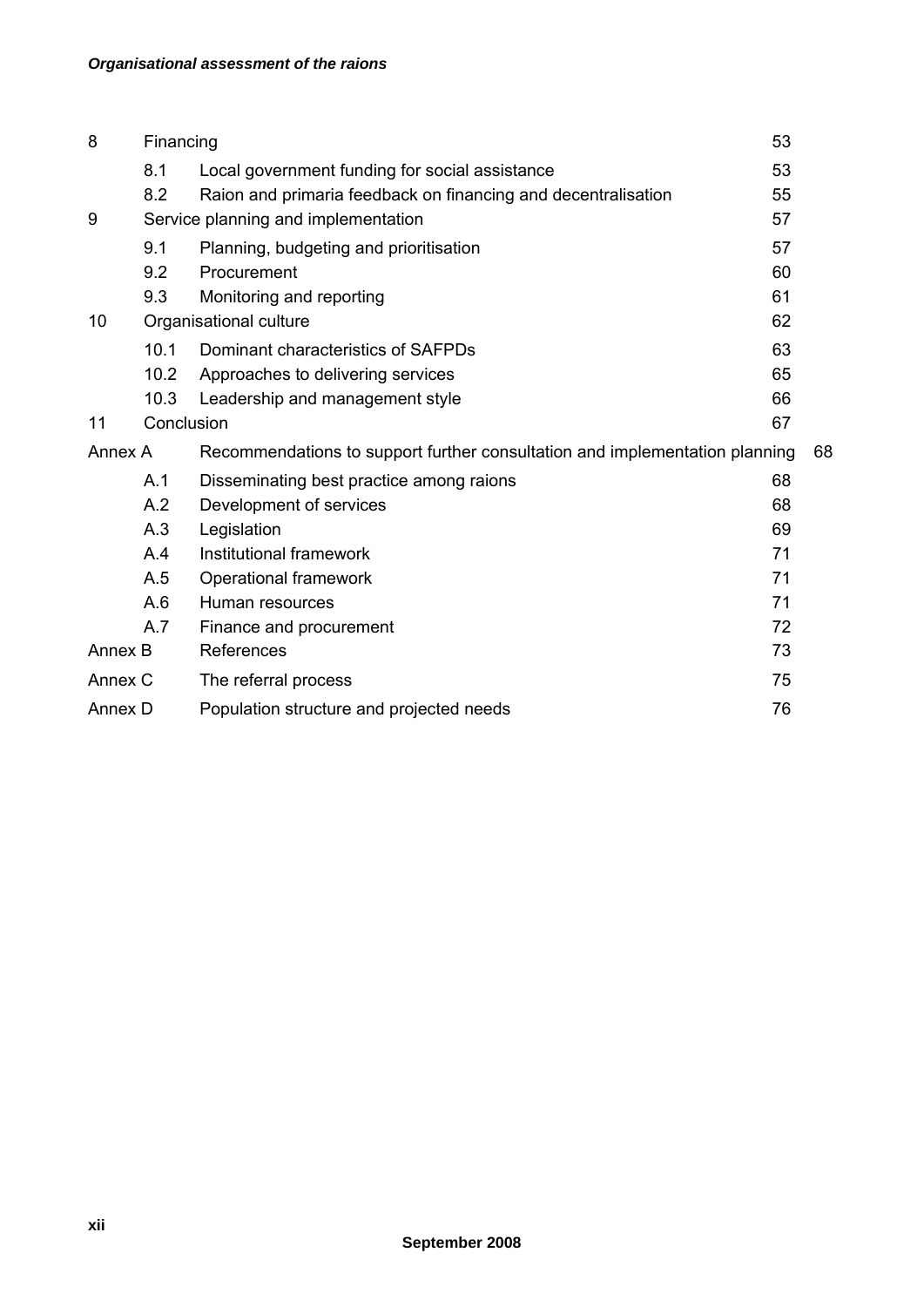# **List of tables and figures**

| Table 5.1  | Recommended staff for raion level SAFPDs                                                                                      | 30                      |     |
|------------|-------------------------------------------------------------------------------------------------------------------------------|-------------------------|-----|
| Table 5.2  | Recruitment and retention of social assistants, 2007 and 2008                                                                 | 34                      |     |
| Table 8.1  | Composition of consolidated local government expenditure (executed), 2005 to<br>2007                                          | 53                      |     |
| Table 8.2  | Local government total and social assistance expenditure in visited raions, 2007 55                                           |                         |     |
| Table 9.1  | The Budget Process in Moldova                                                                                                 | 59                      |     |
| Table D.1  | Population requiring social service support                                                                                   | 76                      |     |
| Figure 2.1 | Raions selected for assessment                                                                                                | $\overline{\mathbf{4}}$ |     |
| Figure 3.1 | Provision of service types to beneficiaries, 2006                                                                             | 11                      |     |
| Figure 4.1 | Administrative levels and types of social service                                                                             | 15                      |     |
| Figure 4.2 | Social workers per 1,000 population aged 60 and over, by raion                                                                | 18                      |     |
| Figure 4.3 | Rate of institutionalisation of children from sampled raions, 2007                                                            | 22                      |     |
| Figure 4.4 | Recipients of cash compared with in-kind social assistance from SAFPDs, 2006                                                  |                         | -24 |
| Figure 5.1 | Recruitment and retention of social assistants, by administrative unit                                                        | 35                      |     |
| Figure 5.2 | Four pillars of management and supervision                                                                                    | 36                      |     |
| Figure 5.3 | Educational background of interviewed social assistants                                                                       | 40                      |     |
| Figure 8.1 | Local government per capita social protection expenditure (executed) in visited<br>raions, 2007 (Source: Ministry of Finance) | 54                      |     |
| Figure A.1 | A framework for the structure of legislation                                                                                  | 70                      |     |
| Figure C.1 | Referral from community services to specialist services                                                                       | 75                      |     |
| Figure D.1 | Population structure by raion                                                                                                 | 77                      |     |
| Box 1.1    | What does an effective organisation need?                                                                                     | 1                       |     |
| Box 3.1    | Laws and regulations on social services                                                                                       | 6                       |     |
| Box 3.2    | New draft law on local public finance – potential changes                                                                     | 10                      |     |
| Box 4.1    | What are SAFPDs responsible for?                                                                                              | 15                      |     |
| Box 4.2    | Good practice in home care services                                                                                           | 19                      |     |
| Box 5.1    | A good performer in staff management and supervision                                                                          | 38                      |     |
| Box 7.1    | Good practice in databases—the Chisinau Child Protection Department                                                           | 51                      |     |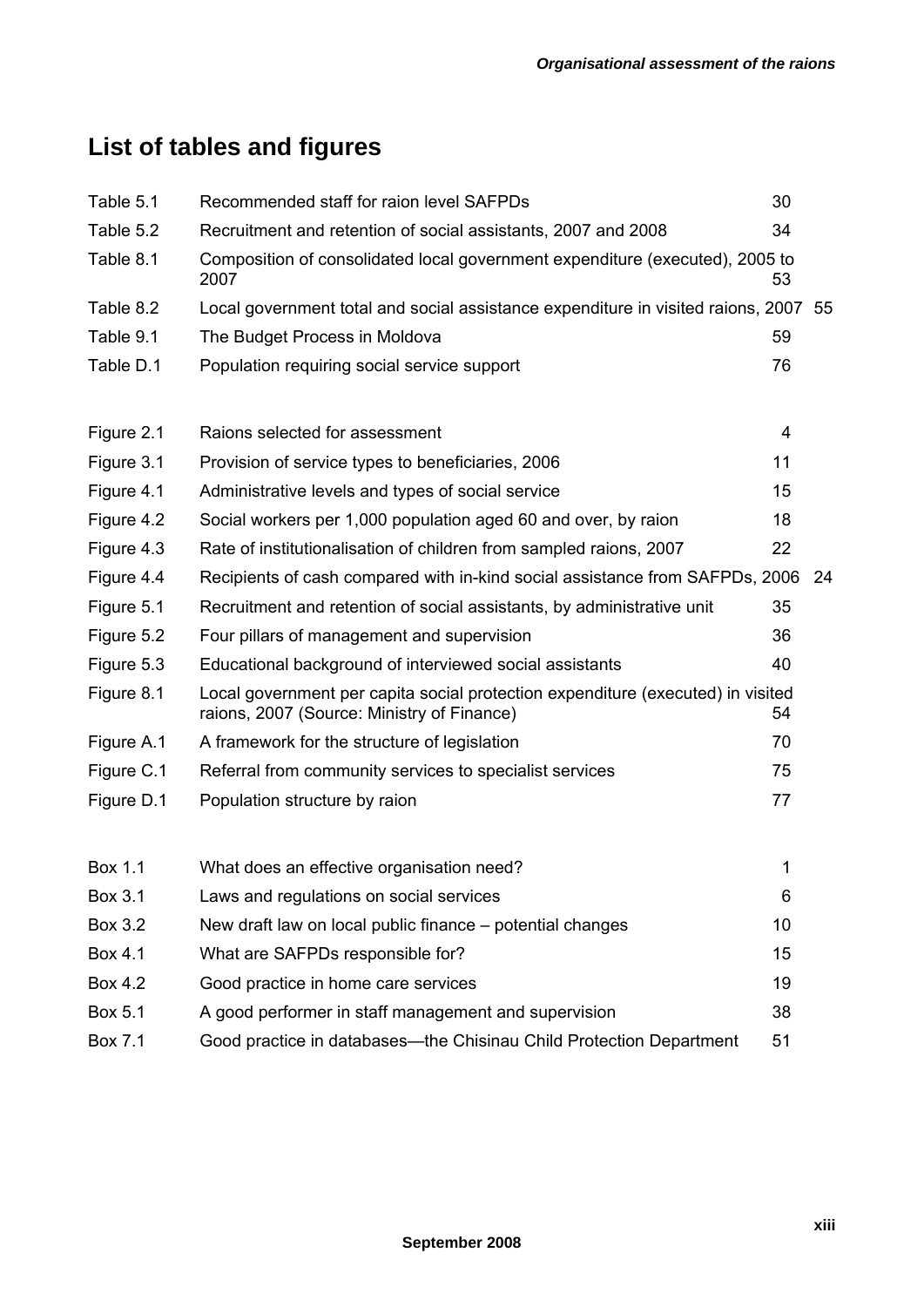# **Abbreviations**

| <b>CRC</b>   | Convention on the Rights of the Child              |
|--------------|----------------------------------------------------|
| <b>FSSP</b>  | Fund for Social Support of the Population          |
| <b>ISSS</b>  | <b>Integrated Strategy for Social Services</b>     |
| <b>MSPFC</b> | Ministry of Social Protection, Family and Child    |
| <b>NGO</b>   | non-governmental organisation                      |
| <b>OPM</b>   | <b>Oxford Policy Management</b>                    |
| <b>SAFPD</b> | Social Assistance and Family Protection Department |
| UN           | United Nations                                     |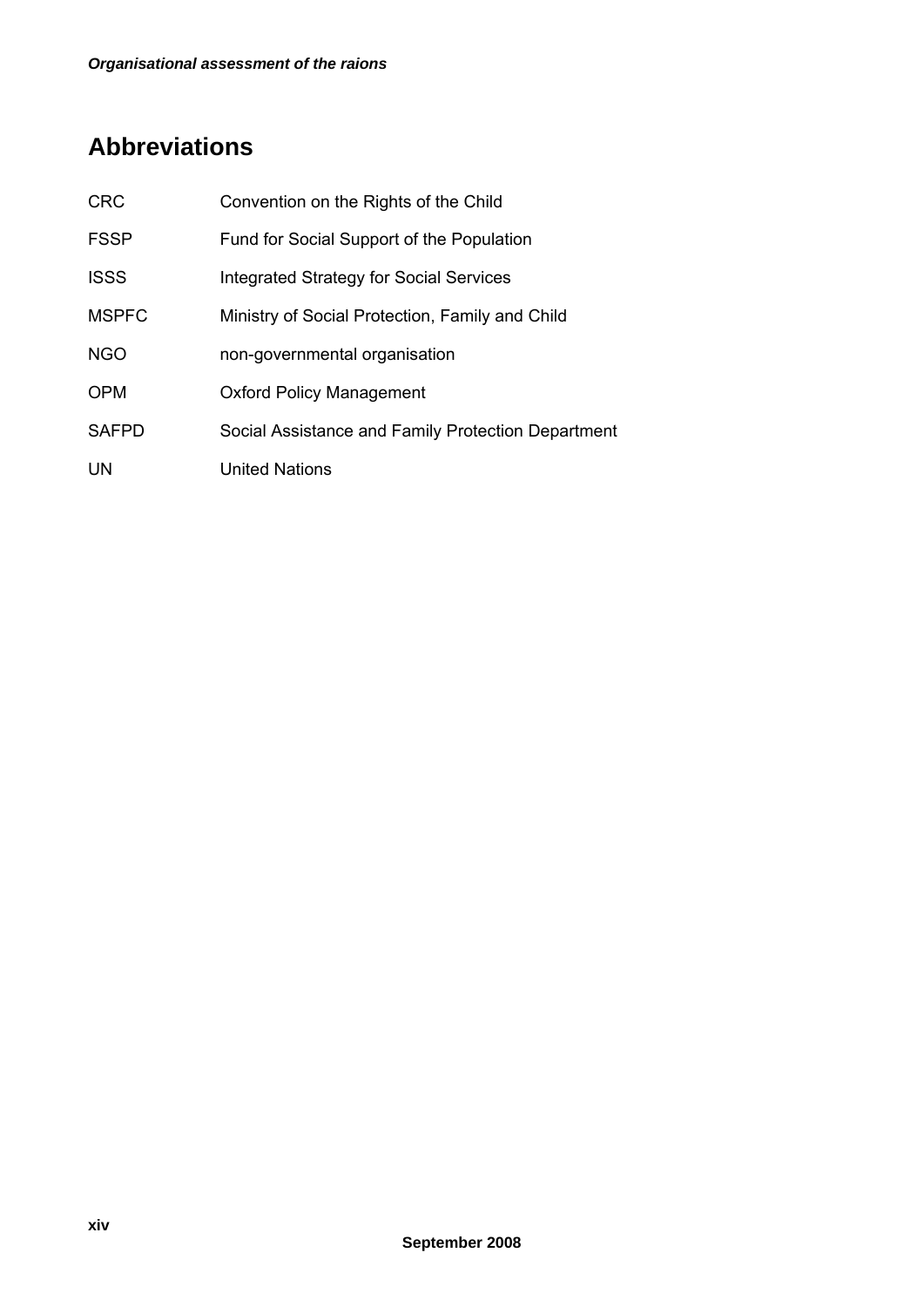# **1 Introduction**

# **1.1 The purpose of this report**

Since the early 1990s Moldova has taken big strides in putting in place the administrative systems and capacity to deliver social assistance, including cash benefits and social welfare services to its population and so confront some of the challenges resulting from the rapid change in the society. The challenge has been to deliver a set of social services that meet the needs of the population in the face of rising demand and tight fiscal constraints.

Today social assistance in Moldova is planned and delivered by an energetic and committed cadre of staff, employed by central and local governments and also by non-state organisations. They provide a core set of social services in cash and in kind, for all age groups of the population, ranging from temporary respite centres for mothers and babies to long-term domiciliary care for the elderly and including a number of preventative care services. Their work is supported by people working in other sectors such as health and education, and also informally by volunteers including neighbours in local communities. Funding for services is provided by central and local public authorities and external organisations. Together these human and non-human resources combine to deliver a service which provides a solid foundation for the future development of social care in the country.

The Moldovan government acknowledges gaps in social assistance and policy analysis and service reform is ongoing. The government is planning to increase the coverage of social services to those in need and to diversify the range of services so that it can better take into account the situation of individuals. In June 2008 it approved a new Integrated Strategy for Social Services (ISSS) which is now due to be considered by parliament. The strategy envisages a refocusing of services away from highly specialised services to more appropriate community-based and preventative services, a scaling-down or phasing-out of some specialised institutions and greater responsiveness to the needs of customers. It is premised on the ongoing strategy of decentralisation in Moldova and so it will lead to more responsibilities and autonomy for the first and second level local authorities.

The ISSS will therefore place significant demands on raion Social Assistance and Family Protection Departments (SAFPDs), who will have to change the mix of services provided and the way they deliver them. The strategy assumes an implementing agency that is well-resourced, where the personnel are dedicated and inventive, where there is significant initiative to respond to problems and where there is flexibility in resource allocation as new problems manifest and as improved and more efficient ways of dealing with issues are developed. These are some of the key characteristics of an effective social assistance organisation as identified with the MSPFC in its strategy workshop of July 2007 (see Box 1.1).

## **Box 1.1 What does an effective organisation need?**

- Adequate human, financial and physical resources
- Good policy processes
- Good planning, budgeting and performance management processes
- Efficient and user-centred service provision
- Leadership and influence

Source: MSPFC workshop with OPM and EveryChild, Malovata, July 2007.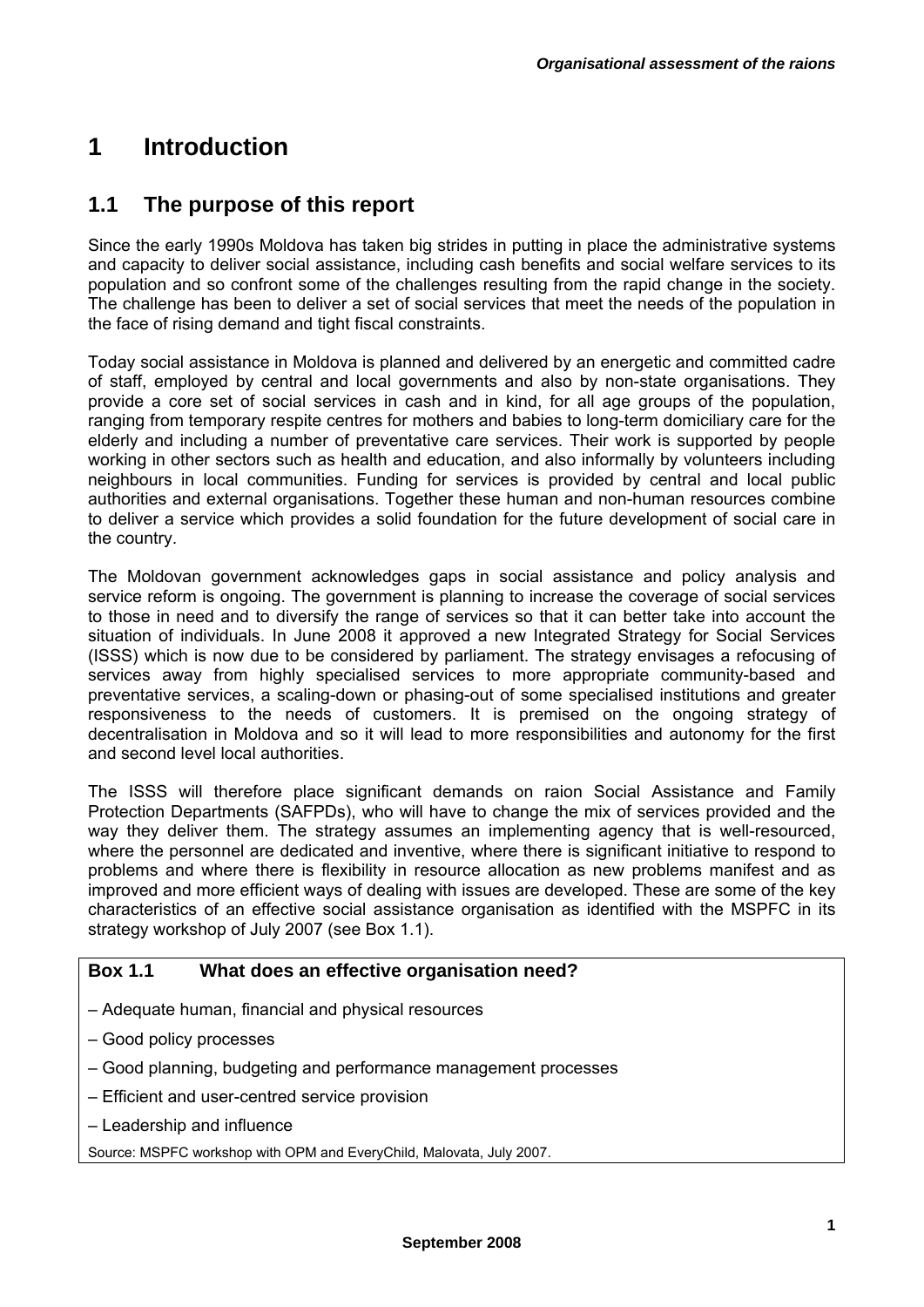The MSPFC wishes to understand current practices and constraints in raion SAFPDs to inform the drafting of legislation and regulations to support the strategy. A more detailed view of current service delivery will also assist in developing appropriate support programmes and organisational support and identify funding areas and issues which need to be addressed. As elements of the strategy have already been piloted in some raions and generally raions have dealt with their mandate in an inventive way, the selective review of current practice in raions assists in identifying best practice as developed by SAFPDs and allows for sharing of such best practice between regions. This exercise carries out that assessment.

# **1.2 Specific objectives**

The objectives of the exercise are therefore:

- 1. to determine the status quo in terms of service delivery, resourcing and capacity in SAFPDs;
- 2. to identify constraints on service delivery and implementing the ISSS; and
- 3. to prioritise the support needs of SAFPDs.

The output of the exercise, in addition to systematic information about services and constraints, is a set of findings to support drafting of legislation and regulations and to support the identification and development of support programmes. The findings will also inform a broader public expenditure review of the subsector which will support budgeting discussions / negotiations and proposals around financing mechanisms.

# **1.3 Structure of the report**

The study is divided into 11 sections which fall into three parts.

- **Background** (sections 1–3). Section 2 describes the methodology for the study. Section 3 outlines the context in which the reform of social services is taking place.
- **Findings** (sections 4–7). Section 4 reviews the **services** that are provided or will be provided by different raions. Sections 5–8 assess the quantity and characteristics of the resources that deliver these services: section 5 examines the **human resources**, and section 6 the **relationships** between them; section 7 focuses on **physical resources** such as equipment; and section 8 looks at the availability of **financial resources**. Sections 9–10 identify the **procedures** by which these resources are used to deliver the services and the characteristics of the **culture** in which they are delivered. Key findings are summarised in a box at the beginning of each chapter. In all interviews and focus groups the team asked stakeholders explicitly what they consider to be the most important support needs of the different provider groups in the context of the introduction of the ISSS. The needs that were commonly expressed are incorporated into the summary of needs at the end of each chapter.
- **Conclusion.** Section 11 draws conclusions about the effectiveness of the categorisation of raion SAFPDs into three types.

Annex A offers some detailed recommendations on the next steps for implementation of the ISSS as a guideline for policymakers.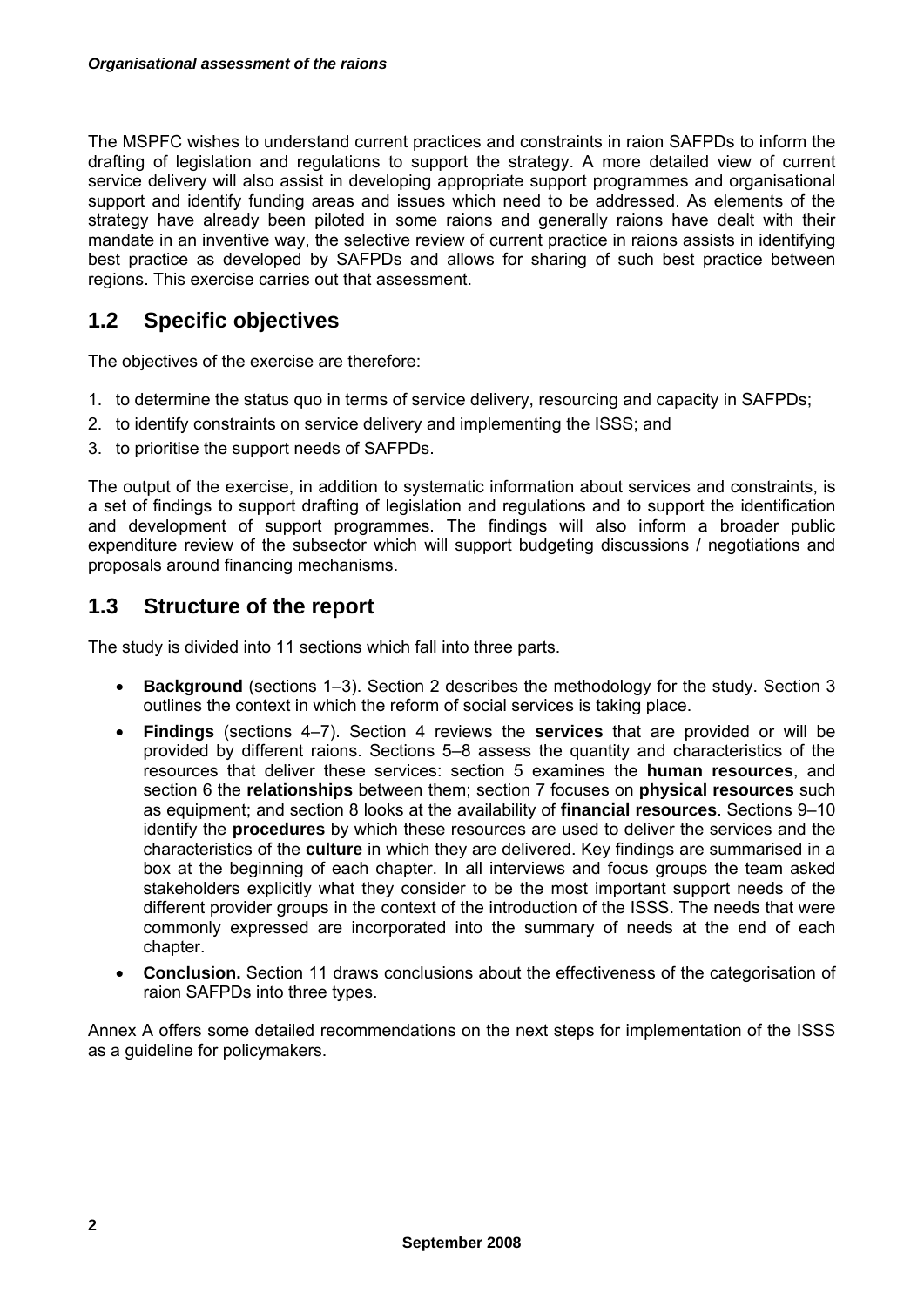# **2 Methodology**

The methodology for the organisational assessment is based on a recognition that the levels of support that the MSPFC will need to provide to raion SAFPDs is dependent on their current capabilities. The methodology assumes that high performing SAFPDs (often those located in raions where administrative capabilities are high) will need less support than low performing SAFPDs. If central government support will be highest to the low and middle performing SAFPDs then it makes sense to learn most about these departments.

# **2.1 Selection of raions**

The aim was therefore to select 10 raions that are perceived to be achieving different standards of performance. The MSPFC, Ministry of Finance and Ministry of Local Public Administration were each invited to rank raions and municipalities as low, middle or high performers according to their own judgement. No criteria were prescribed for making this assessment. The team examined the three sets of rankings and selected raions about whose performance there was most consensus among the ministries, taking into account also the geographical spread of the selection. Three raions in each of the low and middle performance categories were selected, and two raions from the high performance category. In addition Chisinau and a raion of Gagauzia were selected automatically because their administrative systems are very different to the rest of the country.

The raions that were selected are shown in grey in Figure 2.1 below. In alphabetical order they are: Anenii Noi, Cantemir, Causeni, Chisinau, Donduseni, Edinet, Rezina, Soroca, Ungheni and Vulcanesti. Together they contain some 40% of the population. They offer a wide range in terms of population size and distribution, geographical location, socioeconomic development and administrative capacity.

Note that because the process of selecting these raions does not use a strict randomised sample readers should exercise caution in considering the generalisability of results: quantitative data collected in the raions cannot be extrapolated to provide national-level estimates.

# **2.2 Implementation of assessment**

The assessment team spent a day in each of the selected raions, carrying out four semi-structured interviews and two focus groups with key players to gather information about current practices and constraints. This helped to gain an understanding of their training and experience, problems being experienced and changes required, supervisory and management activities, and time utilisation. The four groups of providers and stakeholders interviewed were:

- selected mayors of primarias;
- head of the finance department of the raion:
- the head and the accountant of the SAFPD (sometimes separately); and
- the specialists in the SAFPD (sometimes together with the head),

while the focus groups were held separately with social assistants and social workers.

Raion SAFPDs themselves selected which of their own staff and which mayors to invite to participate in the assessment. In total more than 200 people took part.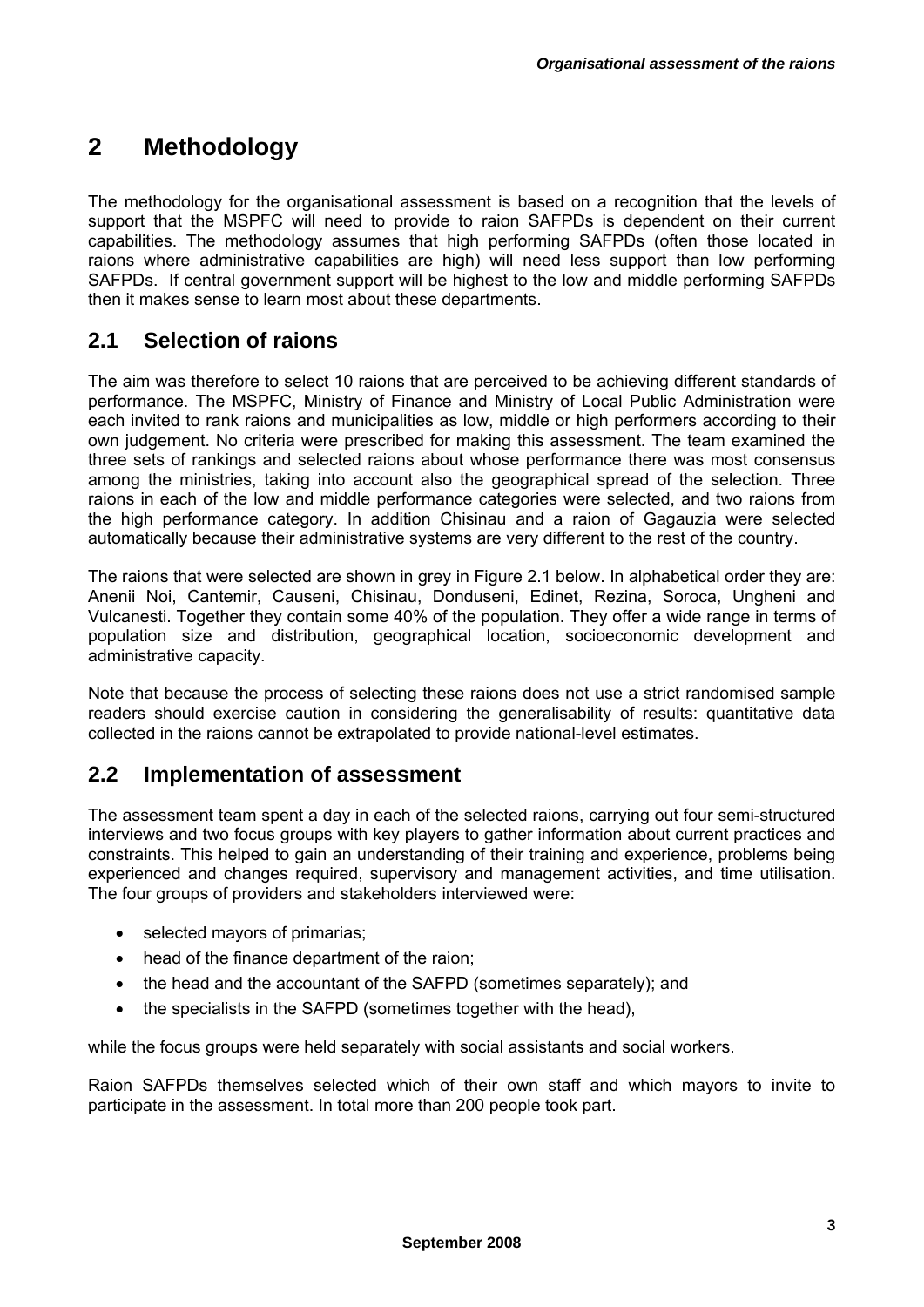

## **Figure 2.1 Raions selected for assessment**

Source: OPM. Note: The 10 selected raions are shown in grey.

In each raion the assessment team consisted of international and national experts from OPM and EveryChild together with a staff member from the MSPFC, except in Chisinau where the assessment was conducted by the national team only. All interviews and focus groups were held in July 2008.

Certain quantitative information on budgets, personnel and service delivery was gathered either during or after the visit to raions in order to provide further background and verify some of the other information. Where secondary data are available for the entire country (such as for the number of social assistants employed) these are used in preference to data that are restricted to the selected raions only.

The assessment team, on the basis of raion visits and the information collected, made an assessment of organisational culture as the time available for the information gathering did not allow for a more systematic, questionnaire-based assessment of organisational culture.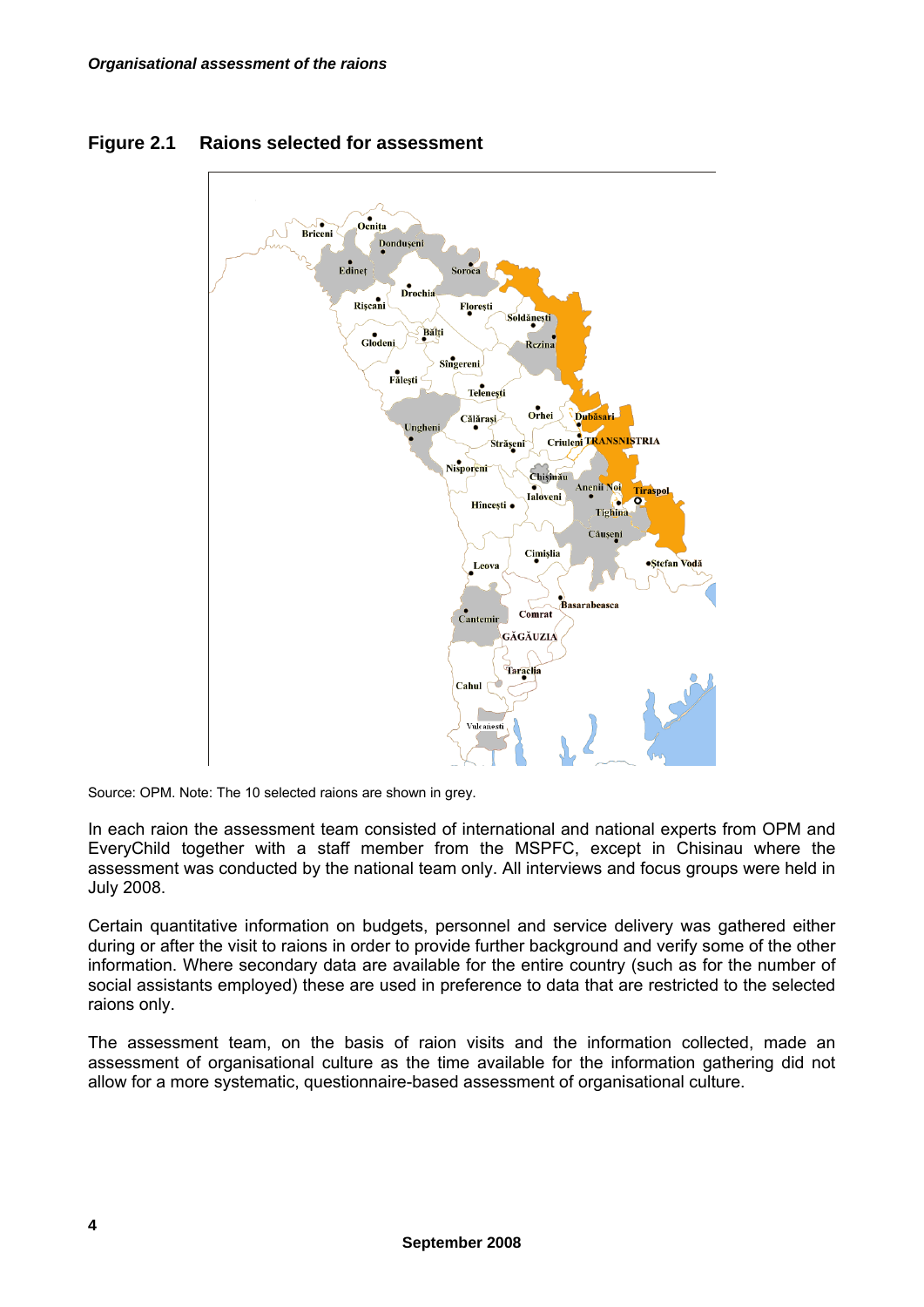# **3 Context**

This section briefly summarises the policies and legislation that support the development of social services and reviews the financial and administrative framework within which the policies operate. Finally it gives an overview of the proposed changes to the system under the ISSS.

# **3.1 Social services**

## **3.1.1 Policy context**

Some social services have long existed in Moldova, but prior to independence the focus of community-based care was mainly on domiciliary care for the single elderly and disabled. Guardianship and adoption services were in place for children without parental care, and the prosthesis service provided aids for people with mobility problems. For other beneficiaries services tended to be concentrated on full-time care in residential institutions.

Since that time Moldova has noted challenges such as the limited diversity of services, the centralised nature of service provision, the difficulty of responding to individual need and the small number of beneficiaries compared with demand. It has begun to respond to these challenges and affirmed its commitment to expanding and improving the delivery of social care services under a number of international and national agreements and policies.

At international level the country is a signatory to conventions including the United Nations (UN) Convention on the Rights of Persons with Disabilities, and the UN Convention on the Rights of the Child which promotes interventions that aim to provide children at risk with a family-based rather than an institutional solution wherever possible.

At a national level the Economic Growth and Poverty Reduction Strategy 2004–06 plans for the diversification of social services and the improvement of their quality, accompanied by the introduction of minimum standards. It proposes the development of services that enable people to be reintegrated into the community wherever possible. The National Development Strategy 2008– 11 follows on closely from this: it pledges support for vulnerable population groups and includes amongst its essential programmes and measures the development and diversification of social services, the promotion of deinstitutionalisation and the redirection of finances from residential institutions to community services.

Some of the most recent policies developed by the Government of Moldova include the strategy and action plan for deinstitutionalisation by the Ministry of Education and Youth, and the establishment of the network of social assistants. The ISSS which is now under consideration forms part of the ongoing effort to refocus social services towards community-based services and away from residential care (see section 3.3 below).

## **3.1.2 Legislation**

Significant changes have been made to the legislative framework in line with these policy commitments. The mandate to provide social services is enshrined in the constitution of 1994, which obliges the state to take action to ensure that everyone has access to good welfare services (see also section 3.2 below). In recent years the main relevant law has been the Law on Social Assistance of 2003 which provides for the delivery of social services, as a form of social assistance, overseen by the central government and carried out at local level by local public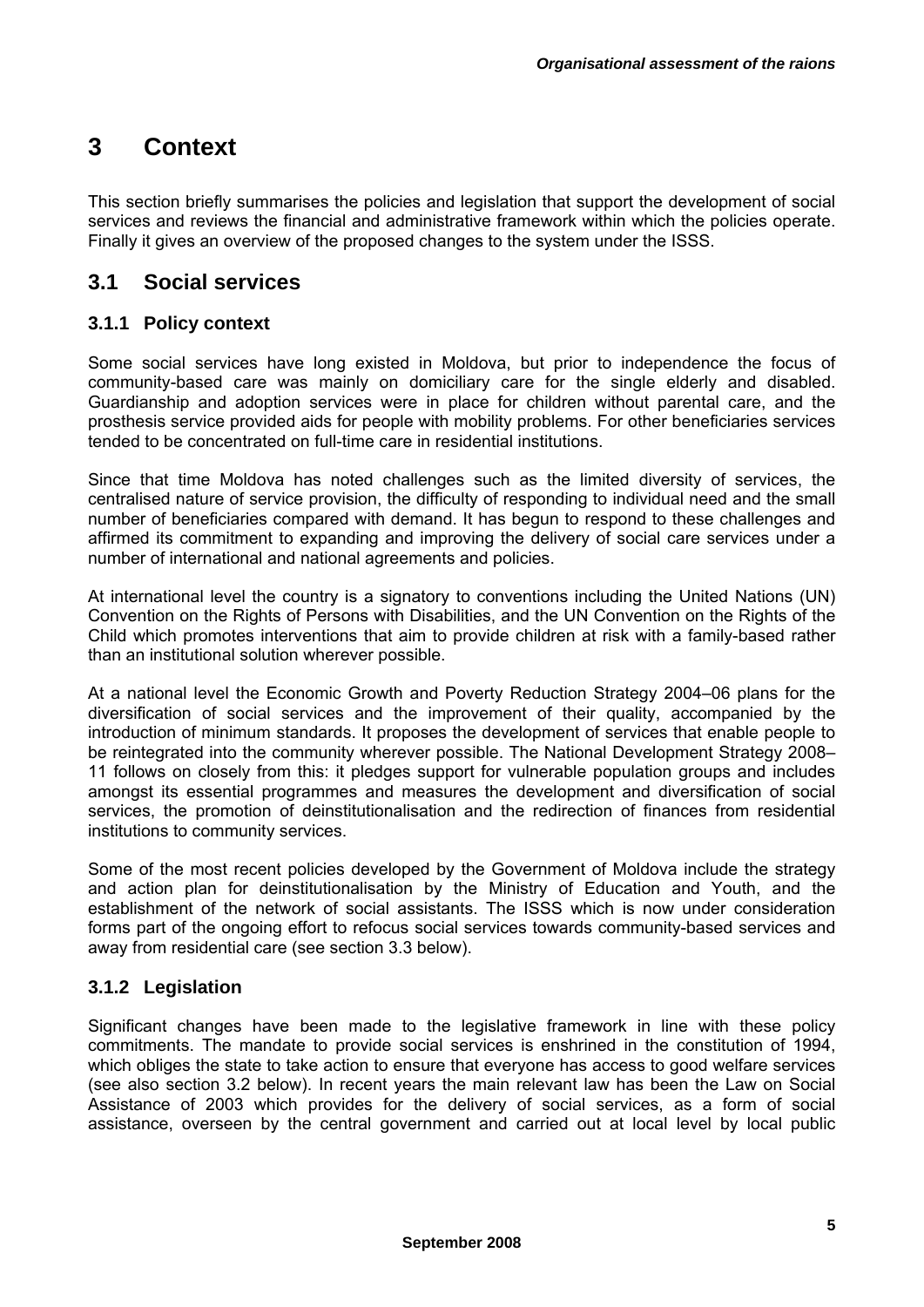authorities<sup>1</sup>. Numerous other laws and regulations govern the provision of particular services, detailing to whom services are to be provided, by whom and how. A summary is provided in Box 3.1.

### **Box 3.1 Laws and regulations on social services**

Some of the main laws and regulations governing social services include the following:

#### **General**

Law on Social Assistance no. 547-XV of 25 December 2003, published in Official Monitor no. 042, Article no. 249, 12 March 2004.

Decision no.1478 of 15 November 2002 regarding indemnities for families with children.

Law regarding veterans, no. 190 – XV of 8 May 2003

Law regarding social protection of the citizen –victims of Chernobyl disaster, no. 909-XII of 30 January 1992

#### **Community services**

*Social assistants:* Resolution of the Government of Republic of Moldova no. 24 of 10 January 2007 with regard to the approval of the Regulations with regard to the way of employment of social assistants, published in Official Monitor no. 003, Article no. 25, 12 January 2007.

*Social support canteens:* Law on Social Support Canteens no. 81-XV of 28 February 2003, published in Official Monitor no. 67-69, Article no. 283, 11 April 2003.

Resolution of the Government of Republic of Moldova no. 1246 of 16 October 2003 with regard to the approval of the sample Regulations with regard to the work of social support canteens, published in Official Monitor no. 218-220, Article no. 1297, 24 October 2003.

#### **Specialised services**

*Foster care:* Resolution of the Government of Republic of Moldova no. 1361 as of 17 December 2007 with regard to the approval of the sample Regulations with regard to the Foster Care service, published in Official Monitor no. 198-202, Article no. 1436, 21 December 2007.

*Guardianship:* Resolution of the Government of Republic of Moldova no. 581 as of 25<sup>th</sup> May 2006 with regard to the approval of the sample Regulations with regard to the conditions of establishment and payment of indemnities for the adopted children and children under guardianship/trusteeship, published in Official Monitor no. 083, Article no. 624, 2 June 2006.

Decision of the Council of Ministries of the Soviet Socialist Republic of Moldova about approval of Regulation regarding guardian ship authority, dated 1972.

*Adoption:* Draft law regarding legal status of adoption discussed for the first time in Parliament 12 June 2008, not yet approved.

*Family-type homes:* Resolution of the Government of Republic of Moldova no. 812 of 2 July 2003 with regard to the approval of the minimum quality standards for the family type homes, published in Official Monitor no. 149, Article no. 863, 18 July 2003.

 $\overline{a}$ <sup>1</sup> Law on Social Assistance no. 547-XV, dated 25 December 2003.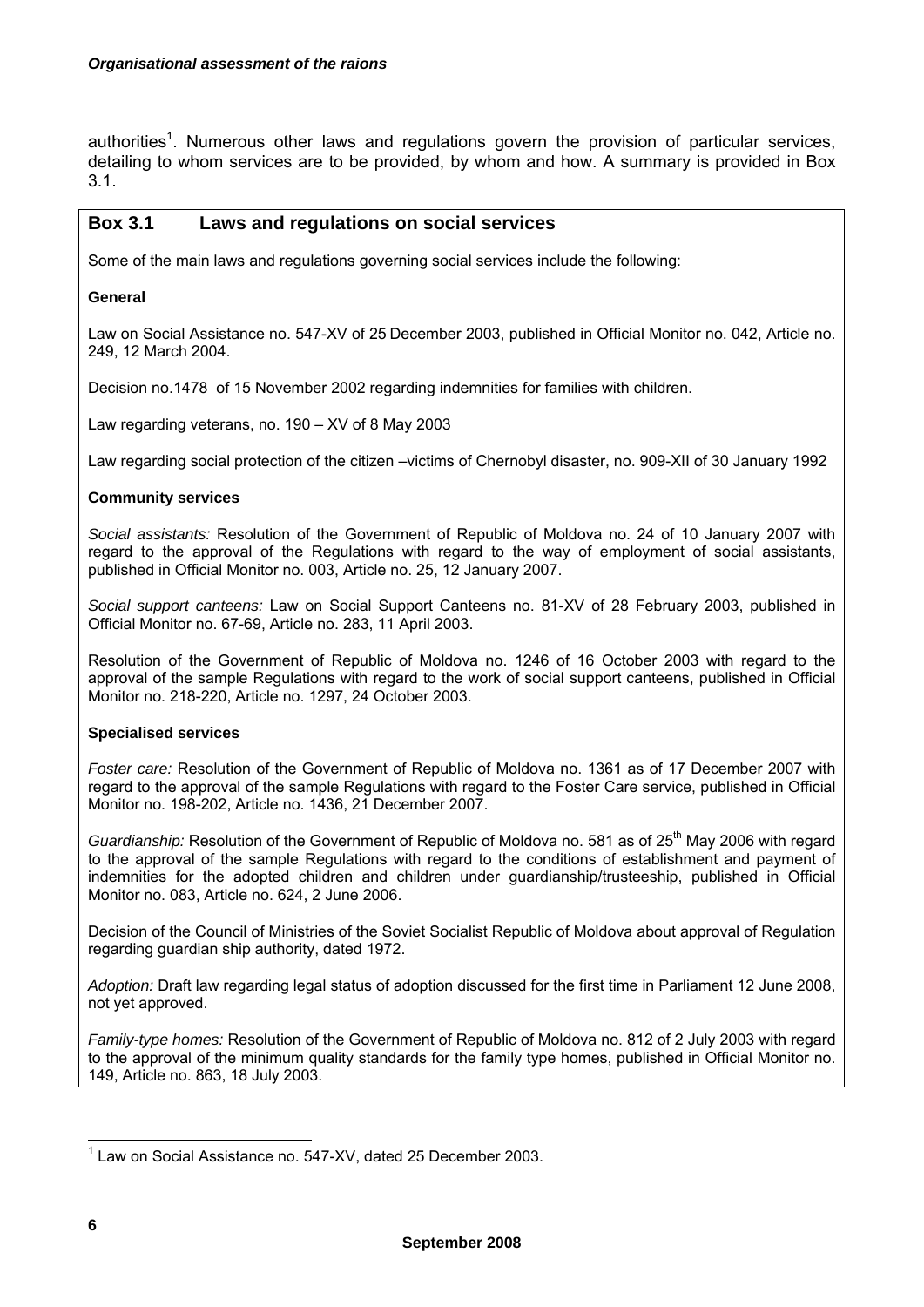*Day-care centres:* Resolution of the Government of Republic of Moldova no. 812 of 2 July 2003 with regard to the approval of the minimum quality standards for the social services delivered in day care centres for disabled children, published in Official Monitor no. 122-124, Article no. 831, 11 July 2008.

#### **Very high need services**

*Deinstitutionalisation:* Resolution of the Government of Republic of Moldova no. 784 of 9 July 2007 with regard to the approval of the National Strategy and Action Plan with regard to the reform of the system of residential childcare for years 2007 to 2012, published in Official Monitor no. 103-106, Article no. 823, 20 July 2007.

*Gatekeeping:* Resolution of the Government of Republic of Moldova no. 1177 as of 31 October 2007 with regard to the setup of the Commission for protection of children in difficulty and the approval of the sample Regulations with regard to the work of this Commission, published in Official Monitor no. 178-179, Article no. 1248, 16 November 2007.

*Residential institutions for children:* Resolution of the Government of Republic of Moldova no. 432 as of 20 April 2007 with regard to the approval of the minimum quality standards for care, upbringing, and socialisation of children in residential care, published in Official Monitor no. 060, Article no. 468, 4 May 2007.

*Residential institutions for the elderly and disabled:* Resolution of the Government of Republic of Moldova no. 1500 of 31 December 2004 with regard to the approval of the sample Regulations with regard to the work of the asylum for elderly and disabled persons, published in Official Monitor no. 013, Article no. 68, 21 January 2005.

*Temporary placement centres:* Decision no.450 of 28 April 2006 regarding the approval of Minimum Quality Standards for Temporary Placement Centre concerning child care, education and socialisation, and format.

Resolution of the Government of Republic of Moldova no. 1018 of 13 September 2004 with regard to the approval of the sample Regulations with regard to the work of the Temporary Placement Centre for children, published in Official Monitor no. 175-177, Article no. 1204, 24 September 2004.

*Sanatoria.* Regulation no. 32 of 9 June 2003 regarding the evidence and distribution of the medical rehabilitation tickets for elderly and disabled people, approved through the order of the Ministry of Labour, Family and Social Protection decision.

#### **Other services**

*Fund for Social Support of the Population:* Law on the Republican Fund and the local funds for social support of the population no. 827-XIV of 18 February 2000, published in Official Monitor no. 065, Article no. 460, 8 June 2000.

Resolution of the Government of Republic of Moldova no. 1083 of 26<sup>th</sup> October 2000 with regard to the application of the provisions of the Law on the Republican Fund and the local funds for social support of the population, published in Official Monitor no. 139-140, Article no. 1192, 2 November 2000.

*Social protection of the disabled:* Law on the social protection of the disabled 821-XII of 24 December 1991, published in Official Monitor no. 008, 24 December 1991.

# **3.2 Funding framework and responsibility for social assistance**

Efficient delivery of welfare services is dependent on clear allocation of responsibilities and availability of adequate funding. Responsibilities for welfare services and the financing mechanisms are spelt out in broad terms in the Constitution and are further clarified in fiscal and administrative legislation.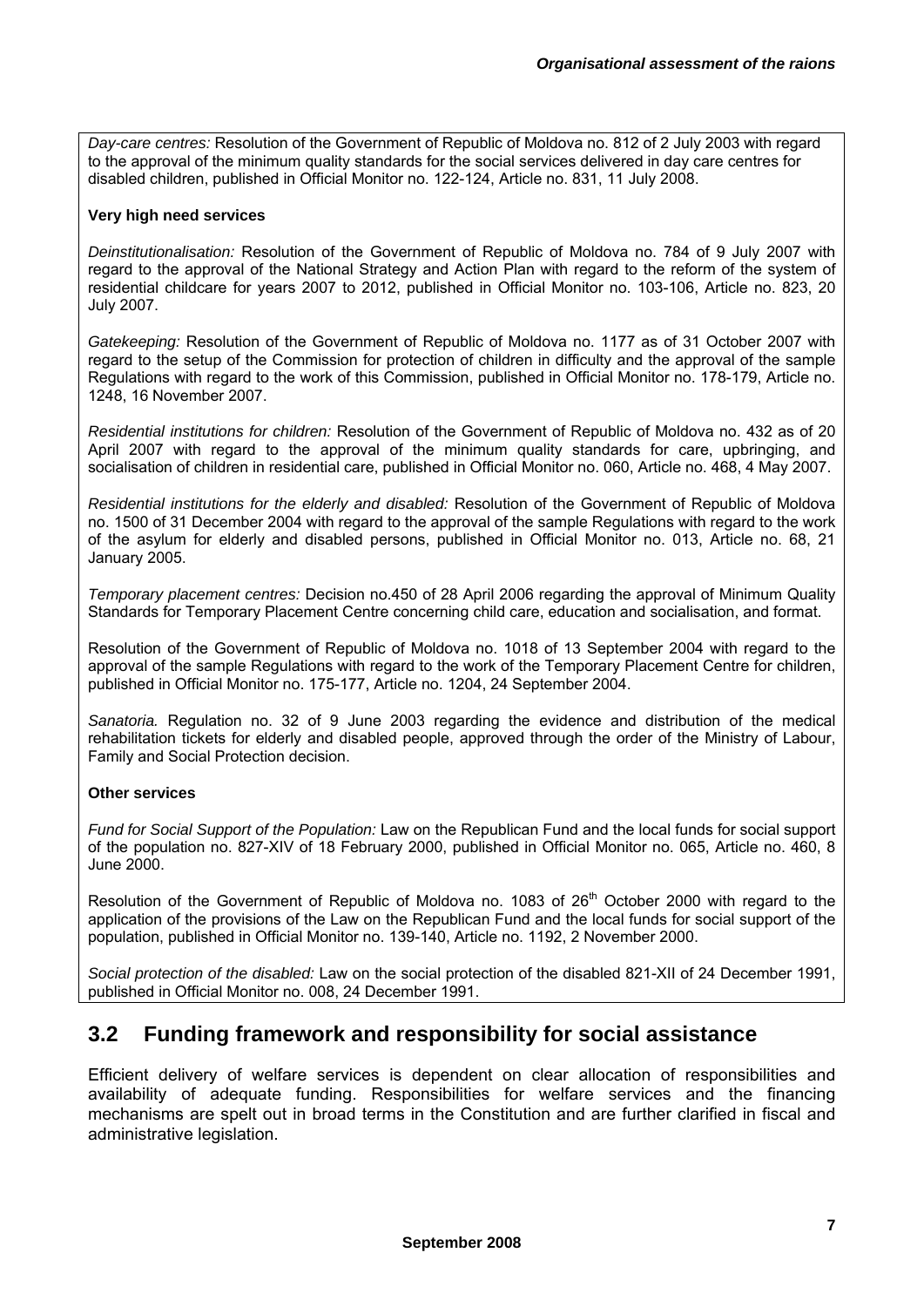The Constitution of the Republic of Moldova (1994) in Articles 47 to 51 sets out the right to social assistance and social protection, mandating state action to ensure a decent standard of living for Moldovans and establishing the right to insurance against major contingencies impacting on economic survival (unemployment, disability, widowhood and old age). Special obligations are identified in favour of families, mothers, children and orphaned children. With regard to disability it is stated that government "shall ensure that normal conditions exist for medical treatment and rehabilitation, education, training and social integration of disabled persons."

## **3.2.1 Administrative structure and budget system**

In addition to the central government, the Constitution (Articles 112 and 113) also establishes two further administrative tiers: district councils (*raions*) and village and town authorities (primaria). Article 109 states that the principles underlying local public administration are those of "local autonomy, … decentralization of public services, … democratic election of local public administration authorities …" and "consulting the citizenry on local problems of special interest".

The Law on Local Public Administration (No. 436 of 2006) introduces the notion of administrative territorial units. The Law on Local Public Finance (No. 397-XV of 2003) defines the budgets of administrative territorial units as "budgets of villages (communes), towns (cities), regions, the autonomous territorial unit with special legal status, and the City of Chisinau. The act also distinguishes between 1st-tier administrative territorial unit budgets, namely "local budgets of villages (communes) and towns (cities, except for the City of Chisinau)" and budgets of 2nd-tier administrative territorial units meaning "raion budgets, central budget of the autonomous territorial unit with special legal status, and the municipal budget of Chisinau".

The Law on the Budgetary System and the Budgetary Process (in Article 2) states that the national public budget of Moldova (a "unitary system of budgets and funds"), includes in addition to the budgets of the administrative territorial units as defined above, the "state budget, the state social insurance budget and the mandatory health insurance funds".

In the context of the "unity" of the budget system the Law on Local Public Finance (2003, Article 3) states that local budgets are "stand-alone elements", formulated and executed "on the conditions of financial autonomy" and that delegation of functions to local government must be supported by central "allocation of funds necessary". The Act mandates consultation with local government about fund (re)allocations.

## **3.2.2 Responsibility for social assistance**

The Law on Administrative Decentralisation (No 435 of 2006) stipulates that raions are responsible for "[a]dministration of social assistance units of district interest" and for "[d]evelopment and management of community-based social services for socially vulnerable categories, monitoring of social service quality" This removed primaria responsibility for social assistance that was contained in the Local Public finance (No 397-XV of 2003).

The broad description in the Constitution of social assistance seems to encompass both income support (excluding social and health insurance), support in kind and provision of a range of traditional welfare services (home care, assessment and referrals). This is further spelt out in the Law on Social Assistance (547-XV of 2003) which identifies social assistance as "allowances in cash", "social services" and "indirect" provision" (including discounts on purchases, payments for services related to housing and tax exemptions)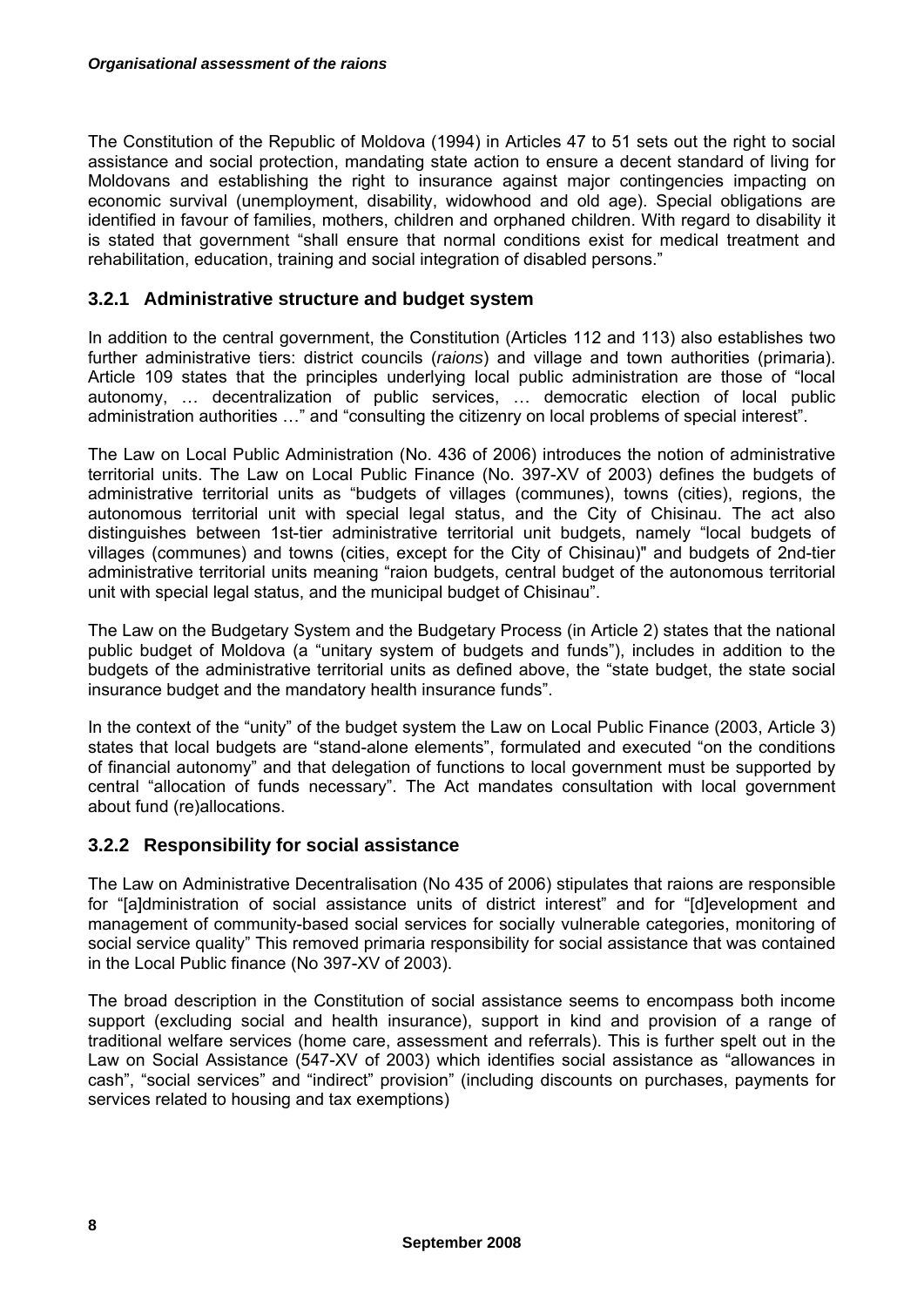## **3.2.3 Revenue distribution and equalisation**

As is mostly the case with different tiers of government, in Moldova expenditure responsibilities are not commensurate with revenue sources or fiscal capacity at the different levels. Provisions have been put in place for revenue sharing. Such revenue sharing not only addresses the potential imbalance between function allocation and fiscal resources but also makes provision for redistribution to administrative territorial units with lower taxable capacity because of lower income (revenue equalisation).

The Law on Local Public Finance specifies the revenue sources of the different levels and types of local government. While there are slight differences between *raions*, *primaria* and large cities / areas with special autonomy, local governments have the following broad revenue sources:

- Local Taxes, recommended by the Tax Code (for example territory development tax, publicity placement tax, market tax, etc.)
- Full revenue from certain taxes payable in the area (for example, income tax in the case of raions and "private tax based on property ownership" in primaria);
- Contributions from general government (shared) revenue calculated as a proportion of certain taxes (such as a minimum of 50% of corporate income tax to raions and from individual income tax in primaria);
- Transfers from the state budget:
- Special resources from work performed, services rendered, or other activities carried out by the public institutions funded from respective budgets.

Transfers from the state (central) budget to local governments can take two forms (Articles 9 and 10 of the Law on Local Public Finance):

- "Transfers from the financial support fund for administrative territorial units intended to level off their financial capacity";
- "Special-purpose transfers for the performance of additional functions" as delegated to local government by the central government.

Transfers (or what is called Financial Support for Administrative Territorial Units) are funded from voted amounts from the "state" or central government budget and contributions from *raions* where tax capacity is significantly above the average. Transfers to a *raion* equal the number of people in the *raion* multiplied by the difference between the jurisdictions projected per capita expenditure and its projected per capita revenue*.* If the projected per capita revenue of a jurisdiction exceeds its projected per capita expenditure by more than 20% it makes contributions to the central government revenue.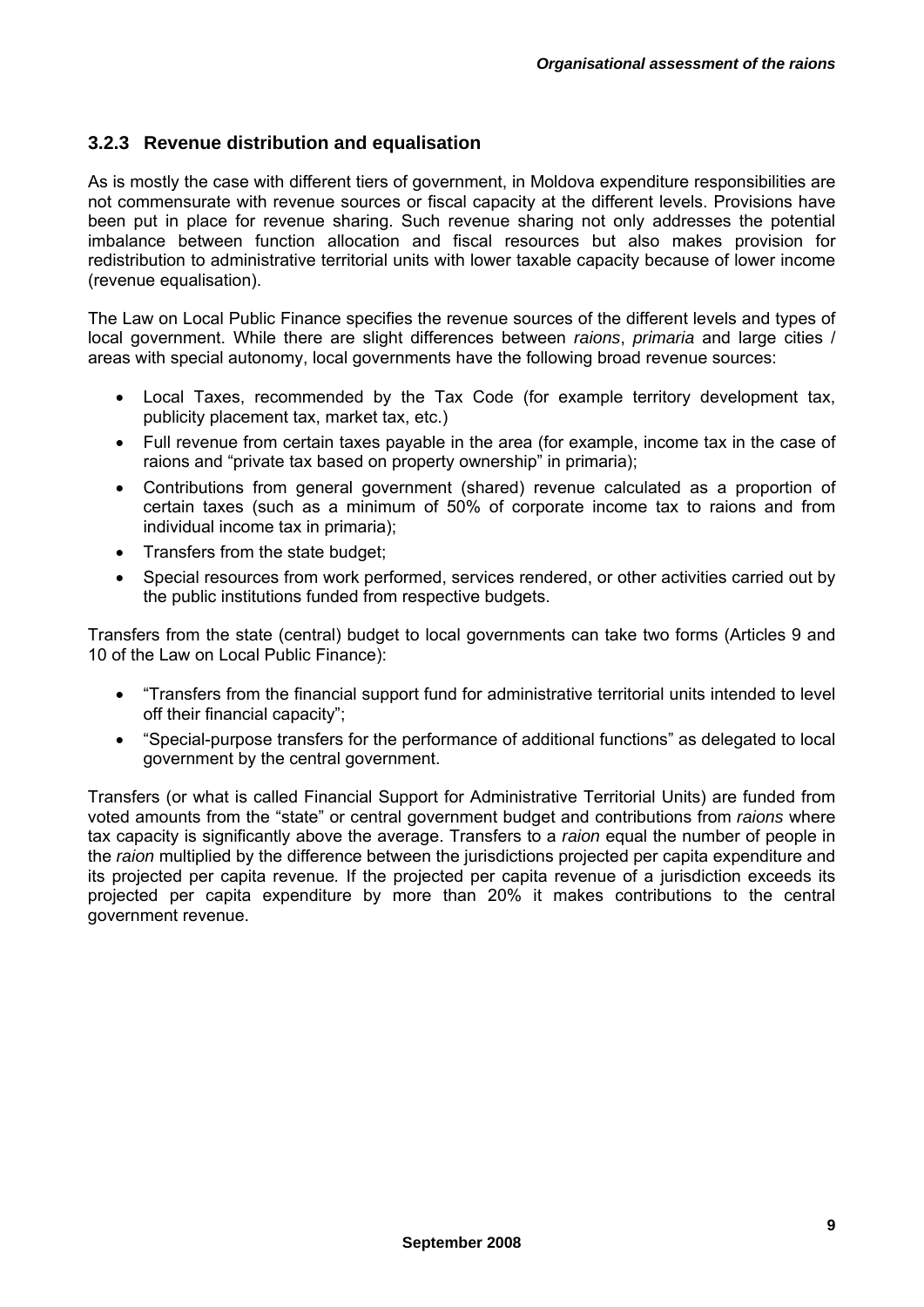## **Box 3.2 New draft law on local public finance – potential changes**

The new draft law on local public finance reiterates the condition of financial autonomy of local governments and strengthens this by stating that "within the budgetary process, there is no subordination relation between the central and local public authorities and between local public administration authorities of level I and level II, except for the cases provided by law" and that "these relations are based on principles of autonomy, legality, transparency and co-operation in issues of common interest". The draft law also sets out the right of local authorities to contest in administrative court any actions which infringe their local financial autonomy. It does not provide explicitly for the right to consultation, as in the existing Act.

The draft law proposes the determination of transfers to local governments on the basis of the gap between a target amount of revenue for a local authority in the previous financial year and actual average revenue for the territory. The target amount of revenue for an authority is based on 90% of the per capita revenue for the country in the previous year multiplied by population and weighed to take into account the level of need in a territory (factoring in the extent of urbanisation, the proportion of children in the territory and adjustments for size to compensate jurisdictions with very few inhabitants for lack of economies of scale in service provision). A critical proposal in the draft law – still to be considered by Parliament - would be that transfers flow directly from central Government to primaria, and not via the raions.

## **3.2.4 The status quo with regard to decentralisation and local autonomy**

Moldova has made great progress since 1994 in putting in place administrative and fiscal legislation providing the base for viable local government structures. The Constitution, administrative law as well as public finance legislation clearly states the principle of decentralisation of service delivery and autonomy of local government, also in fiscal matters. *Raion*  councils and mayors are democratically elected. Legislation thus allocates functions and makes provision for "own" revenue of local authorities from which to fund service delivery in these areas.

In addition, the Law on Social Assistance also envisages local autonomy and initiative in the development of social services. It states in Section 10(5) that "local public administration shall organise the provision of social services subject to social problems existent within the area of coverage" and at 13(4)(a) that *raions* "shall emphasize local social problems, organization and provision of assistance subject to local requirements".

As pointed out in later sections, while local autonomy in the delivery and financing of social assistance is stated in legislation, the fact that budgeting and determination of taxes remain fairly centralised, limits the actual autonomy of local government to decide about services and the funding of services.

# **3.3 The ISSS**

The social assistant and social worker are considered to be the main providers of social services at a local level according to the Law on Social Assistance of 2003. However, social services include much more than the services provided by these two types of worker. Social services can be broadly classified into three types: community services, specialised services and very high need services.

• **Community services**, or primary care services, give users an entry point into the social service system. Most people use these services near to where they live. These services are often quite general and relatively cheap to provide. They can help to prevent people from finding themselves in difficulty, and to identify and meet most of their needs if they do need assistance. Community services include services provided in community centres; services provided by social workers (domiciliary care) and social assistants; and social canteens.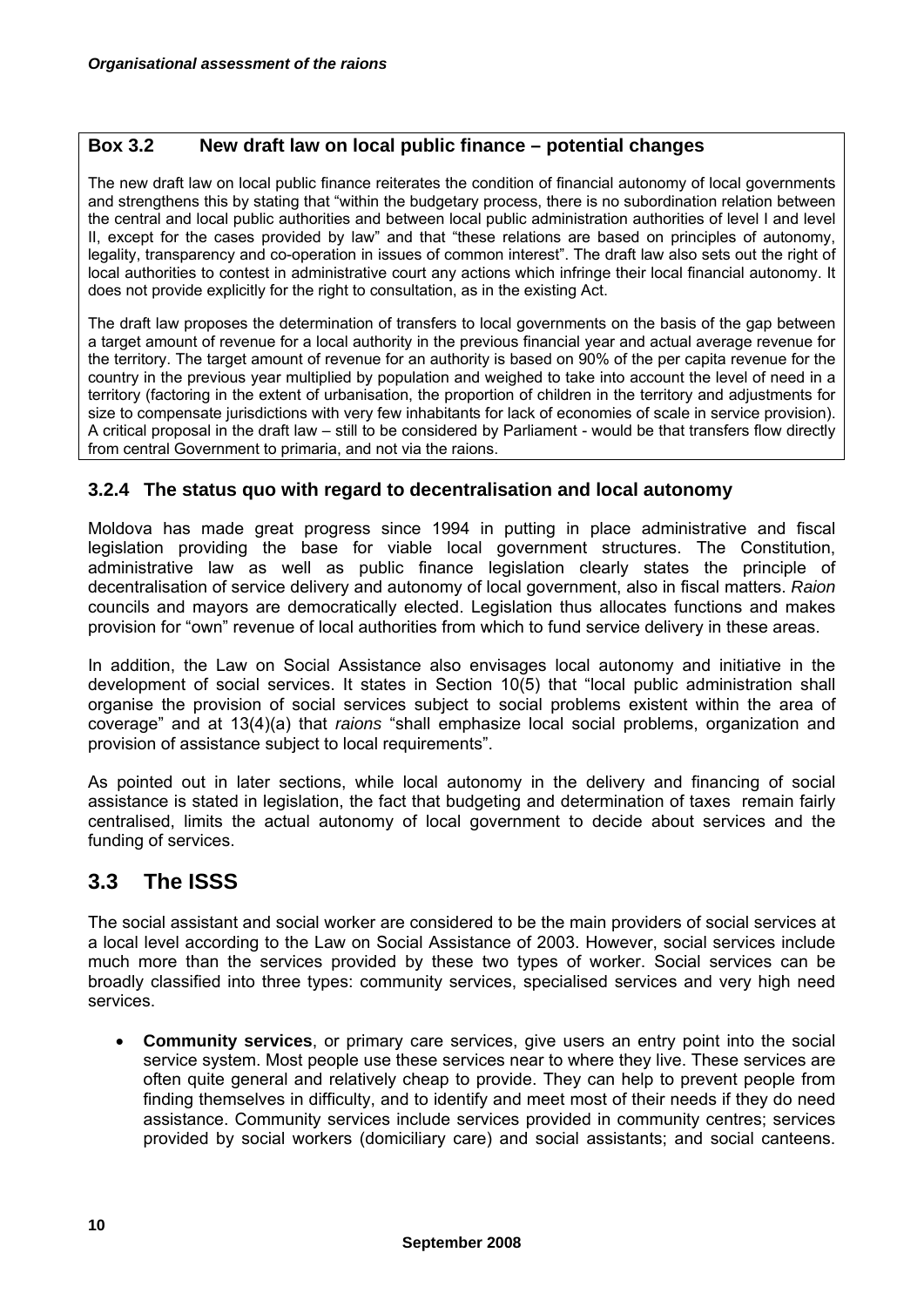Some are funded by primaria offices and donors, but most are provided by the raion SAFPD;

- **Specialist services** are those provided to people with more complex needs whose difficulties cannot be resolved within the community and through interventions of social assistants and social workers. These include services for children for whom substitute families must be found (through guardianship, foster care or adoption, or in family-type homes); day care centres; and short-stay centres such as temporary placement centres for mothers and babies, rehabilitation centres and social apartments. It also includes the prosthesis service which provides mobility aids. Again, most of these services are provided by the raion SAFPD, except for the prosthesis service which is operated by the central government with the SAFPD providing the liaison between client and the prosthesis provider. Some services are delivered by non-government providers; and
- **Very high need services** are those that are intended for people who need extremely specialised social service support, particularly 24-hour continuous care and often in residential institutions. Only a very small proportion of people need services of this sort. Often one might expect to find only one of each type of service available in the whole country. These services tend to be very expensive because of their highly specialist nature. These may be provided by the raion SAFPD or, more usually, the central government.

Before the elaboration of the ISSS no distinction was made as to whether a social service was intended for widespread general use at community level, or was a highly specialised service for use only in the most urgent cases (unlike in health care, where the distinction between primary, secondary and tertiary health care services has long been accepted worldwide). As a result the primary-level services were not prioritised. If this categorisation of services is applied retrospectively it is clear that there has traditionally been relatively little differentiation between the number of people receiving the different types of service. In 2006, for example, 39% of beneficiaries received community services (mostly domiciliary care or meals in social canteens) while 32% received specialist services, and 29% received the high-cost services which, in future, are intended to be reserved for those in very high need (mostly full-time residential care and sanatorium treatment) (see Figure 3.1).

## **Figure 3.1 Provision of service types to beneficiaries, 2006**



Source: OPM and EveryChild (2008). Note: (1) Data excludes recipients of cash support such as from the Fund for Social Support of the Population (FSSP). (2) Figures on the right are total numbers of beneficiaries.

The aim of the ISSS is to achieve a shift to high quality social services that focus on the user, provide community support wherever appropriate and minimise intervention in the beneficiary's life whilst producing a lasting and positive impact. This therefore means providing people with much greater access to community services at the local level and to reduce the reliance on residential care (very high need services) where it is not essential. These services can have a greater impact on people's quality of life, and at the same time they can be provided at a lower cost per person. With the same annual budget it is therefore possible to provide appropriate services to a much larger number of cases.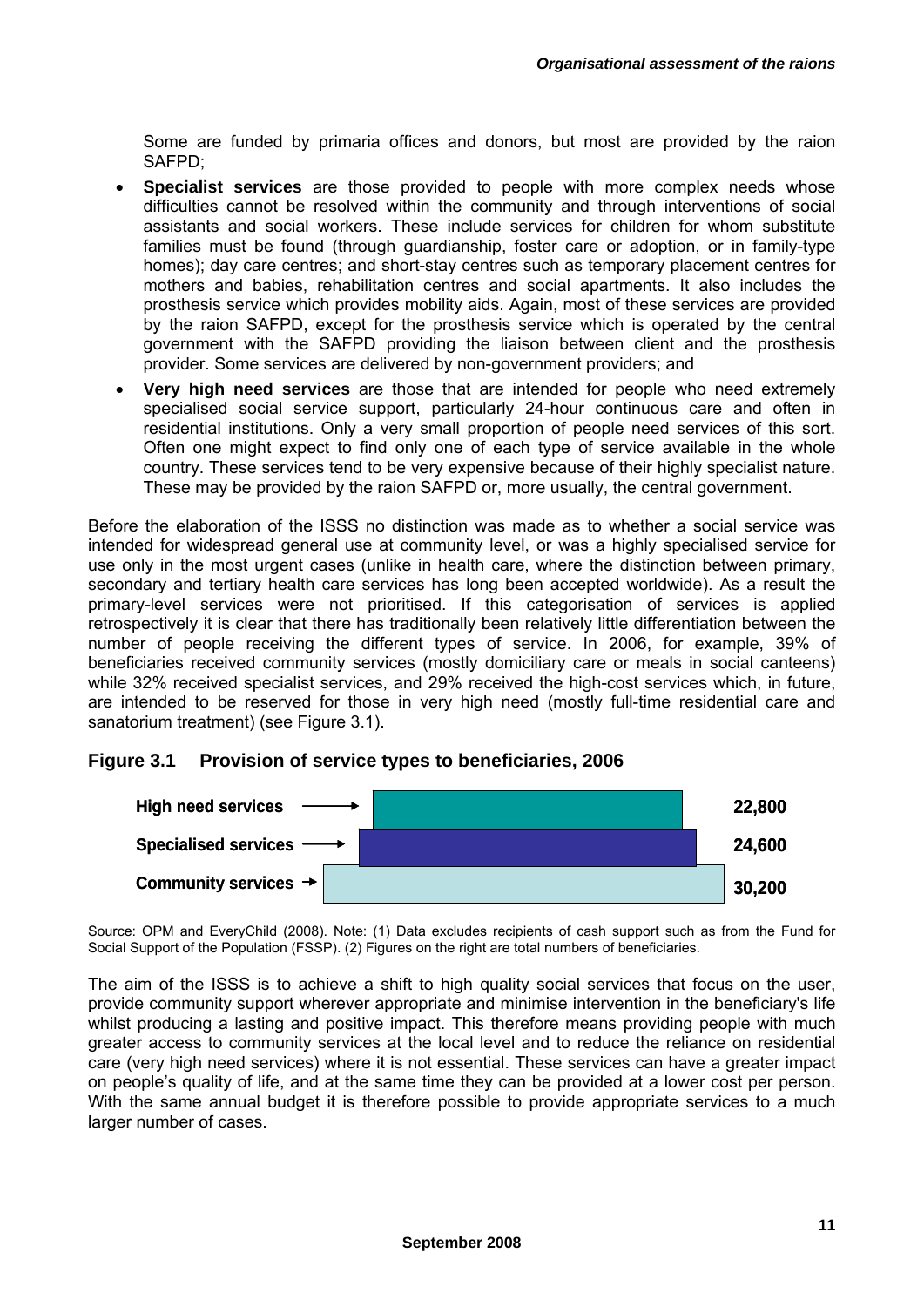If a much higher proportion of people access community services, and a much smaller proportion receive very high need services, the implication for raion SAFPDs is that they will have to put in place a mechanism for moving from a reliance on residential care towards finding possibilities for support at community level, which also involves creating and expanding services at that level. Extending the coverage of social services to satisfy the needs of more people in this way has to be done within the constraints of their own budgets as well as those at national and *primaria* level. The services that are in place at present are discussed in section 4 next.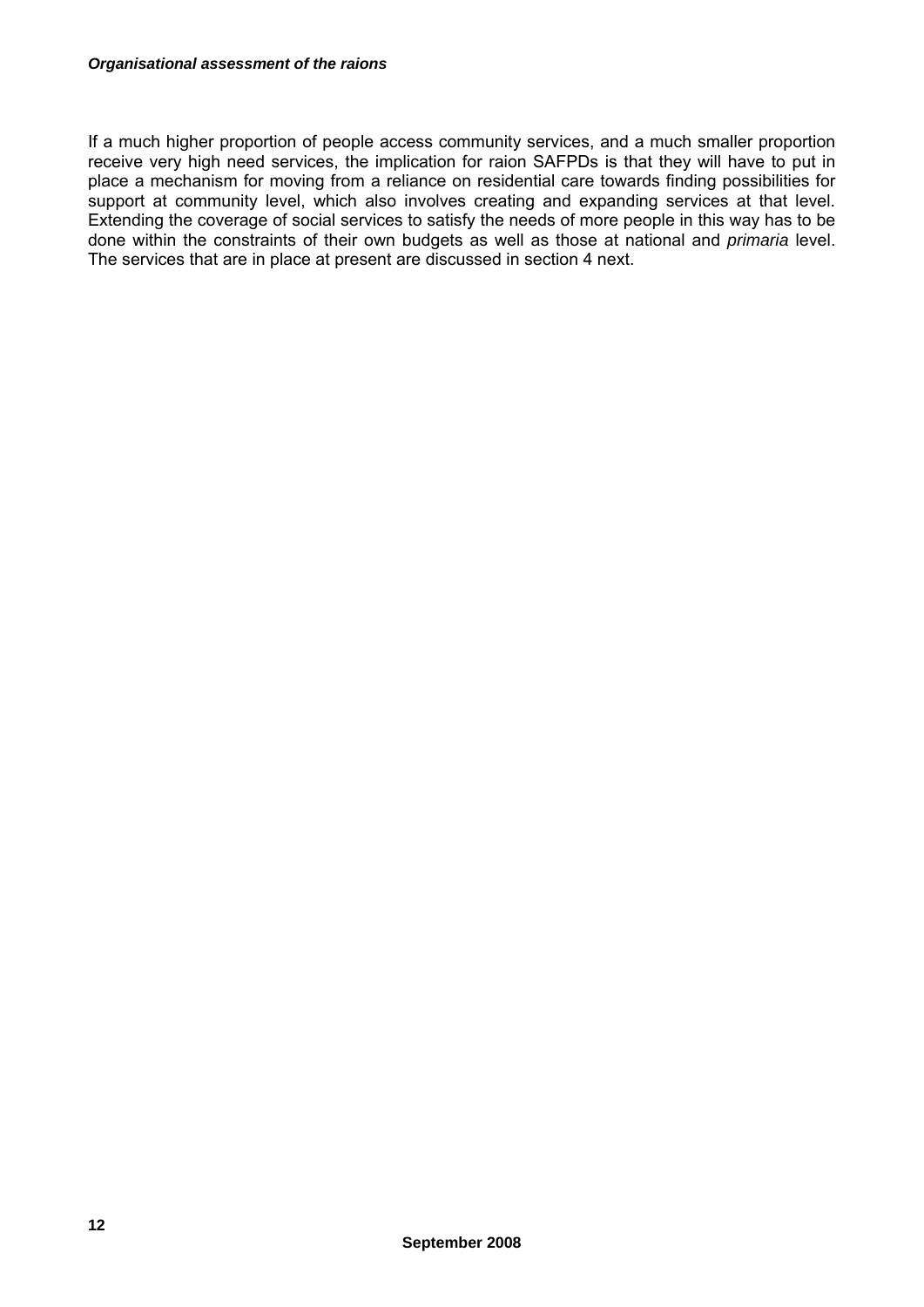# **4 Services—availability and access**

## **Key findings**

## **4.1 Supply of social services**

– All sampled raions provide a core set of basic social services through social assistants, social workers and a range of raion specialists. But access to additional social services outside this core set varies widely across the different raions. This is true for long established services such as social canteens as well as more recent initiatives such as foster care.

### **Community services**

- Community-level services have developed considerably in recent years but are not yet utilised to the extent foreseen by the ISSS. Practitioners generally accept the need to move towards more community-level services and most commonly perceive funding and capacity to be the binding constraint. In isolated cases the constraint is a lack of knowledge about the nature and benefits of community-based services, not only among service providers but also in the primaria and raion administration.
- Social assistants as well as specialists do a lot of administrative work (including administration of short-term cash benefits). Caring, counselling and advisory work is less prominent. In better performing raions they have more direct client contact than in lower performing raions.
- Social workers are faced with many menial tasks outside the normal ambit of social work professionals, such as chopping firewood, fetching water and paying bills. This takes a lot of their time. As a result many people who could benefit from the home care service cannot access it.
- Community services do not have to be provided by local public administrations only, but use of other service providers is so far *ad hoc*.

### **Specialist services**

– Facilities and staff that ought to be reserved for specialist care tend to be used mainly for nonspecialist treatment. There is little evidence of the availability of advanced psycho-social services or of other rehabilitative care (occupational therapists and physiotherapists).

### **Very high need services**

– The rate of institutionalisation of children by raion is not related to whether the SAFPD is considered a strong or weak performer (according to the most recent available data). Raions which do not have an institution on their own territory funded from the central budget tend to have a lower rate of institutionalisation than average.

### **Other services**

– Cash allowances for vulnerable people ('material aid'), administered by the SAFPDs, reach far more people than the entire in-kind social service system. In 2006 some 296,000 people received aid from the Funds for Social Support of the Population, and 155,000 received transport compensations for people with disabilities, compared with only 78,000 who received in-kind social services such as home care or residential care.

[Continued]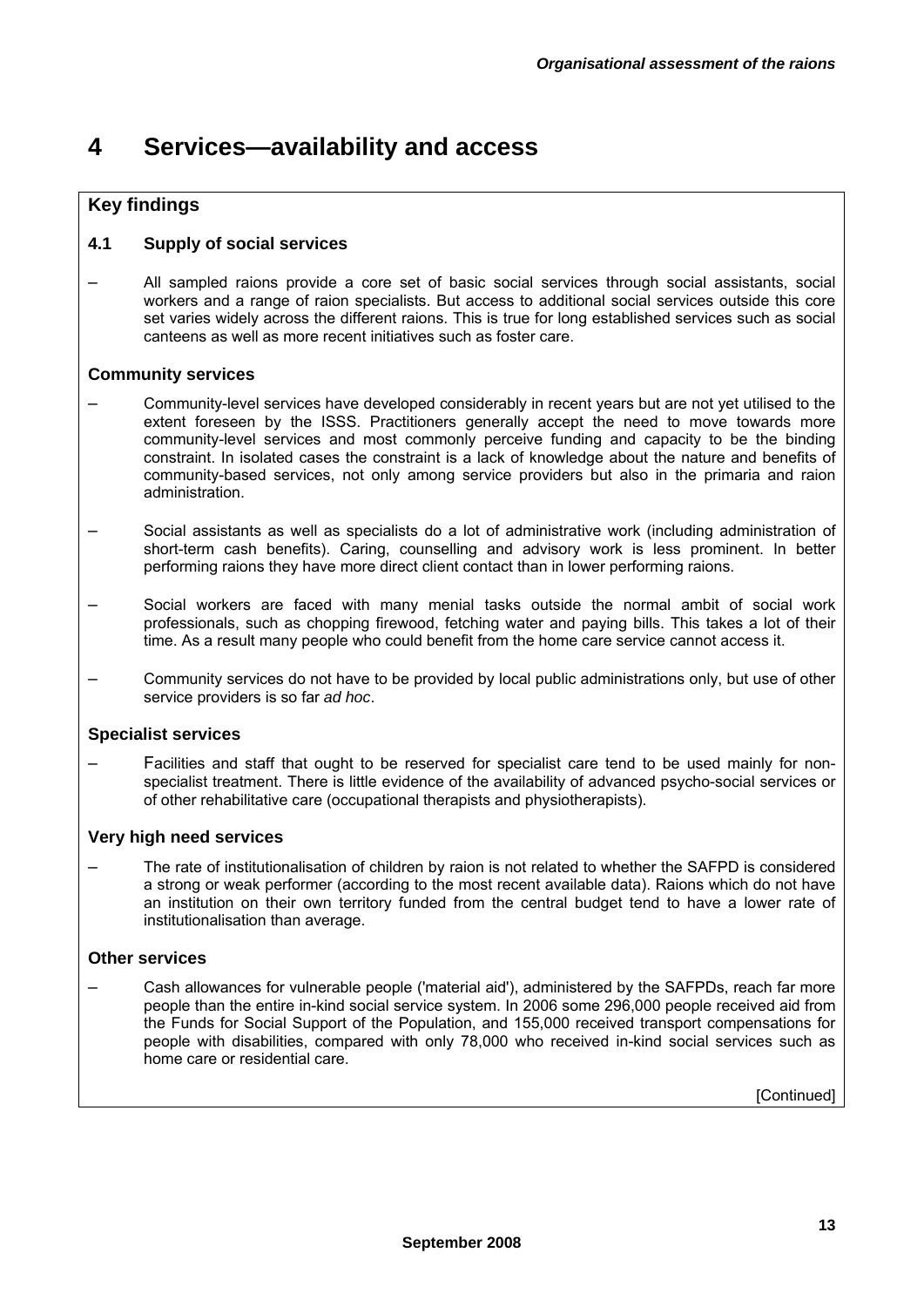### [Continued]

### **4.2 Demand for social services**

- Many vulnerable people who could benefit from care receive few or no services. These include people with mental health problems, people with drug and alcohol dependency and the homeless.
- Some local administrations recognise the impact of changing population structures on the likely demand for social services but there is not yet strong evidence of planning to accommodate these changes

#### **4.3 Support needs**

- Raion SAFPDs seek not only financial support from the central government but also guidance and training on how to develop services, including in some instances basic information on the types of service that can be provided.
	- SAFPDs also seek advice in working with other stakeholders to achieve change.

This section discusses what social services exist for potential users, who needs them and how they access them. The focus is on services provided by the raion SAFPDs but the study also refers to services provided by other levels of public administration, including primarias and central government, as well as those provided by the private sector, civil society organisations and individuals where applicable. It also looks at what services other than social care services are provided by the SAFPD, and how this affects their ability to provide social care services<sup>2</sup>.

 2 The range of services delivered is determined by three types of inputs—human resources, material inputs and financial resources—and also by the process by which these inputs are used to deliver outputs, which requires attention to the whole policy cycle from the identification of need through to prioritisation, implementation, monitoring and reporting. These determining factors are analysed in sections 5–9 below.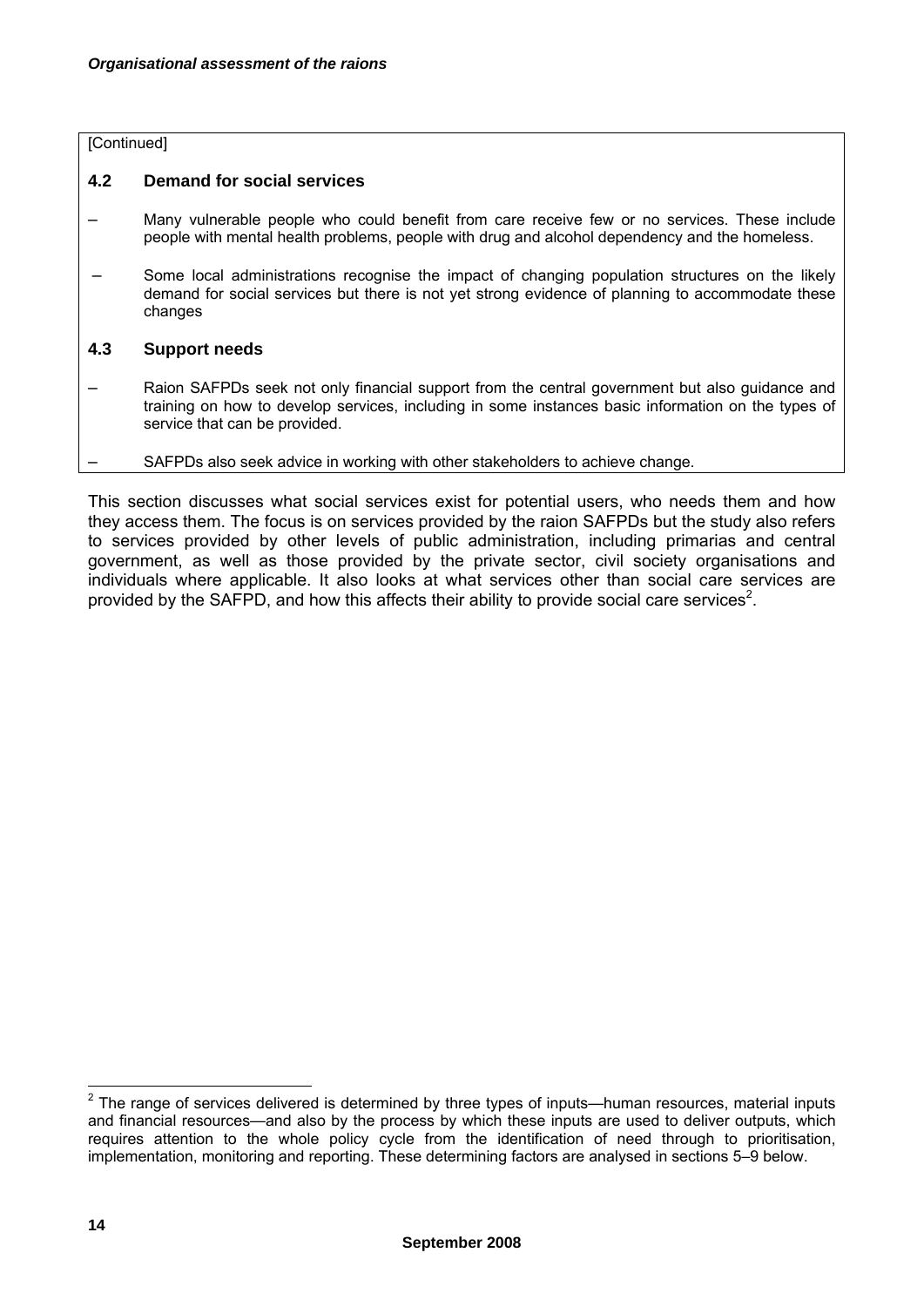## **Box 4.1 What are SAFPDs responsible for?**

There is a lot of confusion about the difference between the three levels of public administration (primaria, raion, national level) and the three types of service which broadly equate to the distinction between primary, secondary and tertiary services in the health sector (here defined as community, specialist and very high need services).

Raion SAFPDs—the middle tier of administration—do not just deal with mid-level specialist services: they are responsible for services of all types, from the community upwards. Primarias run a few community services. The central government operates some specialist and very high need services and also provides the overarching national framework for social services. The aim of the strategy is to shift the emphasis of service provision in favour of community services. The raion SAFPDs are the focus of the reform because they are responsible for many of these services. But it will also be important for the MSPFC and raions to support primarias in strengthening their own community-level services, and for central government to come to a consensus about how to reduce reliance on the very high need fully residential services, many of which are under its control.





# **4.1 Supply of social services**

All the sampled raions offer a core set of social services. At the community level these are the services delivered by social assistants and social workers. At the specialist level each raion provides a service for guardianship and adoption of children, and coordinates the use of the prosthesis service for people with limited mobility. Among services for people with very high need, each raion sends beneficiaries for sanatorial treatment at one of the two nationally run sanatoria and all have some residents in full-time institutional care (though not all have a full-time residential institution on their own territory).

Some raions also offer additional services which are not available everywhere. Some are already long established, such as social canteens. Others are recent innovations, some of which are recognised in national legislation. These include foster care for children and substitute family care for adults, day care centres, and full-time personal carers for disabled adults living at home. Some raions have developed family support services to prevent child separation, reintegration and careleaving services for children from residential institutions. Many raions offer legal advice to people in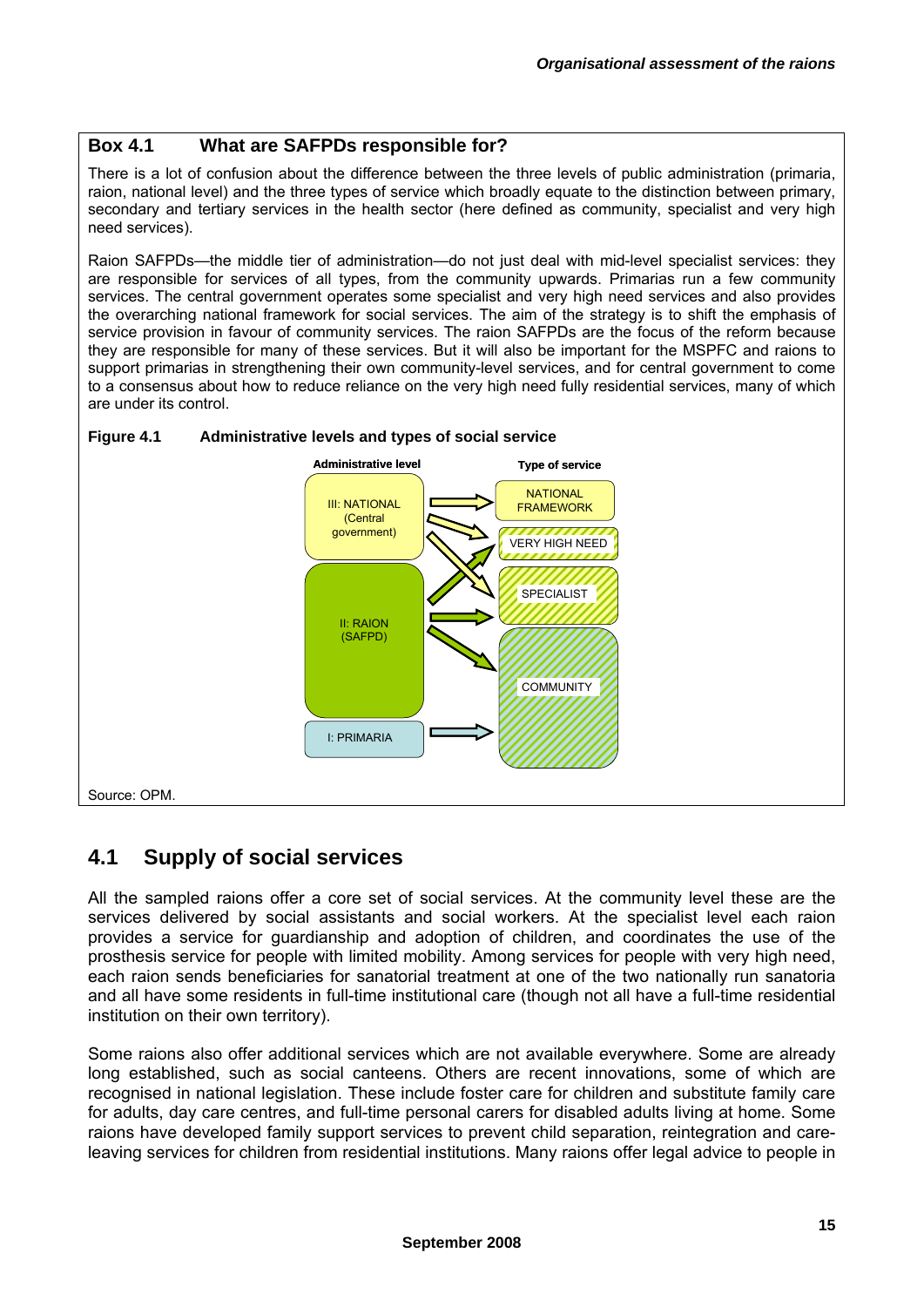difficulty. Chisinau has created numerous services for children, such as community centres and interest groups for recreational activities such as arts and crafts. Often services link into other public sectors, such as support for obtaining medication, support to beneficiaries to gain employment, and the provision of access to educational services.

Services are often governed by state regulations, though not all services listed in the law have an accompanying regulation. Where national regulations are absent for a particular service local authorities are permitted to draft and approve their own locally applicable regulations. For instance, Ungheni has developed a regulation on personal care for people with disabilities who are bedridden. Chisinau has regulations on community activities for children, adolescents and families; free travel for children from vulnerable families; and rehabilitation and social assistance for victims of abuse. When regulations are developed locally for services not mandated centrally, it is up to the local public administration to fund the service through its own resources or by obtaining external support.

An important method of ensuring that people receive the most appropriate care for their needs, and of restricting access to the most expensive very high need services in cases where they are not necessary, is the existence of a well functioning referral mechanism. A referral process is under discussion by the MSPFC and is illustrated in Annex C. In essence, the referral mechanism proposes that every effort is made to resolve problems by using community-level services. Only if a case is too complex is it referred upwards to specialist services; and only if those, too, are insufficient are very high need services used. The referral mechanism requires collaboration and an exchange of information between people working at different levels of the system. Some raions have developed their own system of referring cases upwards from the community social assistant to the raion where a problem is unable to be resolved at community level. Often the cases that are referred upwards are connected to requests for the provision of material aid which is overseen by the raion SAFPD, rather than just the complex social service cases.

The remainder of this section discusses the different levels of service provision and the way that the services are currently delivered.

## **4.1.1 Community social services**

## **Services provided by social assistants**

As mentioned above, the Law on Social Assistance provides for social services to be carried out by social assistants and social workers. Since the beginning of 2007 a network of social assistants has been established across all raions of the country to provide services for people in difficulty (see section 5 for details of the personnel). The job entails identifying people at risk and implementing measures to mitigate risk or resolve social difficulties. Awareness and understanding of the role of the social assistant—both among the general public and among other staff in the raion administration—is greater in raions where the service has been longer established or has had more external support.

Raions vary in their understanding of the focus of the social assistant's job. In all sampled raions there is a great emphasis on administrative tasks, especially helping people to apply for material aid, filling in the social questionnaire, maintaining the community's 'social passport' and supplying data to people who request it<sup>3</sup>. In raions that have had more technical support the social assistants

 3 The 'social questionnaire' is a form containing data on an individual's socioeconomic situation, used when applying for material benefit. The 'social passport' is a document containing summary information of the whole community. This includes quantitative data on the population of each community, such as the number of children, elderly, veterans, and people with disabilities, as well as information on community infrastructure such as schools, kindergartens and land.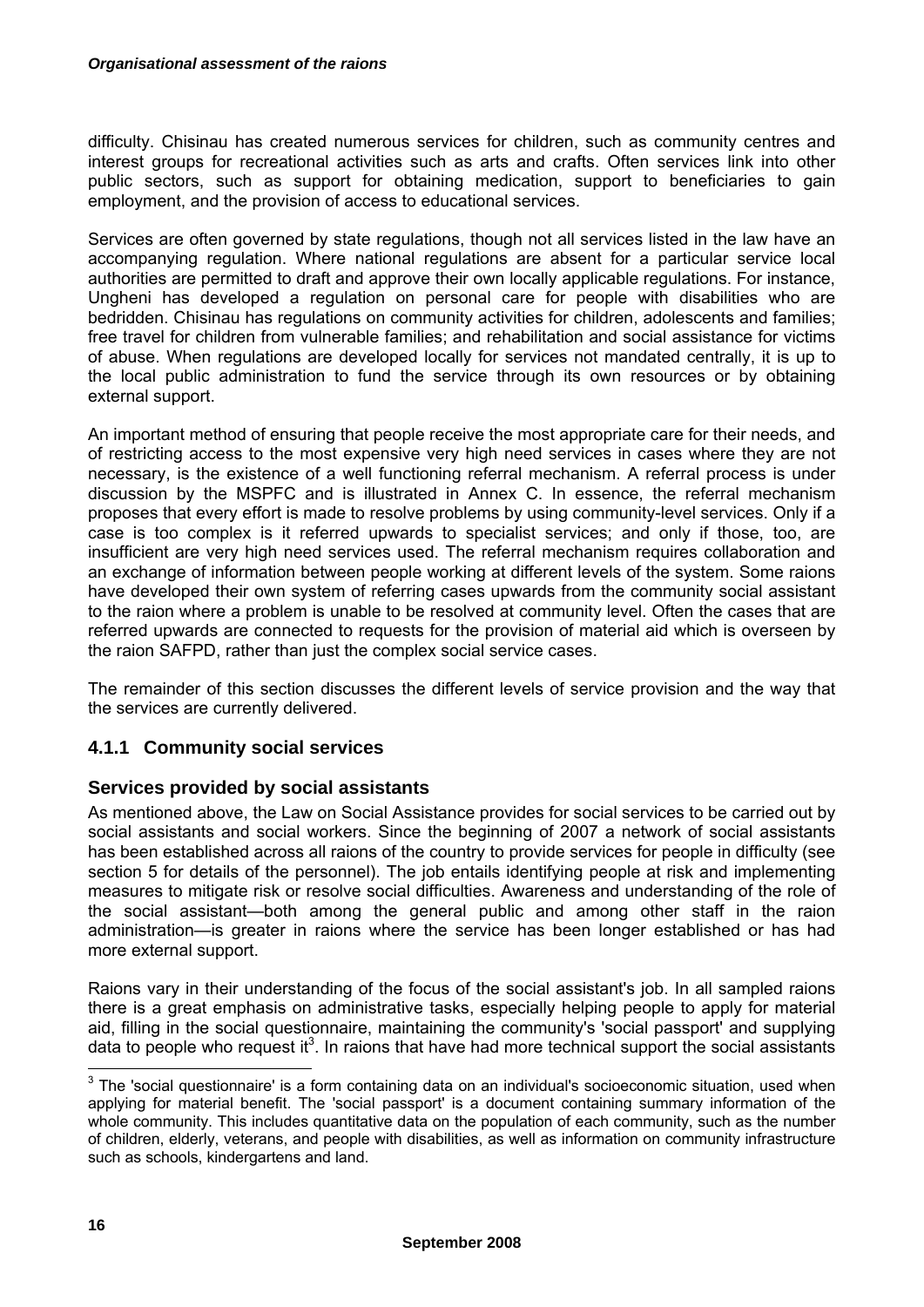refer also to carrying out case assessment and drafting and implementing care plans, but this is less evident in raions where staff have had less training and support. There is also a difference in the amount of time spent in the office compared with the amount spent in the field. Social assistants who have received less support and training in individual needs assessment, and who therefore spend more time on helping people to fill in forms and on maintaining records, tend to spend the majority of their time in the office, while those who have received more support tend to spend more time in the community, engaged in face-to-face work with beneficiaries. Access to appropriate office and consultation space is, however, very uneven, a matter which is discussed in more detail in section 7.

There is evidence that social assistants are taking on wider community-level responsibilities in the absence of other local professionals. In particular, in one raion a lot of social assistants' time is spent on basic medical support including accompanying the beneficiary to a health care professional, often at the raion centre, and obtaining medication on the beneficiary's behalf. This implies a need for the government to consider distribution of resources across ministries to ensure that funding for one service is not simply concealing gaps in funding for another.

In Chisinau, where services for children are administered separately from those for adults, there is a relatively low proportion of designated posts for social assistants compared with the population, especially for children. However, the functions that are carried out by social assistants elsewhere are provided by other types of workers such as 'social pedagogues' and leaders of interest groups ('circles'). The social pedagogue works directly with families, particularly on preventive work with children regarding domestic abuse, drugs and alcohol and other social issues, while the leader of circles runs extra-curricular activities such as sport, music and craft. Occasionally these facilities are used by adults as well, though not on a systematic basis.

## **Services provided by social workers**

 $\overline{a}$ 

There is a long tradition of social workers providing domiciliary care in Moldova. According to regulation this service can be provided only to single elderly people, especially those with disabilities<sup>4</sup> Social workers are required to give services (from a defined list) to 8-10 people each in rural areas, and 10–12 in urban areas. The formal responsibilities of social workers cover the day-to-day domestic tasks of the beneficiary, including washing and dressing, shopping and paying utility bills.

In practice social workers take on duties that are much wider than those formally required. The functions carried out often reflect the greatest needs of the beneficiaries but these can seem far removed from the social workers' obligations in social care. For example, in villages that are not connected to a mains water supply the social worker can spend a huge proportion of time fetching water from a well several hundred metres from her beneficiaries' homes<sup>5</sup>. In homes without regular heating the social worker may spend time chopping firewood or enlisting members of her own family to do so on the beneficiaries' behalf. This indicates that developments in infrastructure, or the mobilisation of other volunteers in the community to carry out such work, would have a significant impact on the time available to the social worker to carry out care activities.

Some social workers suffer from inefficiencies in their working practices which impact further on their time available to provide direct care to beneficiaries. For instance, they may walk to and from the market several times in one day to buy food for different clients, for reasons including

<sup>&</sup>lt;sup>4</sup> Framework regulation regarding domiciliary social care for single elderly and disabled people, no 16 dated 22.04.1994

<sup>&</sup>lt;sup>5</sup> Social workers are considered to be feminine here since all but one of those met were women, though this is not a requirement of the job.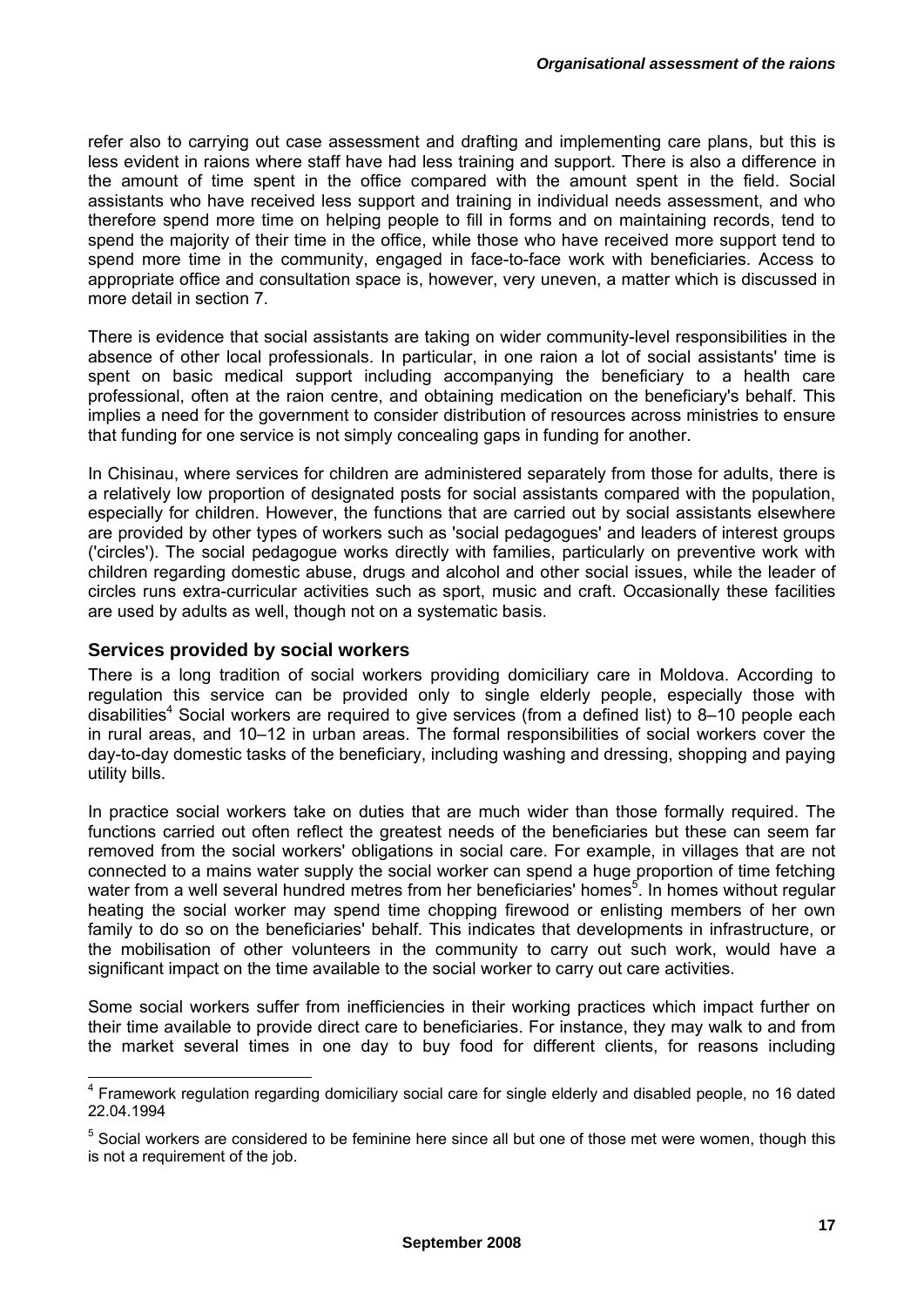#### *Organisational assessment of the raions*

difficulties in identifying the requirements of all clients in advance (particularly where there are no telephones) and problems with transporting large amounts of food at once. In one raion they express concern about waiting a long time in queues to obtain medicines. In another the absence of a public laundry means that social workers are spending time washing clothes by hand in their own home.

The number of social workers in a raion is not directly related to the number of elderly people in that raion (see Figure 4.2). Nationally there are 4.9 social workers for every 1,000 people over the age of 60. Since each social worker has a workload of approximately 10 beneficiaries, this means that approximately 50 in every 1,000 elderly people receive home care, or about 5% of the total.



**Figure 4.2 Social workers per 1,000 population aged 60 and over, by raion** 

Source: OPM. Data on the number of people aged 60+ per raion is drawn from the 2004 census. The raions in the illustration are those interviewed for this study. Note: The national average is 4.9 social workers for every 1,000 people over the age of 60.

However, there is wide variation around this norm, with the ratio of social workers to elderly people ranging from fewer than three per 1,000 to almost seven per 1,000 in the sampled raions (in other words, between 3% and 7% of elderly people in a given raion receive home care) $6$ .

**EXECTS 10**<br><sup>6</sup> Note that this is not intended to imply that there should be a norm, since the proportion of people over the age of 60 who may need home care services may differ between raions. A comprehensive analysis of the number of social workers required per raion would take into account the individual needs assessments of beneficiaries. Nonetheless it suggests that some raions may have greater unmet needs than others.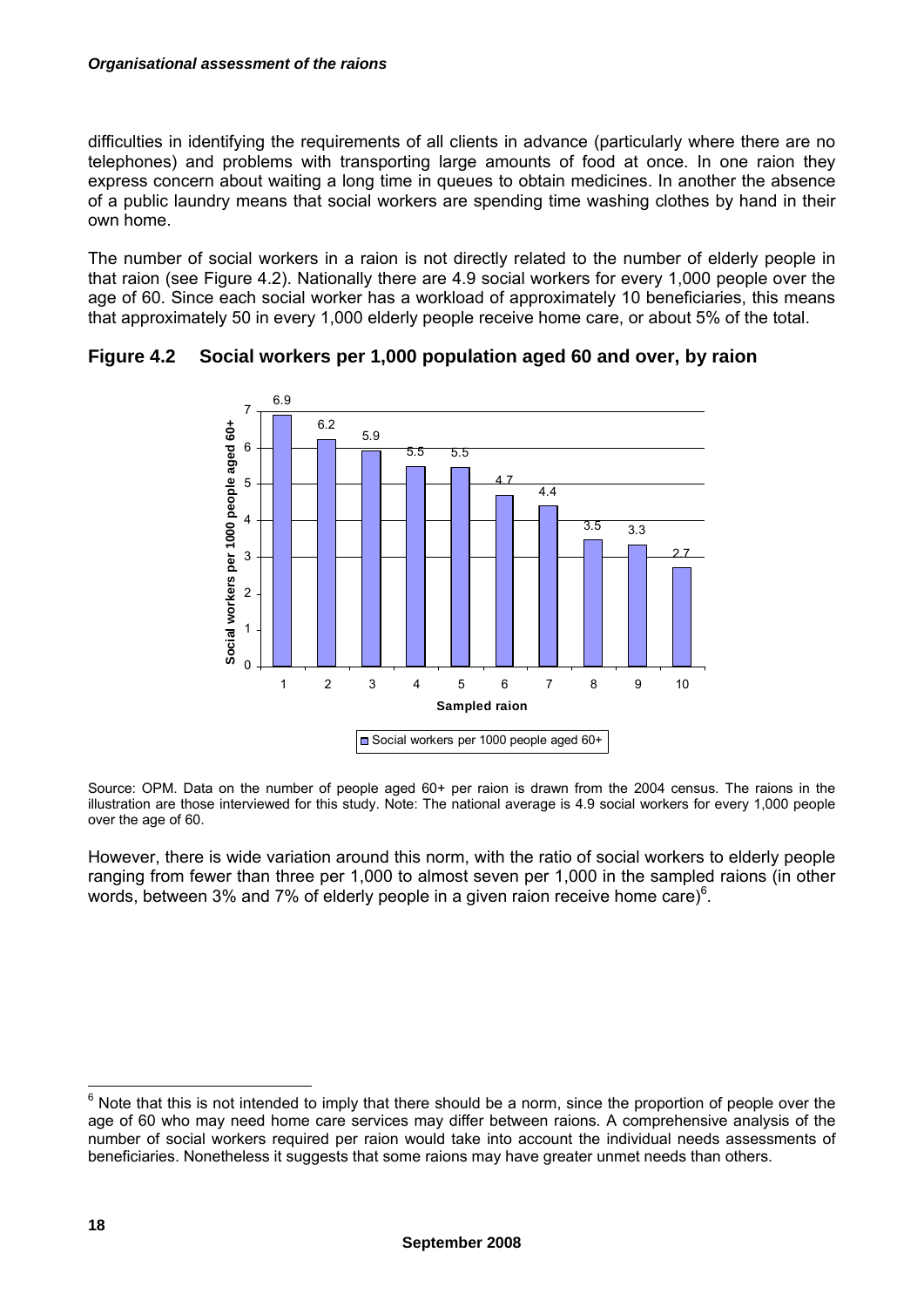### **Box 4.2 Good practice in home care services**

Many good practices can be identified in the planning and provision of home care services in different raions. For example:

— A raion groups the workload of a single social worker by geographical area within a primaria wherever possible, to reduce the amount of time spent walking between beneficiaries, and to eliminate overlapping coverage of an area by different social workers.

— A raion aims to ensure that new beneficiaries of home care services are those in greatest need, not necessarily those that have been on the waiting list the longest.

— A raion is considering whether and how to encourage the use of paid home care services by people who are not formally eligible but who are in need, where they can afford it, both to extend coverage to people in need and to provide revenue for delivering services to others in need of assistance.

Communities contain people other than the single elderly who may also benefit from home care. These people are not always eligible under current regulations. Elderly people who have families, but whose family live far away or who are not in contact with them, are one such example; children and adults with disabilities, especially those who are bedridden, are another. Any review to quantify the need for social workers should take into account these potential beneficiaries, which is a larger number than simply those that are known to be on waiting lists for home care support. The method of allocating cases and time with beneficiaries to vary according to need could allow for significantly more than 10 cases per worker.

### **Social canteens**

Social canteens, which provide meals for a fixed period for set categories of vulnerable people, are fairly widespread across the country although they are not present in every raion. In 2006 some 97 social canteens provided meals for about 4,300 people (MSPFC, 2006). Beneficiaries are entitled to up to 30 meals in every quarter. The canteens are considered to be beneficial not only because they provide food but also because they provide an important opportunity for isolated elderly people to socialise: in other words, they serve as a form of community centre for this group. In addition to the elderly, the Law on Social Canteens (no 81 of 2003) also authorises the provision of food to the disabled and children from vulnerable families. A drawback of the service in its current form is that, according to the regulations, it cannot provide different numbers of meals to people with different needs regardless of their ability to cook and feed themselves; nor can it vary the amount of meals according to the time of year, though there is concern that there is a greater need for the service during winter.

The Law on Social Canteens provides a broad mandate to local authorities for nutrition services but leaves discretion to local authorities in terms of provision. It also provides for funding from 'local funds of population social support and corporate social responsibility and voluntary humanitarian funding'. As a result there is (and can be expected to be) quite a bit of unevenness in provision of canteen services across the raions visited, both in terms of numbers of people served, specific groups served and the extent of the service.

Raions are innovative in the way they provide the social canteen service. In some raions the social canteen uses the kitchen facilities of the local school or kindergarten to avoid duplication of facilities and equipment. In another, a local *internat* provides meals to children who live at home but whose families have difficulty feeding them. A few raions deliver food to beneficiaries' houses, which is excellent as these housebound people are often those in greatest need, but only about 5% of beneficiaries of social canteens receive meals in this way as the transport costs can be prohibitive and in some cases are thought to be more than the cost of the food itself.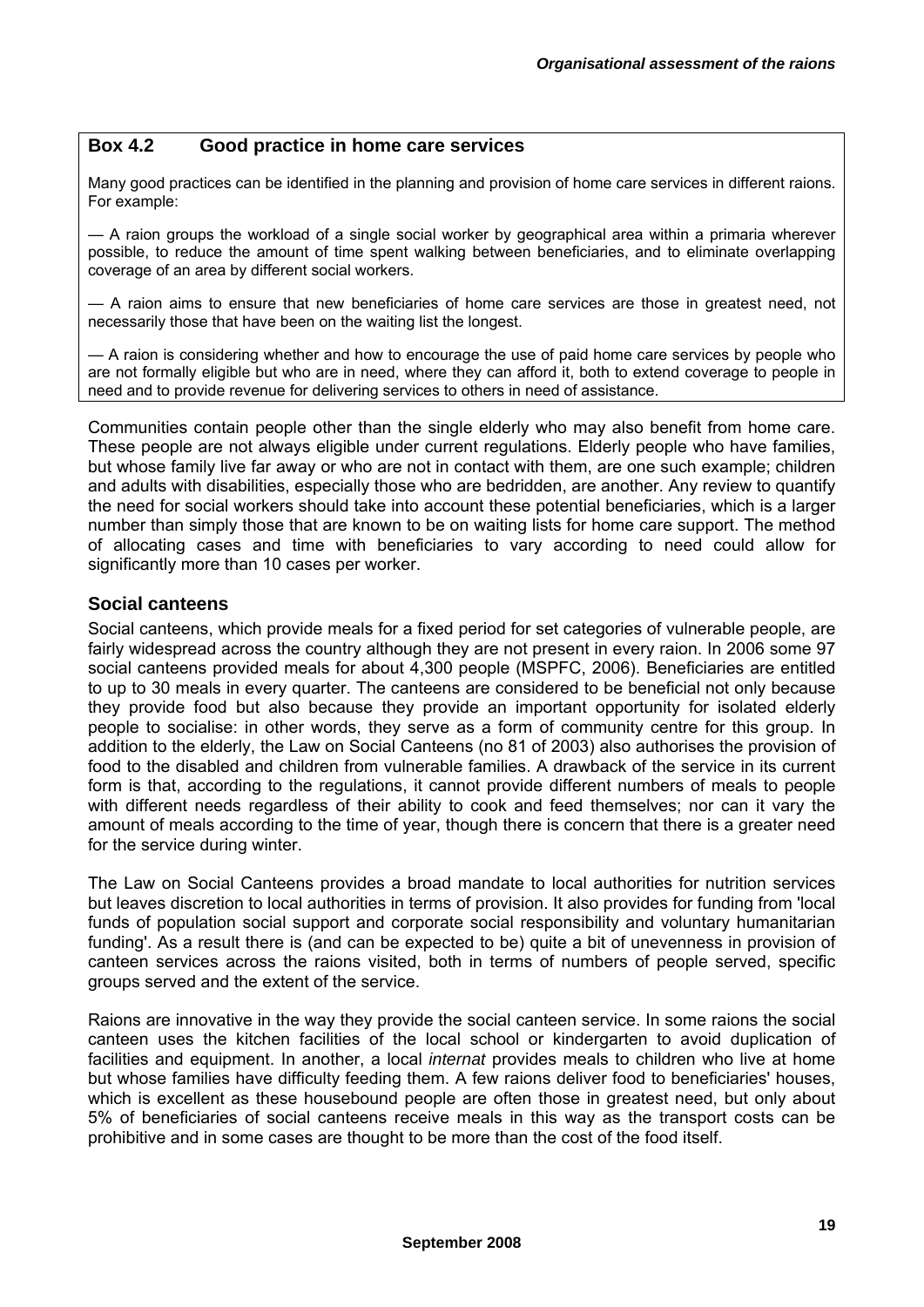## **Other community services**

The use of social canteens as a place to socialise highlights the need for a multipurpose space (a 'multifunctional community centre') where people can gather to meet one another, run small groups such as parent and baby groups, and obtain advice on social information. The need for such a place is expressed by some of the respondents to the study. This does not need to be a separate building but could be part of an existing building such as the local kindergarten, as mentioned above, or a room in the primaria administration.

Some community services are delivered and/or funded by non-state providers such as NGOs. These can work successfully as a complement to raion-level services where the non-state provider collaborates closely with the primaria or raion administration to fill a gap. Chisinau offers a very successful example of how close collaboration with other agencies and authorities can lead to the provision of an innovative range of community services. For example, it negotiates each year with local firms and primarias to provide free laundry services for the elderly and disabled; and it arranges for trainee hairdressers to provide free haircuts to beneficiaries. By working with NGOs it has been able to attract humanitarian aid in the form of free food and second-hand clothes. However, such instances of collaboration with other service providers are not widespread in Moldova.

## **4.1.2 Specialist services**

Over 10,000 children in Moldova are estimated to be looked after by guardians or adoptive families as well as in foster care and family type homes. The processes for placing children under guardianship or adoption are different. The guardianship service is the responsibility of the mayors of the primarias. They approve the guardianship, prepare the documentation and inform the child protection specialist at the raion so that the placement is registered. In the better resourced raions the children under guardianship are monitored from the raion: the guardians are visited at home and attend information meetings and may receive material aid. This is not the case in the less well resourced raions. In contrast the adoption service is fully the responsibility of the child protection specialist at the raion. This service has been in place for some time and is taken account of explicitly in funding norms. This means the service is provided in all raions. Some raions are, however, known to have provided training to adoptive families through voluntary sector support which is not available to all raions.

The whole area of responsibility of child protection which is transferring from the Ministry of Education to the SAFPDs is one where most if not all SAFPDs have little prior involvement or expertise, and acknowledge that they are not currently in a position to assess the scale of child abuse or neglect, or to make significant interventions.

Foster care is now regulated by government decision and is established in a number of raions<sup>7</sup>. So far the service is more highly developed in raions that have received external support and that have set up a gatekeeping commission to reduce entry into residential care. Ungheni and Soroca, in particular, actively promote fostering of children and have good experience in this field. Among raions which do not yet have a foster care service, reasons are mixed. One was not familiar with the concept but, on hearing of it, expressed an interest in the service. Two sampled raions are aware of, and interested in, fostering but feel that they cannot devote the appropriate financial resources to the scheme. In one raion there is concern about developing a foster care service because the SAFPD is unsure how it would be able to monitor the quality of foster parents. In the raions that have embraced foster care, some are now considering how to extend the scheme to

 7 Government Decision no. 1361, dated 7 December 2007.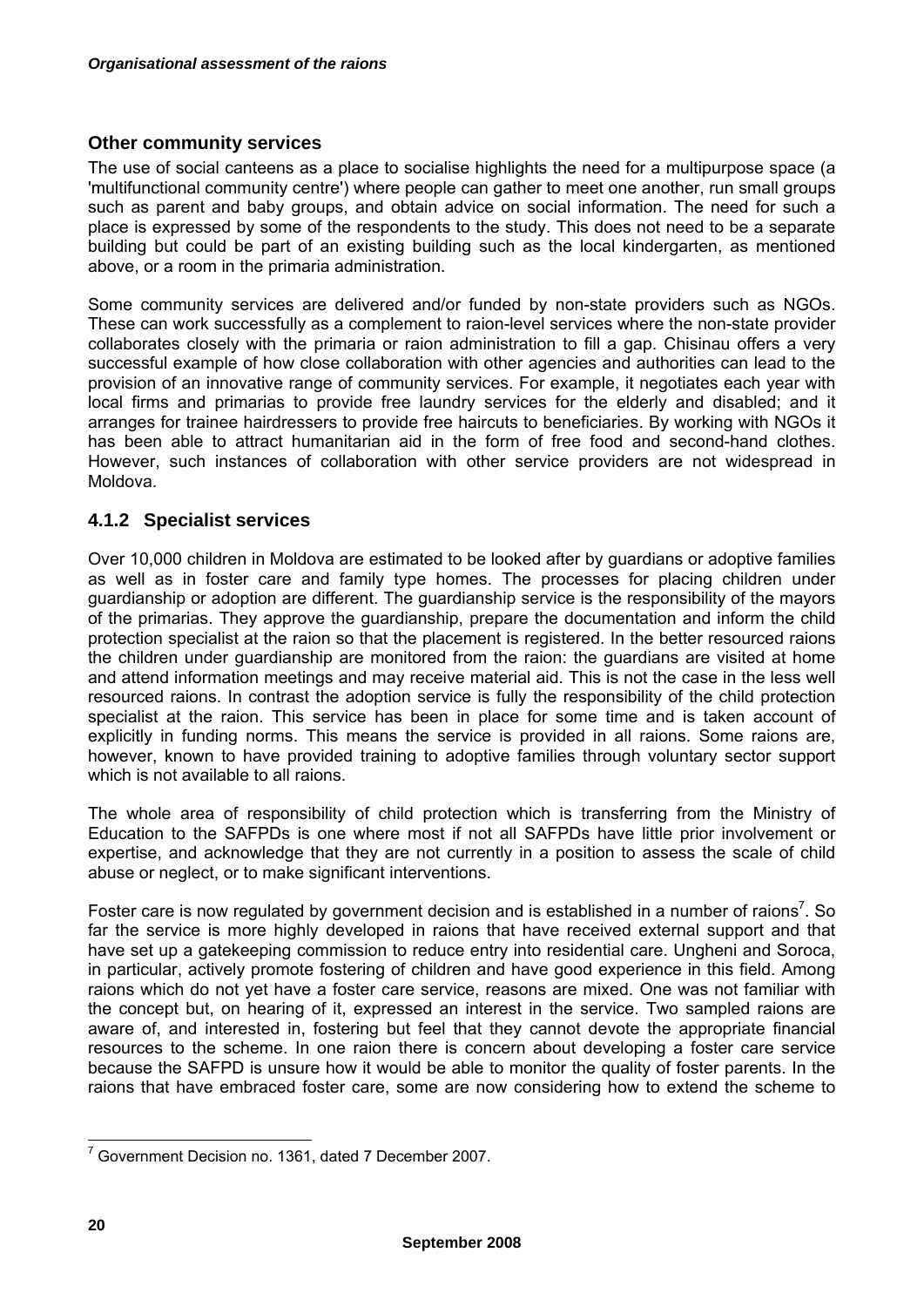adults. In one sampled raion, for example, an elderly single person is being cared for in the home of a neighbour as an alternative to full-time residential care.

Ungheni is creating a new service of personal carers to enable adults with disabilities, particularly those that are bedridden, to live in their own home. The support is similar to that provided by social workers but is available to the beneficiary full-time. This is different to adult foster care because with foster care the beneficiary lives in the carer's home whereas with personal care the carer goes to the beneficiary's home. To date, Ungheni has employed more than a dozen personal carers, funded from the local budget. There is a demand for more carers but the supply is limited by financial considerations. Other raions, including those that have had less technical support to date, are already exploring the possibility of developing a similar service.

The prosthesis service, operated by the central government, could have an important role in preventing institutionalisation and improving socialisation because by providing beneficiaries with mobility aids it enables them to maintain independence. This in turn reduces the pressure on more intensive—and expensive—social services. But it is understood that this year the service has been suspended for several months owing to financial constraints, which is a concern. If the new strategy is to result in an increased reliance on the prosthesis service it will be important for the difficulties in managing the service to be resolved. The highly centralised nature of the service, which operates from a single factory in Chisinau, seems to be a bottleneck in delivery. Raions report that use of the service by beneficiaries is bound by a time restriction (for example, certain mobility aids are renewed only once every three years) rather than by the need of the individual. The main role of the prosthesis specialist is administrative—maintaining lists of users of the service—rather than a technical one of identifying individual needs and sourcing suitable suppliers. In Vulcanesti the role of prosthesis specialist is combined with role of specialist for elderly and disabled.

The assessment team found that while many of the services provided by specialists are important they are not in fact specialised. Apart from the area of substitute families for children there are few specialist services to which social assistants can refer clients if their needs that are greater than those they can address in the community. For example, there is a lack of psychosocial services and rehabilitative services such as physiotherapy or occupational therapy. A chiropody service is not yet developed, although this is vital for maintaining mobility, especially among elderly people.

#### **4.1.3 Very high need services**

Where raion SAFPDs run services for beneficiaries in very high need these are usually residential homes for the elderly and children. But all raions also commit citizens to residential care in nationally run institutions, especially internats for children. The use of residential care by different raions varies enormously. A rapid assessment of 67 institutions for children by UNICEF in 2007 identified the raion of origin of all children resident in institutions in Moldova at the time of the survey<sup>8</sup>. The data reveal that the raion with the highest rate of institutionalisation of children is 18 times more likely to commit children to institutional care than that with the lowest rate of institutionalisation. The rate of institutionalisation of children from the sampled raions is presented in Figure 4.3 below.

 8 UNICEF (2007). The 67 institutions for children in difficulty that were surveyed are 62 run by the Ministry of Education and Youth, two run by the MSPFC, two by the Ministry of Health and one by a local public authority. At the time of the survey (Jan–Mar 2007) this comprised 11,096 children.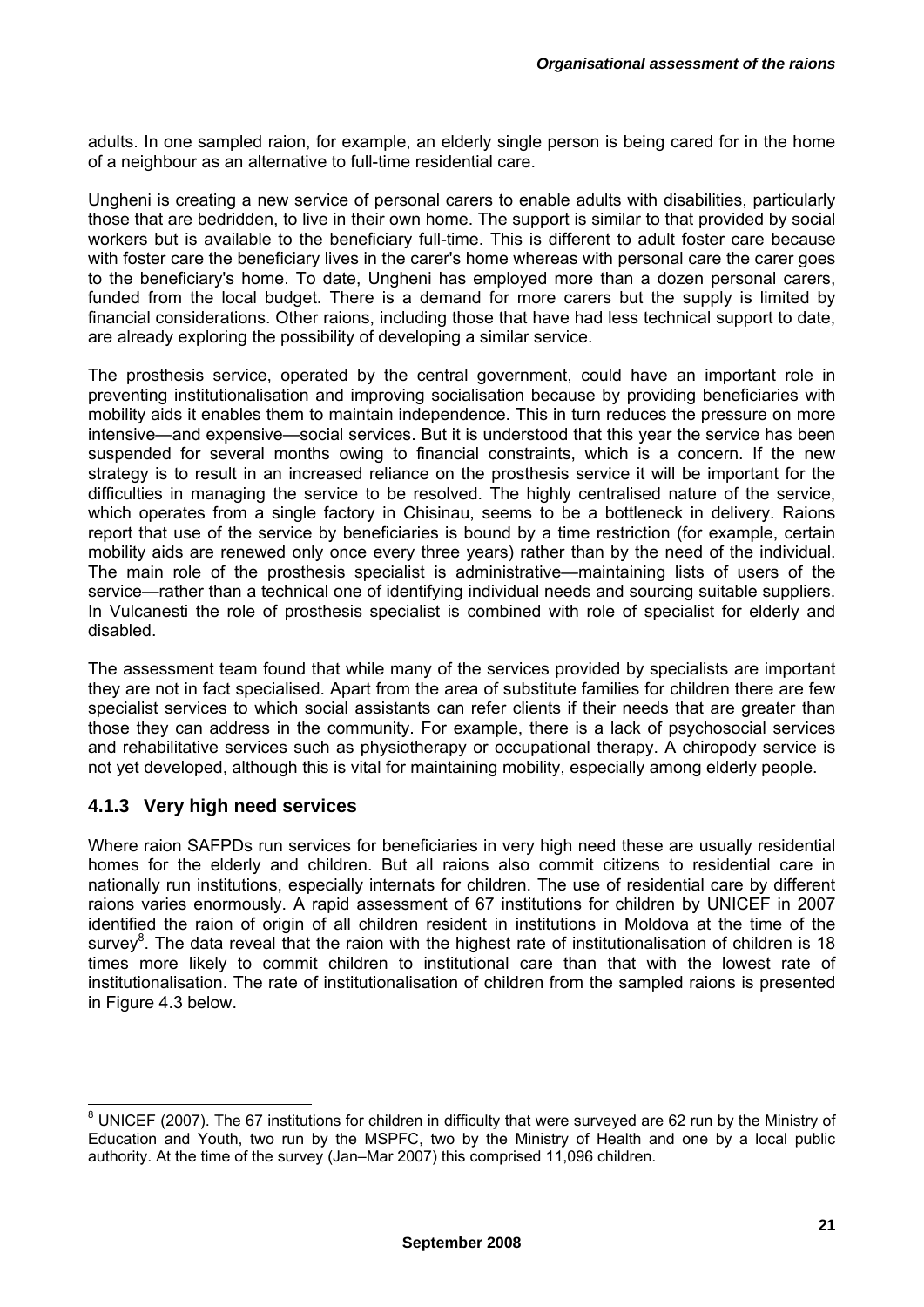#### **Figure 4.3 Rate of institutionalisation of children from sampled raions, 2007**



Source: OPM. Data on the number of children in institutions are from UNICEF (2007) and accompanying spreadsheets kindly supplied by UNICEF. Data on the total number of children in the raion is from the 2004 census. Notes: (1) The denominator is the total number of children aged 0–14 in the population at the time of the census. The numerator is all children in institutional care, which includes children over the age of 14. The different age groups therefore mean that the rate of institutionalisation is slightly overstated, though the trends remain comparable. (2) Separate figures are not available for Vulcanesti so the chart shows data for the other nine raions.

UNICEF's survey was carried out at a time when raion gatekeeping commissions were at an early stage of development and not yet established in government regulations. The effect of these commissions is therefore not shown and cannot yet be quantified. But two general observations can be made. First, raions which have no residential institutions on their territory tend to send fewer children to institutional care. All the raions in Moldova that do not have an institution have a rate of institutionalisation that is at or below the national average. Second, there is no correlation between whether a raion is considered a strong or weak performer and how much of its population was committed to institutions at the time of the UNICEF survey. It is not the case that raions that are considered strong send fewer children to institutional care than those that are considered less strong.

It is surprising that this is the case because the better performing raions have a wider range of alternative services available, as discussed in section 4.1.2 above. One explanation is that the services were not long established at the time of the survey. The situation may change because the raions that are deemed to be strong performers have progressed further with the establishment of gatekeeping commissions, so in future—if the commission is effective—they will have a more restricted flow of children into residential care. Raion gatekeeping commissions are responsible for assessing children from their own raion. It will be important for SAFPDs to continue to receive support in setting up gatekeeping commissions to contribute to the reduction in institutionalisation of children nationwide.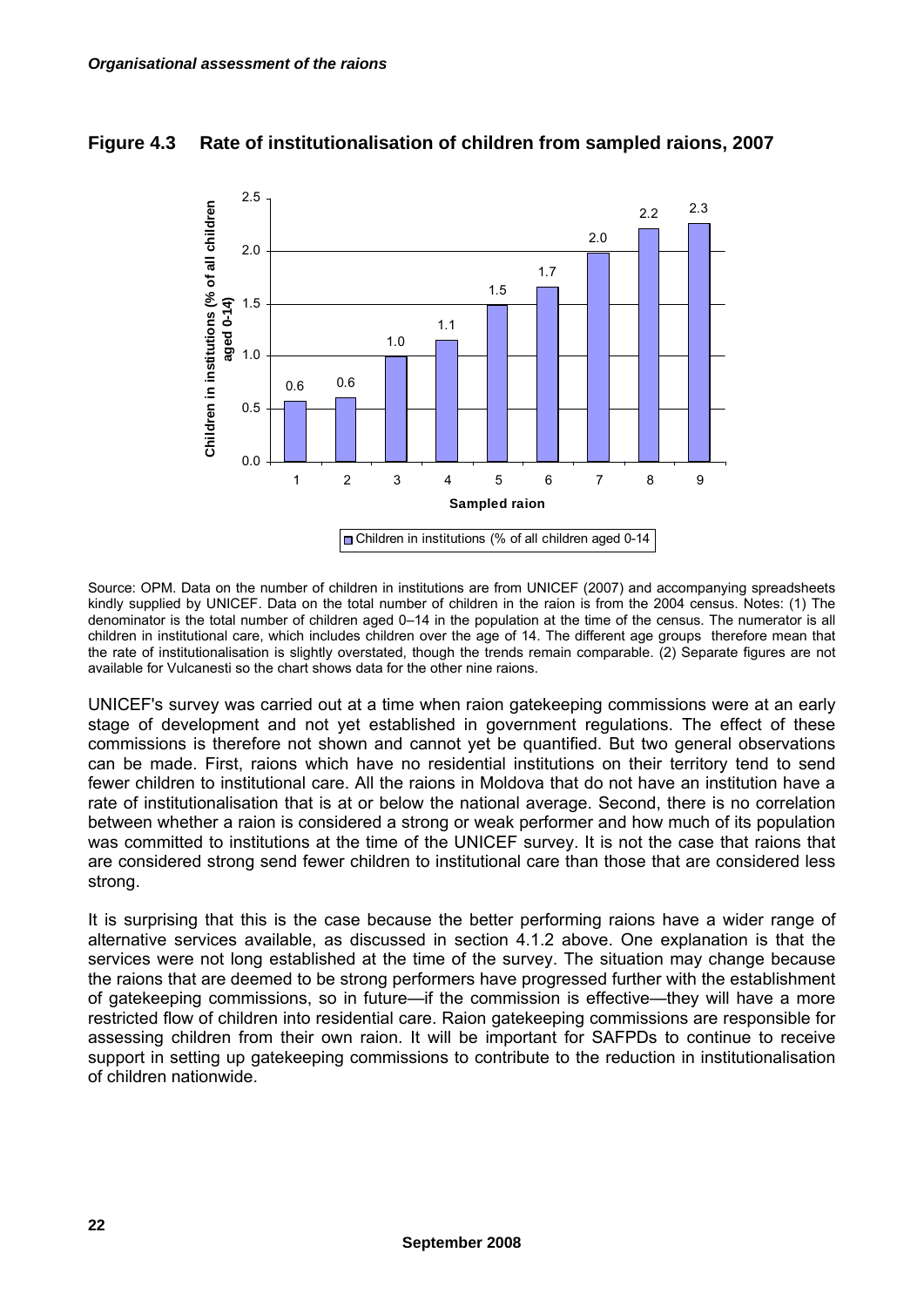Sanatorium tickets are available in all raions and are distributed on the basis of data from the National Social Insurance House, in line with government regulation<sup>9</sup>. Beneficiaries, who are the elderly or people with disabilities, are formally entitled to get a ticket once every three years. Beneficiaries are not means-tested. If this service is to be re-targeted at the neediest people under the new strategy it will be necessary to develop a mechanism for assessing individual need for the service, perhaps as part of the general assessment by the social assistant. Sanatoria may in fact be able to provide valuable respite care to a wide range of beneficiaries under the ISSS.

### **4.1.4 Other services provided by SAFPDs**

#### **Cash assistance**

The Moldovan system of cash benefits consists of:

- Social insurance benefits for retirement, unemployment, disability and health care.
- Social assistance benefits including nominative compensations, protection in the event of illness and work incapacity, protection in case of loss of the breadwinner, child and family allowances, benefits for carers of people with disabilities, and additional compensations for certain categories of people such as victims of Chernobyl.
- Short-term (or emergency) assistance to households and individuals payable from the Republican Fund and local funds for Social Support of the Population (FSSP).
- Transport benefit or compensation for the elderly, disabled and war veterans.

The first two benefits (social insurance and social assistance benefits) are administered by the National Social Insurance House, while short-term relief and transport are administered by raion SAFPDs. The forthcoming Law on Social Support of 2008 will introduce a new means-tested cash benefit targeted to poor households. The intention was that this new cash benefit would replace the nominative compensation which is not adequately poverty targeted and that it would also be administered by raion SAFPDs.

Once these reforms have been completed the cash benefit system will consist of three complementary elements, each with specific aims: (a) Social insurance to provide social protection within a contributory environment for those in formal employment; (b) long to medium-term cash social assistance to households with inadequate assets and labour market capacity to ensure the income to cover the basic needs of the household; (c) short-term or emergency support to households. The National Social Insurance House will manage social insurance and the raion SAFPDs the other two benefits.

Transport compensation compensates elderly and disabled people and war veterans for transport expenses. These allowances include compensation for the use of public transport by people with disabilities and their carers, and fuel allowances for people with disabilities who have their own vehicle<sup>10</sup>. The funds are provided by the central government. Short-term relief is paid from the Republican Fund and local funds for Social Support of the Population to support households in an emergency; the funds are also used to fund community events on commemorative days celebrating children, the elderly and other groups<sup>11</sup>. These funds come from central government,

endiese<br>
generical of the Covernment decision no. 32, dated 9 June 2003.

 $10$  The right to compensation for the use of public transport by people with disabilities and their carers is established under law no. 821 – XII of 24 December 1991 on social protection of invalids. Compensation for the maintenance of own transport is regulated by Government Decision no. 1268 dated 21 November 2007.

 $11$  See Law No. 827 – XIV of 18 February 2000 and Government Decision No. 1083 of 26 October 2000.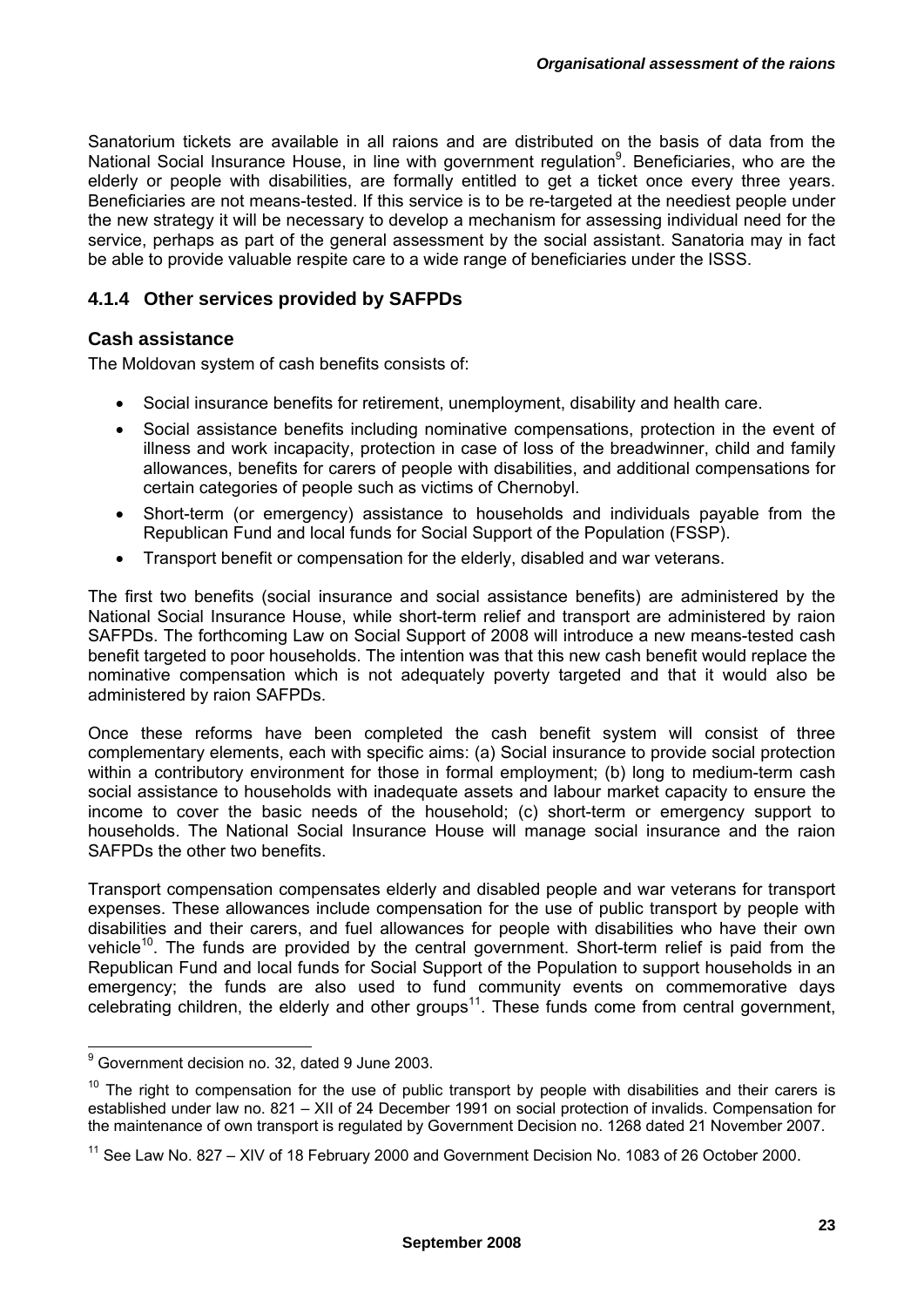private companies including telephone companies and exchange bureaux, the raion's own resources and the primaria.

Recipients of transport compensation and short term relief are the overwhelming majority of beneficiaries of services run by the SAFPD, and vastly outnumber the recipients of any other form of social service including all who receive community care or specialist care or live in residential institutions. In 2006 the number of beneficiaries of the FSSP was more than 296,000, and the number of beneficiaries who received compensation for local public transport is  $155,000^{12}$ . In contrast the total number of people receiving in-kind social care services in 2006 is 78,000 (Figure 4.4 below). So from the point of view of the number of beneficiaries, cash benefits have a much greater reach than in-kind services. The sums of money administered through these payments are also large—the FSSP alone disbursed some MDL 85.3 million in 2006—but the expenditure on inkind services is greater<sup>13</sup>.

The administration of these payments is a very large operation for the SAFPDs. Social assistants, and previously social workers, advise communities on the availability of the funds and help applicants to fill in the social questionnaire to apply for material aid. The raion receives applications and, in the case of the FSSP, a raion-level commission makes the decision about whether to award a payment and how much. Raion specialists maintain records on the recipients and oversee the disbursement of the funds, either through the bank or post office or else directly from the SAFPD office.

#### **Figure 4.4 Recipients of cash compared with in-kind social assistance from SAFPDs, 2006**



Source: Beneficiaries of the Fund for Social Support of the Population and the compensations for local public transport are from MSPFC (2006). Beneficiaries of in-kind social services are estimated in OPM and EveryChild (2008). Notes: (1) Number of beneficiaries of in-kind social services includes recipients of all types of service in Moldova, not just those administered by the SAFPD. (2) There are some additional cash funds which are not shown here, such as the fund for reimbursement of railway journeys for war veterans and the fund for compensation for own transport for people with disabilities. These are much smaller.

  $12$  MSPFC (2006).

<sup>&</sup>lt;sup>13</sup> An analysis of costs is provided in the forthcoming public expenditure review for social protection which is a companion document to this report.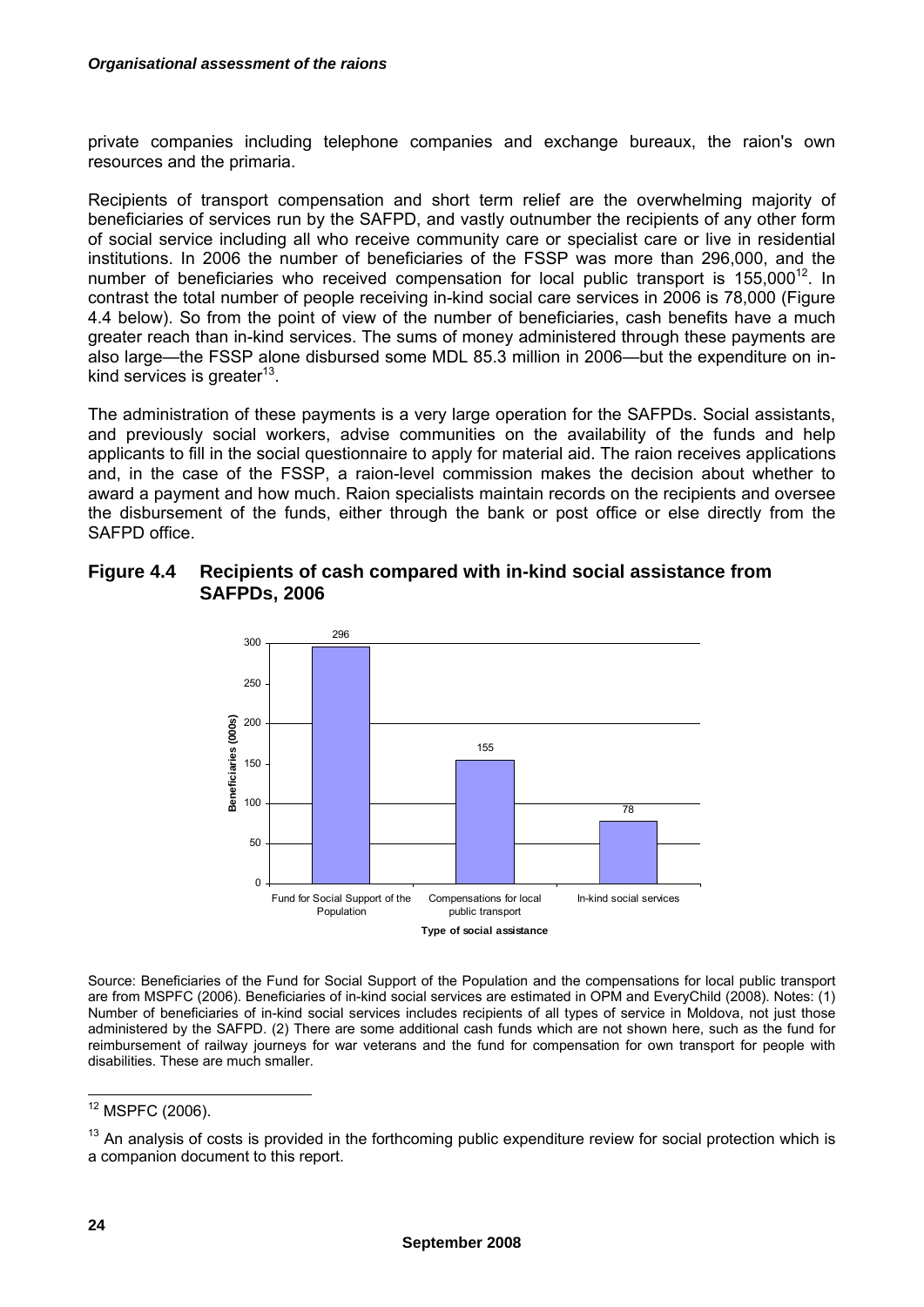Duties relating to the administration of these cash allowances take up a very large proportion of the time of people who work in the SAFPD itself, especially the specialists, as well as of the social assistants. Often it is seen as the main task to be done. In an environment where human and financial resources are constrained, the success of the future development of in-kind social services is therefore heavily dependent on the amount of resources that are consumed by the administration of the cash compensations and material aid. If the administrative burden of these allowances can be reduced this will greatly increase the time available for other social service work.

The introduction of the Law on Social Support will add further to the administrative duties of the SAFPD and in the introduction of the new cash benefit it will be important to assess how the other work of professional social care workers (specialists and social assistants) can be protected against too much additional administrative work<sup>14</sup>. At the same time it will be important to clarify the respective purposes of social support and the FSSP. There are three issues here to be resolved:

- 1. The two types of benefits should be targeted at different groups of people. While social support is a means-tested benefit targeted at the poor, the FSSP is intended to provide relief for one-off emergencies. At the moment, though, it seems that the FSSP is itself partly used as a poverty benefit. Recipients may apply every 11 months and in some raions almost all requests are granted without consideration of the emergency. It is not known yet whether the new benefit will reduce the number of applicants for the FSSP. Nonetheless the MSPFC should advise SAFPDs as a matter of urgency on the different uses of these benefits in order to reduce duplication.
- 2. Much of the information that is required from applicants for short-term material aid—the information that must be entered into the social questionnaire, and the supporting documentation—will also be required to apply for the means-tested cash benefit. There is a risk of duplication in executing tests and gathering information between the two systems. This could be reduced if the checks carried out for the means-tested benefit are considered valid also for the material aid, so that documents do not have to be presented more than once in the case of households who apply for both benefits. Such a procedure would reduce the administrative workload of the SAFPD.
- 3. It is necessary to provide urgent guidance on which members of staff are recommended to be responsible for administering the new benefit in order to clarify the situation to social assistants and specialists.

### **Other areas of responsibility**

The remit of the SAFPD includes implementation of policy on some issues which fall outside the sphere of social assistance (cash support and social services) but which are also incorporated within the mandate of the MSPFC. These include topics such as equal opportunities (including gender equality) and trafficking. In general there is not a focus on these areas in the SAFPDs, nor is there a clear vision of what activities need to be carried out. People who are at risk of, or have been subject to, trafficking may be treated as users of regular social services. The team does not mean to imply by this observation that these topics should be dealt with by independent specialists, since they may be less of a priority or may be dealt with as part of the routine of existing staff.

Among other responsibilities there are the administration of credits and gas connections for certain categories of people, including vulnerable groups. In one sampled raion the specialists deal with medical insurance for certain people who are entitled to free health insurance.

 $14$  This law has been passed by government and parliament but has not yet been approved by the president at the time of writing (August 2008).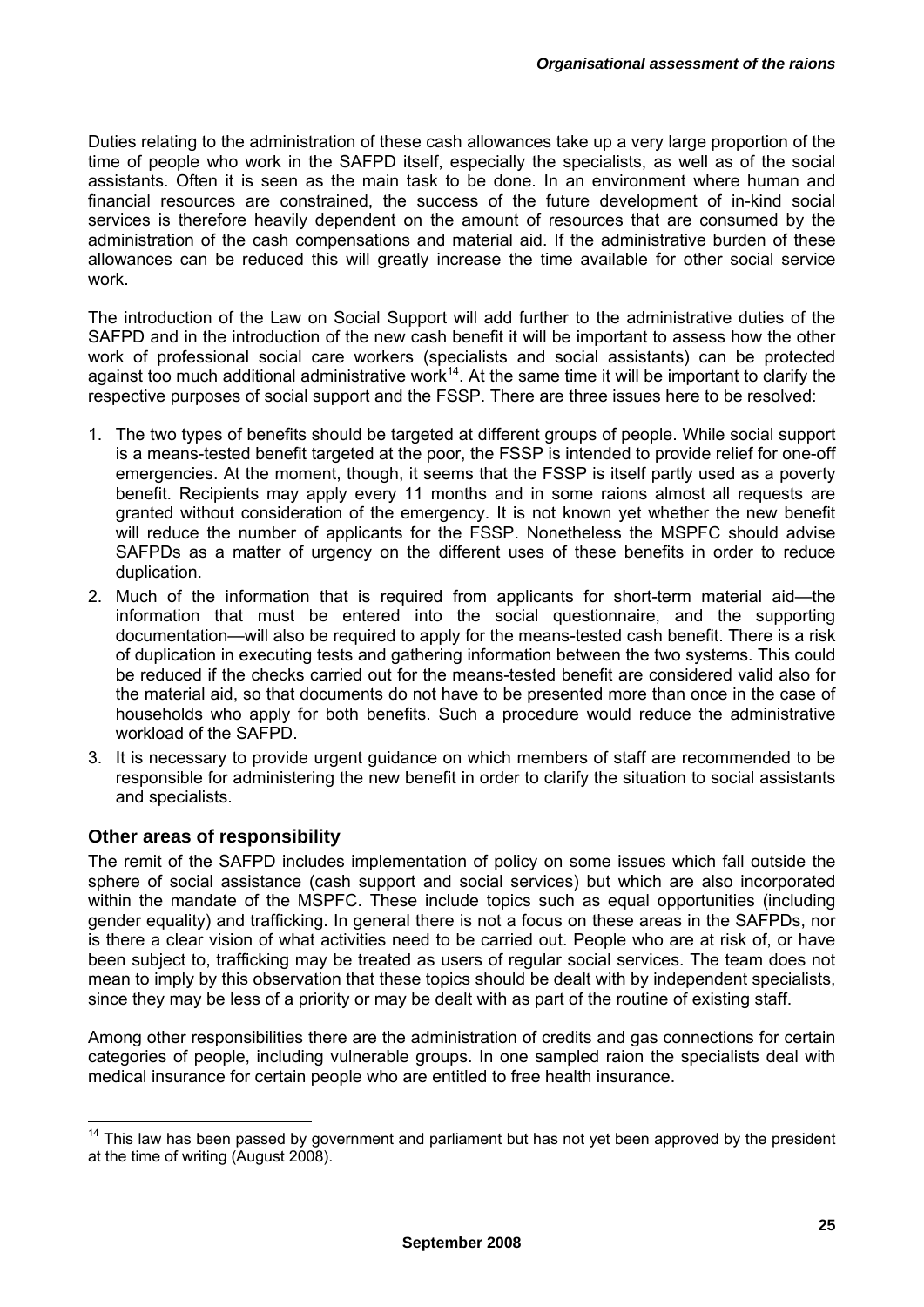### **4.2 Demand for social services**

#### **4.2.1 Access to services**

Government regulations define who is entitled to receive each type of social service. Services are then generally provided strictly to those eligible according to these regulations. Some of these services are taken into account when the government calculates the size of financial transfers from the centre to the raion administration, but others are not. For those that are taken into account, the amount is paid on a per-capita basis so the government is indicating how many people are expected to receive each service when it sets the transfer15. The advantage of this norms-based system is that it matches service provision with the available funds and can be a useful means of concentrating resources where they are considered to be most in need.

However, this type of targeting can result in three broad errors of exclusion. First, there may be people who would benefit from a service but who do not receive it because they do not meet the eligibility criteria. Second, people may be eligible for a service but do not receive it because there are difficulties in obtaining funds to provide the service. Third, eligible people may not receive a service if all the funded places for the service have been filled.

The focus of many social services are children, adults with disabilities, and single elderly people with no family. The great majority of the 78,000 people who received social services in 2006 fall into these categories. Social assistants cite a number of other groups of vulnerable people who tend not to access services but who might benefit from receiving them. These include:

- people with mental health difficulties;
- people with drug and alcohol problems;
- victims of abuse;
- the homeless:
- teenagers; and
- vulnerable young families (e.g. who are unemployed and have no land).

An advantage of the community-based approach to social services, with locally resident social assistants and social workers, is that in general there is not perceived to be a problem with identifying the people in a community who may need assistance: social service staff consider that the area they cover is small enough to enable them to know everyone who lives there. A drawback for the social assistants, though, is that the closeness of their association with the community means that sometimes they are deemed personally responsible and occasionally suffer verbal abuse if a person is rejected for, or finds fault with, a social assistance allowance or service.

There are other reasons why people do not always receive the services they need, which are not related to government regulations or budgeting issues. These include the cost of travelling to a particular location to receive the service, difficulties with supplying the appropriate documentation, and reluctance to ask for help.

It is not possible within this study to quantify the extent to which the most vulnerable people have access to the services they need and, conversely, whether the people who *are* receiving services are in need of them. However, the research reveals a wide variety of innovative practices used by raions to try and target their services appropriately. For example, the social questionnaire is used

  $15$  Raions are permitted to provide services to more than the allotted number of recipients but they must fund the additional cases themselves.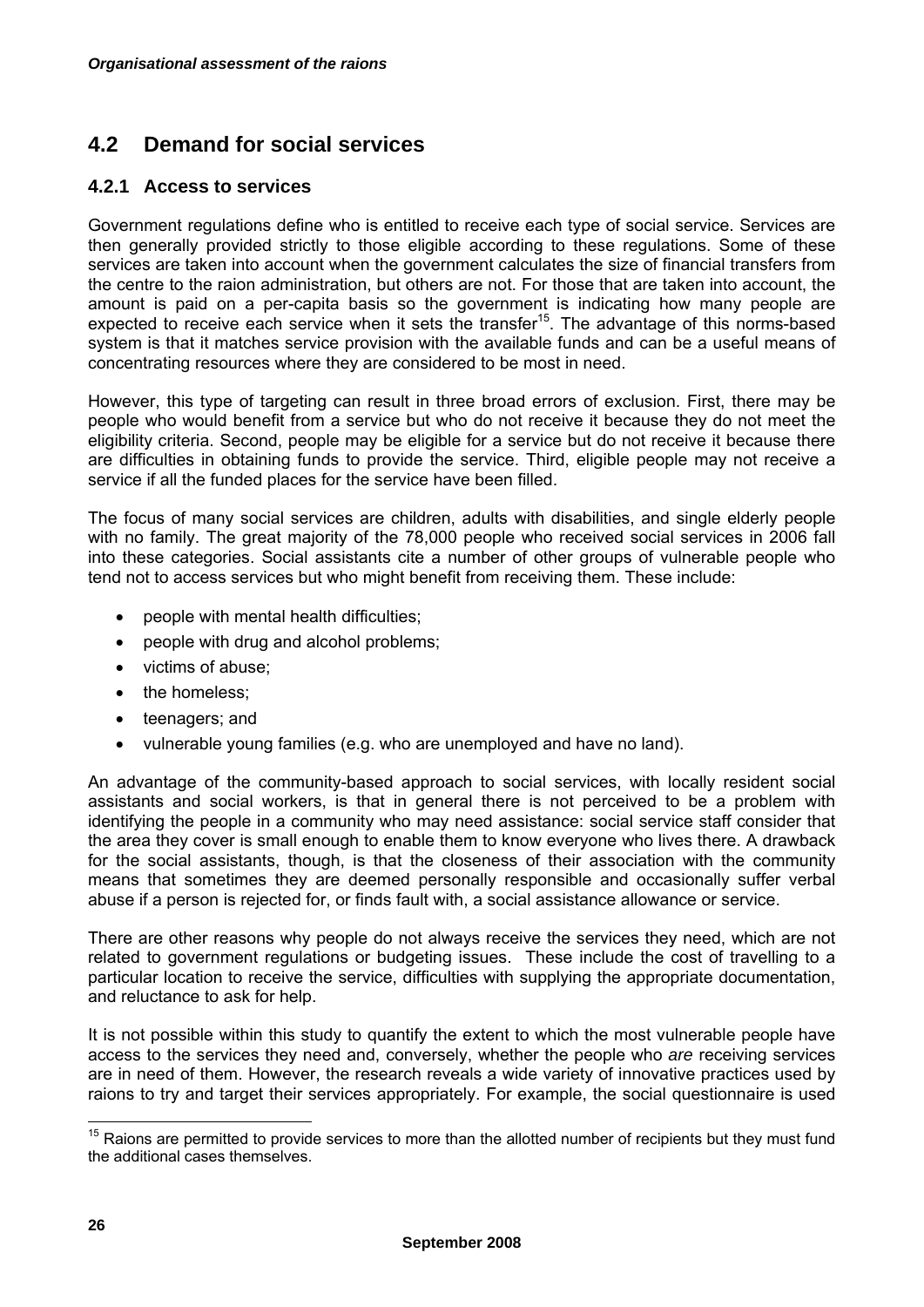as a standard tool for assessing poverty and vulnerability and identifying material need. In some communities there are regular exchanges of information between social service personnel, community leaders and local residents to identify people in difficulty: this includes formal meetings and also informal conversations between residents, the mayor and social assistants.

#### **4.2.2 Trends in demand for social services**

Moldova's population is decreasing, both because of migration—particularly among economically active adults—and because of natural decline. For the past 10 years the annual birth rate has been relatively constant, at between 10–11 births per 1,000 population, and the mortality rate has also been relatively constant but slightly higher, at 11–12 deaths per 1,000 population. This decline is expected to continue, so between 2009 and 2020 the overall population is predicted to decline by 121,000 (Annex Table D.1).

However, even though the total population is declining, the overall number of people requiring social service support is likely to increase. This is because the considerable decrease in the number of children and in adults under 60 is offset by a very big increase in the number of elderly people, who are in greater need of social care. The share of old people in the population is predicted to increase from 13% to 18% of the population by 2020. In a community of 3,000 people it is estimated that the number of individuals needing support from the social service system in a single year will be about 352 in 2009, rising to 373 by 2020, of whom nearly half will be elderly. About 40% of these people are likely to have a disability. There are also likely to be other vulnerable groups who, although not previously helped by social services, may become eligible to request support.

This indicates that it will be important to plan for increased provision of services for the elderly, such as part-time and full-time home care services, mobility aids and community centres where people can socialise. Moreover, even if the number of children decreases, there will be continued pressure on social services for children because many children are without parental care or are looked after by ageing guardians who may have their own particular needs.

The assessment team found that mayors and SAFPD staff in some raions are aware of the population dynamics in their locality (e.g. a decline in the number of economically active adults, or a rise in the total population) and recognise the impact of these changes on the community's likely need for social services. However, there is not strong evidence yet that raions are making longterm plans to accommodate shifts in demand for social services.

### **4.3 Summary of support needs**

The above analysis reveals a broad set of support needs for raion SAFPDs and their staff in the area of service provision. Some of these needs were articulated by respondents themselves during the assessment.

The raion SAFPDs with more highly developed services highlight above all the need for **financial** support, such as explicit funding for foster care. For other raions there are additional needs for **guidance and training** in how to develop the services. Those that are least confident in developing services also need support in the form of **basic information** about the possible functions of different services. Taking foster care as an example again, in the least informed raion the blockage that prevents the service from being instigated is that the raion is not convinced that it is an acceptable and safe form of alternative care. This also applies to services that are not yet strongly established in Moldova such as occupational therapy, physiotherapy and chiropody.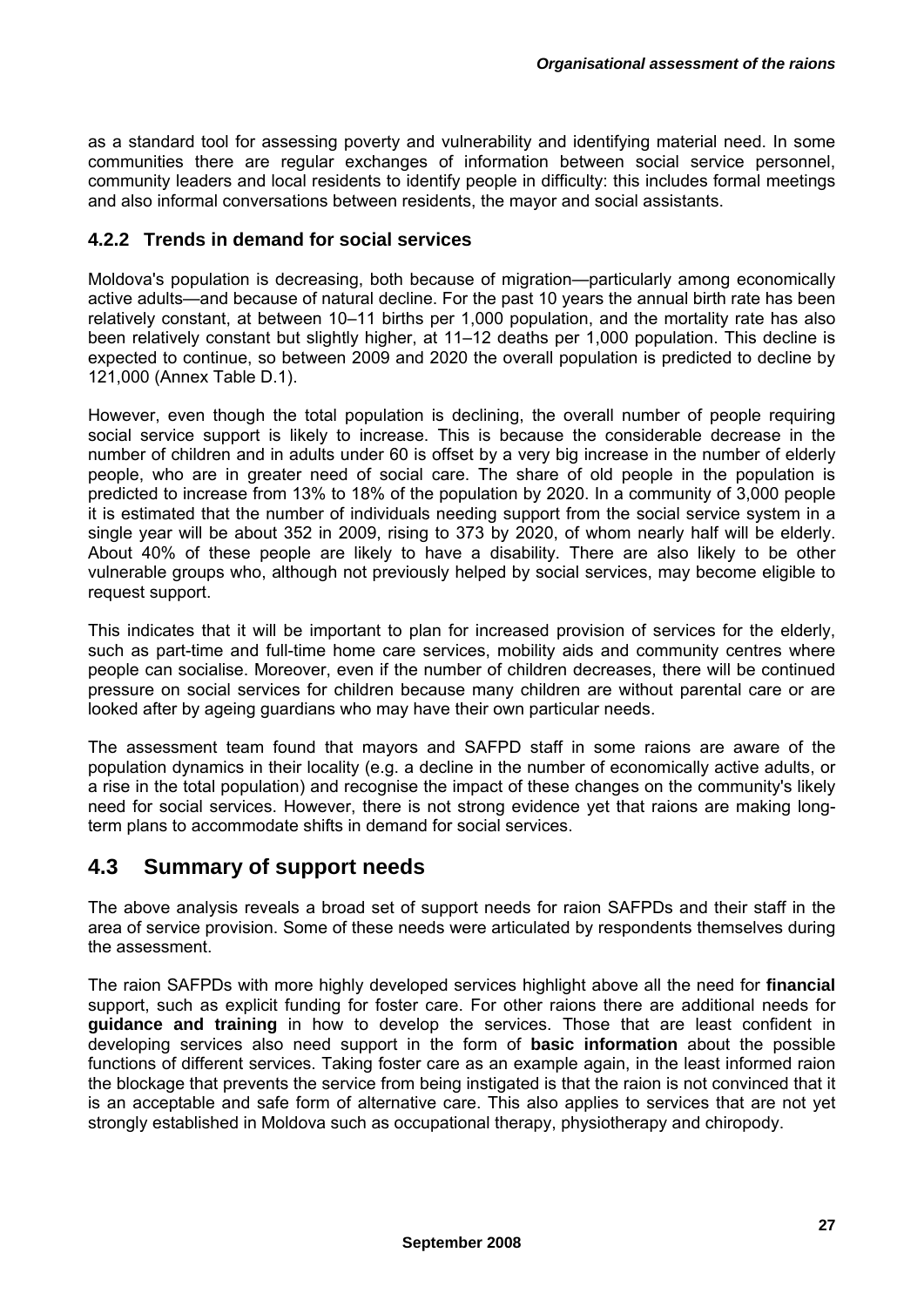Similar support for guidance, training and information is required to deliver **services for people whose needs are not yet covered**, such as those with mental health problems and drug and alcohol dependencies.

To enable the child protection function to move from education to social protection the SAFPDs need support in **identifying obstacles** and **developing incentives** to eliminate concerns about the move.

In many cases social assistants indicated that they could give little real support to clients as their clients require **material support (income and or certain goods and services)** to improve their situation. This seems to be another indicator that the current system of nominal benefits (through the Social Insurance House) and disbursements form the Fund for Social Support of the Population (FSSP) are not targeted effectively to the poorest. However, in addition to grants targeted to the poorest, there also seems to be a need for some channel of providing emergency cash or in-kind support to clients, over and above what is available from the FSSP. This indicates the urgent need to target cash support properly as well as to develop a properly regulated system of emergency support which will remain under the control of social assistants<sup>16</sup>.

Social workers need support in **mobilising local communities and enterprises** to substitute for their non-care duties. Both social workers and social assistants requested closer liaison with fellow professionals such as in the health sector to coordinate their services to clients.

<sup>&</sup>lt;sup>16</sup> The forthcoming Law on Social Support aims to improve the targeting of regular cash support. It does not cover emergency support.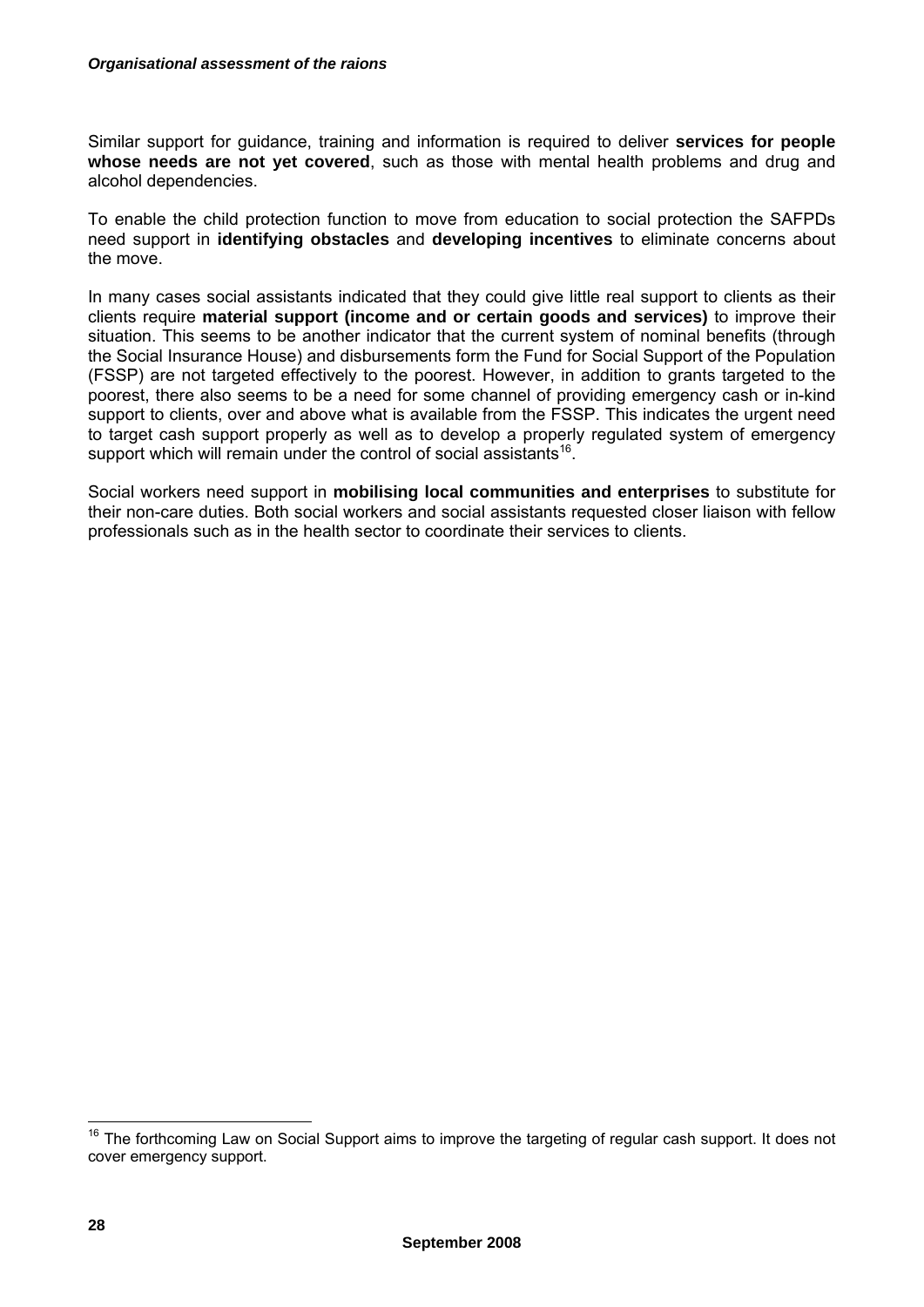# **5 Personnel**

### **Key findings**

#### **5.1 Posts**

- All raions have similar staffing structures to those recommended by government decision regarding the apparatus of the SAFPD. But some have fewer staff posts, and some have many more. Where raions have more staff posts this is usually because they have created new types of job (such as personal carers) rather than because they have more of the traditional posts.
- Raions that are perceived to provide the best services are more likely to have additional staff than raions that are considered less strong.
- Recommendations for staff levels at the raion SAFPD are generally made on the basis of population norms rather than assessed need.

#### **5.2 Vacancies**

– On average, raions are quick to recruit social assistance staff, have few reported vacancies and have a fairly low turnover. Chisinau is a big exception to this. It is much less successful than the rest of the country in recruiting and retaining social assistants due presumably to the availability of higher paying positions to relatively qualified people in the capital city.

#### **5.3 Management and supervision**

- Social assistance staff are receiving some form of management and supervision even without these tasks having formally been defined. Many raions have developed their own practices.
- Salary scales for social assistants and social workers are interpreted in very different ways in the different raions.

#### **5.4 Qualifications and experience**

– Social assistants have extremely varied academic and professional backgrounds. This implies a need for a highly flexible (perhaps modular) system of in-service training which allows staff to complement their existing skills and knowledge.

#### **5.5 Training**

– Training, especially in-service training, is essential not only for social assistants but also for other employees of the raion SAFPD.

#### **5.6 Support needs**

– Some of the requests most commonly expressed by SAFPDs include the need for office support staff, and substitute workers for when staff are on leave, as well as for a review of salaries.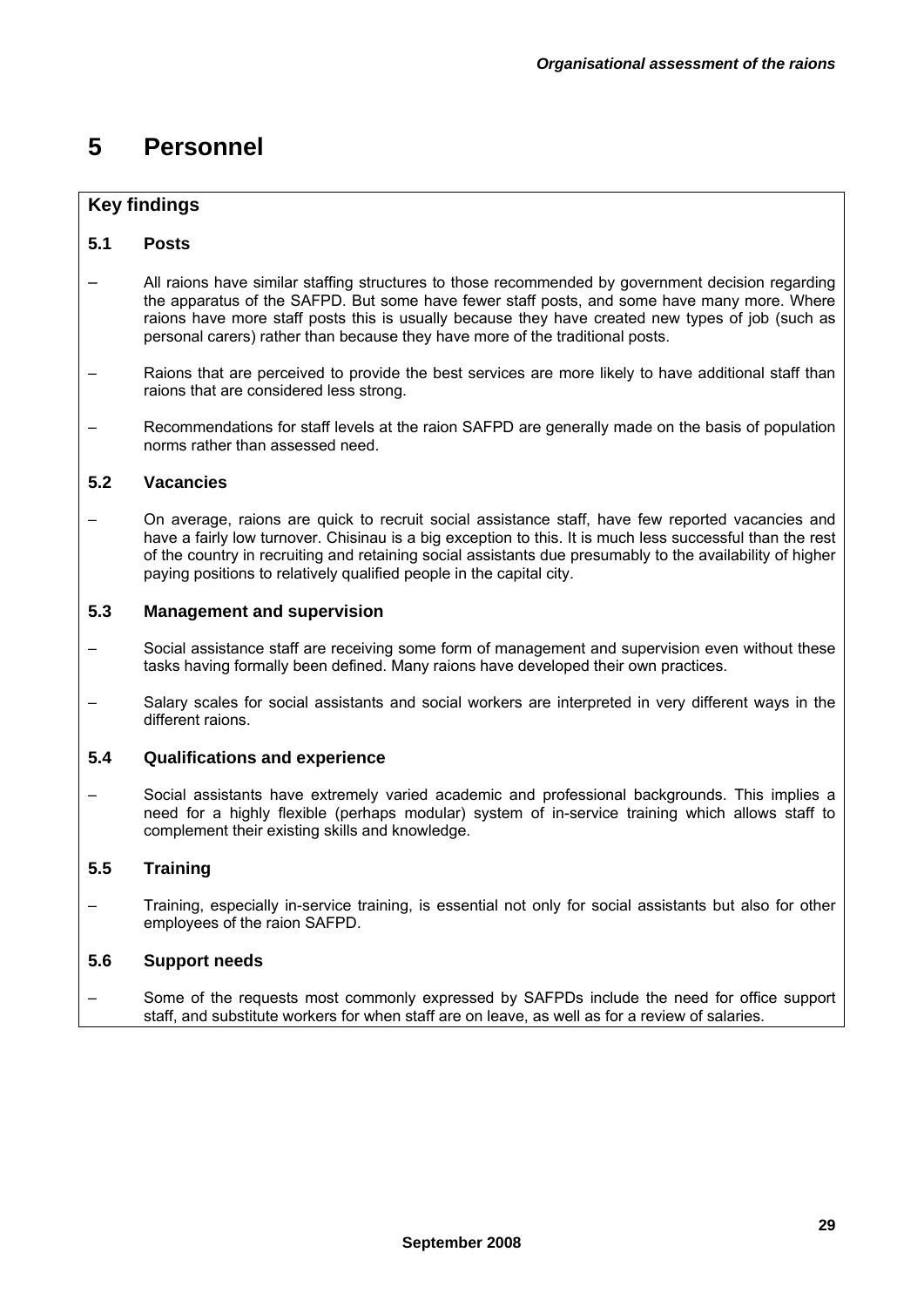### **5.1 Posts**

The number of staff formally assigned to a raion SAFPD is directly related to the size of the total raion population and is recommended in a government decision of 2003 (which defines staffing levels in raion-level structures)<sup>17</sup>. The number of authorised posts is shown in Table 5.1 below. The question of whether or not the posts are filled is discussed in section 5.2.

The analysis here reviews these provisions from three perspectives:

- 1. Do raions have the number of staff posts designated by these recommendations? If not, how have they achieved the variation in staff levels, and what effect does it have?
- 2. Do these provisions reflect the likely level of need in the different raions?
- 3. What are the implications of the forthcoming strategy and legislation for required staff levels?

#### **Table 5.1 Recommended staff for raion level SAFPDs**

| <b>Post</b>                                                                | <b>Population size</b> |                         |            |  |
|----------------------------------------------------------------------------|------------------------|-------------------------|------------|--|
|                                                                            | $\leq 50,000$          | $50,001 -$<br>100,000   | $100,001+$ |  |
| <b>Staff based in the SAFPD</b>                                            |                        |                         |            |  |
| Head of department / Director of Fund for Social Support of the Population |                        |                         |            |  |
| Chief accountant, including for material aid                               |                        |                         |            |  |
| Main specialist for problems of the elderly and disabled                   |                        | 2                       | 2          |  |
| Main specialist for problems of families with children at risk             |                        |                         | 2          |  |
| Lead specialist for material aid to vulnerable groups                      |                        |                         | 2          |  |
| Specialist in the protection of child rights <sup>1</sup>                  |                        |                         |            |  |
| Specialist in prosthesis                                                   | $0.5 - 1$              | $0.5 - 1$               | $0.5 - 1$  |  |
| Head of home care service                                                  |                        | 1 per 30 social workers |            |  |
| Staff based in the community                                               |                        |                         |            |  |
| Social workers                                                             | 1 per 10 beneficiaries |                         |            |  |
| Social assistants                                                          | 1 per 3,000 population |                         |            |  |

Source: Government decisions no. 688 and 689, dated 10 June 2003, except for the recommended staff level for social assistants which is regulated by government decision no. 24 of 10 January 2007. Note: (1) The post of specialist in the protection of child rights is being transferred from the education department to the SAFPD.

#### **5.1.1 Number of posts**

First, the number of staff posts is often quite similar to the provisions. For example, each sampled raion has at least one post for a specialist working with the elderly and people with disabilities, at least one person with responsibility for the provision of material aid to vulnerable groups, and at least one working with children at risk.

Some raions have fewer designated posts than recommended. The main example is Vulcanesti which is an unusual case since it operates under a different governing structure. Its social services are run from the regional centre in Comrat so it has no social assistance department of its own, therefore no head of department or head of home care; also its social assistants and social workers are employed by primarias, not by the raion, and it has many fewer than recommended.

 $\overline{a}$ <sup>17</sup> Government Decision no. 689, dated 10 June 2003.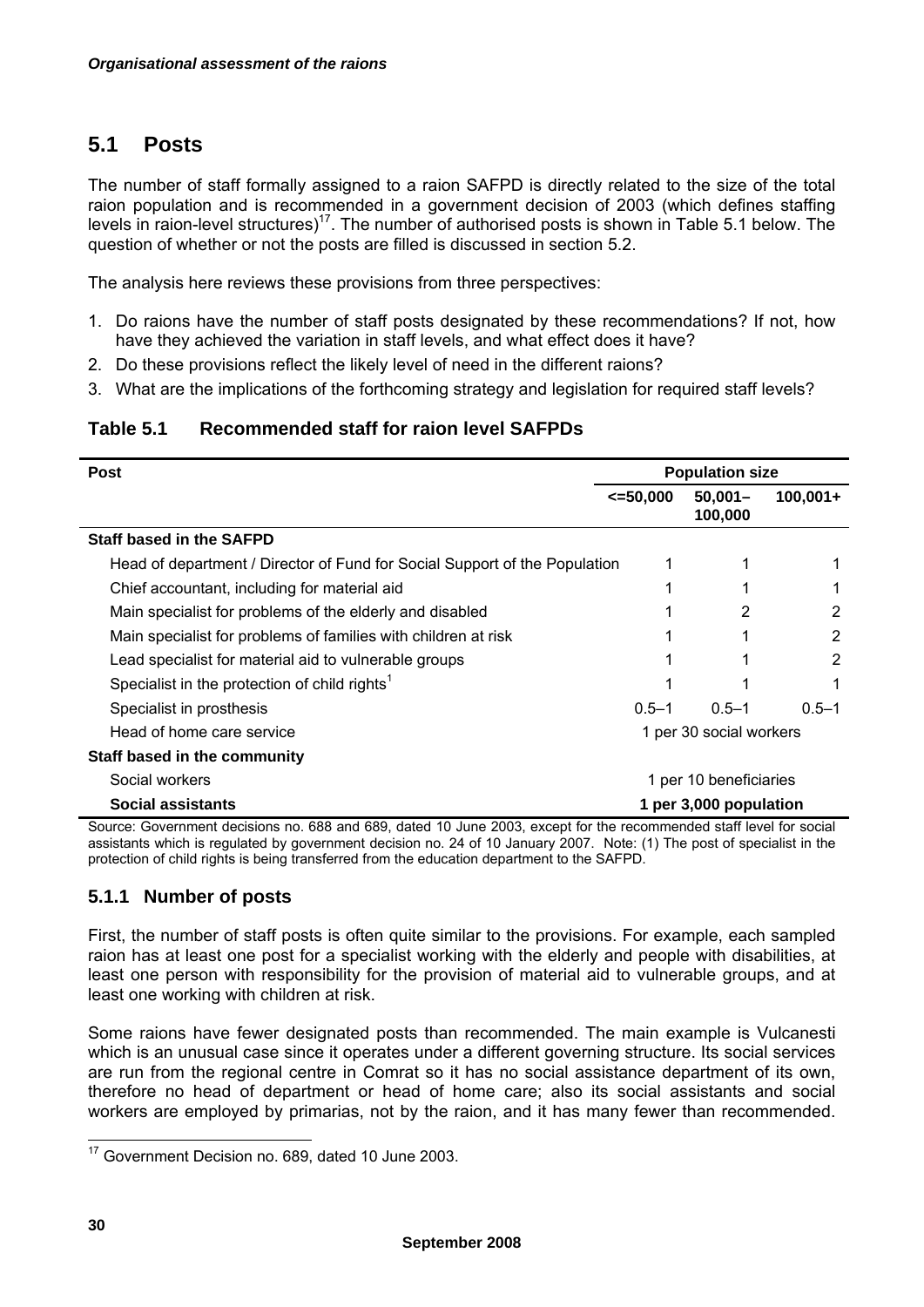However, it is not alone in not matching the provisions of the government decision. Some raions that are considered very strong performers also do not have the full complement of designated posts: one, for instance, reports having slightly fewer full-time posts for specialists in the problems of the elderly and disabled than is proposed by regulation. In this case it seems likely that the raion has varied its staff posts according to its assessment of its own need, which is permissible given that the staff levels listed above are recommendations rather than requirements.

At the same time some raions have more designated posts than recommended, or else have created new posts to carry out additional functions. An example of the former is a raion of less than 50,000 people that has two specialists for the elderly and disabled rather than one. Examples of the latter include staff to provide or oversee new services such as foster care and personal carers. Where additional staff are found it is usually because of the latter reason, i.e. posts are being created to do new work rather than to provide more of the same traditional support. Some of these staff work in the community while others have coordination roles in the SAFPD, such as raionbased social assistants. These additional personnel are not always employed as part of the formal apparatus of the SAFPD. The number of additional personnel in these cases far exceeds the number of official posts that are not used (for example, the raion mentioned above that has only 1.5 posts for specialists in problems of the elderly and disabled, instead of two full-time members, has more than two dozen extra staff carrying out other jobs). Some raions that are considered less strong do, nonetheless, recognise the need for staff to carry out the additional services they wish to provide. Where raions have extra posts they are usually funded by the raion's own resources.

Raions are authorised to transfer the post of child protection specialist from the education department to the SAFPD and this is expected to become mandatory through law (the Family Code) soon. This shift took place in order to ensure an integrated system of social services for children, with less fragmentation over government departments. In some raions this switch has already taken place, including in some raions that are considered to be in greater need of support. The move permits the SAFPD to be responsible for resolving violations of children's rights and to oversee adoption and guardianship procedures. However, the distinction between the duties of this person and those of the specialist for families with children at risk is not always clear.

Not all raions are clear about how many staff posts they are recommended or authorised to have. There is a particular difficulty concerning the number of social assistants and social workers. For social assistants, the MSPFC has a list of the designated number of posts per raion which is at the ratio of one per 3,000 population. However, two sampled raions estimate that the number of authorised social assistant posts is one per primaria; but since the size of their primarias is above the national average this means that the population-based allowance of the MSPFC actually entitles them to a greater number. For social workers, posts are designated according to the number of current beneficiaries, and some raions have a much larger number of beneficiaries than others.

The norm for social assistants causes practical difficulties. Two-thirds of primarias have fewer than 3,000 people and therefore are allotted less than one full-time social assistant. But at the same time central and local government authorities hope that all primarias will be covered by a social assistant. Raions have been innovative in developing solutions to this discrepancy and often try to ensure that as much of the population as possible has a social assistant in the community. Responses to the problem include:

- employing part-time rather than full-time social assistants in smaller primarias;
- adding social assistance responsibilities to the job of an existing employee in a related field, such as a social worker;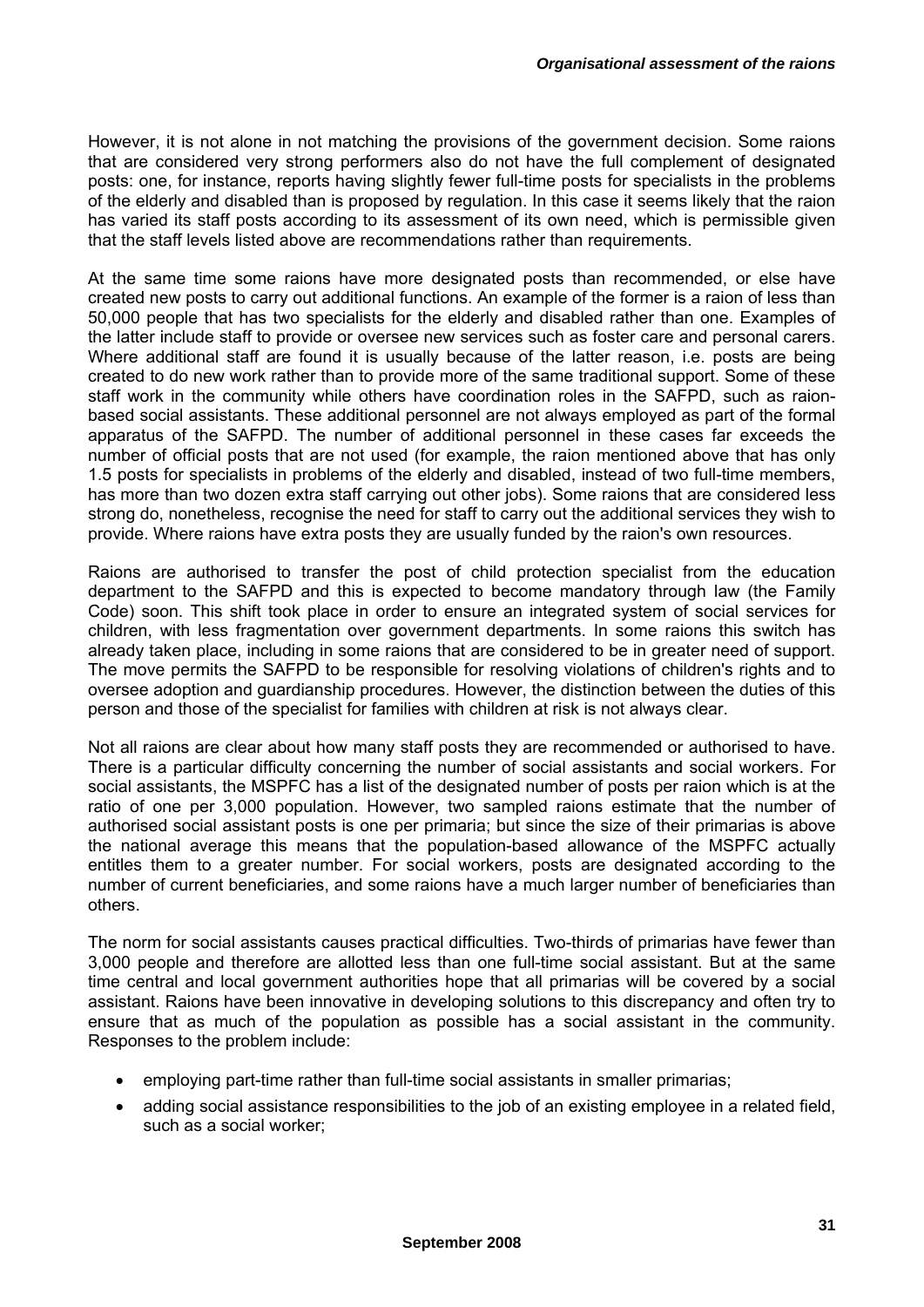- allotting a full-time social assistant to primarias regardless of population size, which means that some social assistants support populations of fewer than 1,000 people while others have up to 10,000 people within their catchment; and
- not covering the smallest primarias with a social assistant.

It is generally not considered feasible for a social assistant to work across more than one primaria because of the large distances involved. There is not a consensus on which of the above strategies is most effective. However, there is concern that part-time social assistants may receive only a half or a quarter of the average salary and yet often do as much work as their full-time counterparts.

Neither social assistants nor social workers have formalised procedures for covering for colleagues during periods of absence. Some staff take on the additional workload of their colleagues, such as visiting beneficiaries of home care services or carrying out the duties of a specialist at the SAFPD, if the usual staff member is unavailable. Some social workers rely on neighbours to provide temporary support. Sometimes, as in the case of maternity leave, additional duties by staff members may last for several months. This aspect could be successfully addressed by formal management and supervision structures.

Raions express concern about the number of support staff available to them. These include posts such as a secretary, driver and human resource manager. These posts are not on the official list recommended by the government decision. Some raions consider that the availability of support staff would free up the time of specialists and others for casework.

There is a debate about whether SAFPDs can be authorised to have more posts, and receive correspondingly more resources from central government, by being elevated from a 'unit' to a 'directorate<sup>18</sup>. Some raions have already achieved this change. Such a change in status is usually the decision of the raion council. The main criterion is the number of staff. Smaller raions with three or four people working in social assistance are called units; in bigger raions with more staff there is a possibility of advocating for an upgrade to a directorate. Soroca is an example of where a unit has been upgrade to a department. The advantages of such an "upgrade" are that the post levels (and hence salaries) can be higher, support posts (HR, secretarial, driver) can be put in place and it increases the status of social assistants<sup>19</sup>

The raions that are considered the best in terms of delivering a wide range of innovative services are also those that have the most extra staff. This includes both technical staff carrying out new jobs, and extra support staff that they have hired from their own budget. One raion that is considered an average performer has employed one extra support staff member (a driver). None of the raions that are considered least strong have additional staff. One factor in the success of the 'best' performers may be that they have benefited from external guidance in presenting the case for their additional staff needs to the raion administration and Ministry of Finance.

#### **5.1.2 The need for social assistance staff**

As for the second question above, the recommendations are only loosely related to the level of need in each raion: they are based on population size rather than the need of the population. As a general rule it is true that large populations are likely to have more people in need of support (in

 $\overline{a}$  $18$  The distinction is regulated by government decision no. 525 of 16 May 2006 on the Salaries of Public Servants and Auxiliary Personnel.

 $19$  See Government decision no.525 dated 16.05.2006, regarding the salaries of public servants and auxiliary personnel.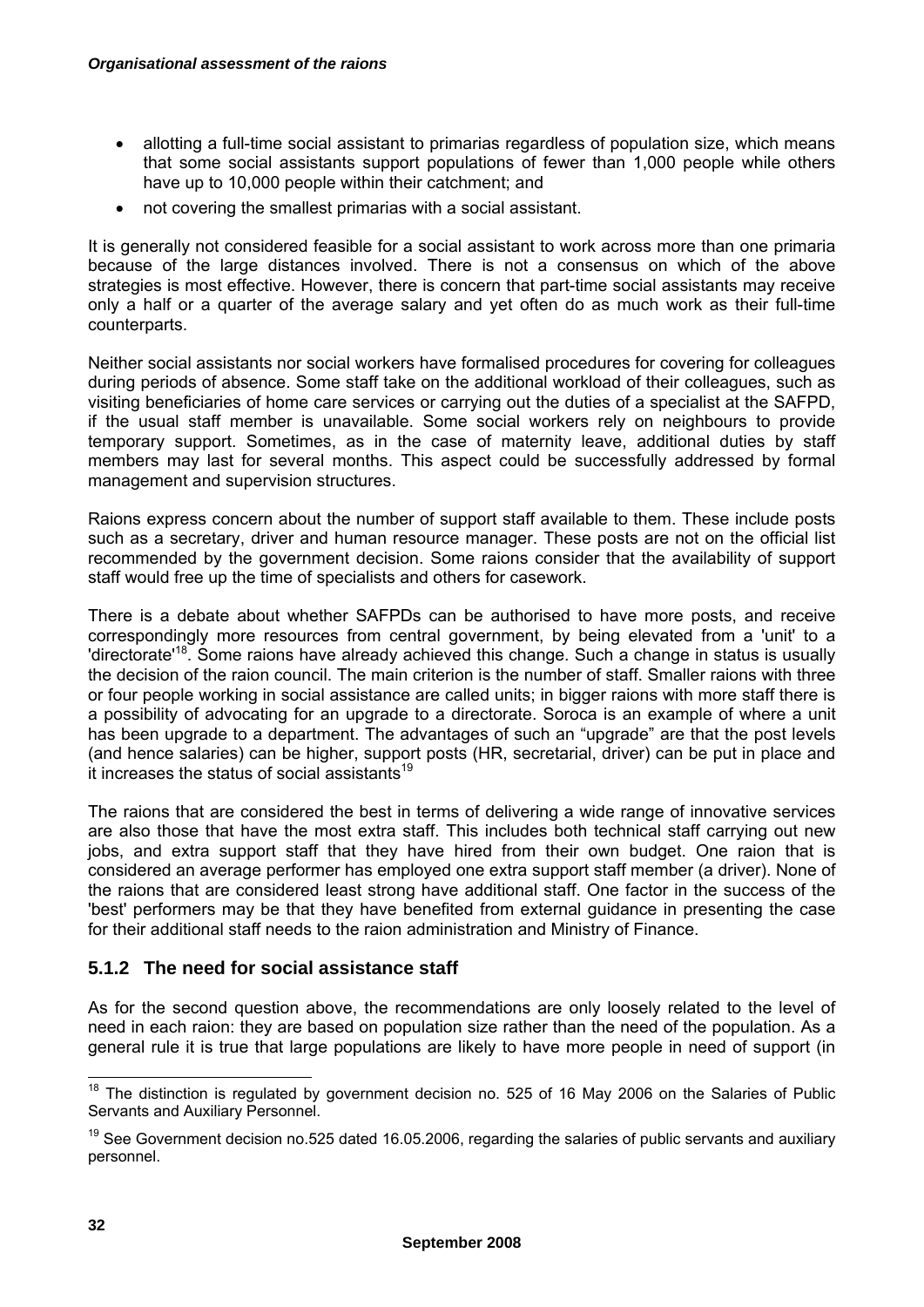absolute terms, not as a proportion) than small populations. But a significant factor which is not regularly taken into account is the population structure: raions vary hugely in the proportion of children and elderly people they contain, and this makes a big difference to the amount of services that are likely to be required. In the average raion children under 15 make up 20% of the population, but there is variation around this average from only 15–16% in the cities of Chisinau and Balti, up to 24% in Cantemir and Telenesti. The variation in the proportion of the population who are elderly is even more extreme: people aged 60 and above make up 15% of the average raion, but the proportion ranges from only 10% in Ialoveni and Chisinau, up to 25% in Donduseni<sup>20</sup>. So, since one in every four people in Donduseni is elderly it is natural to expect that the need for services for the elderly here is much greater than in a raion that has a similar size but a much smaller proportion who are elderly, such as Rezina.

To some extent raions are already succeeding in taking these different needs into account. For example, Edinet and Anenii Noi have an almost identical total population size but Edinet has nearly twice as many elderly people as Anenii Noi. It also has almost twice as many social workers. The raions that are considered less advanced in service provision are also those which have been less able to advocate for social workers to reflect the age balance of the population. But in all raions the number of specialists, rather than community-level workers, is not closely related to the age structure: in other words, the raions with the highest proportion of elderly people do not have more specialists in problems of the elderly than other raions.

#### **5.1.3 Implications for the strategy**

In response to the third question, the forthcoming integrated strategy for social services, and the accompanying law, imply the need for a flexible staffing structure. If services are to be provided on the basis of individual needs assessment rather than population norms there will be a great variety in the type of staff employed, and also the total number of staff, in each raion. This does not mean that the central government must be removed from providing guidance on staffing. During the initial phase of reform it could support raions in identifying their needs, since local governments are not fully aware of the implications of the strategy, and provide guidance on how to present proposals for the required personnel to the raion council and the Ministry of Finance. It could permit a more flexible range of staff inputs and then concentrate instead, for example, on monitoring results or targets.

If extra posts are needed they are more likely to be for community-level positions, and for some specialist positions, rather than in very high need services such as residential institutions. This is because the intention of the strategy is to greatly increase the proportion of cases that are treated in the community. At the community level this may mean increasing the number of personal carers and social workers to cover people in need (of all categories, not just the single elderly) who do not yet get a service, and ensuring that the whole population has access to a social assistant as discussed above. The number of social workers required could also be varied by allowing flexibility in the number of cases allocated to each worker.

At the specialist level the strategy requires technical experts who are responsible for supporting cases that cannot be resolved in the community, especially childcare teams working with children living outside their home and support to community-level workers (see discussion in section 5.3). There may be a case for increasing the number of specialists, or amending their responsibilities, in services which have an important role in preventing institutionalisation. This includes the prosthesis service which can greatly increase mobility and improve people's ability to continue to live in their own home and community.

 $\overline{a}$  $^{20}$  The complete listing of the age distribution of the population by raion is given in Annex D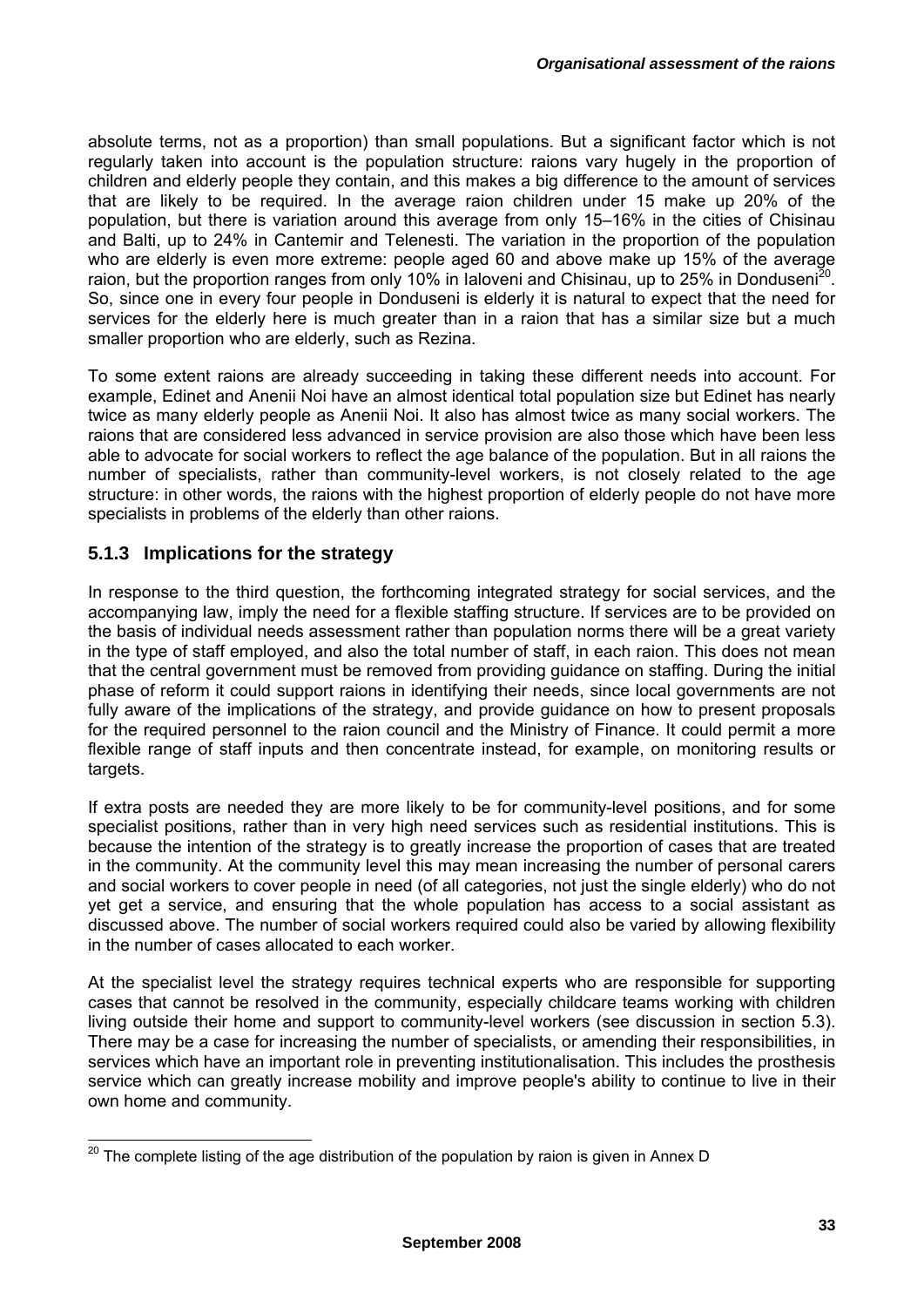### **5.2 Vacancies**

The situation regarding vacancies is radically different in the 32 raions of Moldova compared with the situation in the municipalities and the autonomous territory of Gagauzia. The raions report that they have very few staff vacancies in the SAFPD, both in the raion administration itself and for the community-level positions of social worker and social assistant. In contrast, Chisinau reports that it has great difficulty filling vacant posts and retaining hired staff.

In 2007 a total of 600 social assistant posts were made available in Moldova, and in 2008 an additional 396 have been added, so the intention is to have 996 social assistants in place by the end of 2008 (Table 5.2). The posts are divided among the administrative units in line with their population. In 2007 the administrative units outside Chisinau recruited more than enough staff to fill their quota of 475 social assistants for that year, so even after a small rate of attrition more than 99% of their posts were occupied (as shown in the first set of bars in Figure 5.1). But Chisinau had difficulty filling its allocation of 127 posts for 2007, and many recruits soon left, so by the end of the year only 53% of social assistant posts in the capital were occupied.

|                            | <b>Chisinau</b> | <b>Outside Chisinau</b> | <b>Total</b> |
|----------------------------|-----------------|-------------------------|--------------|
| New posts available        | 166             | 830                     | 996          |
| 2007                       | 127             | 473                     | 600          |
| 2008                       | 39              | 357                     | 396          |
| Recruited                  | 117             | 841                     | 958          |
| 2007                       | 106             | 510                     | 616          |
| Jan-Mar 2008               | 11              | 331                     | 342          |
| Leavers                    | 46              | 61                      | 107          |
| 2007                       | 39              | 39                      | 78           |
| Jan-Mar 2008               | 7               | 22                      | 29           |
| Still in post 1 April 2008 | 71              | 780                     | 851          |
| Still in post (%)          | 61              | 93                      | 89           |

#### **Table 5.2 Recruitment and retention of social assistants, 2007 and 2008**

Source: MSPFC.

The difference in recruitment has continued into 2008. Additional posts were made available at the start of the year, and after the first three months the territorial units outside Chisinau had already filled almost all of this new allocation (the second set of bars in the figure); Chisinau, in contrast, has appointed new social assistants to cover just over one-quarter of its extra allocation of posts, which means that, *pro rata*, it is on course to fill its allocation by the end of the year, but at a slower rate than elsewhere in the country.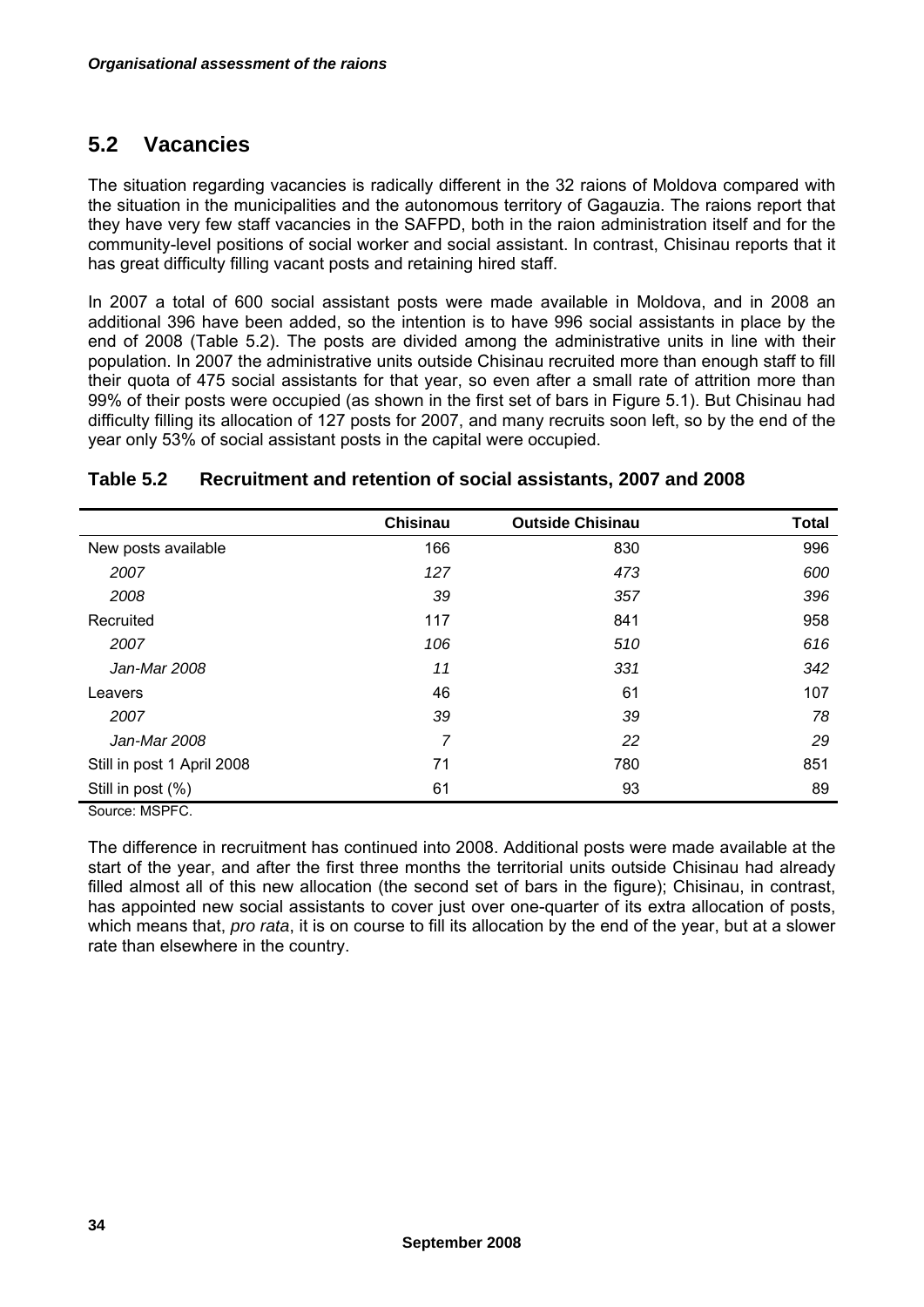

### **Figure 5.1 Recruitment and retention of social assistants, by administrative unit**

Source: MSPFC. Notes: (1) 'Outside Chisinau' means the 32 raions of Moldova, plus Gagauzia and Balti. (2) The figure shows percentages, not totals. The actual number of available posts on which these percentages are based is shown in Table 5.2 above. (3) 'Filled posts' shows the total number recruited minus the total number who have left their job, as a proportion of available posts.

The problem is made worse by the poor retention rate for social assistants in the capital compared with other regions. By 1 April 2008, of all the social assistants recruited in 2007 and 2008, only 61% in Chisinau were still in their job (see the third set of bars in the figure). The average for the rest of the country is much higher, at 93%.

When posts become vacant the SAFPDs generally hire new staff through a competitive recruitment process as required by the MSPFC. This applies to staff based in the raion SAFPD itself and also to social assistants. It is the case not only for the raions that have already received a lot of support, but also for those that are considered to require more support. Often this process is said to be useful for identifying good candidates, but sometimes it seems to take quite a long time. In Chisinau, where turnover is very high, there is not always a competitive recruitment process and posts are not advertised in the mass media because that is too expensive, but the SAFPDs use the employment office to identify candidates. In some raions vacancies are sometimes filled instead by assigning additional responsibilities to existing staff members, e.g. combining the roles of the chief accountant and the coordinator for material aid, or the specialist for children and families with the specialist for the elderly and disabled.

Social workers are much more often recruited with the aid of the mayor of the primaria, who may make recommendations, receive recommendations from clients, collect application forms or interview the candidates together with someone from the SAFPD. Social assistants are less often recruited with the direct intervention of the mayor, though he or she may still provide recommendations, and this may have an impact on the closeness of their relations with the primaria where they work.

The findings indicate that the conditions for consolidating the network of social assistants in Chisinau are very different to those required elsewhere. Reasons for the difference in recruitment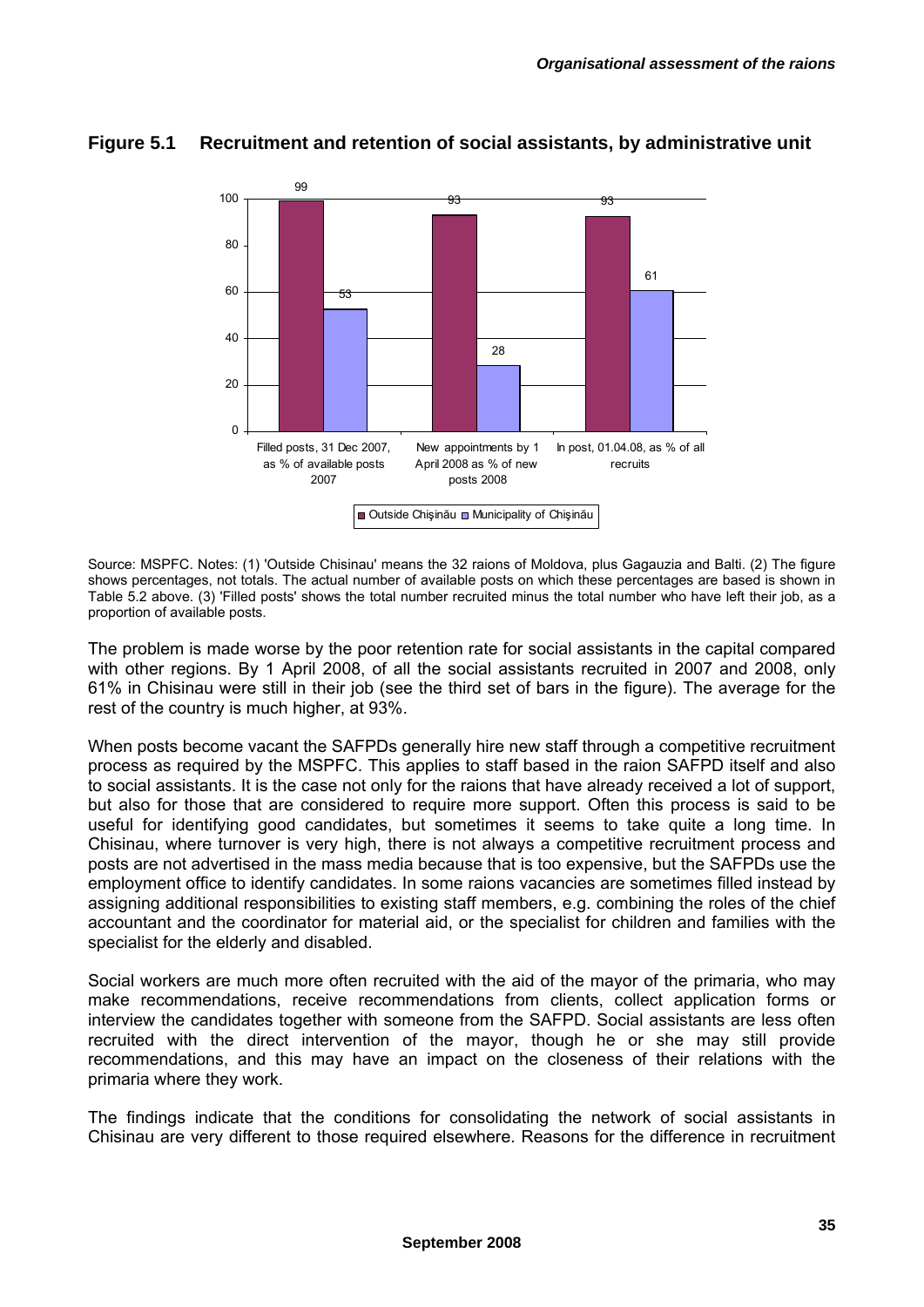and retention in Chisinau may include the greater availability of alternative jobs, differences in the cost of living, and differences in management and supervision of social assistants.

### **5.3 Management and supervision**

The role of management and supervision of employees working in social assistance, as with many types of organisation, encompasses several functions. One typical example, familiar in western Europe, is shown in Figure 5.2 below. The employee is supported by four pillars, namely management, education, support and mediation.



#### **Figure 5.2 Four pillars of management and supervision**

Source: OPM.

- **Management** is ensuring that the employee is working within the framework of the organisation and according to the relevant laws and regulations; being accountable for the performance of the employee, and providing a person to whom the employee is in turn accountable; carrying out appraisals of performance and setting goals and objectives;
- **Education** involves identifying training needs, supporting the employee to develop their skills, identifying courses, offering opportunities for observation of other work, providing constructive feedback on performance;
- **Support** can help the employee consider how their work might impact on their emotional and psychological wellbeing; it can also help identify alternative strategies and methods of intervention in their beneficiary work; and
- **Mediation** involves acting as an intermediary between the employee and other parts of the organisation. This may involve reflecting the needs of the employee upwards and supporting efforts to obtain resources, but also bringing information from higher up the management structure, or from outside, downwards to the employee.

These are the areas where a manager or supervisor is likely to interact with an employee. Global experience suggests that these roles do not necessarily have to be carried out by the same person: for instance, in Estonia the management of social assistance staff is separate from the supervisory roles which are offered by an external practitioner.

In Moldova many of the functions above have often been identified and are being carried out in ways that raions themselves have developed to suit their needs. This is the case even though there has not been a formal agreement until now of what it means to be a supervisor. A number of models have been developed.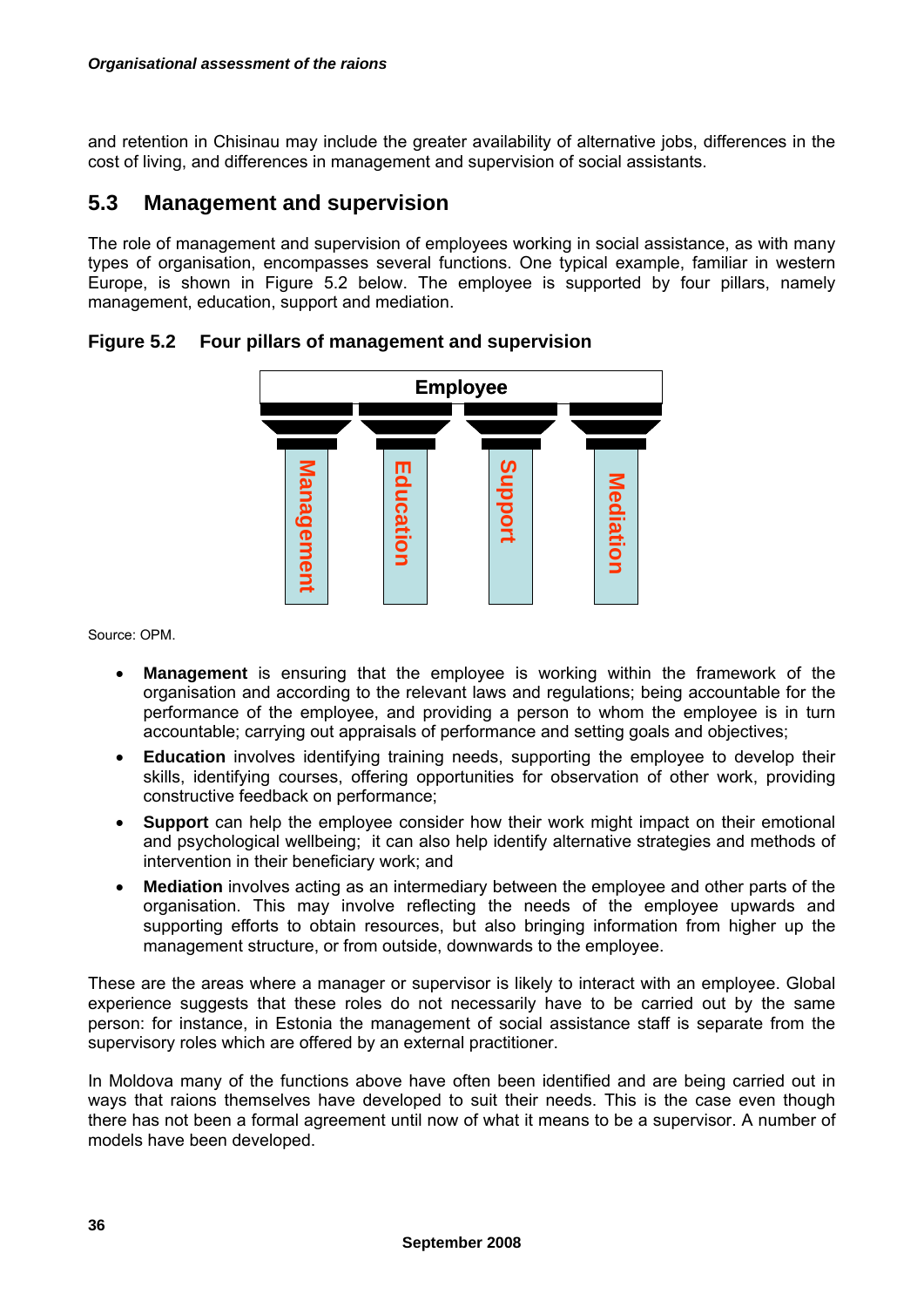Among the higher and longer established positions in the raion SAFPD the management structure is more clear cut: the head of the raion administration is responsible for the head of the SAFPD, while the head of the SAFPD in turn is responsible for the specialists. The 'management' component is evident in these relationships and includes, for instance, regular meetings in some raions to set staff workplans. Some of the 'mediation' component is also taking place: in one raion the head of the SAFPD is reported to strongly advocate to the raion administration for the resources sought by the specialists. The provision of opportunities for professional development, and the availability of support such as for handling particularly sensitive cases, is not yet so strongly apparent. At this level the integrated strategy could improve the management and supervision of specialists by e.g. setting performance objectives, identifying their training needs, and offering them guidance in how to take on more complex work for professional development. It could also improve their skills in managing and supervising others, such as by advising them on how to mediate and make decisions with people below them in the structure.

For social assistants, the management and supervision structure is organised differently in different raions. Some report to the head of the SAFPD, while others report to the head of the home care service, a specialist such as the specialist for the elderly and disabled, or to a senior social assistant based in the raion. The functions of management and supervision are often carried out at monthly group meetings in the raion. These offer the chance to discuss difficult cases as well as to find out about developments in legislation and receive other informal training. Some raions offer individual meetings for their social assistants. Most social assistants are able to maintain regular telephone contact with the specialists when required. In only one raion was there no system for regular interaction between social assistants and specialists.

Three components of management and supervision are less well established for social assistants, and will be important for the implementation of the new strategy.

- 1. **Non-technical support** such as advice on coping with stress, personal safety and risk-taking, and support for the development of soft skills such as effective communication, building relationships and interviewing skills.
- 2. **Development of proactive, not reactive, case analysis and interventions** by both employees and supervisors.
- 3. **Setting performance objectives**, which is related to the development of a career path. Social assistants are more likely to stay in post and improve their skills if they have opportunities to progress by developing new competences and taking on more complex responsibilities, and if good performance is reflected by a progression through pay grades or other incentives. A goal might be for social assistants to develop advanced skills in a particular area which could lead to an appointment as a specialist, for example.

There is no need for a fixed answer as to who is responsible for management and supervision of social assistants: it might vary by raion provided that the arrangement suits the local context. The important factor is that somebody (or a group of people) is identified as bearing this responsibility. In Moldova it can sometimes seem difficult for social assistants to know who their manager is: they may be employed by the head of the raion SAFPD, and turn for advice to the specialists, but also they sometimes have close professional relationships (physical proximity) with the mayor of their primaria- as a result de facto accountability and reporting may become confused in some cases. Also, there are very mixed opinions about whether the job of supervisor should be a full-time post, or whether it should be part of the job description of an existing post such as the specialists, since they do much of this work already and it allows an opportunity for professional development. The strategy should therefore guide raions in developing an understanding of what management and supervision they are doing already, and what additional needs they may have. A document or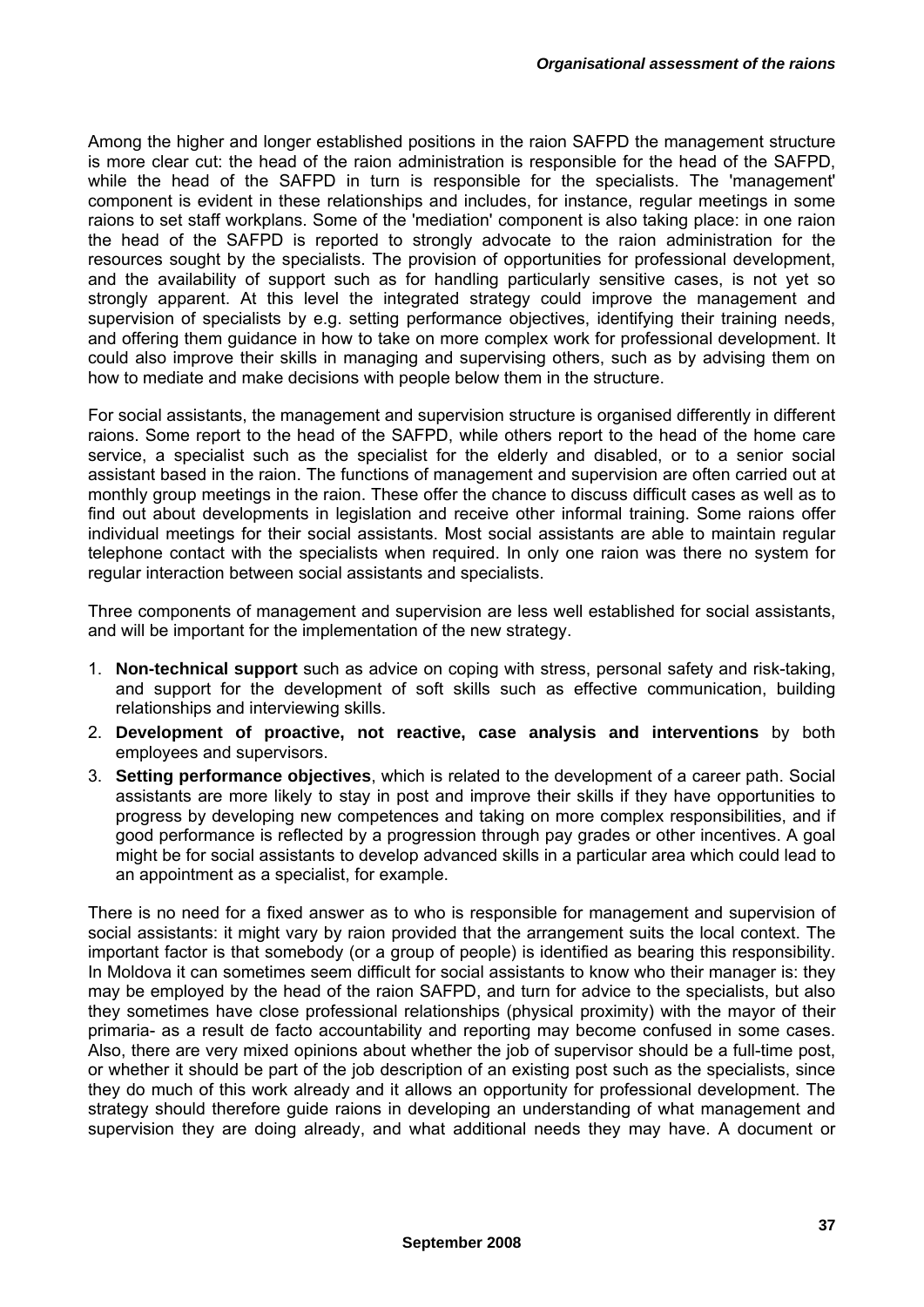regulation on supervision may help to provide a more clearly defined framework for a role that is already being done in an *ad hoc* way.

#### **Box 5.1 A good performer in staff management and supervision**

Some sampled raions have a well developed system of performance-based management and supervision. In one raion the system works as follows.

The head of home care has three home care 'inspectors', each responsible for a geographical area, who support the activities of the social workers and share good practice from one primaria with others in their area. They also make unannounced visits to clients and neighbours to assess the quality of the service provided by the social worker from the perspective of the beneficiary.

Social workers meet the social assistant every week to resolve issues at local level and to pass on cases to social assistants where that person is best placed to solve a difficulty such as supporting a beneficiary to apply for material aid. The social workers are not subordinate to the social assistants but work in partnership; both groups of staff work under the oversight of the head of the home care service. Social assistants are able to contact specialists at the raion regularly by telephone or in person to refer cases upwards or to get advice on how to deal with a case.

The SAFPD presents awards with cash prizes to the best performing staff.

As for social workers, they have a more established system of management and supervision by the head of the home care service. This system is reported to work well in the sampled raions. Social workers have a less frequent need for supervision than social assistants since new cases and new difficulties occur less often; but there is still a place for, say, group supervision once every two to three months. There is not seen to be a strong need for social assistants to take over any management functions of social workers since the jobs are very different and complementary; but equally there is no reason to prevent a system of this sort if it is already in place and functioning well

Under the new strategy it might be expected that social workers could have similar opportunities for professional development as social assistants: they might be able to take on more complex roles, become more responsible for critical decisions and perhaps work towards a position of senior social worker or head of home care.

Salary scales for social assistants and social workers are interpreted in very different ways in the different raions. Social assistants' salary grades range from grade 9 to grade 14, and social workers' grades range from grade 8 to grade 12. In some raions progression is dependent on length of service and/or previous qualifications; in other raions all social assistants are on the same grade. The raions that have had the most support tend to have succeeded in advocating for higher salary grades for their staff than those that have had less support, though this is not the case everywhere. One raion—in fact, a raion which had been considered to have received less technical support—expressed a desire for performance-based progression through the salary grades, which is a close reflection of what might be expected from the new strategy with its emphasis on delivery of outputs rather than on inputs.

It is recognised that a request for revision of salary grades has been submitted by the MSPFC and is under discussion. This study concurs that there is a need for a rationalisation of the grades and a more consistent application of grades to posts in different raions, while still allowing some flexibility. This should be accompanied by the opportunities for professional development outlined above to enable staff to progress and develop their roles over time.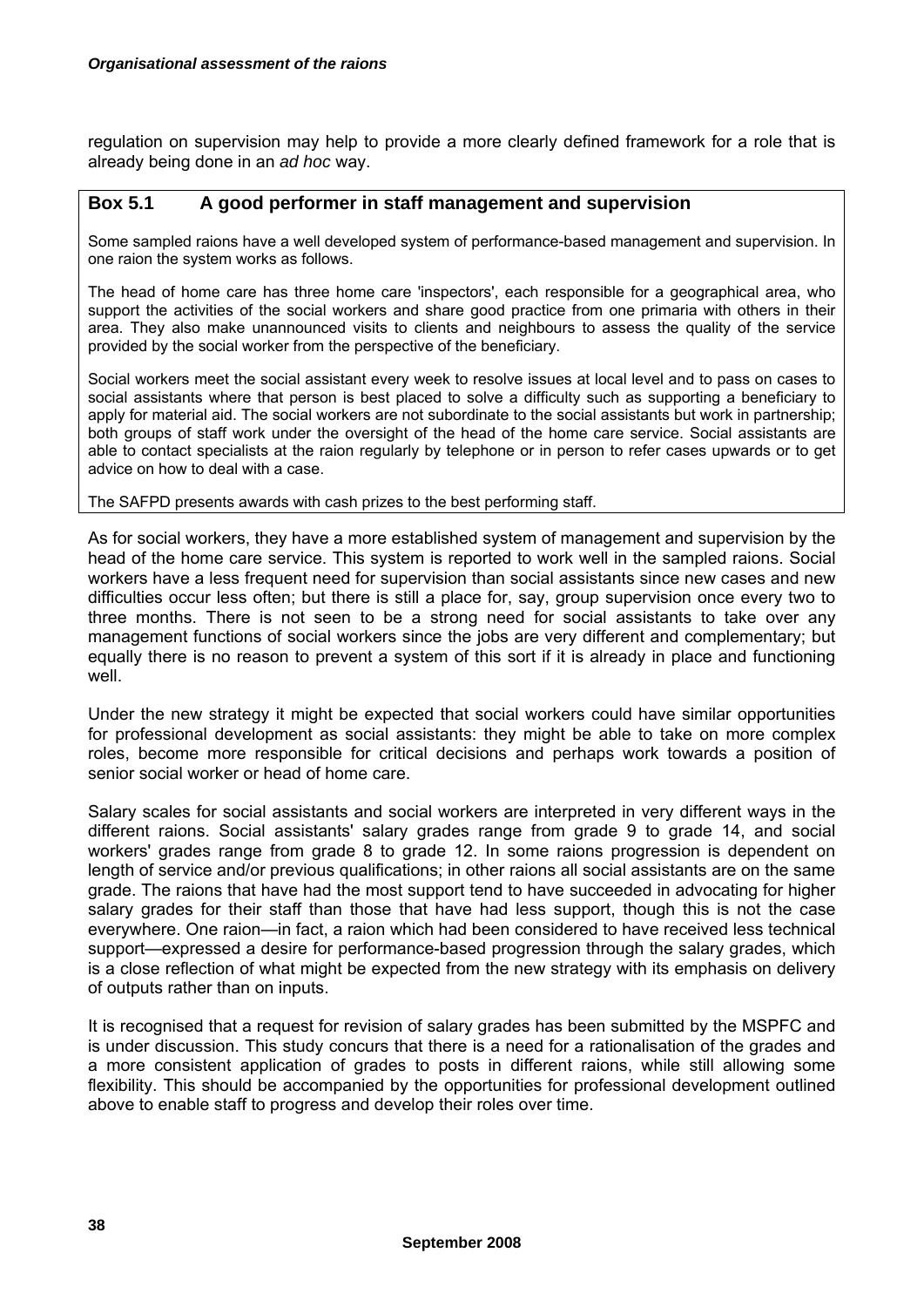### **5.4 Qualifications and experience**

This section discusses the qualifications and professional experience of social assistants and social workers in turn and looks at the implications for implementation of the strategy.

The current job description for social assistants requires candidates to demonstrate expertise in three fields:

- **academic qualifications**. Social assistants should have a university-level qualification in a social, humanitarian or other relevant subject;
- **work experience**, preferably of at least two years in a related field; and
- **soft skills** such as communication, problem-solving and working under pressure. (This last is not reviewed in the present study.)

Most of the social assistants who were interviewed during the study do have a university-level qualification, but many raions also employ people whose highest qualification is at secondary specialised level. People without university degrees are found in all three categories of raion: they are not only a feature of raions that have had less technical support. One possible reason proposed for social assistants being employed without the required academic qualifications is a shortage of qualified applicants. There is a suggestion in some raions that this may be related to the salary. In one raion it was noted that a post for a social assistant remained vacant in one primaria because it was not possible to find a qualified person to apply. However, no concern was voiced during the study that social assistants without the required qualifications are less effective in their work than those with the qualifications. This may be because the job that some social assistants are doing at this stage of development, which involves less direct client work than might be expected, does not yet bring in the full range of social work skills which are acquired at university and which will become more apparent as the job develops.

The subject of the highest qualification of the interviewed social assistants (at either university or secondary level) is shown in Figure 5.3 below. Education and social assistance are the most common academic backgrounds<sup> $21$ </sup>. As with the level of academic qualification, the subject of the qualification is not reported by interviewees to have a bearing on the competence of the social assistant. Note, though, that it is not within the remit of this study to examine the level of competence of social assistants so this observation has not been empirically tested here.

 $^{21}$  A similar finding is obtained in the survey of over 500 social assistants who received an initial two-week induction training during 2007 (APSA 2008).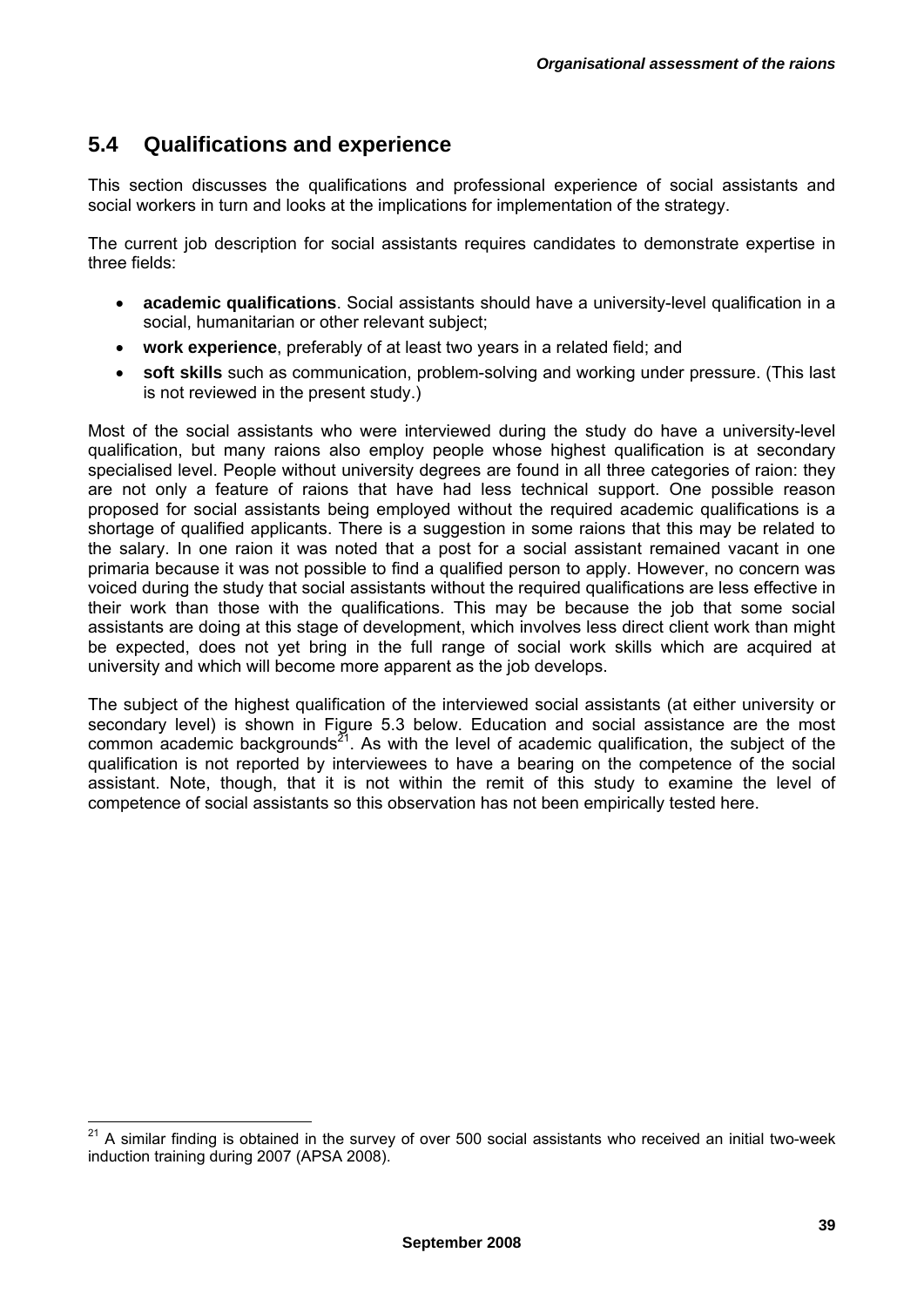

### **Figure 5.3 Educational background of interviewed social assistants**

Source: OPM. Note: Based on a sample of 68 social assistants. This is not intended to be nationally representative.

The picture with regard to previous work experience is also very mixed. While many social assistants have some prior experience in a related field (such as nursing, teaching, psychology, home care, or working in the primaria office), many others do not. Of those that do not have this experience, some have worked previously in unrelated fields such as agriculture, while others have recently graduated, sometimes from a faculty of social assistance. It is not certain that a recent graduate of a social assistance department with no work experience is at a disadvantage compared with other staff, perhaps from a different academic background but with more years of professional experience.

The conclusion from the analysis is that the professional and academic backgrounds of social assistants are extremely eclectic. While this is not a difficulty in itself it suggests that initial and inservice training programmes might benefit from being flexible in the modules they offer, so that social assistants can select courses that fill in the gaps in their own knowledge. The gaps will vary widely from one person to another. These training needs are discussed further in section 5.5 below.

Social workers, in contrast to social assistants, are not required to have academic qualifications. This social workers interviewed in this study mostly fit this pattern. Almost all have secondary or specialised secondary education. However, a few social workers do have a university-level qualification (not always in a relevant field). These people are found in all three categories of raion. Areas of academic qualification are as varied as those for social assistants and include people with backgrounds ranging from education and health to agriculture and accountancy.

Social workers are not expected to have related work experience when they start their job. Many of those interviewed have previously been employed in a wide range of jobs in public and commercial sectors. However, since the profession of social worker is much longer established than that of social assistant, many employees have been carrying out their current job for several years already—in some cases for over 20 years. This indicates that training for social workers might emphasise alternative ways of achieving known tasks, and encourage consideration of new tasks and methods of interaction with beneficiaries and other social assistance staff, rather than introducing them to the role and functions of the job which is an element of the social assistants' training.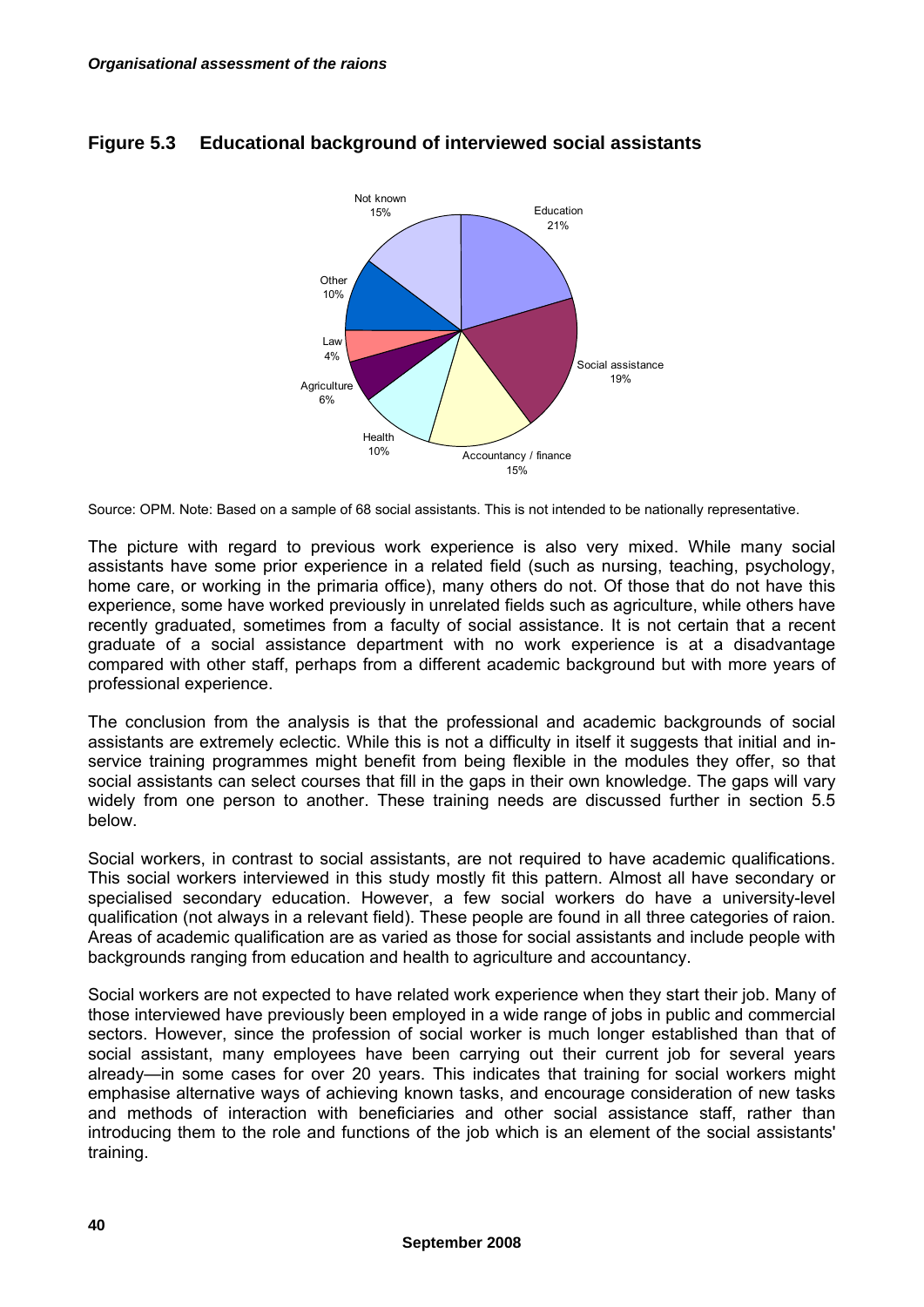Both social assistants and social workers were asked whether they were able to use a computer. About two-thirds of interviewed social assistants, and one in 10 social workers, report that they are able to use a computer, mainly for word processing and use of the internet. The level of competence was not ascertained. Any proposals for social assistants to carry out some work on a computer (such as record-keeping) should take into consideration their training need as many social assistants have no previous experience in the use of computers. This is additional to any consideration about the practicalities of purchasing and maintaining the equipment.

## **5.5 Training**

A strategy on training is being drafted to accompany the integrated strategy on social services. This will identify the training needs of all staff in social assistance, from the ministry to those in the community, and will propose a framework for developing a curriculum. Training includes both initial and ongoing in-service training, and includes informal as well as formal learning opportunities.

#### **5.5.1 Initial training**

Almost 600 social assistants received the initial two-week training programme run by UNICEF in 2007. In general this course was well received. The child focus was found to be less relevant in Chisinau where most social assistants work exclusively on cases with elderly and disabled adults. A more pressing issue is that the rapid recruitment of new staff—over 340 in the first three months of 2008—means that a large proportion of all social assistants have not received this initial training. Also, the fact that over 100 social assistants have already left their jobs means that many people who received the training are no longer employed in the service. Given the small proportion of people who have prior training in social assistance (as in Figure 5.3) there is an urgent need for initial training to be provided to those who have not received it.

In the meantime it may be valuable for the staff with degrees in social assistance, or those who have been carrying out the job for some time, to share their experiences with their colleagues. In some raions these informal learning opportunities are taking place already. However, in some cases social assistants may be working relatively independently, particularly where it is difficult to travel, and opportunities to share knowledge and resolve gaps in skills may be scarcer.

#### **5.5.2 In-service training**

In-service training has not yet been well developed but most raions expressed a need for this form of support. Training is valuable for social workers and for specialists as well as for the social assistants. For specialists, a move away from administration towards the handling of complex individual cases may necessitate support. For all social assistance staff, training could cover not only the skills that are directly referred to in the strategy, such as how to carry out individual needs assessment and how to increase the involvement of the community in providing local support, but also broader skills such as judging when to intervene in a situation, and recognising and preventing burnout of staff. Detailed advice on the type of training required will be developed further in the training strategy.

Manuals and guidance notes also contribute to training and can complement what is learnt in formal seminars. The MSPFC is beginning to develop some guidance for the practical implementation of laws and regulations. It is encouraged to continue developing these materials. They may include the elaboration of particular approaches and models, with case studies and examples of best practice from different raions. There is a fairly consistent message that even where high-level legislation is in place there is not yet enough guidance on its day-to-day implementation, and all raions may be independently reinventing essential processes without having opportunities to learn from their neighbours.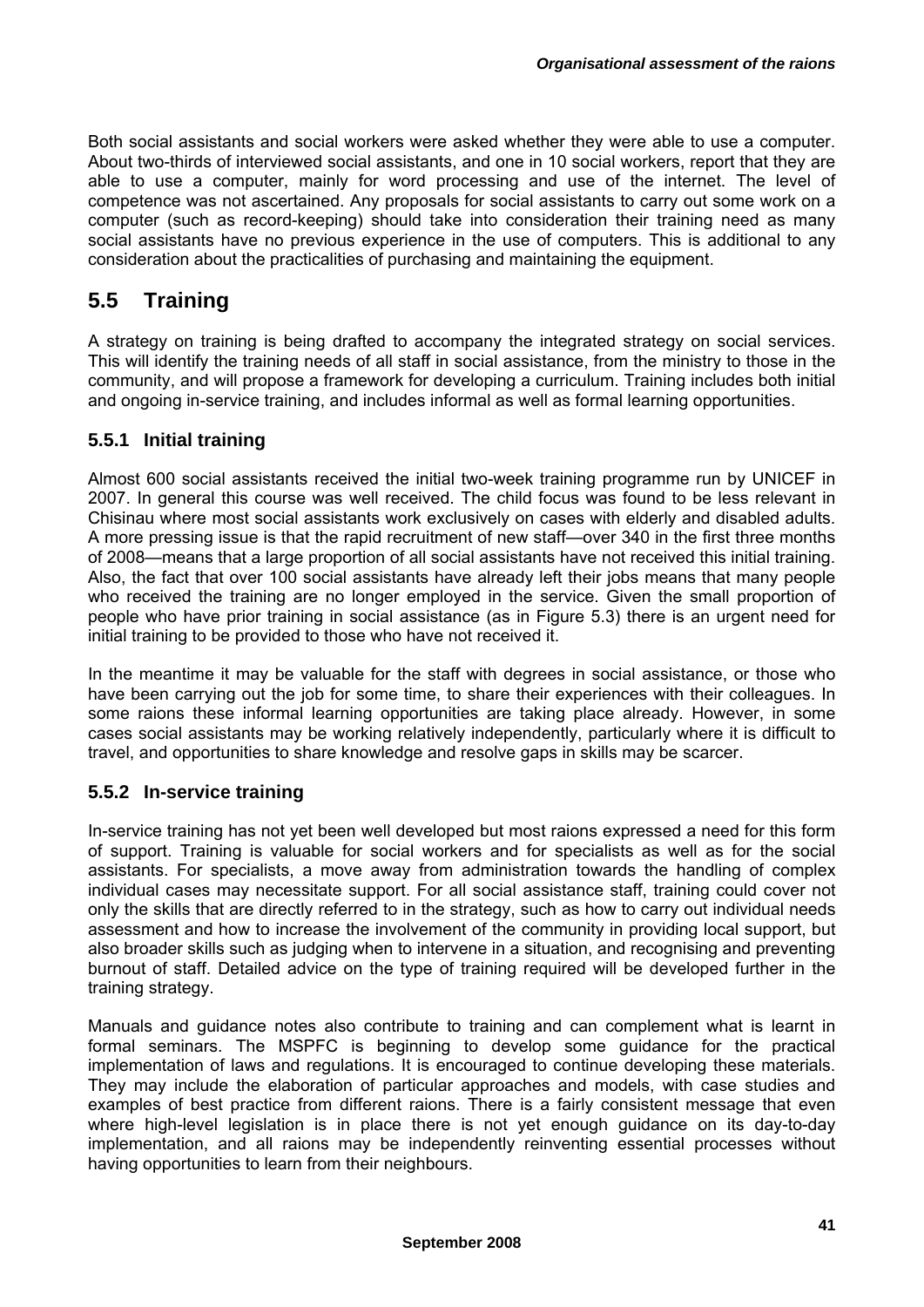There is a regular request from raion SAFPDs for general books and information on social work. Some of these types of resource may be available online, but the lack of both computer skills and machines means that these are not yet accessible everywhere. Some raions also expressed an interest in other computer-based training materials but, again, there are capacity constraints which mean that this will not yet be practical for all raions.

### **5.6 Summary of support needs**

It is difficult to assess from interviews the objective shortage of staff or the burden on staff. In a number of areas concerns were, however, expressed about the **workload** on social workers and social assistants which will have negative effects on the quality of services. This is an issue that needs to be assessed in more detail.

At the *raion* department level it was indicated that with the growth in the size of the establishment (particularly in the light of the growth in numbers of social assistants) more **support or corporate service type staff** are required. This could include administrative or secretarial staff but human resource management support came out as a priority. Dealing with applications for benefits from the FSSP is a big volume of work, and in the context of a lack of clear enough criteria, becomes very burdensome. The exact system and personnel requirements for the function of administering cash benefits therefore require some attention. As staff start using computers more extensively for record keeping and reporting a need is arising for dedicated computer support.

Currently no provision is made for **substitute or replacement social workers** at times when social workers are on holiday or sick leave. This makes it difficult for them to take leave or escape their duties completely when on leave and adds to the substantial pressure of the position. Provision should be made at the *raion* or central level for such substitute staff which would also play a role in succession planning and smooth transitions as a result of normal turnover.

The greatest concern expressed by respondents was with **remuneration of the social assistants and social workers** which is low. Only in Chisinau are problems experienced related to finding candidates for the position of social assistants and social workers and retaining them. However, the problems of unfilled vacancies and high turnover could become more widespread if economic growth in the country continues and a wider range of employment opportunities becomes available – this could lead to the loss of trained and experienced staff and seriously impact on welfare services. This seems to call for a long-term strategy around the level and remuneration of social assistants and social workers.

The development of management and supervision structures has been addressed informally in a variety of ways but raions express the need for guidance on the **role of supervision** in staff development and performance management. Another aspect of professional development that needs to be strengthened is the development of a consistently applied system for **progression through salary grades on the basis of performance**.

With regard to **staff training and capacity**, there was a clear need expressed for more in-service training and development modules for social assistants. The previous professional and academic experiences of social assistants are so diverse that a training programme would need to be modular, allowing staff to select topics to fill in gaps in their knowledge and skills, rather than a uniform training programme for all recruits.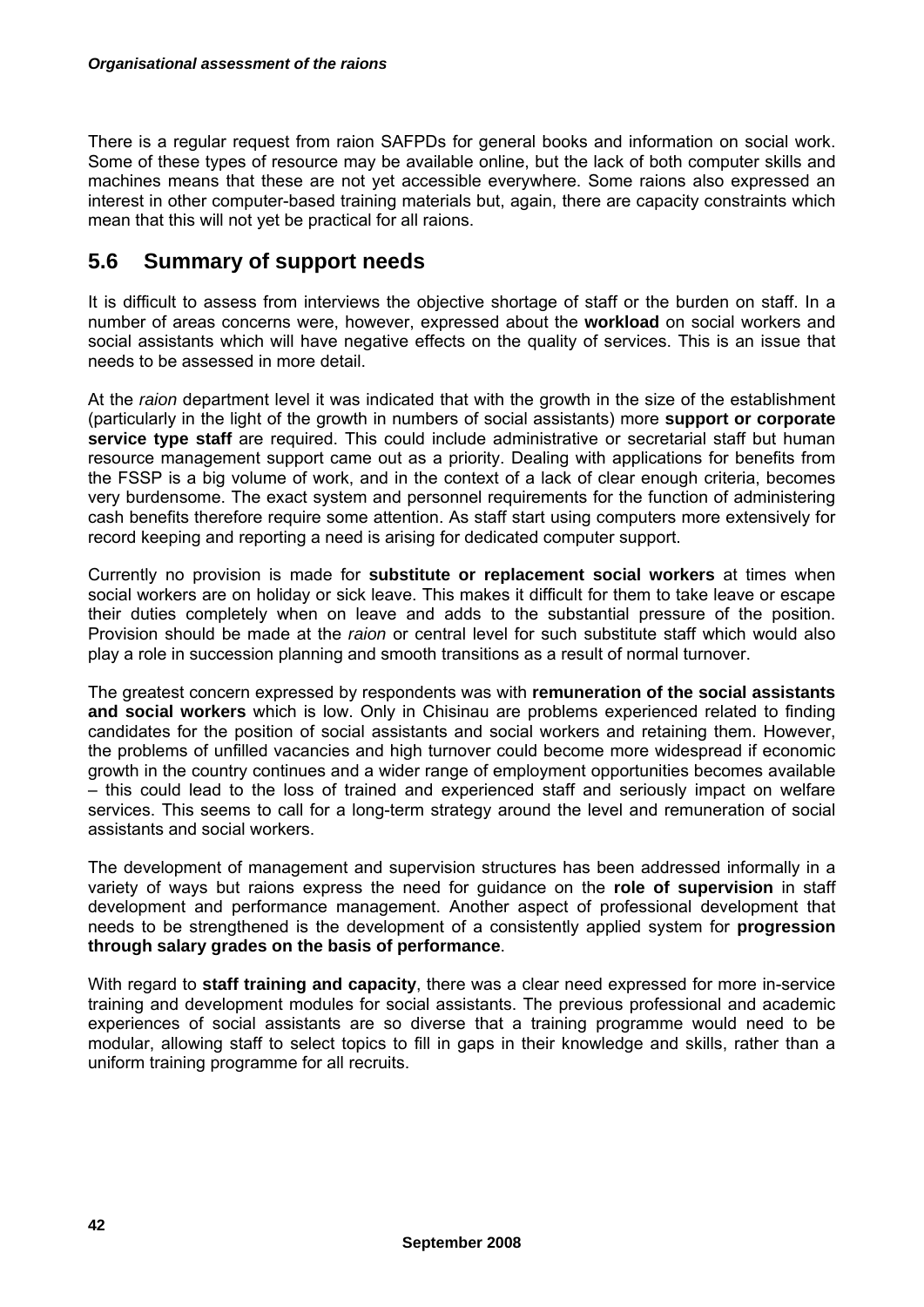# **6 Relationships and stakeholder management**

### **Key findings**

#### **6.1 Relations with the public**

– The participation of the general public in social service planning, delivery and monitoring is not yet well developed but it has the potential to provide an effective and low-cost means for SAFPDs to deliver their objectives.

#### **6.2 Relations with professionals**

SAFPD staff are often in regular contact with each other and fellow professionals in primarias. Sometimes this contact is formalised such as in weekly meetings. Only occasionally is friction reported between people working within a primaria.

#### **6.3 Relations at raion level**

– Staff also have contacts with the raion administration and with other raions. Raions that have weaker contacts with the finance departments are less easily able to advocate for additional resources.

#### **6.4 Relations with central government**

– Interaction with the MSPFC is less frequent and is concentrated on the provision of information to the ministry. Raions do not always have much contact with centrally run institutions that operate on their territory.

#### **6.5 Relations with other stakeholders**

– Interactions between non-governmental organisations (NGOs) and raion SAFPDs tend to be initiated by the NGO rather than the raion.

#### **6.6 Support needs**

– SAFPDs need support in raising awareness of the social service system, mobilising communities to support implementation of the strategy and building relationships with partners.

SAFPDs do not operate in isolation. Their staff at community level—the social assistants and social workers—come into continual contact with their local community and with other professionals working in related sectors, as well as with the primaria administration. The staff who work at the raion SAFPD have working relationships with the primarias, and also with the raion administration and SAFPDs in other raions. All people working in social assistance have connections with the central government, especially the MSPFC.

This section of the report defines how these relationships work at the moment, what purpose they serve and how they can become more effective. It provides examples of best practice and indicates how the strategy may affect the nature of these relationships.

### **6.1 Relations with the public (beneficiaries and non-beneficiaries)**

Some of the most important relations at community level are those with the general public. Three useful ways in which the public can contribute to social service provision are described here.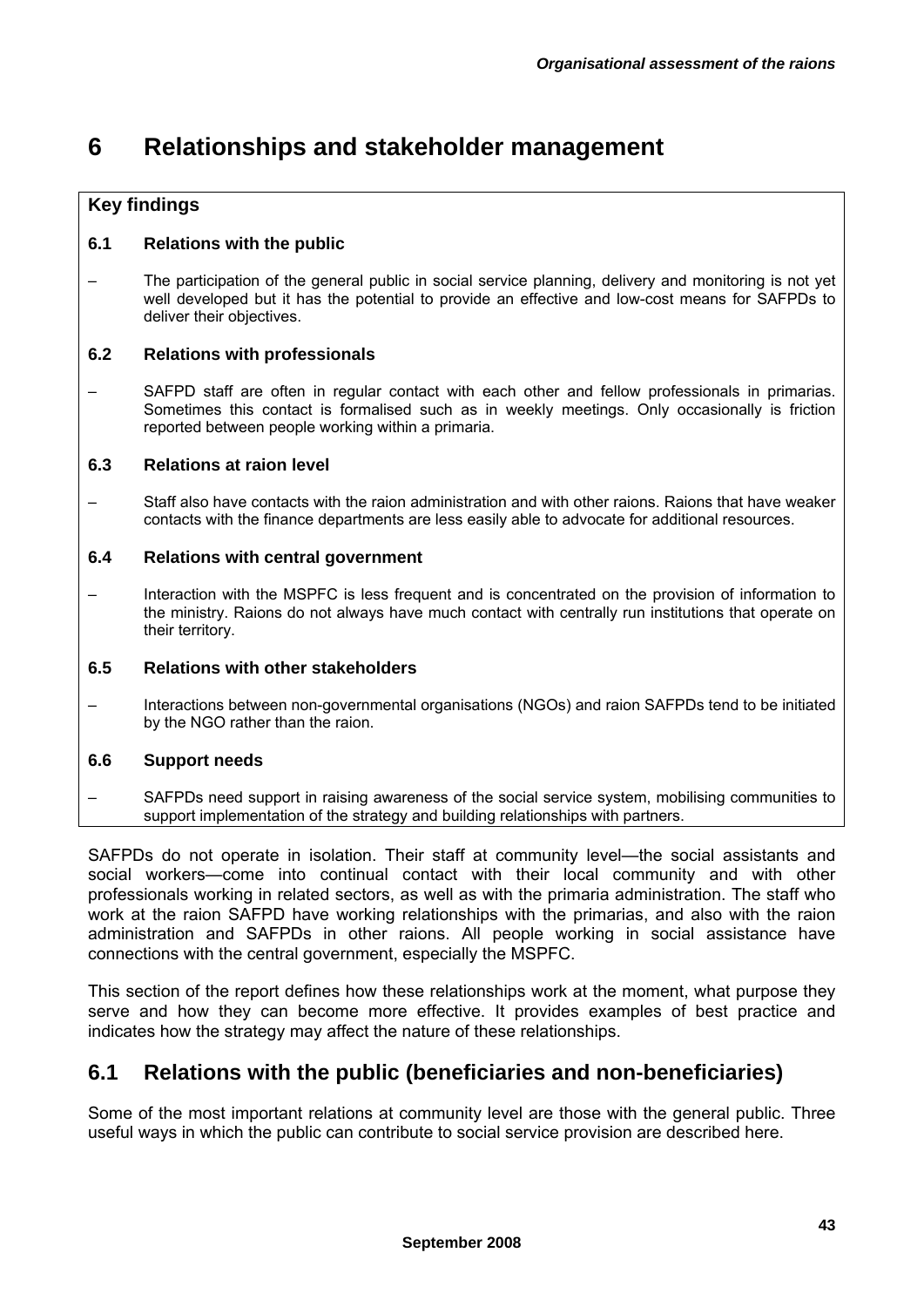- 1. **Strategy and planning.** People can participate in strategic and planning processes by suggesting what services they consider to be most beneficial in their area and how they can be improved.
- 2. **Information provision.** Communities can provide information to help the raion staff carry out their day-to-day work, and give feedback on their satisfaction with services.
- 3. **Delivering services.** Communities themselves can participate in developing and delivering services, often on a voluntary basis.

#### **6.1.1 Strategy and planning**

Communities often have clear ideas about what services they would find most useful in their neighbourhood, and it is useful for them to have a forum for voicing these opinions. The assessment team found that, *de iure*, the general public is often permitted to attend raion meetings at which the budget is discussed, and that this is seen to be the place where suggestions about services may be brought to the attention of the raion<sup>22</sup>. However, *de facto* very few people are reported to take advantage of this method of communication. A form of consultation that takes place closer to the community is that of 'councils of elders' in some primarias, where representatives of many households in the village meet to discuss local issues. Some mayors expressed the view that this is one of the main ways they find out what changes people would like to see in their area.

Since all raions may vary in the type of consultation mechanisms that are available, it is important that the social assistant identifies how people prefer to communicate their opinions and uses this forum as part of a process for planning local services. Note that this consultation process is only beneficial if raions are able to tailor their services according to local need, as is proposed by the strategy.

#### **6.1.2 Information provision**

The public can usefully provide information to support ongoing service provision. For example, members of a community are usually aware who is in need of support, which households are struggling, which people are most isolated and so on. They can share this information with social service personnel. Many raions say they already use this information source as the social assistant talks regularly to people in the community. This is helped by the fact that the social assistant is often a local resident.

However, no sampled raions collect systematic feedback (such as through regular focus groups) on user satisfaction with the full range of services they deliver. The team found some positive examples of good practice for specific services, such as in a few raions where the head of home care service visits clients to see whether they are happy with the care they receive from social workers. This happens in Anenii Noi, for example, where clients of the home care service also keep a notebook which the social worker signs to show when they have visited the house.

A related issue is the availability of a mechanism for people to submit complaints if they are dissatisfied with the service they receive. The ISSS notes its intention for complaints to be resolved at the most local level possible, starting with a representative of the service itself, or with the social assistant at the primaria, to reduce the amount of time spent by staff at the raion SAFPD and the MSPFC in dealing with local complaints. This is an area where the team did not find any examples of innovative solutions in the sampled raions. Some raions observed the difficulty of

 $^{22}$  The limited use of strategic planning processes outside the budget process is discussed further in section 9 below.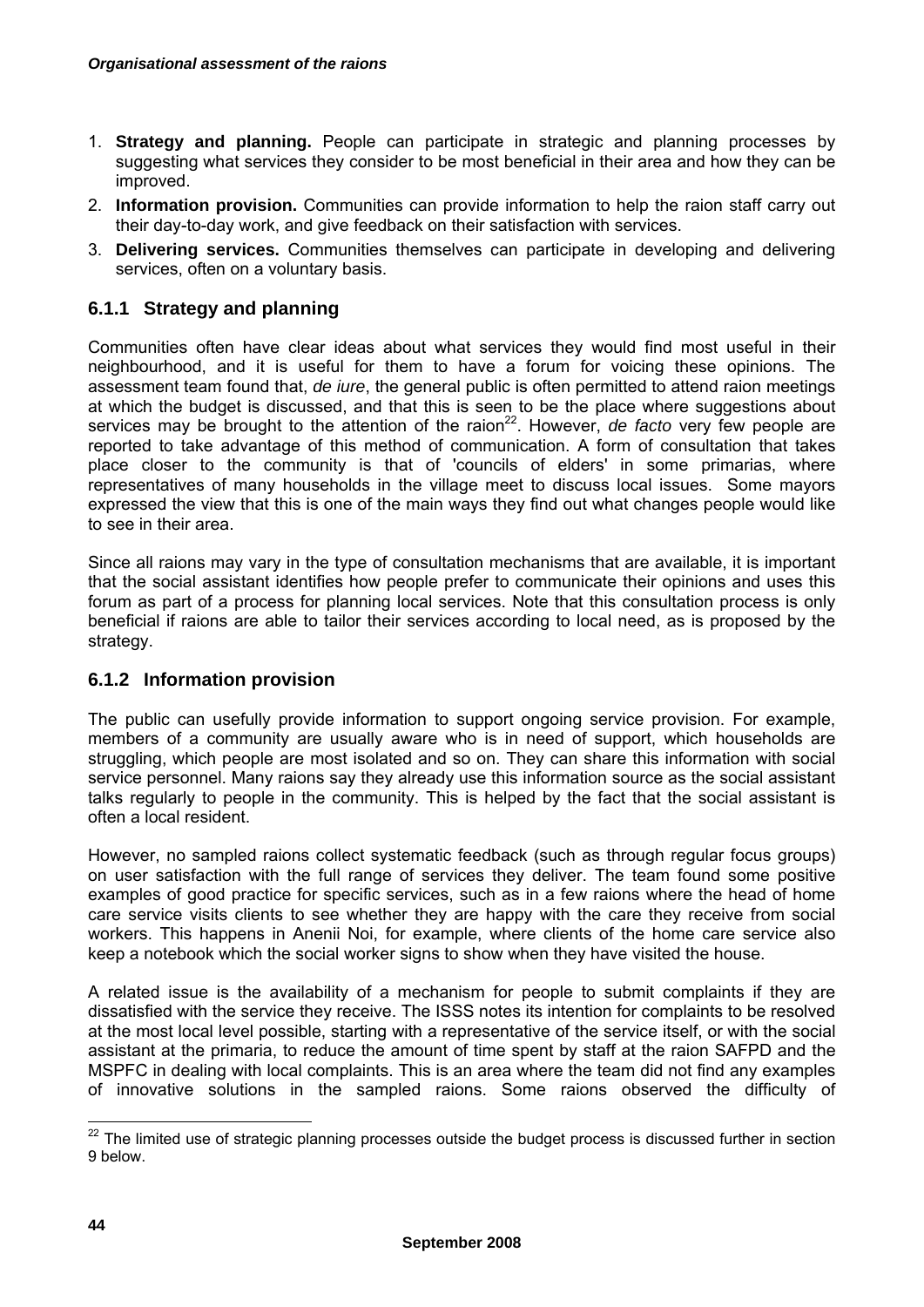accommodating—in both space and time—the daily flow of individuals who go directly to the SAFPD to make requests or submit complaints about services. Since it is a long established convention for the public to address difficulties directly to the raion it may take a three-fold approach to change this habit:

- conduct an information campaign in communities to raise awareness that the social assistant is able to respond to concerns about service delivery or provide information on the most appropriate person to turn to;
- provide the social assistant with a space to receive people who have a complaint or query (see also section 7 below on the need for a confidential meeting place); and
- improve public confidence in the authority and ability of the social assistant to resolve such issues. This may include referring people back to the primaria if they arrive at the raion with questions about local services.

A localised system of receiving information and comments should be beneficial for individuals since it reduces travel costs. However, it should be stressed that there should remain a procedure for cases to be dealt with at the raion level if they cannot be dealt with satisfactorily at a local level.

At the same time the development of good relations between the social assistant and the community also relies on the social assistant bringing issues to the attention of the community, not just the other way round. This includes informing them of available services and encouraging behaviour change where an individual or group is stigmatised or in danger of neglect or discrimination from others.

### **6.1.3 Service delivery**

Neighbours may support vulnerable people informally and will be a valuable resource as community services are further developed. The ISSS foresees that social assistants and social workers may have a valuable role in mobilising the community to provide more formalised support where appropriate.

The assessment team found that these activities are not yet taking place widely in the sampled raions. But they could be a low-cost and very effective method of social service support. For example, social workers could identify local volunteers to chop wood so that they could concentrate on more direct caring activities. Neighbours could be encouraged to visit isolated people when the social worker is not available. These activities may be happening already in some parts of the country but the social assistant could actively encourage their expansion.

### **6.2 Relations with professionals in the community**

Relations at community level are varied, both internally to the SAFPD—in terms of interaction between the social assistants and social workers—and with external bodies. The areas with the weakest relationships describe a rather tense interaction between social assistants and social workers whose roles are seen to overlap, causing competition. However, this is rare. Much more commonly the two types of staff member cooperate well: social workers note that they are able to pass on some of their previous duties, such as supporting beneficiaries to apply for material aid, to the social assistant. Social assistants and social workers often have weekly meetings to coordinate their work and to share concerns or bring potential beneficiaries to one another's attention. In one raion they even have daily meetings. This is true even in raions that are perceived to have had relatively little support to date. It indicates that raions are developing their own systems to respond to their needs and to work most effectively as a team.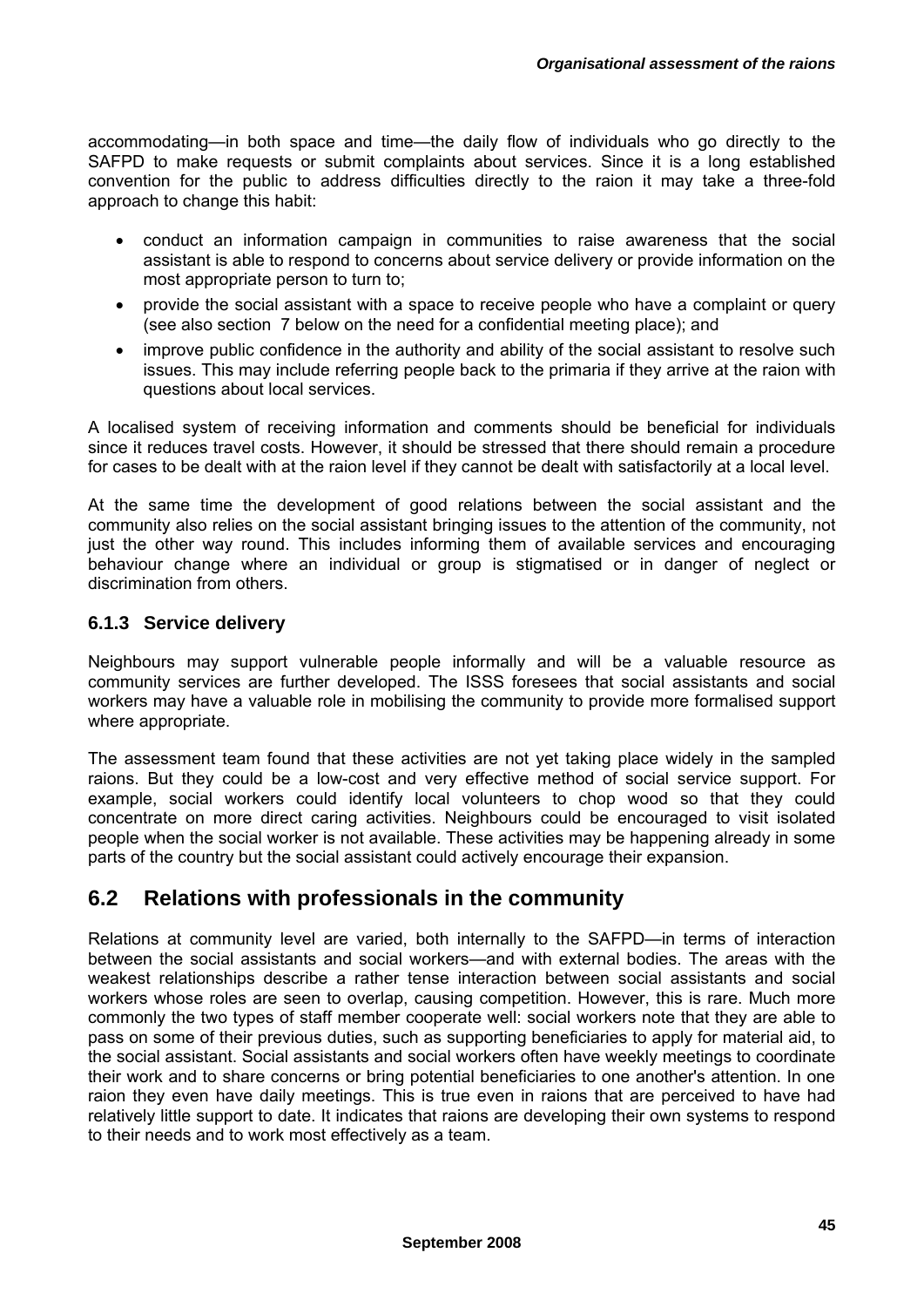The close cooperation of social assistants and social workers at community level does not require the two types of worker to be in a management relationship (e.g. social assistants managing social workers). In fact, the establishment of a hierarchy might even damage the good relations between social assistants and social workers, whose responsibilities are complementary but different. Both groups benefit from their interaction and managerial support with the raion SAFPD, which helps raions to provide a consistent service and exchange good practices within the raion.

A wider group of professionals also exists at community level. These include school teachers and kindergarten educators and local doctors. Interactions with these specialists vary from periodic consultation on specific cases, through to regular meetings together with the social assistance staff, sometimes coordinated by the mayor. In some primarias social assistants feel that they are carrying out the jobs of other professionals (e.g. administering insulin injections, which might be expected to be within the remit of a health care worker). A solution proposed is that multidisciplinary teams, composed of different professionals working together, might sometimes make joint visits to clients to address their varied needs.

Mayors themselves are generally keen to collaborate closely with social assistants and feel that their position as the head of the community means that they are aware when difficulties arise within the community. In a number of cases the mayor would prefer to have direct management responsibility for social assistants and social workers themselves because they are often asked to vouch for the work of the social assistant, such as to sign off timesheets, but do not have oversight over their performance.

### **6.3 Relations at raion level**

Communication within the raion is as varied as that in the community. It was noted in the discussion on management and supervision above that some specialists and heads of SAFPDs are in regular close contact with their staff in the community while others have more infrequent communication.

A particularly strong difference is seen in the interactions between people with responsibilities for service development and those with responsibilities for finance. In some raions such as Ungheni the accountant in the SAFPD is very familiar with the different types of social services being developed, while in others the accountant is not aware of the services being provided. Similarly, some finance departments in the raion administration are much better acquainted than others with the different types of social services, especially the newer services such as foster care. One finance department observed that even the role of the social assistant was not clear. This has major implications for the ability of SAFPDs to advocate for increased budget allocations: the finance departments of raions that have weak relations with the SAFPD say that they find it difficult to respond positively to requests for more resources when they do not understand what is obtained with the resources already provided.

### **6.4 Relations with central government**

All raion SAFPDs are in periodic contact with the central government structures, particularly the MSPFC. This interaction consists mostly of raions submitting regular reports on their activities for monitoring purposes, such as for the MSPFC's annual social report, or responding to specific questions from the ministry. The questions are more often quantitative—e.g. requests for data about how many bedridden people are in the raion—than related to the development of policy.

Sometimes raions wish to contact the MSPFC for advice but are not sure who is the appropriate contact or what information they have available. Russian-speaking areas face the additional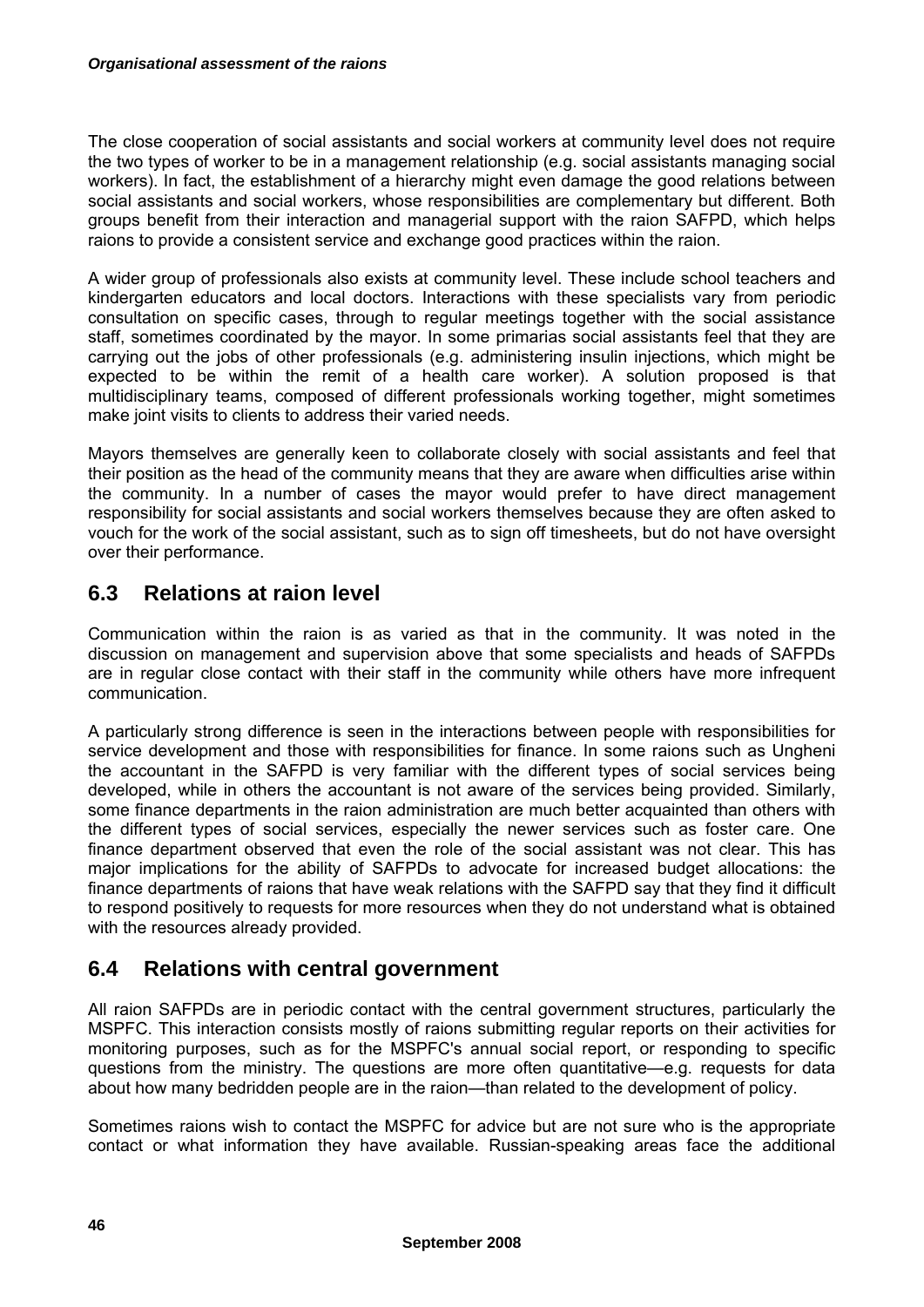constraint of a language barrier with largely Romanian-speaking personnel. There is an eagerness on both sides to improve communication between these two levels of government. As was mentioned above (section 5.5.2), SAFPDs are keen to receive guidance from the MSPFC on how to implement social service policies and laws, and this is an area where the operationalisation of the strategy could be greatly enhanced.

The link between central government institutions and the raions or primarias in which they are located is weak. Local government administrations are not always certain how many beneficiaries are being supported by central government institutions on their own territory, and have not traditionally been in the habit of exploring ways to collaborate with these institutions such as to provide outreach services to the local population. It will be important for the MSPFC and raions to consider how to take advantage of the opportunities presented by existing residential facilities to provide community-level care. For example, it may be possible to use the facilities to provide day care services, after-school clubs or social canteens alongside or instead of their traditional longterm care responsibilities. This process of transformation has been carried out successfully in other countries of the Commonwealth of Independent States and has already been tested in Hincesti in Moldova.

### **6.5 Other stakeholders**

Non-governmental organisations (NGOs) provide social services throughout Moldova. A lot of NGO activity is concentrated in Chisinau, but NGOs are found everywhere from Vulcanesti in the south—where the Red Cross have worked—up to Soroca in the north, where the Peace Corps provide volunteer services. Interactions with NGOs tend to be *ad hoc* rather than formally organised. Usually the contact is initiated by the NGO.

NGOs and other external agencies can influence raion-level activity even in raions where they have no direct presence by influencing the policy of the MSPFC, from where ideas and processes are disseminated to the regions. This is particularly true for big organisations such as the International Organisation for Migration. This is beneficial where the interaction brings international best practice or additional resources to the national social service structure. However, there is a risk that messages may cause confusion at raion level if their full context is not appropriately conveyed. For example, high-profile advocacy on trafficking and gender equity issues by international organisations has resulted in raions SAFPDs being aware that these are areas they should be tackling, but not always providing them with the resources or the full understanding of how this fits in with other priorities.

### **6.6 Summary of support needs**

With social workers being well-established in Moldovan society and social assistants a new addition to the welfare team there is room for **promotion and awareness raising** of the social protection/assistance system and the services available as well as further **clarifying and building relationships** between service providers and stakeholders and **more explicit frameworks** for cooperation.

These relationships refer to the referral system and the relationship between social assistants and social workers, supervision of social workers and social assistants, linkages with service providers outside social protection (health and education in particular and non-governmental organisations and donors) and the relationship between mayors (primaria) and the SAFPDs and their staff. Such outreach activities could also focus on increased **mobilisation of communities** to support the social assistance function.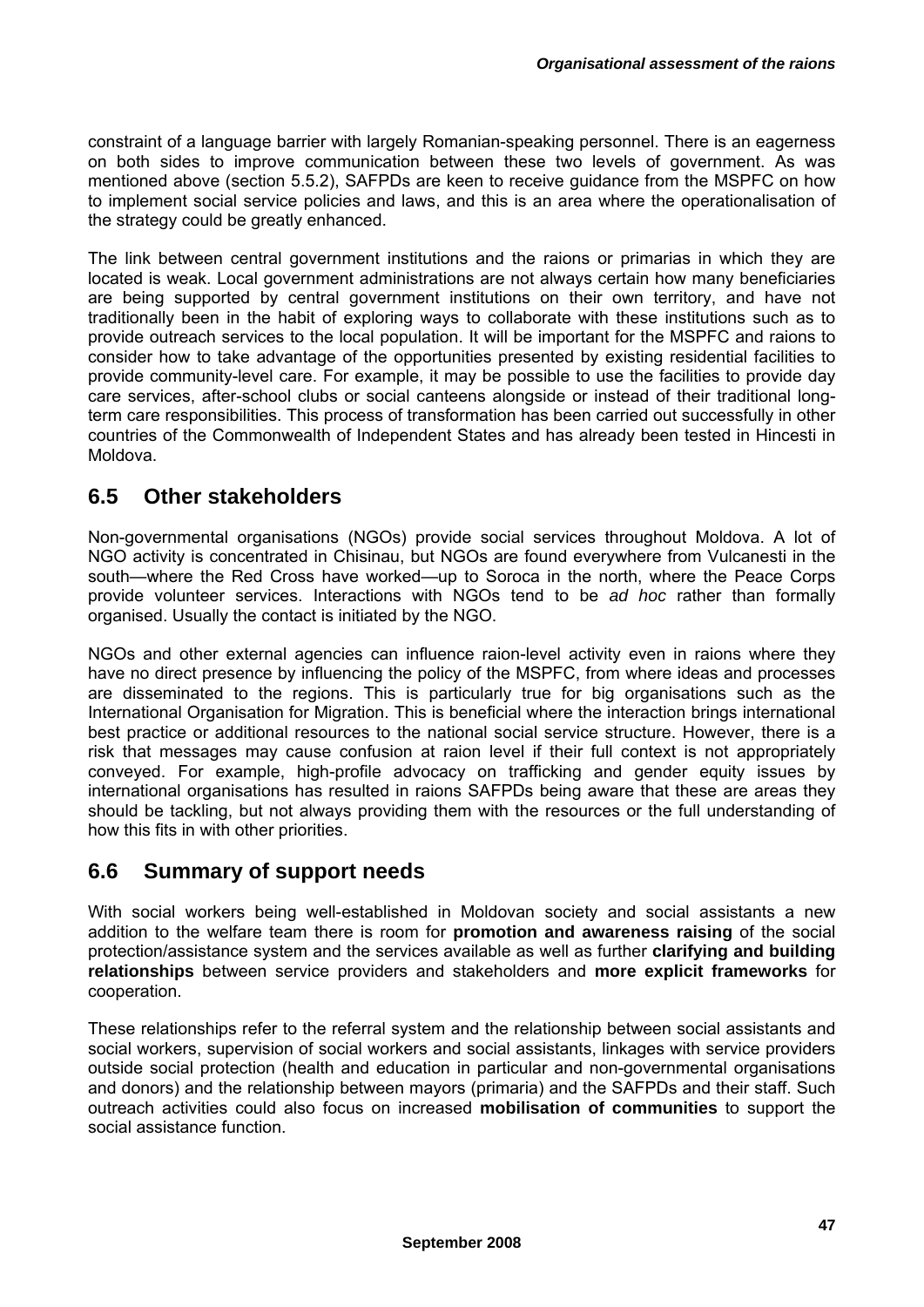# **7 Logistical support / non-personnel inputs**

### **Key findings**

- While there are standard ratios for key personnel inputs, other input requirements are not clearly defined upfront and apparently not factored into funding norms.
- It is also not clear who (central government, raions or primaria) is expected to take responsibility for the additional resources required by social assistants and social workers who are remunerated by raion administrations but who are physically working in primarias. Quite often this seem to be expected of primaria while in terms of legislation it is the responsibility of raions.
- The most common inputs for social assistants and social workers which are not clearly outlined or funded are: office space, information technology and transport. There is a need to more clearly outline these inputs, allocate responsibility for them and set up funding arrangements.

#### **7.1 Space and equipment**

While raion SAFPD offices are generally adequate they do not take into account sufficiently the extensive interaction with beneficiaries around cash benefits (taking applications and related activities)

#### **7.2 Transport**

- Transport can cause difficulties both in terms of efficient use of time (staff may spend a long time travelling between clients) and cost (many social assistants pay most of their own transport costs while carrying out work-related duties).

#### **7.3 Systems, software, manuals**

While a number of raions have been innovative in developing forms, procedures and databases, there is a lack of standardisation and setting of standards (such as in management of case files) which impacts on the availability and reliability of information and the ability to manage. There is a need to have more centralised development of tools (such as the case of the social questionnaire) although the needs of users and ease of use should be considered.

While personnel inputs and costs will remain the bulk of welfare service provision, there are clearly also other critical inputs. Structured interviews with raion heads of department and specialists included questions about key inputs required in addition to personnel as well as the current adequacy of resource inputs. The issue of input requirements and their adequacy also came to the fore in focus group discussion with social assistants and social workers, in particular when problems and challenges were discussed.

### **7.1 Space and equipment**

### **7.1.1 SAFPD offices**

Raion SAFPD offices generally have reasonable infrastructure: there is not a widespread shortage of office space. In one raion concern was expressed about the location of their office on the  $3<sup>rd</sup>$ floor which makes it inaccessible for the disabled. There is also concern that applicants for the Fund for the Social Support of the Population, and in another raion also applicants for the benefits administered by the National Social Insurance House, fill up the passages. The fact that the departmental offices also serve as points for application for some cash benefits (and in some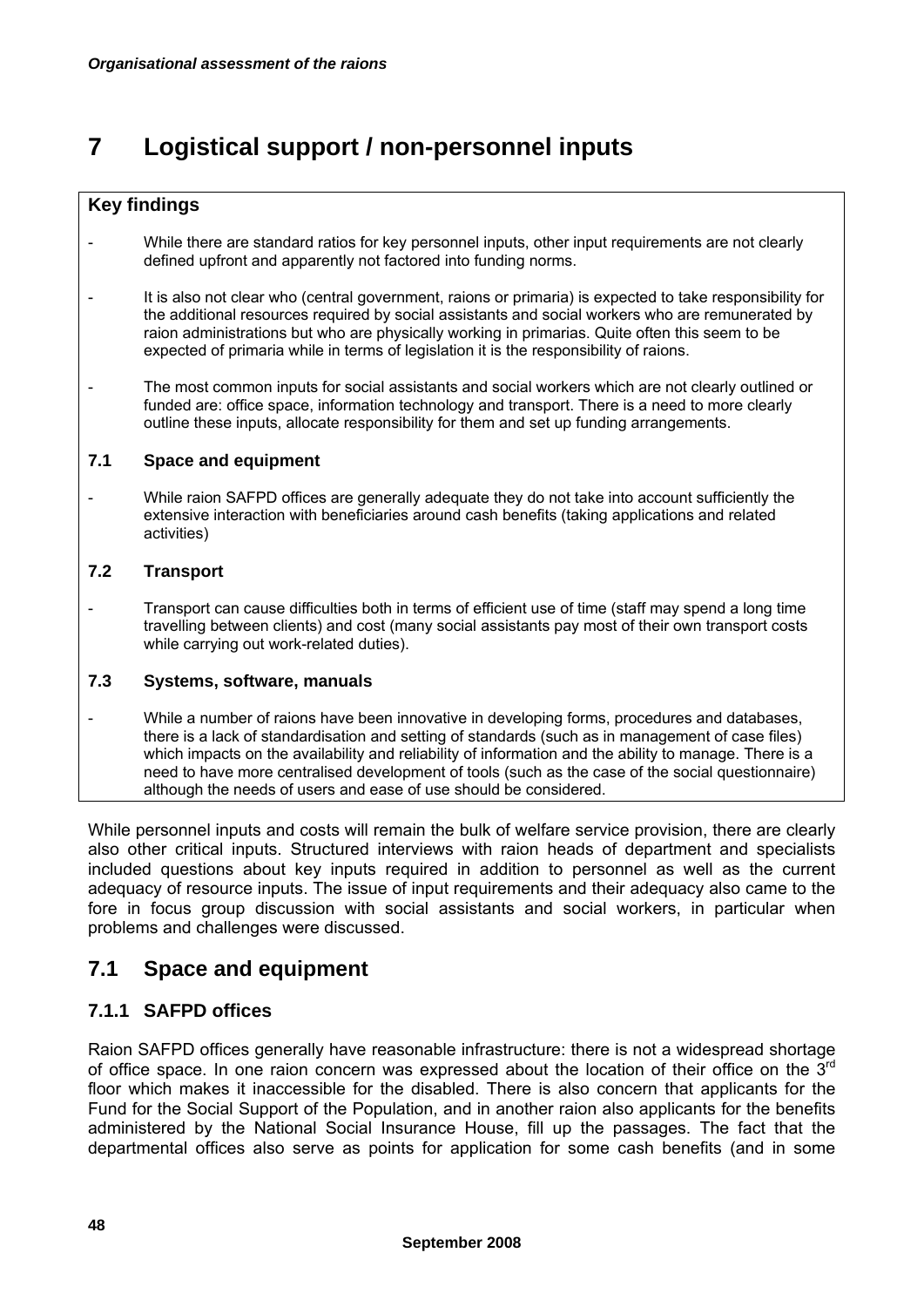cases also payment of benefits) seem not to be taken into account explicitly. These are generally standard offices and not set up for intensive customer service (information desk, waiting room, consulting cubicles). As the raion offices seem to also function as the place where people make applications there may be a need to consider the processes around these and what is required. This might underlie the request in at least one raion for an information centre and multi-functional centre. There does, however, seem to be a need to review the linkages between the two leg of social assistances, namely cash benefits and welfare services. In some areas the idea was given that cash benefits administration gets in the way of social work while, on the other hand, there are arguments for some linkages between the services.

There were few general complaints about equipment such as furniture and computers, except in one raion which has only one computer in the SAFPD. Several raions have received computers from an external donor which they have been instructed not to open or use. This raises questions about the effectiveness of the donor intervention. In any case, though, the sampled raions do not have dedicated information technology (IT) staff who can resolve technical problems and there is a risk that a reliance on computers leads to loss of data when software or hardware goes wrong. There is evidence that large amounts of data have been lost for technical reasons.

#### **7.1.2 Equipment for community social assistance staff**

Social assistants and social workers mostly work in primarias (villages) although appointed and under management of the raion head office, except in Vulcanesti where they are employed by the primaria. There seems to be no standard prescriptions about office and counselling space or equipment (telephones and computers) to be provided. A general expectation seems to exist that mayor's offices will provide space and access to telephone, computers and photocopiers (although in some raions there were indications that social assistants and social workers work from home). Hence, access to these inputs is very uneven with some personnel having access to a telephone but this is often shared with the rest of the mayor's office. Access to the internet is sporadic and varies in its perceived importance to social assistance staff. For one mayor in a raion that is considered to be an average performer the connection of his village to the internet is a vital component of the economic development strategy. It is noted in section 5.5.2 above that any strategy that relies on a high-tech approach to social service work will require considerable investment in training and support.

While some social assistants and social workers have an own office and interview room this seems exceptional. In some cases there were complaints about not even having a table and a chair. This has a major impact on the ability of the social assistant to receive clients in confidence.

In some raions social assistants receive no personal equipment while in others they periodically receive bags or shoes to facilitate their work. These items, where provided, are generally funded from the raion's own resources. A particular issue for many social assistants is the absence of an official identity card. Social assistants believe that such a card, accompanied with guidance on its use, might enable them to obtain free or discounted transport or to avoid waiting in queues for medical assistance on behalf of their beneficiaries. Lack of facilities for social assistants is even a problem identified by social assistants in Chisinau, where the resourcing situation is generally much better than in other areas.

As social worker are really home workers, a full-time available and equipped office seems to be too much to expect – it therefore seems that the space requirements of social workers and social assistants should be combined and specified as a requirement and factored into norms. These norms might specify an ideal and a minimum level of provision. Clarity should be provided about responsibility for providing these inputs.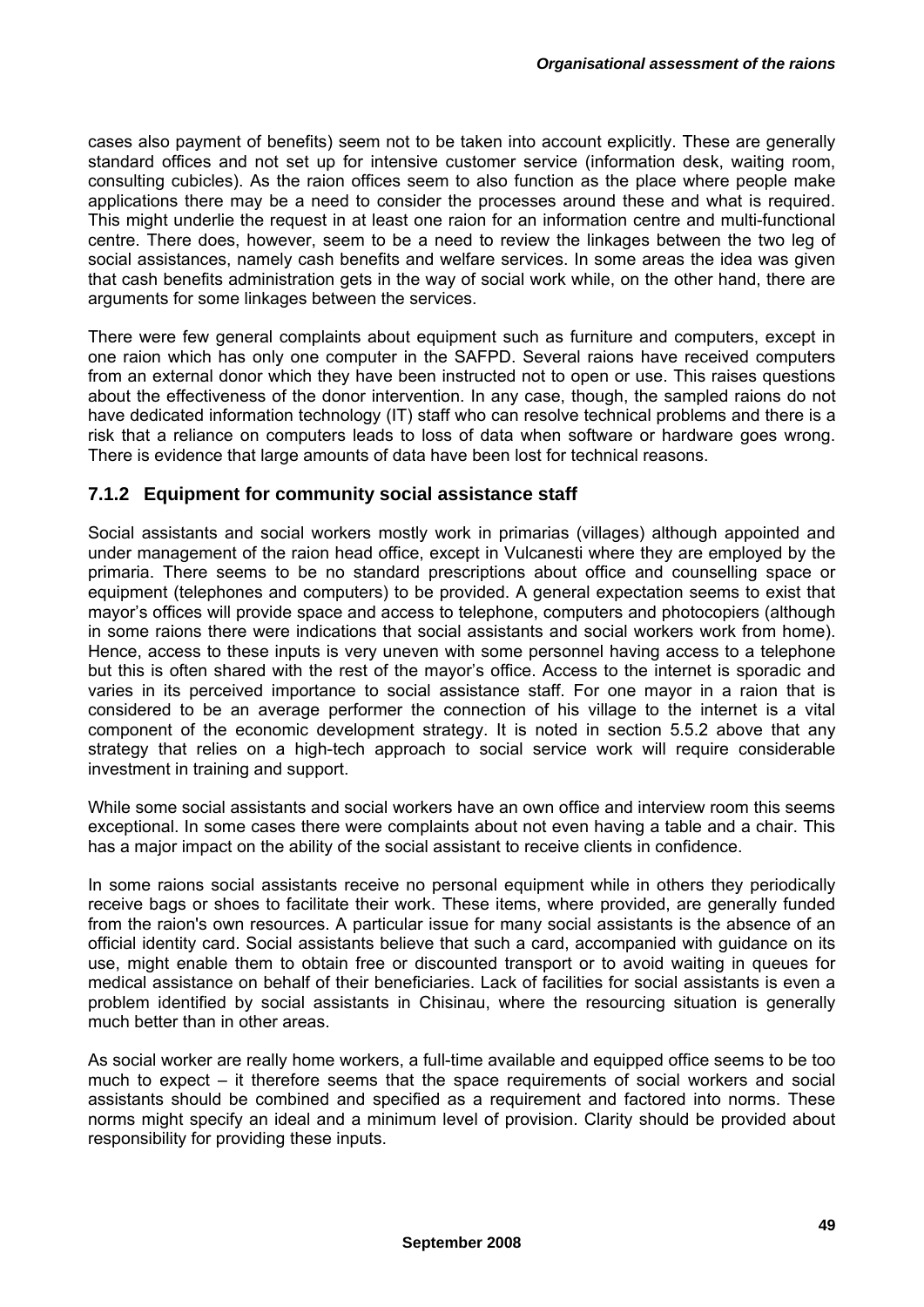## **7.2 Transport**

Transport is, with the low salaries of social assistants and social workers, one of the most common problems raised by all three groupings (social assistants, social workers and specialists). Transport is a time and efficiency factor which impacts on how many clients can be served by social workers and social assistants, especially as population densities are lower in the rural areas and distances to raion offices significant. It is, however, also a financial issue as staff and clients must often use paid transport.

The importance of transport for beneficiaries of social services is recognised to some extent by current arrangements nationwide. Budgets provide for allowances which include compensation for the use of public transport by people with disabilities and their carers and fuel allowances for people with disabilities who have their own vehicle.. Allocations are, however, generally quite low and inadequate according to all the informants.

Transport costs for social assistance staff are dealt with much more haphazardly. Some raions reimburse no journeys, or only one return journey to the raion centre per month. As is the case in other areas, Chisinau seems to be exceptional and to have good transport arrangements for social assistance staff – a pool of 18 cars for social assistance staff which can be used by all staff (also Social Assistants and Social Workers). Social workers and social assistants also qualify for free travel passes on Chisinau buses and trolleys. While some of these mechanisms can be utilised in less urban setting (for example, free passes for public transport) public transport will be les accessible outside the city and still needs to be factored into one or other budget.

More systematic provision for transport will have to factor in and prioritise between the following components:

#### Raion

- Specialist travel to Chisinau for meetings with Ministry (specific complaints that this happens regularly but it is not provided for adequately in budgets)
- Specialist travel to primaria to support social assistants and social workers and to visit beneficiaries.

Social assistants and social workers working in regions:

- Transport to clients in villages
- Transport to Raion meetings and reporting
- Transport to accompany clients to centres to get information and documents
- Transport to and from supply points and ability to transport goods over significant distances (water, wood)

Transport for veterans and invalids

• Application and receipt of benefits, medical

To reduce travel time to clients by social workers and social assistants, bicycles were proposed in a significant number of the focus groups and this should be investigated further. Financial planning and allocations will have to more systematically take into account transport needs and the required expenditures. Relatively small increase in transport allocations could improve efficiency and the reach of social services significantly.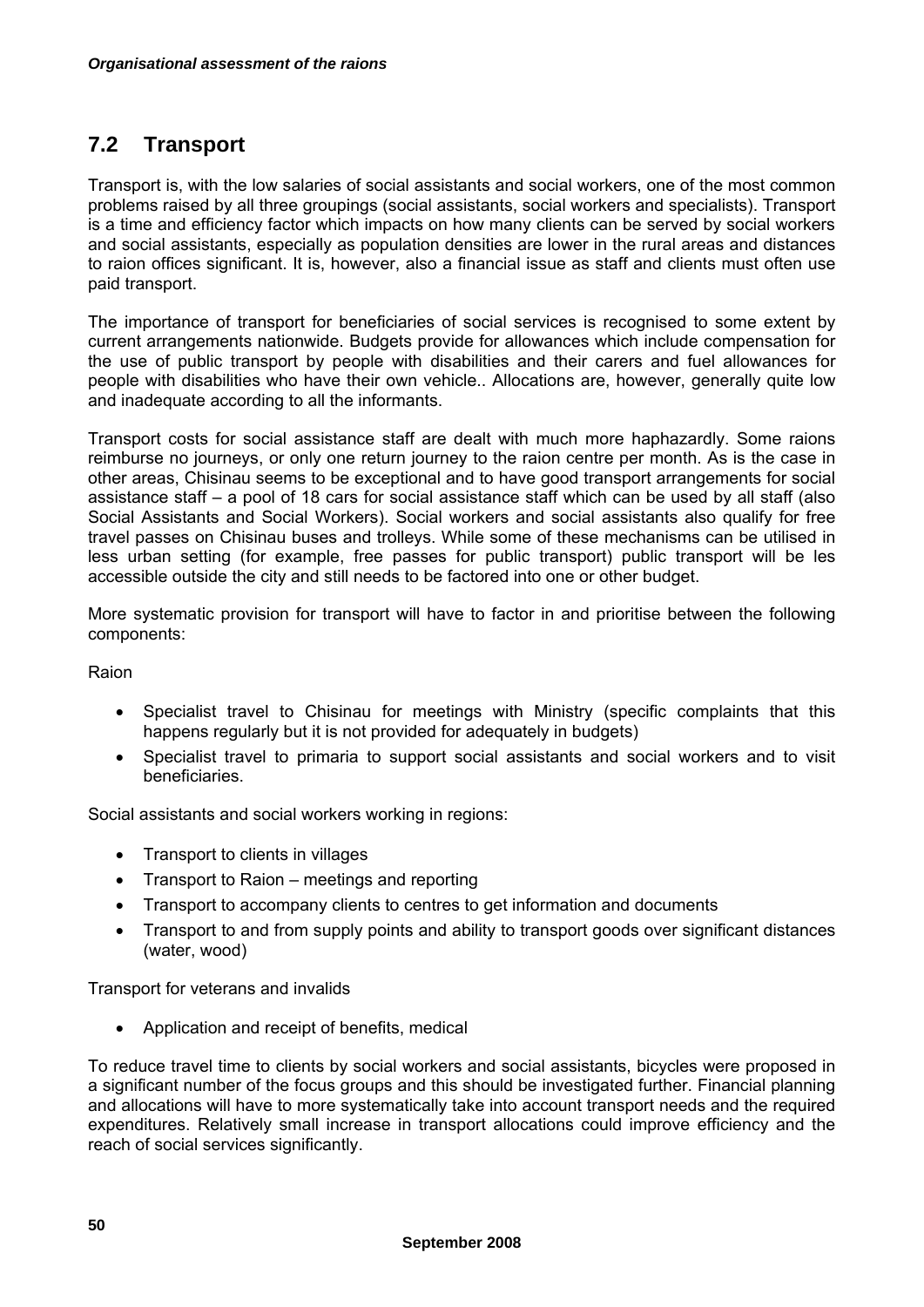### **7.3 Systems, software, manuals**

### **7.3.1 Databases at the SAFPD**

All raions keep some form of record about their beneficiaries, either on paper or electronically. Most have a database using a common software package such as Word or Excel, which, as a minimum, stores lists of beneficiaries of the different categories of material aid and of the different segments of the population such as the number of families with three or more children etc. There is little standardisation of these databases, and little sharing of ideas on best practice despite the fact that some databases function well.

#### **Box 7.1 Good practice in databases—the Chisinau Child Protection Department**

The Child Protection Department in Chisinau has developed a clear, fully functioning and searchable database for children in need which could serve as a model for databases on all beneficiaries. Information is gathered on a two-page form which contains the essential details of the case including the family details, the problem identified and the way it is resolved. This form is a revision of a previous, much longer version which was found to contain superfluous questions, so its efficiency has already been approved. Reports can be printed that access the information using different fields and that summarise findings across geographical areas.

The team recommends that the MSPFC reviews this database as a potential model for a wider database on social services.

The team identified several issues concerning databases which apply to all raions, regardless of whether they are considered weak or strong performers:

- There is an expectation that a database will be able to provide information that has previously been unavailable to social work professionals but it is not clear whether this information is supplied by the social assistant to the raion SAFPD or the other way round;
- It would be helpful to provide guidance to raions about what information can be usefully collected and how it can be used, in order to avoid the risk that maintaining the database becomes a large task in itself rather than a tool to assist other aspects of social assistants' iobs:
- At the moment a lot of basic data entry is carried out by the social assistant or specialist which is not considered to be the most effective or rewarding use of their time; and
- The lack of IT support means that there is a high risk that computer-based systems will stop working or data will be lost. Several instances of this have already been identified.

#### **7.3.2 Records and forms**

As with the databases, there are no uniform systems of forms and record across the country and for the administration of case files. As a result, raions have developed their own systems of forms and records for community-level workers. Many of these are useful and could be replicated elsewhere. For example, some raions have a contract between social workers and each beneficiary which records the services that the beneficiary can expect to receive. Several raions keep records on which beneficiaries have been visited and when.

The most commonly used form is the application for material aid, the social questionnaire. This is similar in many raions and is based on guidelines from the MSPFC. It contains a substantial amount of detail, of which raion staff say that only a small proportion is used in determining eligibility for the material aid. As discussed in section 4.1.4 above it will be important to rationalise this form when the new system of means-tested income benefits is implemented.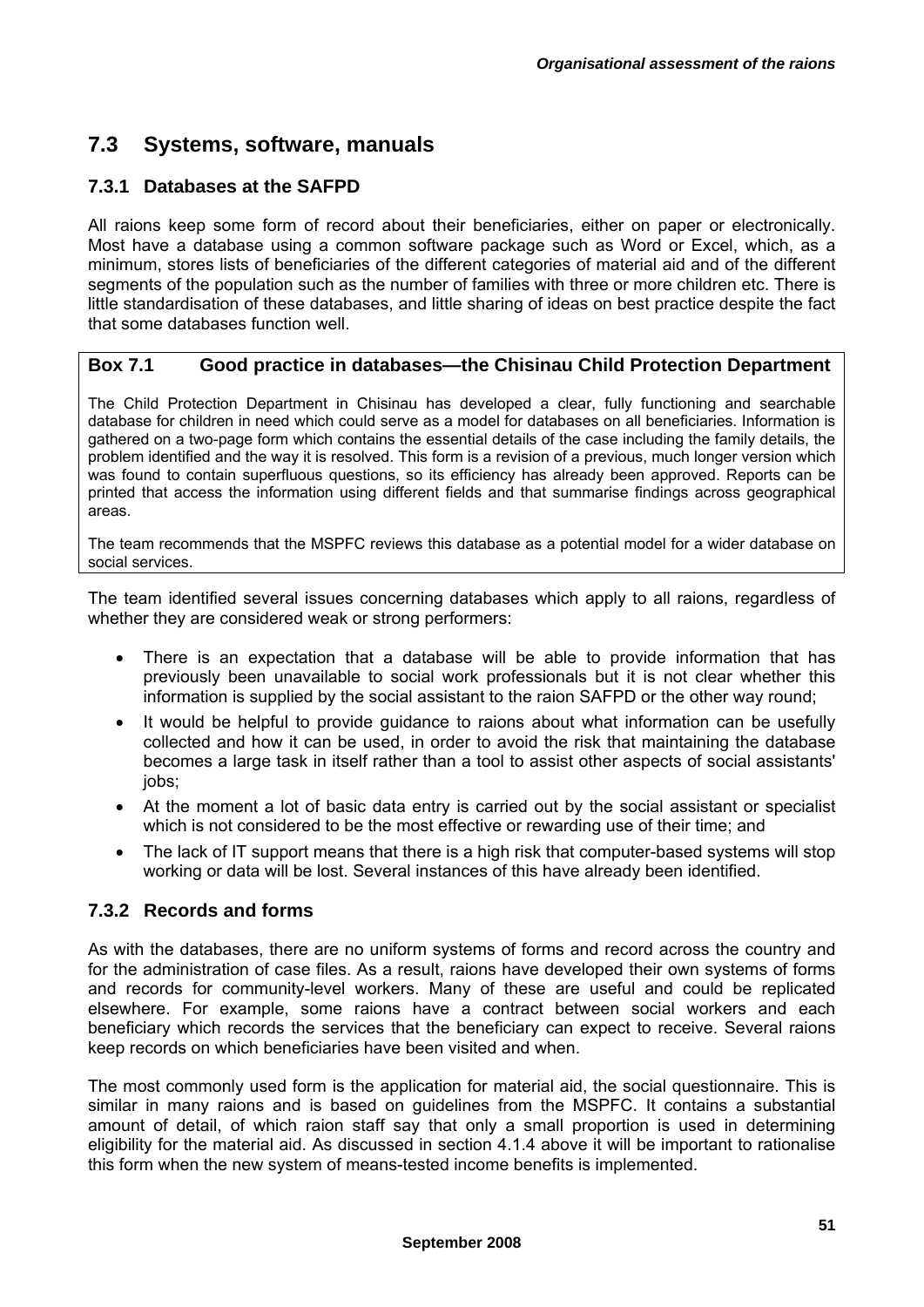It is by no means impossible to continue with a system of paper-based records at primaria level, particularly given the resource constraints, the lack of IT capacity and the difficulties with communications infrastructure. However, the manual systems used by social assistants could usefully be streamlined so that information can be retrieved without being copied by hand in several different books. For example, a solution might be based on the use of card indexes to find details quickly.

It is not always clear why information is collected, other than for submission to the MSPFC in quarterly reports, or on the off-chance that information is required on a particular category of individuals.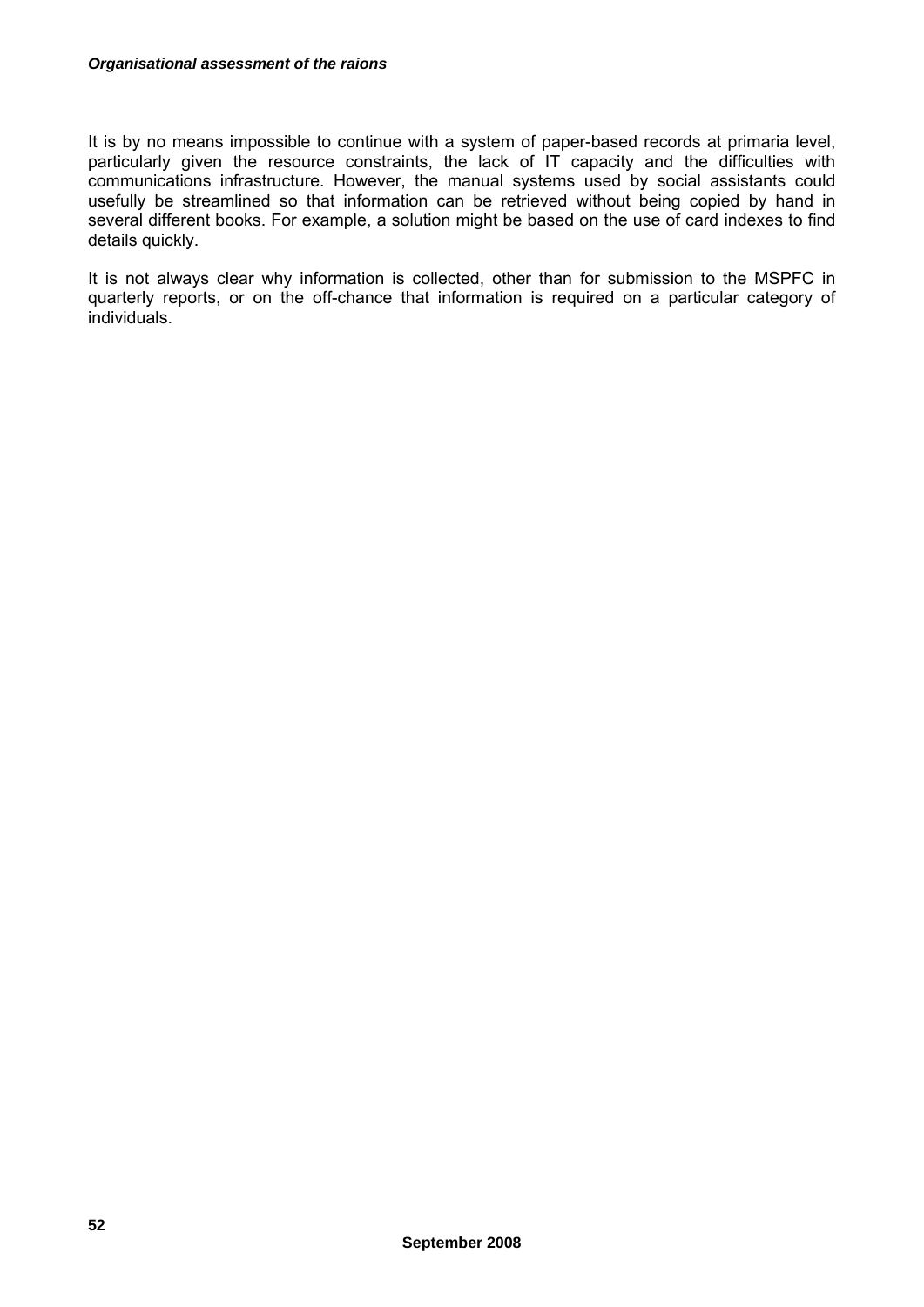# **8 Financing**

#### **Key findings**

#### **8.1 Local government funding for social assistance**

- Expenditure on social protection has grown faster than other components of local government expenditure over the last 2 years and in the ten raions visited comprised 5.5% of local government expenditure in 2007.
- There is significant diversity in the proportion of expenditure in the 10 raions going towards social protection, ranging form 3% in Chisinau to 10.8% in Edinet. Per capita social protection expenditure varies from LEI61 in Cantemir to Lei 140 in Edinet

#### **8.2 Feedback on financing and decentralisation**

- While legislation provides for substantial local autonomy in decision-making and budgeting, funding available is driven primarily by cost norms for different services as identified by the Ministry of Finance. Funding availability is therefore to a great extent driven centrally.
- In addition to not having been successful in negotiating service cost norms, raions generally feel that norms underestimate the cost of delivery of services.
- While decentralisation exists in law there was a significant sense that given funding constraints and the centrally driven identification of services and costs, little room exists for substantial decisionmaking at the local level.

### **8.1 Local government funding for social assistance**

#### **Table 8.1 Composition of consolidated local government expenditure (executed), 2005 to 2007**

| <b>Function</b>                                    | 2005           | 2006           | 2007           |
|----------------------------------------------------|----------------|----------------|----------------|
|                                                    | <b>MDL 000</b> | <b>MDL 000</b> | <b>MDL 000</b> |
| <b>General public services</b>                     | 257,491        | 335,600        | 380,635        |
| <b>Defence</b>                                     | 5,902          | 6,233          | 7,259          |
| <b>Justice</b>                                     |                | 24             |                |
| <b>Public order and safety</b>                     | 104,945        | 154,883        | 205,158        |
| <b>Education</b>                                   | 1,716,039      | 2,338,150      | 2,799,180      |
| <b>Cultural and sporting services</b>              | 170,437        | 262,384        | 269,279        |
| <b>Health</b>                                      | 38,625         | 86,300         | 92,015         |
| <b>Social protection</b>                           | 132,411        | 206,896        | 297,842        |
| Agriculture, forestry and fishing                  | 156,476        | 61,028         | 77,661         |
| <b>Environment protection and hydrometeorology</b> | 38             | 32             | 297            |
| <b>Manufacturing and construction</b>              | 7,025          | 8,741          | 11,154         |
| <b>Transportations and communications</b>          | 49,440         | 141,371        | 217,188        |
| <b>Housing and communal services</b>               | 668,920        | 899,506        | 638,926        |
| <b>Fuel and energy</b>                             | 287,737        | 278,487        | 283,749        |
| Other economic services                            | 5,084          | 5,599          | 4,762          |
| <b>Other</b>                                       | 184,033        | 288,114        | 172,811        |
| Net lending                                        | $-8,964$       | $-10,341$      | $-1,981$       |
| Total                                              | 3,775,647      | 5,063,008      | 5,455,937      |
| <b>National Public Budget</b>                      |                | 17.973.900     | 22.353.300     |

Source: Ministry of Finance Consolidated Local Government Expenditure (Executed)

Note: For comparability over years and between territorial units, expenditure of Lei 171 million in Chisinau in 2007 for subsidising the cost of heating has been excluded from expenditure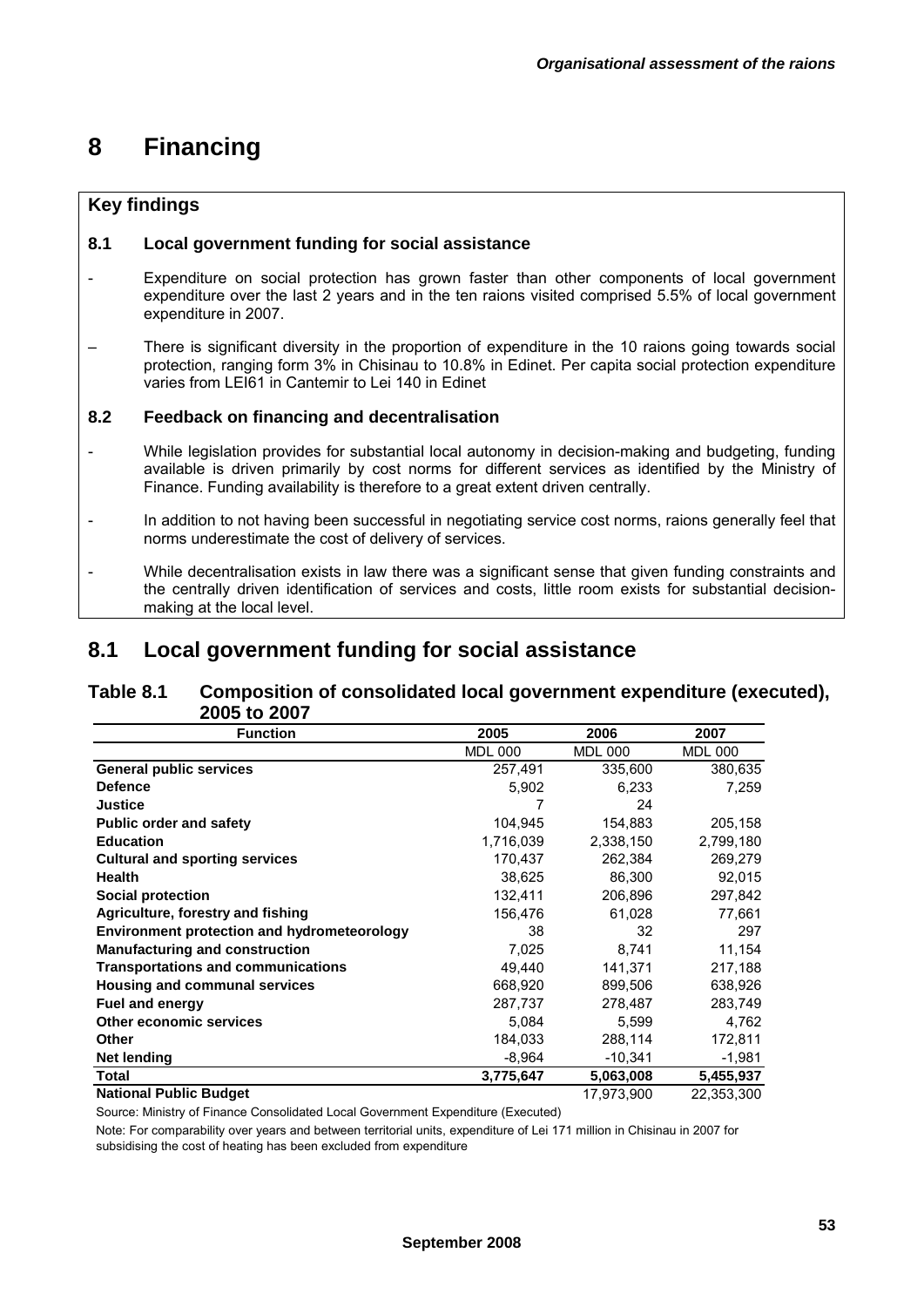#### *Organisational assessment of the raions*

Table 8.1 summarises consolidated local government expenditure for the period 2005 to 2007. At MDL297 million in 2007, social protection is the fourth highest expenditure item in local government budgets (after education, housing and general public services). Local government public expenditure has been growing faster than other expenditure items, due to the appointment of social assistants, to 5.5% of local government budgets in 2008. It compares to education expenditure at local government level of MDL2.8 billion in 2007.



#### **Figure 8.1 Local government per capita social protection expenditure (executed) in visited raions, 2007 (Source: Ministry of Finance)**

Figure 8.1 and Table 8.2 provide some comparative overall local expenditure and social expenditure figures for the raions visited. The data show significant differences between raions in terms of local expenditure per capita as well social assistance spending per capita. Edinet spends more than double the amount per capita on social assistance as is spent in Cantemir. The source and explanation of these differences are being investigated further in the review of public expenditure on social assistance. Differential availability of funding (including own funding and donor funding) could explain significant differences in access to services across raions.

Ministry of Finance figures for social protection expenditure shows that the bulk of funding comes from raions - an overall 91.7% in 2007. In some areas village level spending is, however, not insignificant (In Anenii Noi villages contribute 23% of social protection spending and in Causeni  $24\frac{6}{6}$ ).

There is substantial donor and NGO activity in the area of social protection (spending by NGOs is not included in the above spending numbers). Such additional funding is not targeted systematically, considering the extent of need in different territories. The bulk of foreign and donor support seems to focus on Chisinau and a handful of *raions* who traditionally had strong contacts with NGOs. Donor activity may therefore exacerbate some of the inequalities in service delivery, rather than promoting equitable access.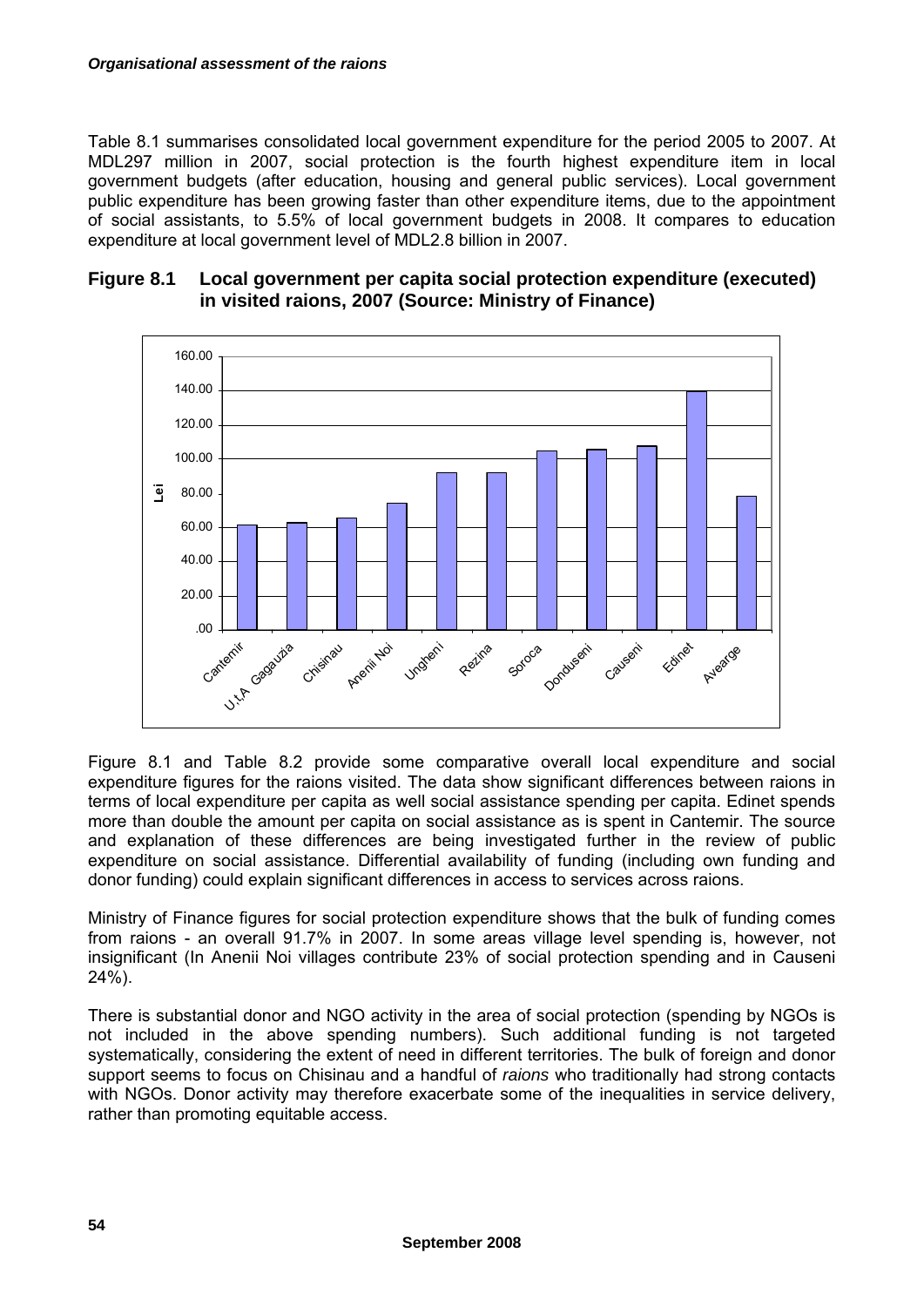### **Table 8.2 Local government total and social assistance expenditure in visited raions, 2007**

| Raion          | Population | Total<br>expenditure | Social protection<br>Expenditure | Social protection<br>as % of total<br>expenditure | Per capita<br>expenditure | Per capita social<br>protection<br>expenditure |
|----------------|------------|----------------------|----------------------------------|---------------------------------------------------|---------------------------|------------------------------------------------|
|                |            | 000 MDL              | 000 MDL                          |                                                   | MDL                       | <b>MDL</b>                                     |
| Cantemir       | 61,347     | 93.057               | 3,745                            | 4.0%                                              | 1.516.89                  | 61.04                                          |
| U,t,A Gagauzia | 155,711    | 223,272              | 9,731                            | 4.4%                                              | 1,433.89                  | 62.49                                          |
| Chisinau       | 755.140    | 1.653.238            | 49,190                           | 3.0%                                              | 2.189.31                  | 65.14                                          |
| Anenii Noi     | 82,554     | 124,749              | 6.154                            | 4.9%                                              | 1.511.11                  | 74.54                                          |
| Ungheni        | 110.674    | 169,186              | 10,145                           | 6.0%                                              | 1.528.69                  | 91.66                                          |
| Rezina         | 50.827     | 89.234               | 4.681                            | 5.2%                                              | 1.755.64                  | 92.10                                          |
| Soroca         | 100.490    | 134,808              | 10.515                           | 7.8%                                              | 1.341.51                  | 104.64                                         |
| Donduseni      | 45,597     | 61,573               | 4,825                            | 7.8%                                              | 1.350.38                  | 105.82                                         |
| Causeni        | 90,385     | 124,822              | 9.727                            | 7.8%                                              | 1.381.00                  | 107.62                                         |
| Edinet         | 83,097     | 107,384              | 11,593                           | 10.8%                                             | 1,292.28                  | 139.51                                         |
| <b>TOTAL</b>   | 1.535.822  | 2.781.322            | 120.305                          | 4.1%                                              | 1.901.63                  | 78.33                                          |

Source: Ministry of Finance, expenditure executed.

Note: For comparability over years and between territorial units, expenditure of Lei 171 million in Chisinau in 2007 for subsidising the cost of heating has been excluded from expenditure

### **8.2 Raion and primaria feedback on financing and decentralisation**

Interviews with stakeholders focused on their assessment of funding rules ("normatives" including the target number of clients form the demographic information) and the resulting adequacy of funding, the flexibility of allocation of funds at the different levels (autonomy and innovation) and the impact of the steps towards decentralisation and autonomy for local governments.

In some *raions* there was a strong sense that financial constraints are predominant and limit adequate and good quality service provision, and in particular that a large number of needs such as caring for the bedridden and establishing a proper foster care system cannot be addressed.

Although some respondents expressed satisfaction with the norms (and thus the allocations), this was mostly qualified by referring to their awareness of overall funding constraints at the country level. A number of concerns were raised by participants. These included that:

- Not all services are included in the funding norms and are therefore not factored into budgets (one raion specifically referred to foster care services).
- The cost of service provision is not covered adequately (one raion stated that norms are 'low' and in particular that inflation is not factored in adequately; in another it was stated that 'real cost' are not covered and in Chisinau it was said that allocations cover only 60– 70% of cost and that the municipality supplements service provision from its own funds. Similar concerns were raised in three other raions).
- On the data for determining the number of clients to be funded, it seems clear that allocations from the state (central) level cover existing clients but not necessarily the target population (In three raions it was indicated the beneficiary numbers do not reflect need, partly because many people are on waiting lists and budgets are not established on the basis of needs assessments).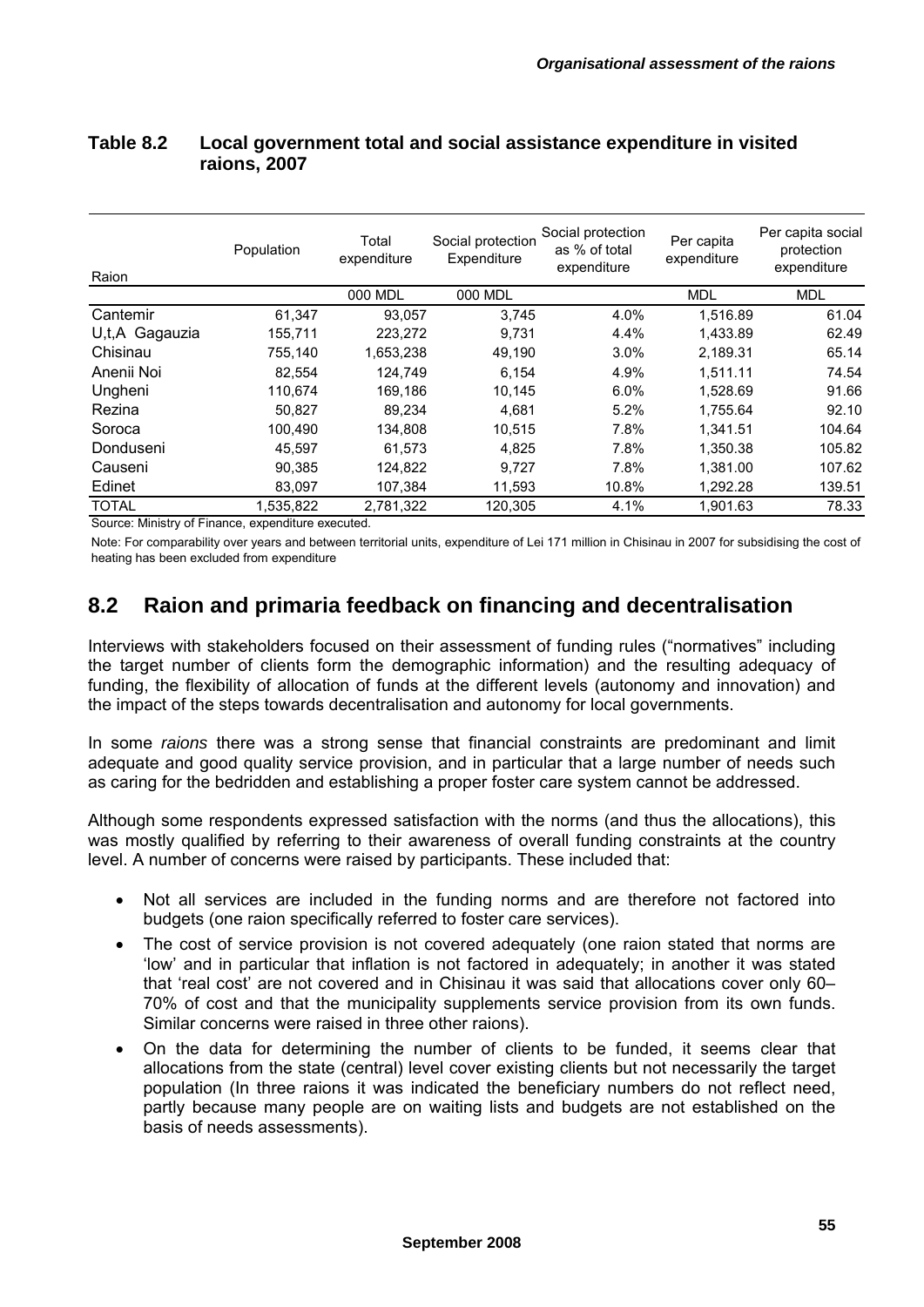In the light of the strong discourse of decentralisation and the perceived need for flexibility in service funding as a result of differing local conditions, questions probed the extent of flexibility in allocations at the *raion*, socially assistance department and mayoral level. Generally the response is that the local level has little flexibility in reallocation between activities and that norms from the central level are fairly strictly adhered to. There can only be deviation form the central norms after core expenditures have been factored in (salary and compulsory social and medical expenditure), where there is top-up local funding available or where they are able to make savings. Generally such deviations will require approval from *raion* councils and the process can be fairly cumbersome.

Participants were also asked about their awareness and training on the process of administrative and financial decentralisation and about their assessment of the likely impact on their activities and service delivery. Some comments indicated that given the financial constraints of local government there could be little autonomy in providing services while others indicated that while service delivery was decentralised the access to the necessary funding was not provided.

About half of the groups interviewed indicated that they were provided with some training regarding the decentralisation strategy. There were diverse responses to the question of potential impact of decentralisation. Some referred to the fact that decentralisation is not yet a reality and would have to await the passing of the draft new Law on Local Public Finance while others indicated that decentralisation will depend on adequate funding being available to the lower levels. If followed through, some indicated that they foresaw a major change for *primaria* which would get more responsibility and funding directly. It was further suggested that different territories would be affected differently. Some believe that the biggest benefit will come to wealthier local authorities as they would have the revenues to provide expanded services. Others feel that wealthier territories would lose because of anticipated more extensive redistribution towards poorer local governments.

Given the current methods for allocating funding for services there is little **incentive** for institutions to **deinstitutionalise** and focus on ways for more **efficient service delivery**. This is because reducing the numbers of people in institutions through better gate keeping will not lead to increased funding for alternative services (because such funding is either locked up in central funding and in other departments such as education or more alternative service delivery may not be followed by increased allocations for such services). Raions also feel that they have little flexibility in allocating funding in a different way than it set out in normatives and because key input prices such as salaries are prescribed.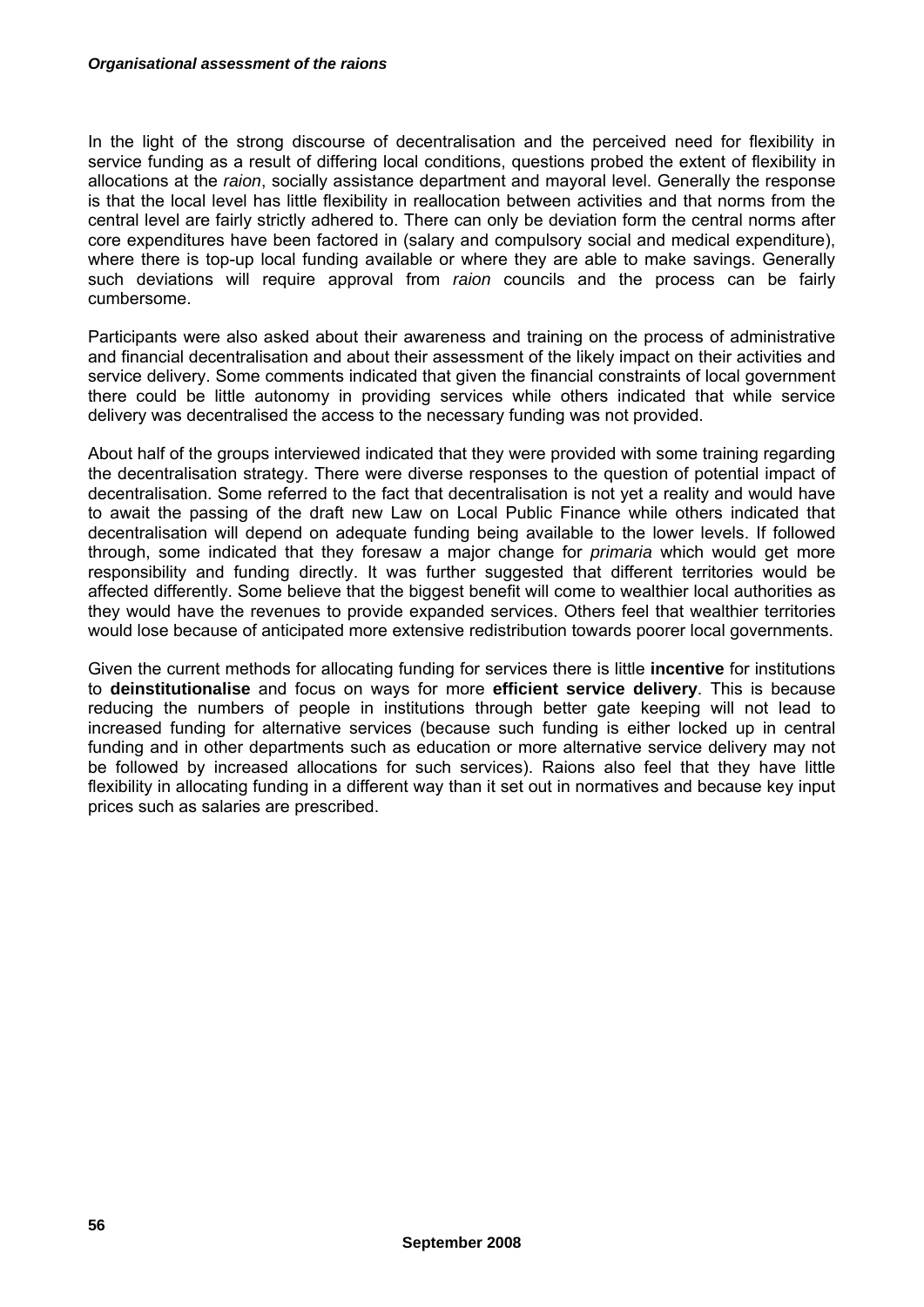# **9 Service planning and implementation**

### **Key findings**

### **9.1 Planning, budgeting and prioritisation**

- The Budget process is well institutionalised and forms the core of the planning process but there seems to be too little emphasis on ongoing resource planning (including the setting of targets and costing) and too little interaction between service sections in raions and the finance sections.
- Outside the budget process there are no uniform and consistent processes for service and resource planning in SAPFDs. Such a process should be encouraged and preferably regulated and monitored by the Ministry.

### **9.2 Procurement**

Procurement reform has brought some challenges (lengthier processes and potential discrimination against local procurement) but has established more transparent processes. There are not concerns from SAPFDs on procurement (which is normally centralised in a raion) but alternative mechanisms for procuring social services should be investigated.

### **9.3 Monitoring and reporting**

- Shortcomings and lack of standardisation with regard to procedures, operational systems and databases impact negatively on monitoring and evaluation. There is also a need to monitor to a much greater extent and explicitly: quality of services, and impacts and outcome.

## **9.1 Planning, budgeting and prioritisation**

The objective of the investigations into planning and budgeting processes was to establish whether a regular planning cycle exists which reflect needs and which responds to changing needs through resource allocation in line with priorities. Such a cycle would normally include identification of needs, establishing medium term targets, implementation planning and costing, budgeting and then reporting. The extent of involvement by service providers in such processes is also important.

Initial interactions around the planning cycle clarified that the planning process is generally seen as synonymous with the process of budget submissions. This lead to a refocusing of questions to assess the experience of raion finance personnel, raion social service personnel and mayors with this process and to judge participation, also of population outside the administration.

The budget/planning cycle is regulated by the Law on the Budgetary System and the Budgetary Process (No. 847-XIII of 1996). Key steps and deadlines in the process are set out in Table 10.1 below. The timelines imply that generally *raions*, *raion* departments and *primaria* would be involved in planning exercises in response to the methodological notes in May and June of each year for budget submissions by Mid-June and budget negotiations and finalisation would take place between mid-June and August.

The outcomes of the budget process for local authorities are allocations (or "normatives") for a range of services such as home care and prosthesis which are generated from estimated beneficiary numbers (in some cases allocated employee numbers) and the norm amounts which would be the cost per beneficiary, say in day care centres, or cost per employee. The norms (costs per beneficiary) include only the extent to which the state (central government) is prepared to fund the service. Local governments can increase the allocation for these services and pay more than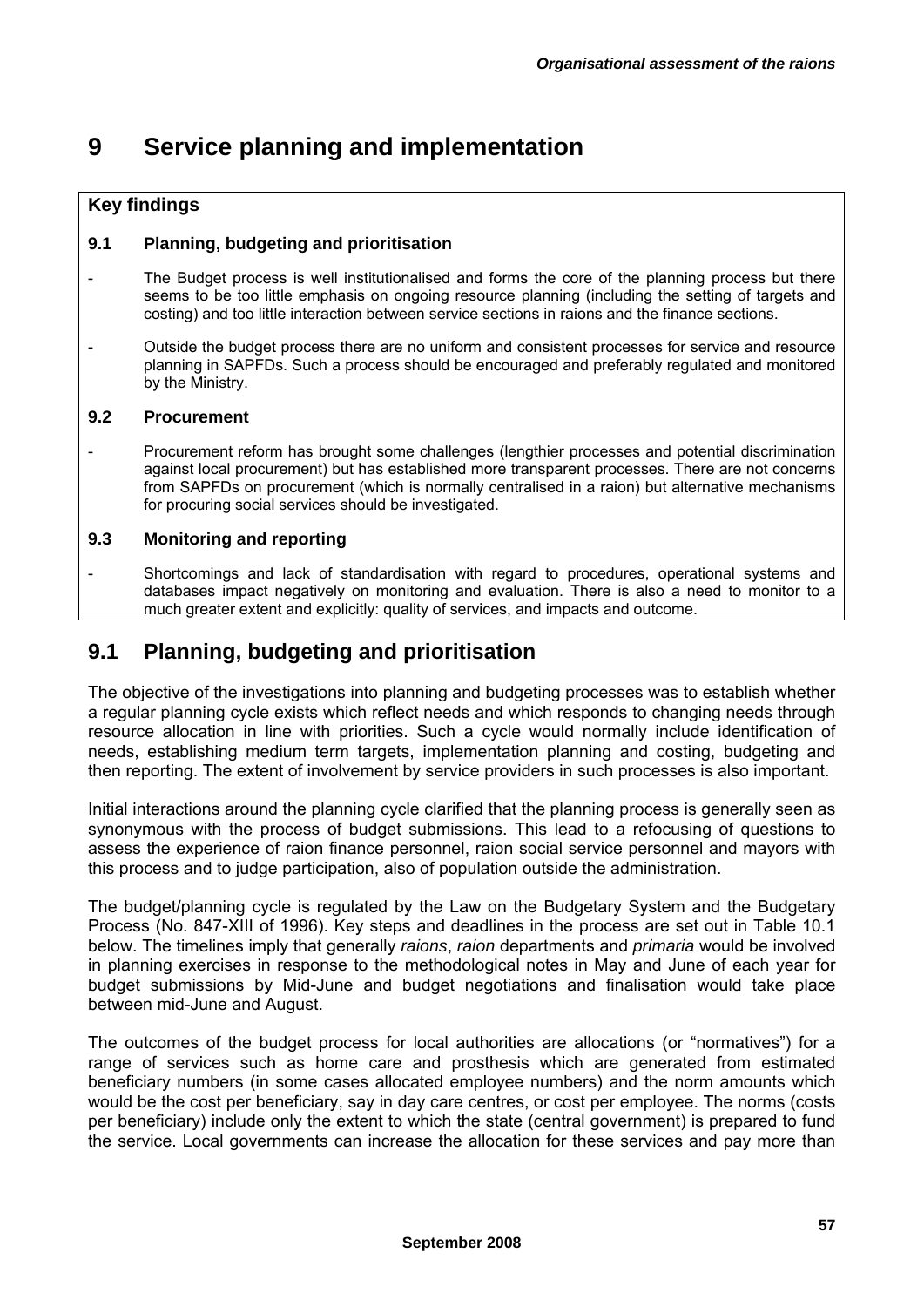the norm amount from own revenues, if they have the necessary own revenues, but usually they consider that the norm cost as the ceiling for spending per beneficiary.

Questions in the raion visits focused on participation in the budget process, possible raion level additions or adjustment to the budget process, how raions and departments could influence allocations prior to finalisation and what flexibility exists with regard to the utilisation of allocations.

The planning/budgeting process accommodates public inputs as well as inputs form different role players in service delivery.

The Social Assistance and Family Protection Departments make inputs through the raion Financial section about service and funding needs. These inputs build on population data and beneficiary numbers which are widely used in the planning and budgeting process. It is strength of planning processes that information about target populations is generally available and utilised. Interviewees also indicated that expenditure and other reports of previous periods play a role in planning ahead.

In spite of the opportunity for inputs, the SAFPDs and primarias seem to be constrained in their inputs from proposing revised ratios (such as social assistants or social workers per number of population), increased beneficiary numbers (such as in institutions) or amended amounts per beneficiary based on their own assessment of activities and costs. The latter, in particular, seems to be specified in methodological notes and cannot be deviated from in budget inputs. Most of the respondents (raion finance heads, SAFPD heads and mayors) indicated that in spite of disagreement with some of the norms (beneficiary numbers, key ratios and cost) they have not engaged central government around the norms. In the few cases where negotiation around norms were attempted these were not successful. They succeed to change only the number of beneficiaries or the population numbers used in calculations.

Approved budgets at an aggregate level are published through notice boards and in the local media. Four of the nine visited *raions* indicated that there was no public participation in the budget preparation process. In the other *raions* "participation", however, seems to be limited to the right to attend Council meetings where budgets are being discussed although 2 *raions* indicated more systematic interaction (including hearings and seminars).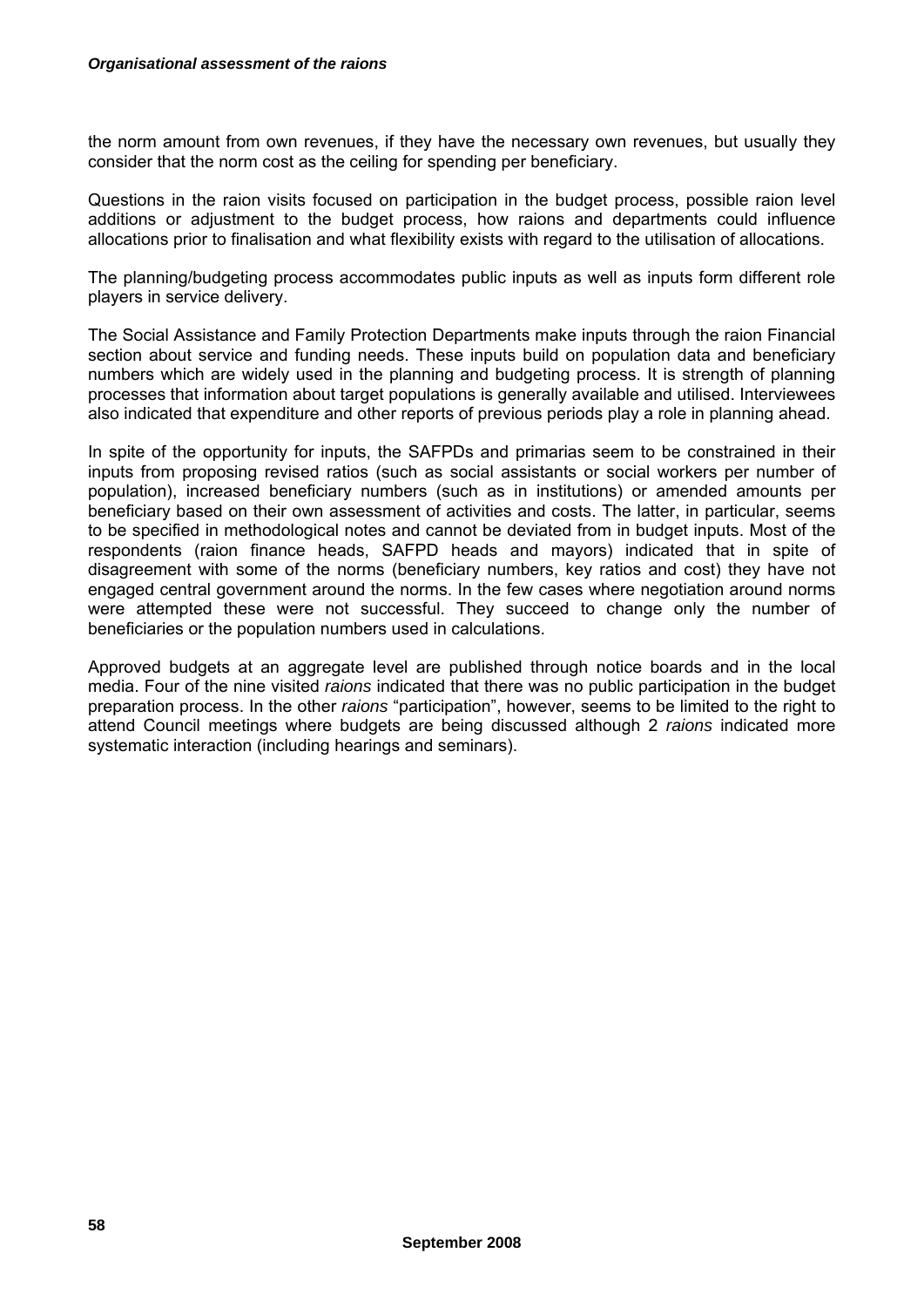### **Table 9.1 The Budget Process in Moldova**

| By May 1                                             | On the basis of estimates from the Minister of Finance, the Government settles the                                                                  |
|------------------------------------------------------|-----------------------------------------------------------------------------------------------------------------------------------------------------|
|                                                      | objectives for the budgetary-fiscal policy for the next 3 years and the public<br>expenditure framework                                             |
| Date determined by the<br><b>Minister of Finance</b> | Ministry of Finance issues methodological notes on the development of the state<br>budget draft to public authorities                               |
| Date determined by the<br><b>Minister of Finance</b> | State bodies present their budget proposals to the Ministry of Finance.                                                                             |
|                                                      | Ministry of Finance examines the budget proposals, examines decisions with relevant<br>public authorities and disputes referred to Government       |
| During August                                        | Ministry of Finance develops the draft Annual Budget Law and submits to the<br>Government                                                           |
|                                                      | The Government reviews the draft Annual Budget Law, deals with appeals by state<br>bodies and approve the amended law                               |
| By October 1                                         | Government presents the draft Annual Budget Law to the Parliament,                                                                                  |
| By December 5                                        | The Parliament adopts the Budget Law                                                                                                                |
| Within 10 days of<br>approval of budget              | The Minister of Finance approves the monthly allocation of revenues and<br>expenditures for public bodies                                           |
| By 31 December                                       | The Ministry of Finance closes all accounts opened during the current budget year in<br>order to prepare the annual report                          |
| By 1 May of the following<br>year                    | The Ministry of Finance prepares a report on State budget execution, presented to<br>Government for approval and present it to Parliament by June 1 |

Source: Law on the Budget System and Budget Process (No 847-XII of 1996)

While there is therefore a planning process associated with the annual budget, the planning process seems to be quite narrowly constrained by norms and the set of prices provided, budgets seem to be incremental to a large extent rather than being based on regular and systematic assessments of need and the planning process is synonymous with the budget process and inappropriately short. (See also, World Bank, 1993: 50-52)

SAPFDs therefore rely too much on the budget process to drive their planning and there seems to be too little attention to service delivery planning on a regular and systematic basis in SAPFDs. Planning may be too narrowly seen as complying with budget timelines and none of the SAPFDs indicated that they have instituted any of their own budgeting processes/steps, outside and in addition to the national instructions.

Most raion accountant heads and SAFPD departments indicated that working relationships between the finance department and SAFPD accountants were good and supportive although in one case there was concern about rapid turnover of SAFPD accountants resulting in a lack of experience. Nonetheless, some of the foreign experts pointed to a separation of SAFPD specialists [including their accountant/finance person] from Finance advice and an absence of a sense of joint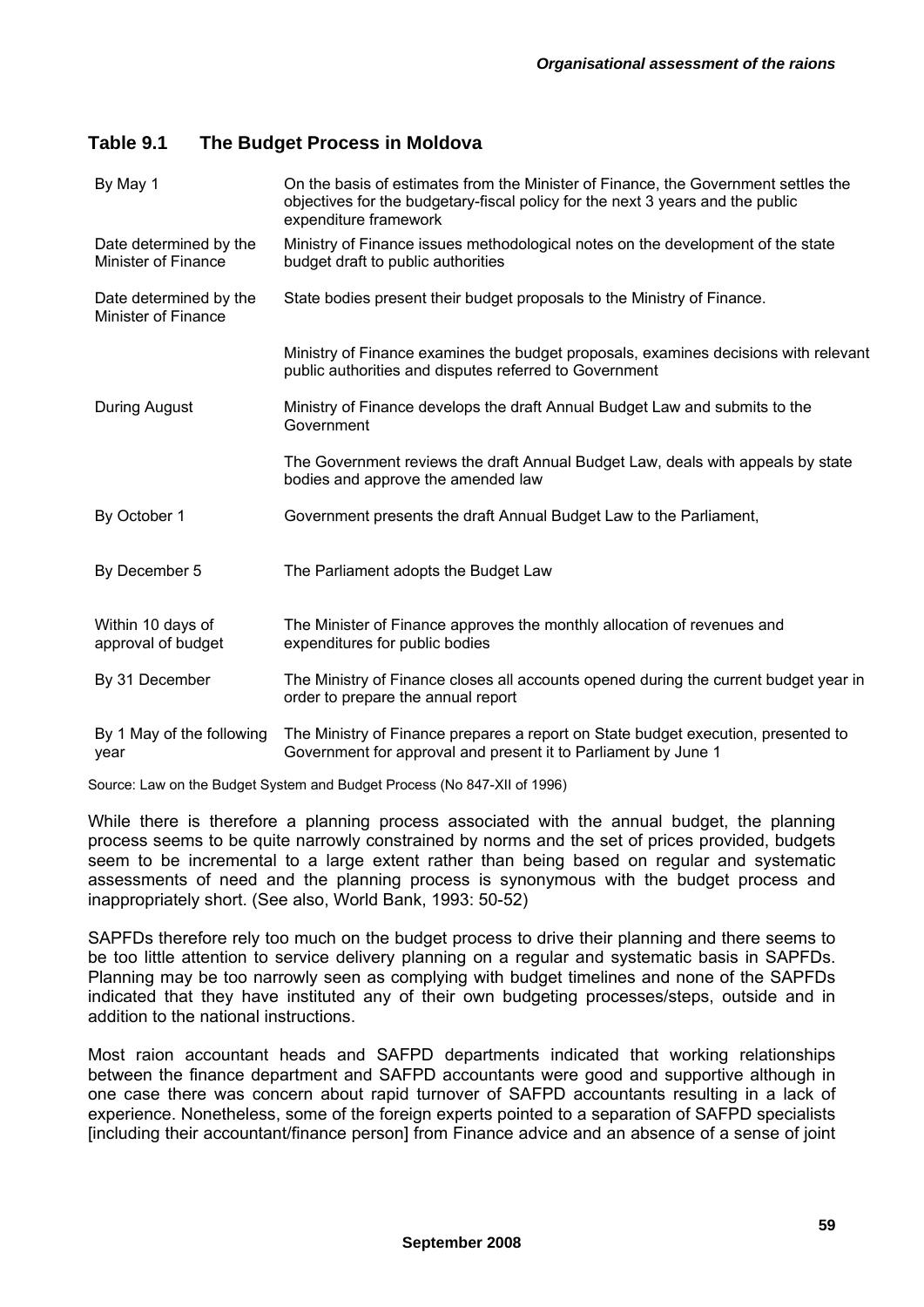planning both at *raion* or Ministry level and indicated that this points to a need for a change in the resource planning culture.

Supporting the latter point (an absence of joint resource planning) is the fact that the majority of *raion* finance heads and SAFPD heads indicated that they have little information about the centrally funded institutions in their territories providing social services (institutions). Joint planning, prioritisation and funding across the area of social services with a key bearing on the process of deinstitutionalisation and more appropriate community-based services therefore do not take place. Similarly, *raion* interaction with MSIF seems fairly limited while *primaria* generally do work with the MSIF but the majority of projects here fall more within the area of economic infrastructure. There therefore seems to be very limited coordinated planning of social infrastructure needs.

Partly to strengthen the planning phase of the budget process and to introduce a more analytical and strategic approach, a medium-term expenditure framework has been successfully piloted in selected departments and *raions*. This forces a broader sectoral approach, encourages coordination across department and a more forward-looking approach through projections for three-year periods. Four of the *raions* and SAFPDs indicated that they prepared three-year (MTEF) budgets. In some of the cases where budget planning was only for one year, there are longer-term SAFPD plans projecting expansion of services (Cantemir), *raion* socio-economic development strategies and reference to local/community development strategies. At this stage too little is known about the content of these various plans and in the context of the rigid planning process driven from norms at central level the plans seem to have little potential to impact on actual service delivery.

## **9.2 Procurement**

As outlined in the World Bank 2003 Country Procurement Assessment and by Ciubotaru and Ursu (2007), Moldova has taken great strides over the last decade in moving to a competitive and rules based system of public procurement. As the World Bank (2003:v) indicates, "the original step towards subjecting government contracts to meaningful competition was achieved by the enactment of the Law on Procurement of Goods, Works, and Services for Public Needs (No. 1166- XII, dated April 30,1997)". This legislation has now been replaced by the Law on Public Procurement (no.96-XVI of 2007) which aims at tightening up some of aspects of the system but also to deal with some of the problems of flexibility and low thresholds in the previous legislation.

As procurement impacts critically on the efficiency of service delivery the impact of procurement systems was probed with Raion heads of finance, SAFPD heads and mayors. A number of broad conclusions can be made on the basis of these discussions:

- In *raions* procurement is generally centralised in the hands of a specialist section in the Economic department of the Raion Council, SAPFD staff having little involvement in procurement.
- While procurement reforms (away from predominantly single source procurement in the 1990's to competitive procurement) have added bureaucratic steps most administrations did not have significant problems with the system although time delays, increased complexity as well as a bias against procurement from small and local businesses were raised.
- SAFPDs did not complain about the procurement system or point to unavailability of goods or slow delivery.
- Procurement of outside bodies or outsourcing was not done on a regular basis and there seems to be little systematic approach to this or consideration of such alternatives (procurement of services) as an option, although in some cases (such as social canteens)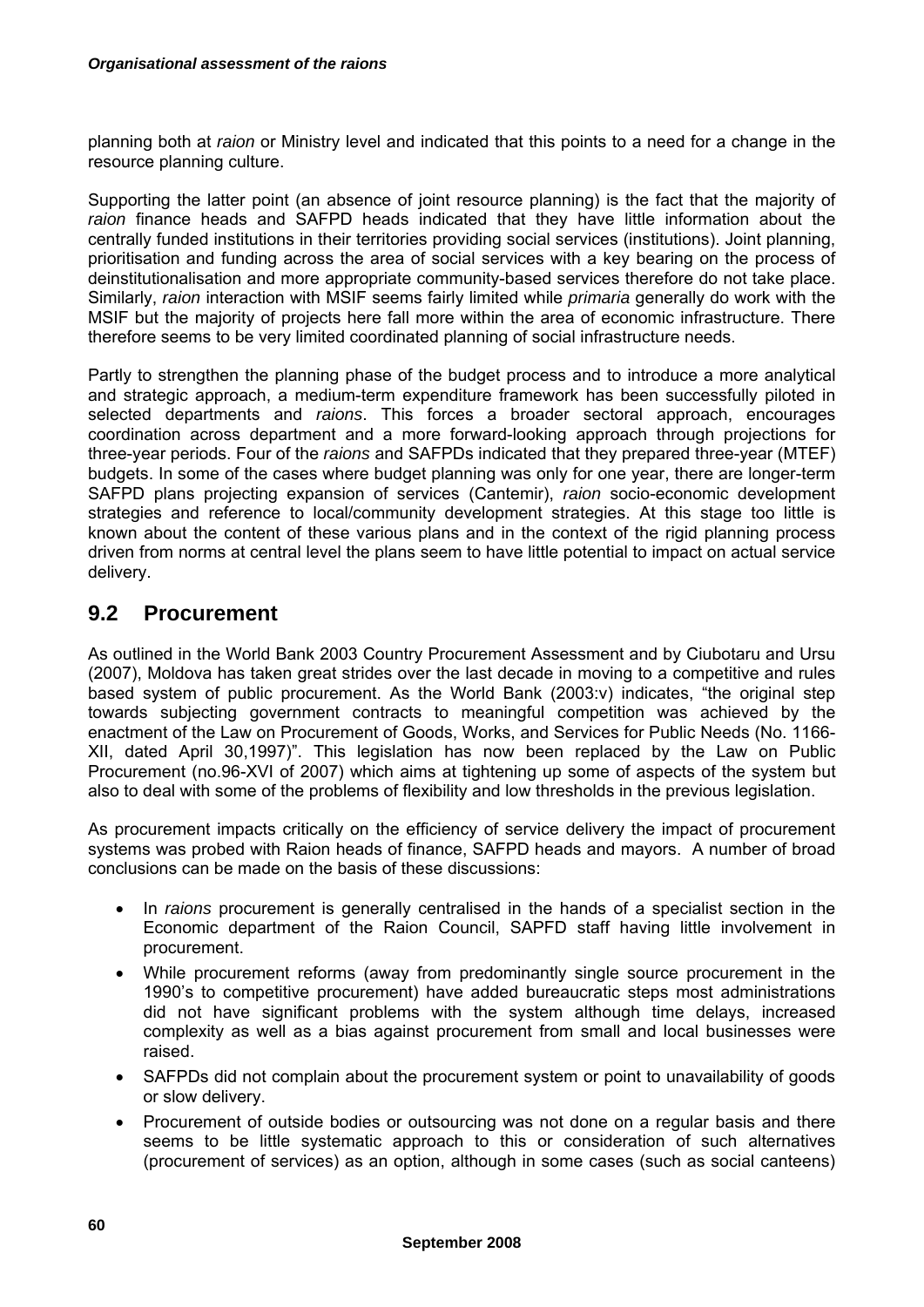there is *de facto* outsourcing in some cases. Procurement is therefore seen a something related to goods or utilities (water and electricity) but not considered as relevant to the purchasing of services.

### **9.3 Monitoring and reporting**

Reporting and monitoring takes place at various levels and varies from standardised reporting to *ad hoc* information requests. Financial reporting is standardised and takes place on a monthly, a quarterly and annual basis, flowing generally from *raion* departments to the *raion* financial section and than to the Ministry of Finance. Various and diverse systems exist for reporting on activities between social assistants/social workers and specialists at the *raion* level. Reporting on service delivery to the national level seems to be more *ad hoc* and focused mostly on number of beneficiaries. There is no systematic reporting on quality of services, impact of services and outcomes. Budgets and expenditure by activity is not available making it impossible to assess value for money or cost-effectiveness of specific activities.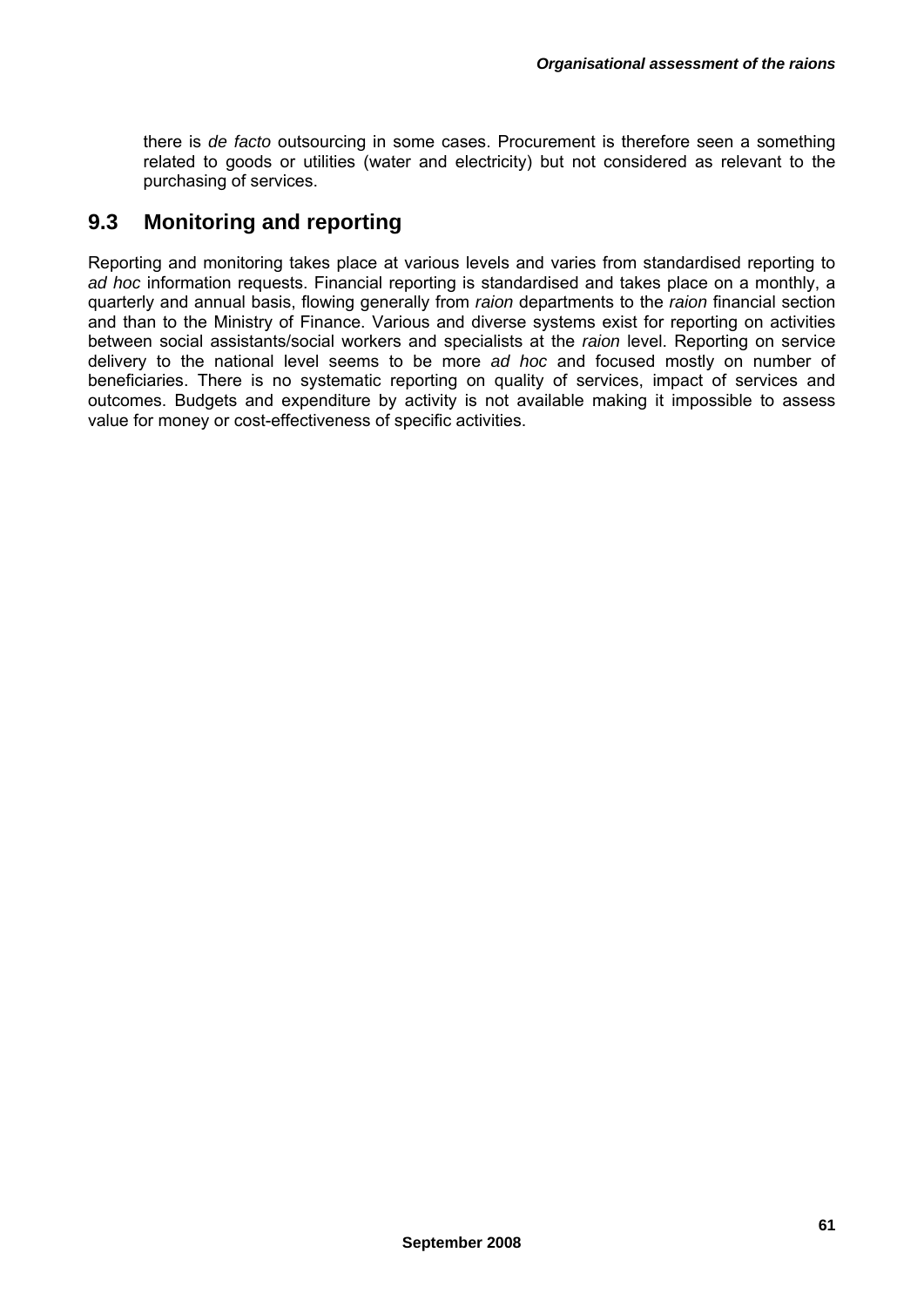# **10 Organisational culture**

#### **Key findings**

#### **10.1 Dominant characteristics of SAFPDs**

- Some raions are gradually developing an approach to service delivery that is centred on the user, but more commonly services are determined by supply-side considerations
- Social assistants are succeeding in offering a point of contact that provides a service closer to the beneficiary than previous social service models
- The further development of services close to the beneficiary will require the continued roll-out of gatekeeping commissions and the strengthening of community services
- Raion SAFPDs may develop a 'learning culture' as part of the revision to management and supervision practices
- The rights of the individual are being considered in many cases but there are opportunities for greater equality of access to services and an increased emphasis on the maintenance of confidentiality and dignity

#### **10.2 Approaches to delivering services**

SAFPDs vary in the way they deliver their services. Some prefer flexibility and innovation while others prefer to adhere more closely to the recommendations of government laws and regulations.

#### **10.3 Leadership and management style**

– Leadership style has a strong impact on the ambience of the SAFPD and its approach to delivering services

Two aspects of the raion SAFPDs that will be important in the changes ahead are their organisational culture and their ability to manage change. These vary widely between raions and often can be influenced by the management culture of the head of the department. It is not possible for the study team to categorise each raion's culture on the basis of a single day's interviews as there is too much risk of bias. Instead, the analysis below makes some generalisations about the aspects of organisational culture that might feature most prominently under the new strategy, and reviews the extent to which these characteristics are reflected in the current organisational culture in raions.

The shift in organisational culture foreseen by the integrated strategy has four interrelated hallmarks. These are:

- the move towards a **user-centred focus**;
- the principle of **providing services as close to the beneficiary as possible**;
- the development of a **learning culture**; and
- the consideration of the **rights of the individual**, ensuring equal opportunities for access to services by all people in difficulty.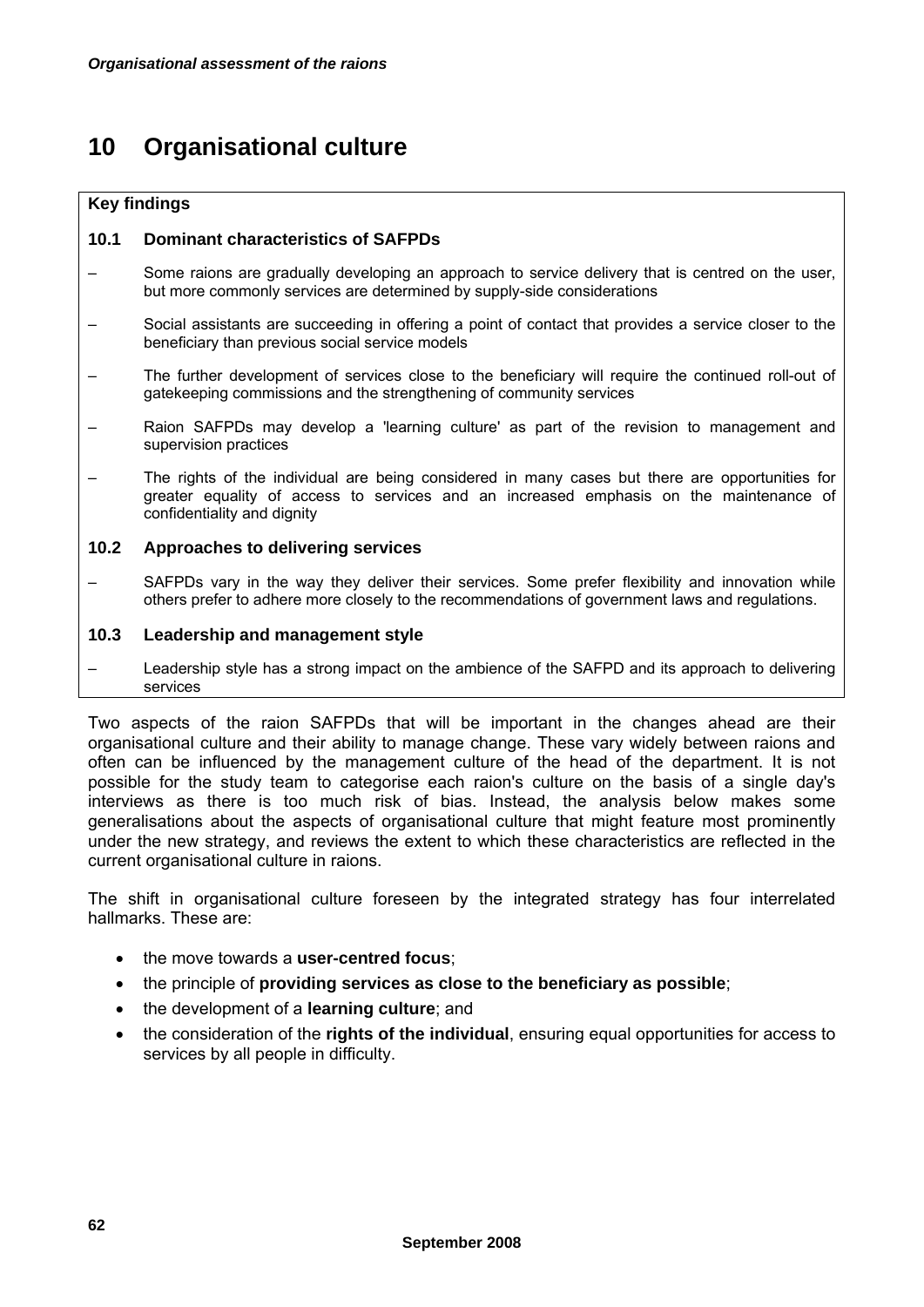## **10.1 Dominant characteristics of SAFPDs**

### **User-centred focus**

A culture of focusing on the user touches all aspects of social service delivery from planning through implementation to monitoring of results. It implies consulting with beneficiaries and potential beneficiaries about the type of services to be provided; matching and adjusting services to individual needs on the basis of an assessment; and encouraging the involvement of users in inspection of services. In terms of financing it implies that the way resources are spent depends on what is best for an individual rather than being driven by what the provider wishes to supply.

A user-centred approach is slowly becoming part of the culture of some raions but services are driven more by supply-side than by demand-side considerations. Some positive examples of a user-centred approach are discussed in section 6.1 above: these include the convening of local commissions, made up of resident families, to discuss the needs of the village and voice their recommendations for change, and the visits made to beneficiaries by a head of home care services to ask their views on the quality of the service that they receive. Another example is that some SAFPDs draw up a contract with each beneficiary of home care services to agree which services will be provided as a priority for that person.

More commonly, though, services are determined by supply. For example, funds for people in residential institutions are paid to the raion that operates the service on a *per-capita* basis instead of being paid to the raion in which the person is normally resident. This risks encouraging raions to attract beneficiaries into the institution, because the more people are in the institution the more money they receive. An alternative model which might be more in line with the new organisational culture would be to pay the raion that is sending the beneficiary to the institution, rather than the one that is receiving it. This will encourage the raion to consider alternative services that are most appropriate for the user and that may also be more cost-effective.

### **Service provision close to the beneficiary**

The principle of acting as close as possible to the beneficiary means that the priority should be given to supporting the beneficiary in the family and community. So, the social assistant should be the first port of call for all social service cases in the primaria. Social assistants and social workers should be able to deal with most cases that arise but should be supported by the specialists to whom they can refer cases that are too complex to be resolved locally. Note that this principle also refers to the type of services to be provided, which should be community-level (or primary) services wherever possible. If a person lives near a residential institution for people with a very high need for continuous care, it does not follow that a beneficiary should be placed in that institution just because it is geographically close to them: less specialised support, or support in a person's own home, should be used if appropriate.

There are already some examples of this shift in organisational culture. All raions report that the social assistants are now dealing with cases which might otherwise have come directly to the raion. Several raions, including two in this study, have created gatekeeping commissions which restrict the flow of children into residential care by ensuring that placement into a residential institution is only authorised after all other possibilities have been exhausted. Early evidence indicates that these gatekeeping commissions are having a good effect. The raions that have created systems of personal carers to look after people with disabilities who are bedridden are also following this principle by allowing people to remain in their homes instead of going into full-time residential care. Even some raions that are considered to be in greatest need of support recognise this shift in culture: one observed that it might be better to close an asylum for elderly people and re-direct the funds to support those people in their own homes.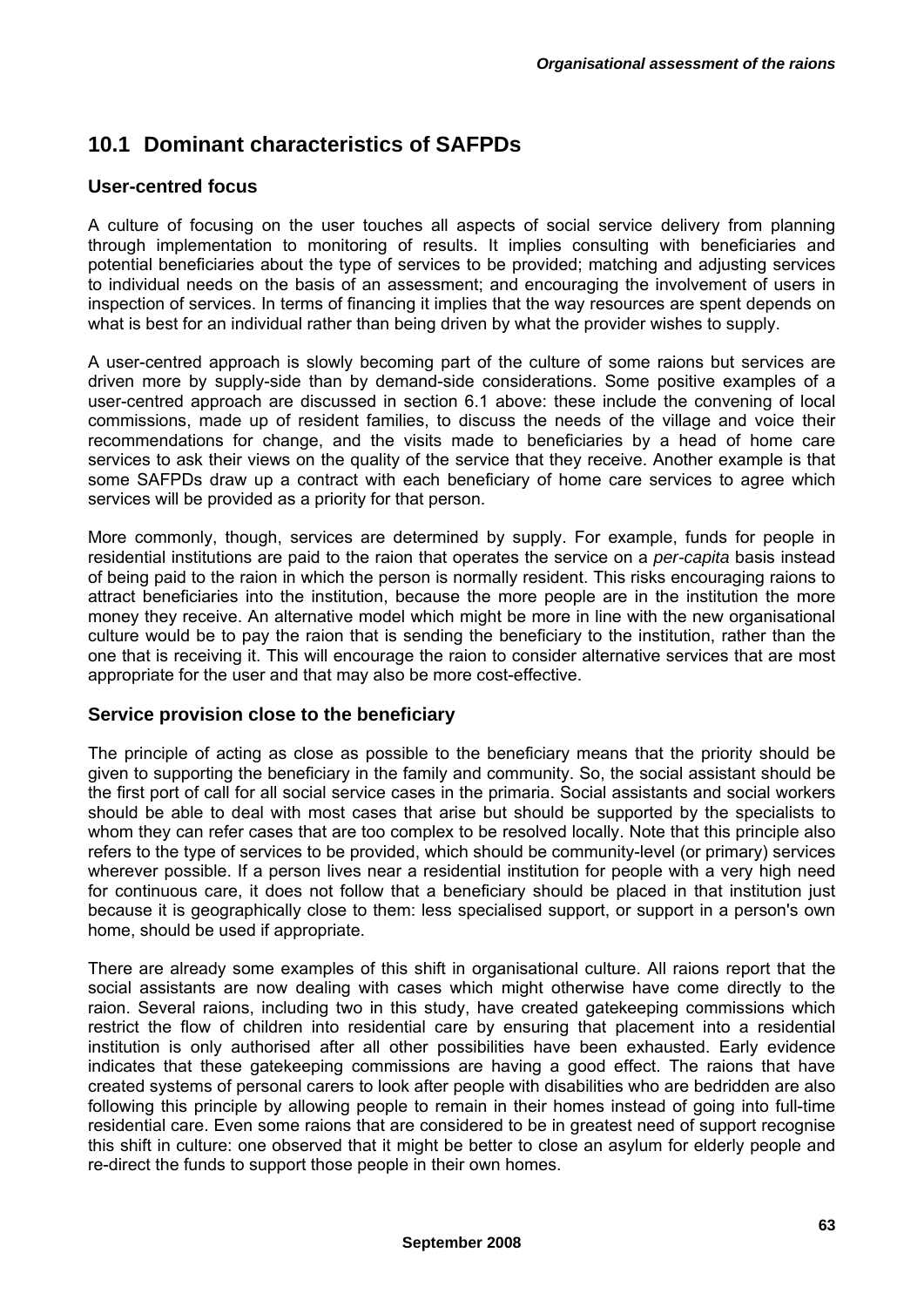But some aspects of social service provision have not yet achieved this shift in organisational culture. In part this is due to lack of information on the side of the beneficiaries about where to go to seek support. For example, many people still travel directly to the raion SAFPD to seek assistance instead of meeting first with the social assistant. Sometimes beneficiaries are required to attend the SAFPD, such as to provide documentation. A more extreme example is that some people address complaints and petitions directly to the MSPFC—or even, according to anecdote, to the minister or the president—instead of resolving issues and queries locally in the first instance.

All raions will need support to continue this shift towards providing solutions as close to the beneficiary as possible. The new culture requires the availability of alternative services which are not yet well developed everywhere. It requires the continued roll-out of the gatekeeping commissions for children to all raions, and potentially the establishment of a similar gatekeeping commission for adults. Funding for community-level services should be made a priority: the question of how raions can fund foster care and guardianship services should be resolved. Resources will need to be directed towards the types of services that enable people to continue to live in their own home: these may include home care services, mobility aids, and transport to and from specialist day-care centres.

### **Learning culture**

An organisation with a learning culture has a spirit of enquiry in which people in positions of authority recognise the contributions that can be made by others and are open to opportunities for learning from a wide range of sources. In terms of staff development this would imply an emphasis on training and the encouragement of ways in which staff improve their own skills. But it can also be reflected in interaction with users. For example, a social service department with a learning culture might be open to receiving recommendations and concerns from families or neighbours about an individual; it might accept messages using any means of communication most appropriate to the person offering the information, rather than requiring it to be presented in a set form or at a set time; and it would recognise that it does not have the answers to every question (nor is it expected to) and can rely on others to contribute.

Some examples of a learning culture are apparent, in raions that are classified as requiring most support as well as those that have already benefited from support. One example is the attempt by some social assistants to raise the profile of their work among the raion administration, promoting the capability and potential of their beneficiaries so that they are not simply seen as a needy drain on resources. Another example is the raion that has already informally identified 'good neighbours' to keep an eye on frail people living in their own homes when the social worker is not present.

A learning culture will be improved by application of some of the management and supervision strategies, and the informal and formal learning opportunities, outlined in sections 5.3 and 5.5 above, such as regular meetings between different members of the department.

### **Rights of the individual**

The new strategy argues for the acknowledgement of the rights of the individual as enshrined in the international conventions to which Moldova is a signatory. These include the UN Convention on the Rights of the Child, the UN Convention on the Elimination of Discrimination against Women and the Convention on the Rights of Persons with Disabilities. It is important to recognise that the rights approach is *not* intended to mean that social services should have an unlimited budget to cater for the demands of all people at all times. Nor does it mean that the state is required to provide all necessary services. Rather, the case of each individual should be considered on its own merit, and some broad principles of equity and dignity should apply. The Government of Moldova has taken on this agenda and is developing a range of policies in accordance with its obligations.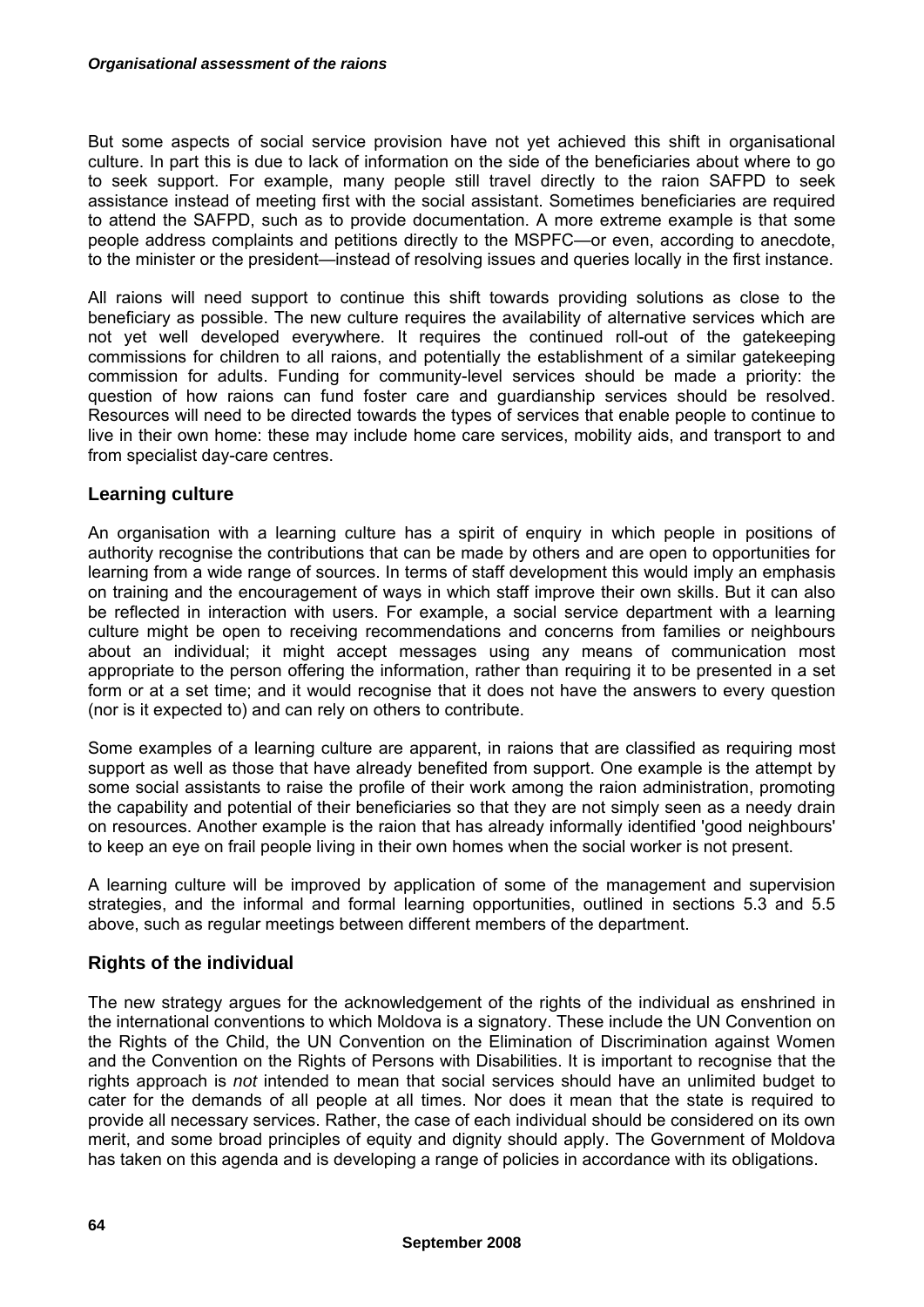One important aspect is the application of the principle of equal opportunities—i.e. that all people in difficulty have the right to social assistance services, and people have the right to provide services, without discrimination based on gender, age, culture or language. In many cases, of course, this principle is already apparent: for example, there are no discriminating criteria in the job requirements for social assistants and social workers (even though the workforce is overwhelmingly female). Other aspects of the service will take some time to absorb the new culture. For example, equal opportunities imply that services should not be restricted arbitrarily to people over a certain age if other people might also usefully benefit from them. This means that the eligibility criteria for services such as sanatorium treatments, social canteens and home care services might eventually be reviewed. As for the subject of languages, people should not be placed at a disadvantage because they speak a minority language. This is true for staff as well as for users of social services. The study team found positive examples of Russian-speaking social assistance staff receiving training materials and attending seminars in their native language. At other times, though, Russian speakers did not attend training and workshop sessions because they were not comfortable with Romanian-language events.

A different set of rights is based on the principles of the rights to dignity, privacy and confidentiality. Most of these rights are incorporated into quality standards, so a move towards a mechanism for setting and monitoring standards will necessarily result in an increased focus on the fulfilment of these rights. There is great awareness among social assistance staff of the need to improve service provision in this area. It was noted in section 7 above that social assistants would like a private consulting room so that clients do not have to reveal confidential information in an open office. Some mayors have already provided such a space in the primaria office. There are also some considerations regarding the sharing of information between agencies, and the public display of details such as the names of all applicants for material support, where the advantages of transparency and openness should be weighed against the right of the individual or family to privacy.

## **10.2 Approaches to delivering services**

Regardless of the general principles that they enact, SAFPDs may range in the way they deliver their services from being flexible and innovative to being conservative and adhering strictly to the requirements of government laws and regulations. Neither of these approaches is right or wrong, but each is likely to have an effect on the way services are delivered.

- Some SAFPDs are already putting forward proposals to the raion council for new services and new staff, and identifying opportunities for collaboration with NGOs and other organisations. These more creative raions will benefit from a legal framework that is not prescriptive about the number of beneficiaries that must be reached by social services, or by the inputs used to deliver services. It will still be useful for the MSPFC to provide guidance on the types of services that might be developed and share examples of best practice from within Moldova as well as from elsewhere.
- Some raions are innovative in spirit and are in favour of the principle of developing new services but feel unable to do so in practice because of financial, legal and human resource constraints. These raions may benefit from additional support in identifying and articulating their need for resources, and advocating this need to decision-makers with the support of clear evidence.
- A few raions are more conservative and prefer to execute exactly the requirements of the MSPFC and the raion council. While this approach may have been effective in the policy environment until now, the new strategy's emphasis on individual needs assessment and user-centred approaches means that the central government structures will necessarily be less prescriptive and will mean that raions will make more of their own decisions. These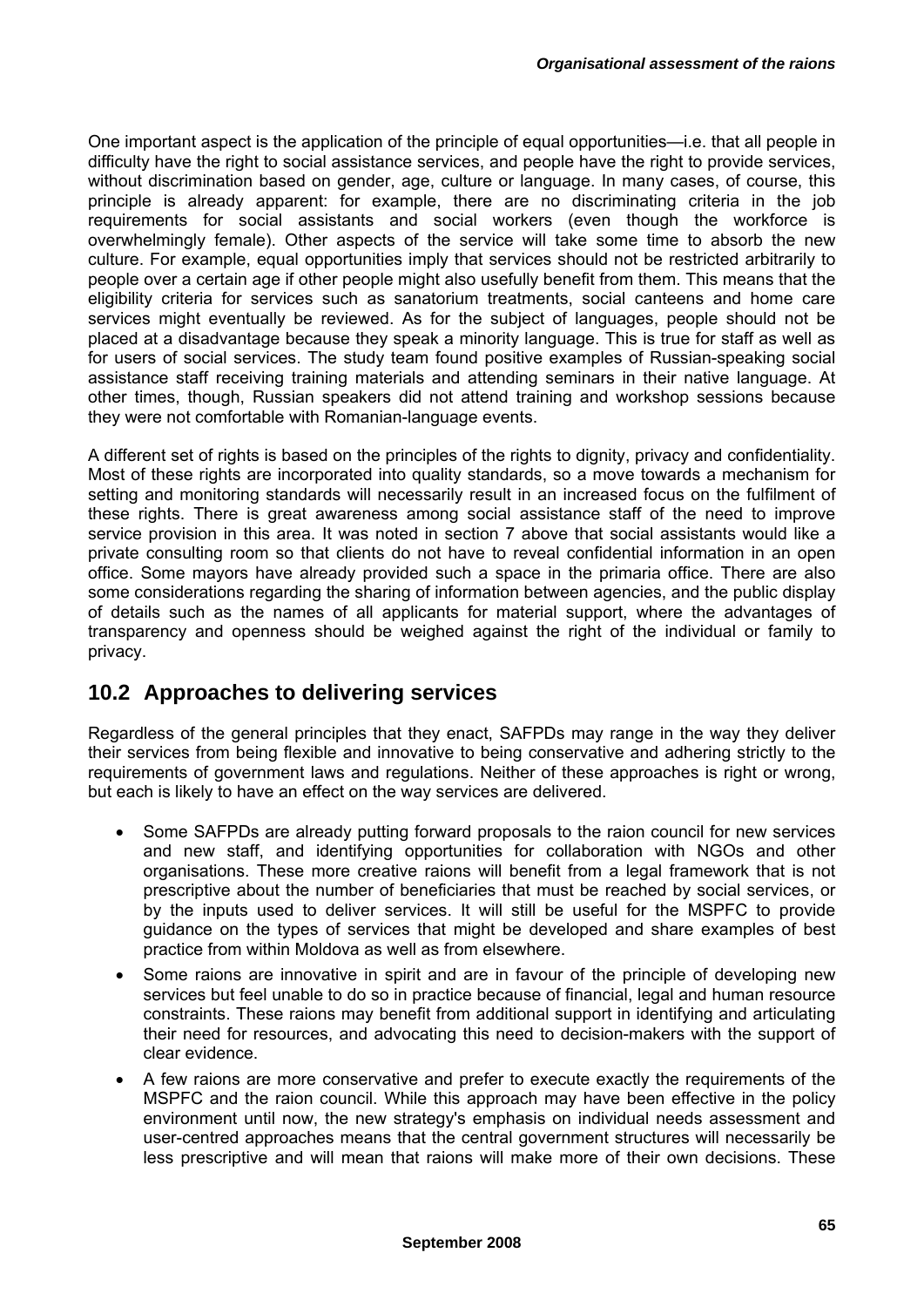raions will need additional support to understand the range of services that they may choose to develop and their relative costs, and the types of needs that may be supported.

Raions with different approaches are likely to have different measures of success. A more innovative raion might view success in terms of delivering as wide a range of services as possible to beneficiaries while a different raion might aim to deliver efficiently the services required by government regulation.

### **10.3 Leadership and management style**

The character of the SAFPD is often influenced by its leadership and management style. The style of leadership has an effect not only on internal relations but also on external relations with the raion council, specialised commissions and non-governmental agencies and funders. In some raions there is a focus on effective fulfilment of objectives through planning and coordination: for example, the head of the SAFPD may meet the specialists each week to agree a workplan. In other raions the focus is on individual decision-making with an emphasis on results rather than inputs. The preferred type of leadership style is not related to whether an SAFPD is perceived to be a strong or weak performer, or to political affiliations.

The openness of the management style in an SAFPD is not determined by how innovative it is. For instance, one raion that tried to put in place a short-term residential facility in line with government regulation did so by means of consultation: it worked together with neighbouring raions to try to design a service that could be used jointly.

Not all SAFPDs have a leader in post. In raions that do not have a head of SAFPD the staff are managed in a more *ad hoc* manner and risk having less access to information and practical support. In a department where management and supervision structures are not strongly established the sense of commitment is not as strong as in raions where the leadership has a clearly identified strategic direction.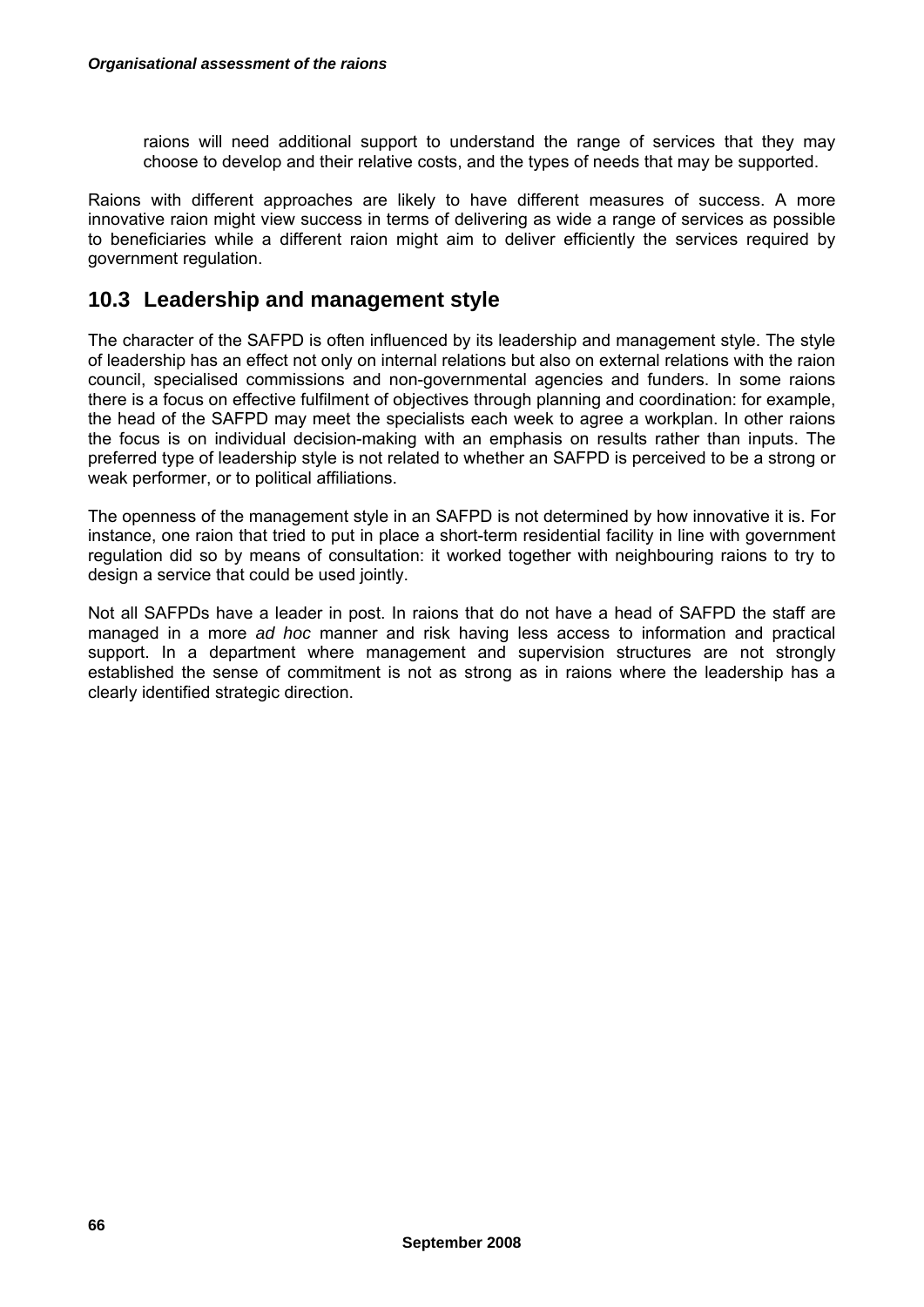# **11 Conclusion**

This organisational assessment was carried out to assess the situation regarding the delivery of social assistance services in *raion* SAFPDs. These organisations will form the basis for the roll-out of the new ISSS once approved by parliament and legislated for by the new Law on Social Services. Key concerns were the existing state of service delivery and organisational capacity in order to identify priorities in drafting primary and secondary legislation and for putting in place adequate support for implementation.

The text above has detailed the main findings of the assessment and also highlighted the broad support needs (either in boxes at the start or summaries at the end of sections), with details throughout the text.

The raion visits did not confirm the initial three-way classification of raions as high-level, medium level and low level. Three broad conclusions can be made with regard to the types of raions and administrations visited:

- Indeed, a couple of raions stand out in terms of embracing the philosophy of communitybased and preventative social work – and have developed quality services (and management) in support of this approach. These raions have dedicated leadership and people but have benefited in most cases from participating in projects with nongovernmental and international partners and funding. These partnerships helped to develop capacities and influence raion administration to allocate more resources for service development and extension. This points to the positive impact which the right type of support, including financial support, could have on service delivery improvement and development.
- In all raions the team found examples of good practices and innovation. Rather than focus on differentiation between raions in terms of rigid categories and devising support programmes on the basis of this, the focus should be on how in different raions innovative practices have developed around different areas, how these best practices can be distilled further and shared between different raions. There is room for using innovative practices in different raions as examples and as a training ground for other raion specialists, raion administrations and professional advisors.
- Chisinau and Vulcanesti are less comparable to other raions because of the uniqueness of responsibilities and administrative structures and, in Chisinau, the greater availability of resources.

The main body of the report stands alone as an analytical assessment of current capacity in the raions. But the logical question that arises from the analysis is: so what should be done next? While these steps must be determined as part of the implementation planning for the Integrated Social Services Strategy, the research team has made some recommendations in Annex A to support this implementation planning, building on many of the ideas in the strategy and action plan. The next steps have to depend on further consideration of the findings by decision makers, consultation between the MSPFC, raion SAFPDs and beneficiaries, and their determination of priorities. The recommendations for further action are included here by the assessment team to support this discussion.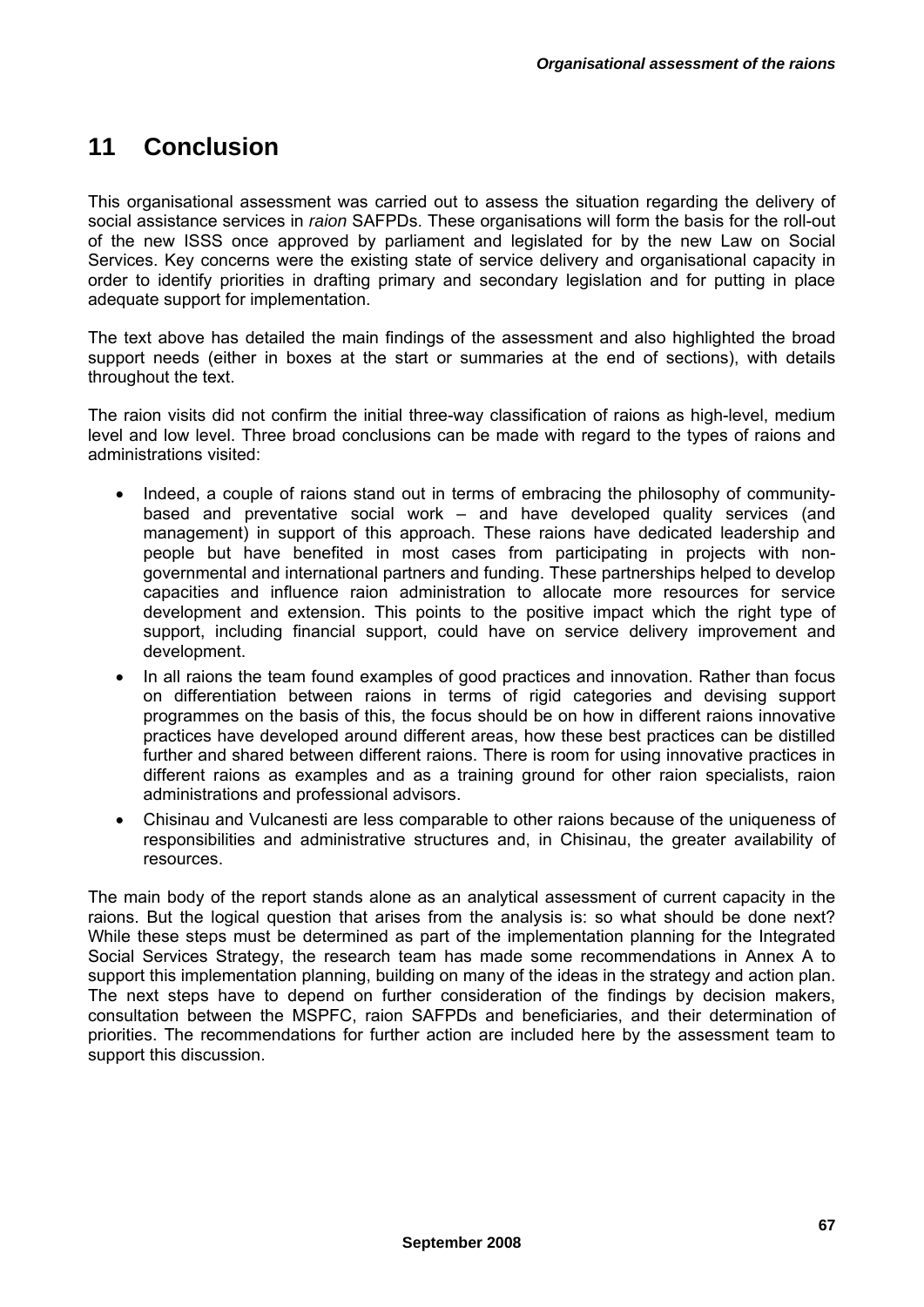# **Annex A Recommendations to support further consultation and implementation planning**

The recommendations are categorised into headings that match the two specific objectives of the ISSS (the provision of services and the development of an efficient implementation framework). The latter is divided into its five components, namely legislation, institutional framework, operational framework, human resources and financing.

## **A.1 Disseminating best practice among raions**

1. Given the diversity of experience in different raions and the extent of service innovation, mechanisms should be set up to ensure learning from best practice and dissemination of best practice to all regions and incorporation these into legislative and administrative frameworks

## **A.2 Development of services**

- 1. **Methodological framework for strategic planning.** While a number of service gaps identified are common to raions there is also some diversity and little overall sense of priorities, and insufficient agreement as to how the further development of raion-level services will fit together to achieve the national targets and strategy for social service delivery. This underlines the need for a methodological framework for strategic planning of social services at territorial level as proposed as one of the areas of work in the ISSS action plan. The development of such a framework will require:
- a. Initial participatory processes with raion service providers to further clarify gaps in social service delivery and to develop a national framework of services to be delivered.
- b. Provision of a national framework of services and priorities around which raions can plan. This should bear in mind not only the current services and gaps in provision but also future trends in the distribution of the population. It should include also reference to current unmet need, such as for people with mental health problems, those with drug and alcohol dependencies and the homeless, and the likely future unmet need, especially with the increase in the elderly population. It might also include proposals on a balance between regular cash benefits, material support and emergency financial aid, and in-kind services.
- c. Recognition that strategic planning is a participatory process which require resources and initial support as this may be a new process in many raions. In the absence of these components strategic plans may lack real content.
- d. Guidelines on information required and standards for such information, since planning requires information.
- 2. **Blueprint for service development.** Some raions have been faster to develop services in new areas and some have been unable to develop such services. This identifies a need for support to raions to develop services which they do not currently provide. Such a blueprint for service development would outline key steps in developing new services and alternative approaches to deal with some constraints. Examples of these alternative approaches include volunteer services where funding is limited, sharing facilities with other authorities such as primaria (infrastructure) and other raions (specialised institutions) and promoting the development of community services (collective provision) where menial tasks (such as chopping firewood, doing laundry, procuring food) absorb a lot of the specialised skills of social sector workers. Some raions have been cooperating around developing certain services and such interaction should be encouraged, potentially through more formal regional forums. Some mayors also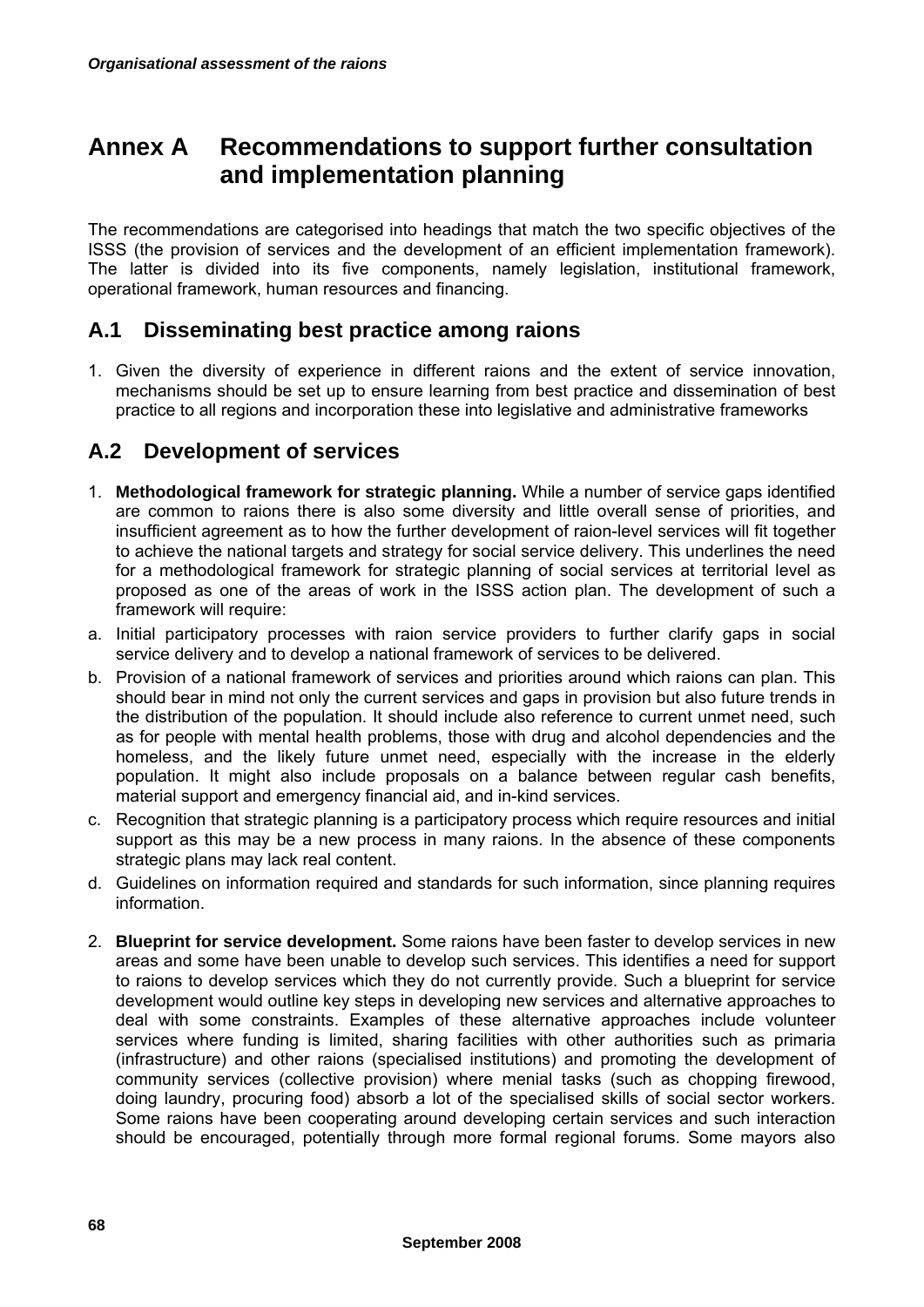take an entrepreneurial approach to local economic development and the issue of collective provision of in certain areas can be raised with them on a more systematic basis.

- 3. **Defining a minimum package of required services / service outcomes.** For effective support to clients more than just social services is often required. Policy development must therefore take account more explicitly of linkages between different service areas, especially different social services (community level and specialised such as psychological counselling), health services and short-term cash support. The package of services available or that should be available to clients and for social workers and assistants to refer people to should therefore be clearly specified. This will help to smooth out inequities in access to services. In order to retain autonomy among raions the list may be formulated in terms of the nationally desired outcomes (e.g. that people have a space where they can talk to the social assistant in confidence, or that a certain proportion of people are able to live independently in their own homes) rather than in terms of inputs (e.g. the number of places available at a canteen or sanatorium, or the number of social workers per raion).
- 4. Support for implementation. Staff in raions with all levels of capacity will benefit from training. At the community level, social assistants who have received more training and support tend to spend more time in face-to-face contact with beneficiaries than those which have so far received less support. At the level of specialist care, specialists could be supported to be able to spend greater amounts of time resolving difficult cases referred upwards by the social assistant and less on administrative duties.

## **A.3 Legislation**

A review of the legislative situation and raion comments on legislation provide three conclusions leading to recommendations.

- At the raion level there was appreciation for the broad legal framework in place but a need was expressed for more detailed criteria, instructions and service delivery models in certain areas. There was a sense that while the broad frameworks are in place in a number of instances there could be more central support in developing implementation modalities and rules – this would not only support easier implementation but disseminate best practice and promote more equitable access to services. In some areas the gap in secondary legislation and guidelines has been filled by the development of rules and guidelines at the raion level. While territorial specificities may in some cases require such adjustment it is not optimal for all territories on their own and isolation to develop such further rules and guidelines. Such lack of detail and room for raion adjustment may underlie some of the unequal access to services between raions (for example, in the case of social canteens and foster care).
- While in some raions and for some areas, there was a concern about the legal framework not being developed in enough detail, in other areas legislation may be too prescriptive and may limit innovation and specific adjustments in raions depending on their circumstances. This is the case, for example with the prescription of the number of clients per social worker (where there should be room for adjustment on the basis of extent of need of clients and geographical distance involved) and limits on receiving assistance from social canteens. A key issue here seems to be that the focus in legislation on inputs (personnel in particular) and high-level limits to entitlement negatively affects service delivery innovation. (also about needing a regulation before they can start a service
- The social services mandate is quite fragmented (large number of laws, government decisions and regulations) and uneven (with significant discretion for local government in some areas but restrictions in other areas as well as some areas being implemented under regulation and other under Government decision).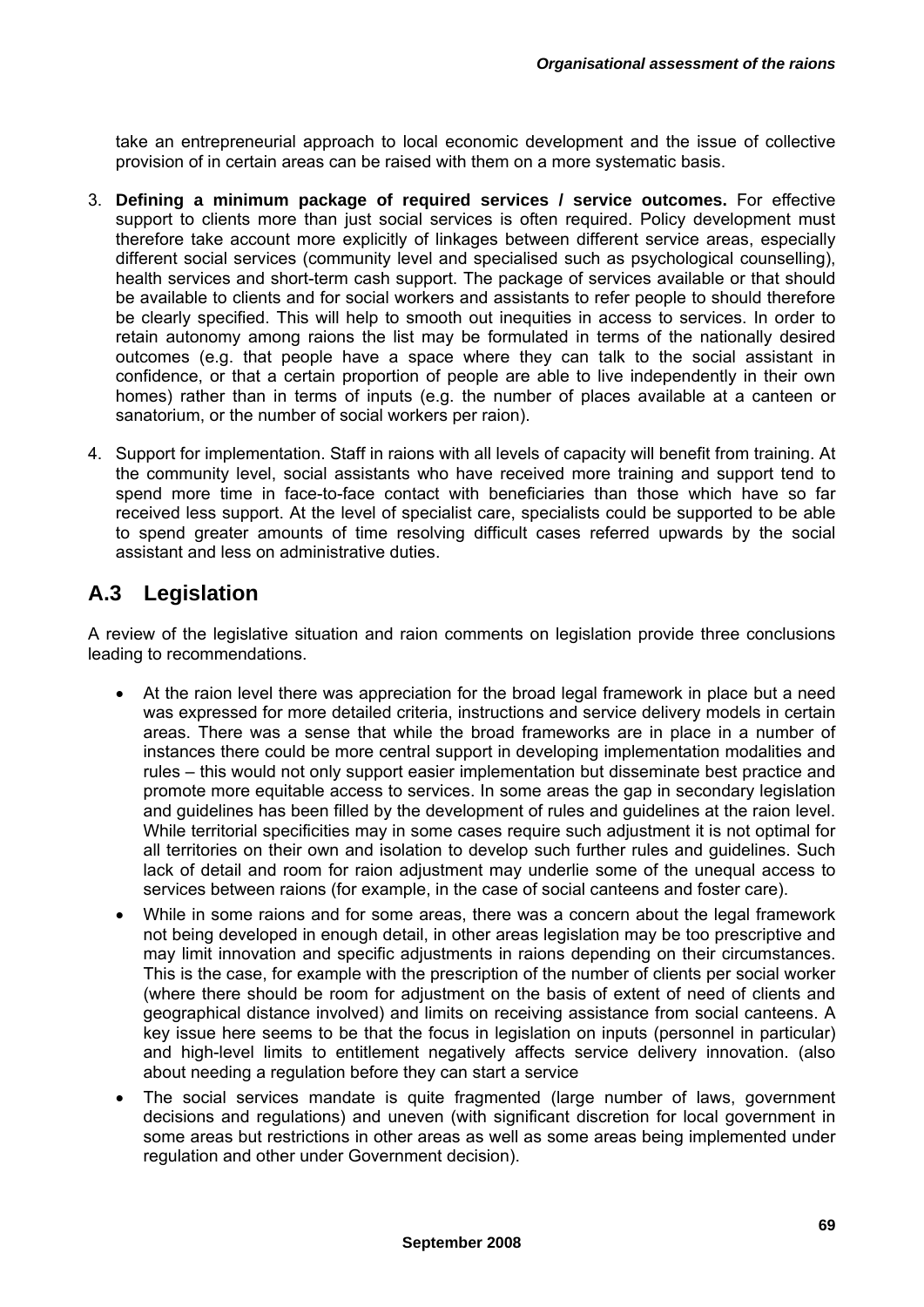The following recommendations address these issues:

• Both the ISSS and the Action plan identify amendments to Law on Social Assistance and development of the laws on social services, child protection and on accreditation and monitoring in social assistance as activities going forward. Given the current range of laws, government decisions and regulations which mandate social services delivery it is necessary to consider the structure of laws and regulations that is eventually to govern social services and ensure consistency in approaches across the service delivery areas. Figure A.1 provides a framework for thinking about the eventual structure of legislation and regulations.

### **Figure A.1 A framework for the structure of legislation**



Source: OPM

- Legislation should determine minima for access to services and service quality in order to ensure the required equity in access without being prescriptive about the precise methods of service delivery. Therefore it is proposed that certain minimum standards for service delivery in the different areas be set.
- Where at all possible, legislation and regulations should not prescribe inputs or specific ways of providing or procuring such services. Legislative mandates should be phrased in terms of outcomes that can be monitored and where that is not possible mandates should be framed in terms of broad categories of services that should be available and the standards for those services. This is necessary in order to accommodate the autonomy of local government but also the fact that specific services could be delivered in different ways and innovation is to be encouraged.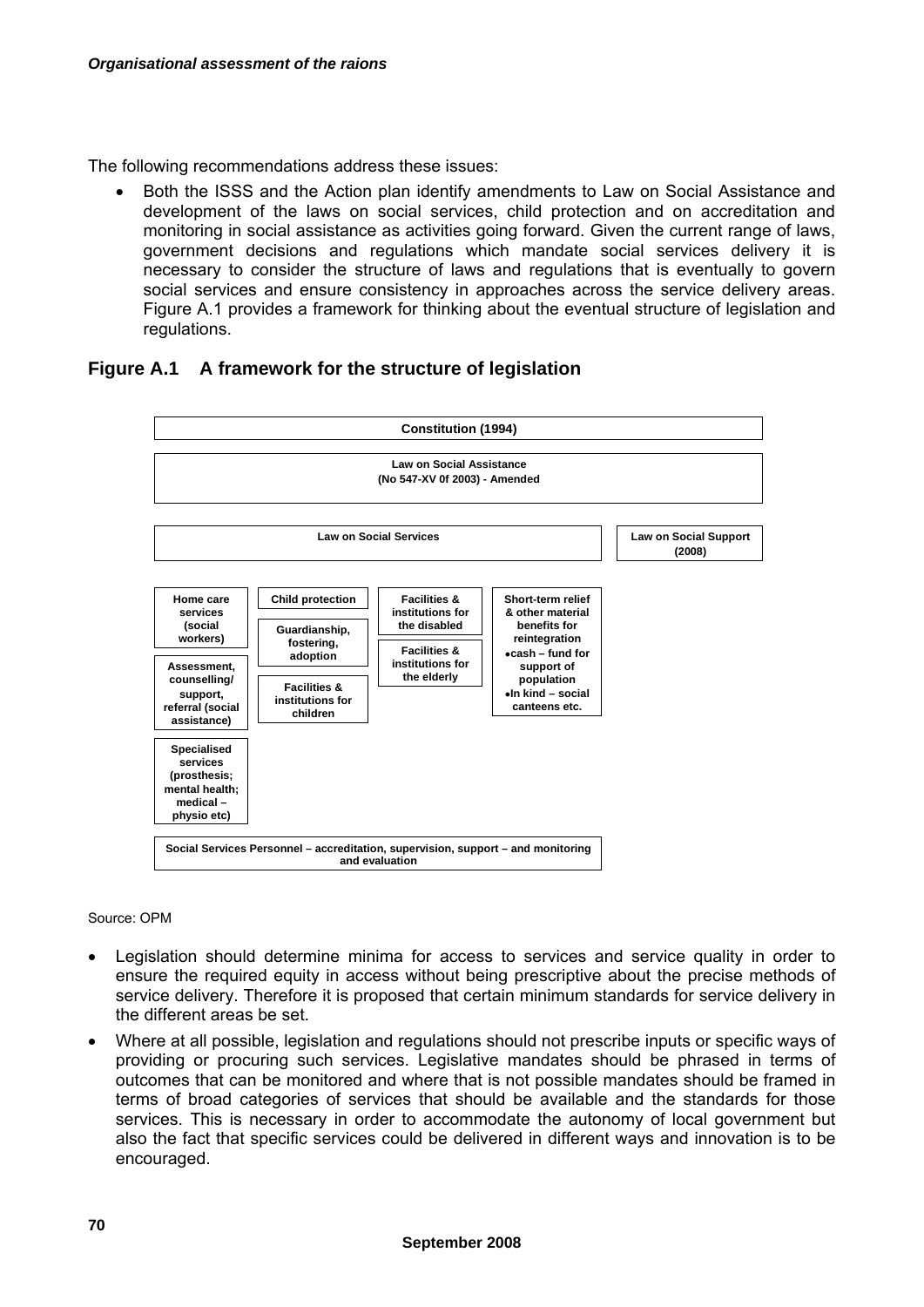## **A.4 Institutional framework**

- 1. An **advocacy** programme is required to communicate the role and availability of social services which should not only be focused on potential clients but also on other stakeholders and allied services such as raion councils and administration, communities and mayors and departments of health and education. Such advocacy would require prior clarification of roles and responsibilities.
- 2. The MSPFC should through analysis and workshops clarify the **implications of decentralisation and local autonomy** for the delivery and monitoring of social service delivery and ensure and develop a shared understanding with raions and primarias. In the current situation there is substantial room for conflict where administrative and finance law provide great autonomy to raions and primaria but service delivery mandates can be quite restrictive (for example, the prescription of maximum duration of entitlement to services and specification of specific inputs and prices).

## **A.5 Operational framework**

- 1. **Logistics.** As pointed out in Chapter 7 some key inputs or logistical requirements are currently not provided for adequately and there is a need to provide more guidance and potentially policy on office accommodation (and or interview space) and equipment and transport for social workers and social assistants. Guidance on this should include proposals around multifunctional centres.
- 2. **Forms and databases.** To allow for monitoring and improvement of service quality over time there is a need for standardised forms (or minimum information standards with regard to key documents and phases of the delivery process such as case files), standardised processes and upfront clarification of information required for databases at the different levels of administration. Good operational systems for service providers (tracking of service delivery processes) will assist with these aspects. Information must over time include service outputs (an not just inputs) as well as outcomes in order not only to monitor inputs but so that impact and cost-efficiency can be assessed.

## **A.6 Human resources**

- 1. **Posts and vacancies.** The recommendations regarding legislation described above imply that while raions might usefully receive guidance on personnel required to deliver social services they should have flexibility to hire the inputs they consider appropriate to achieve the required outcomes in accordance with individual need in their raion. This would include options to make provision for substitute or replacement workers when staff are on holiday or sick leave, and options for employing support staff including administrative or secretarial personnel. A longterm strategy about the remuneration of social assistants and social workers might help to reduce the risk that continued economic growth, and a wider range of employment opportunities, drives social assistance staff out of the workforce.
- 2. **Management and supervision.** Further guidance from the MSPFC on the role of supervision will help SAFPDs to refine the management and supervision procedures that many have already devised on an informal basis.
- 3. **Qualifications and training.** A system of performance-based progression through salary grades, with opportunities for promotion, should be elaborated to encourage professional development and enhance personal motivation. A modular system of training should be developed to permit people who enter the profession with different skills to top up their experience as required, or to tailor their learning to the most important needs in their primaria.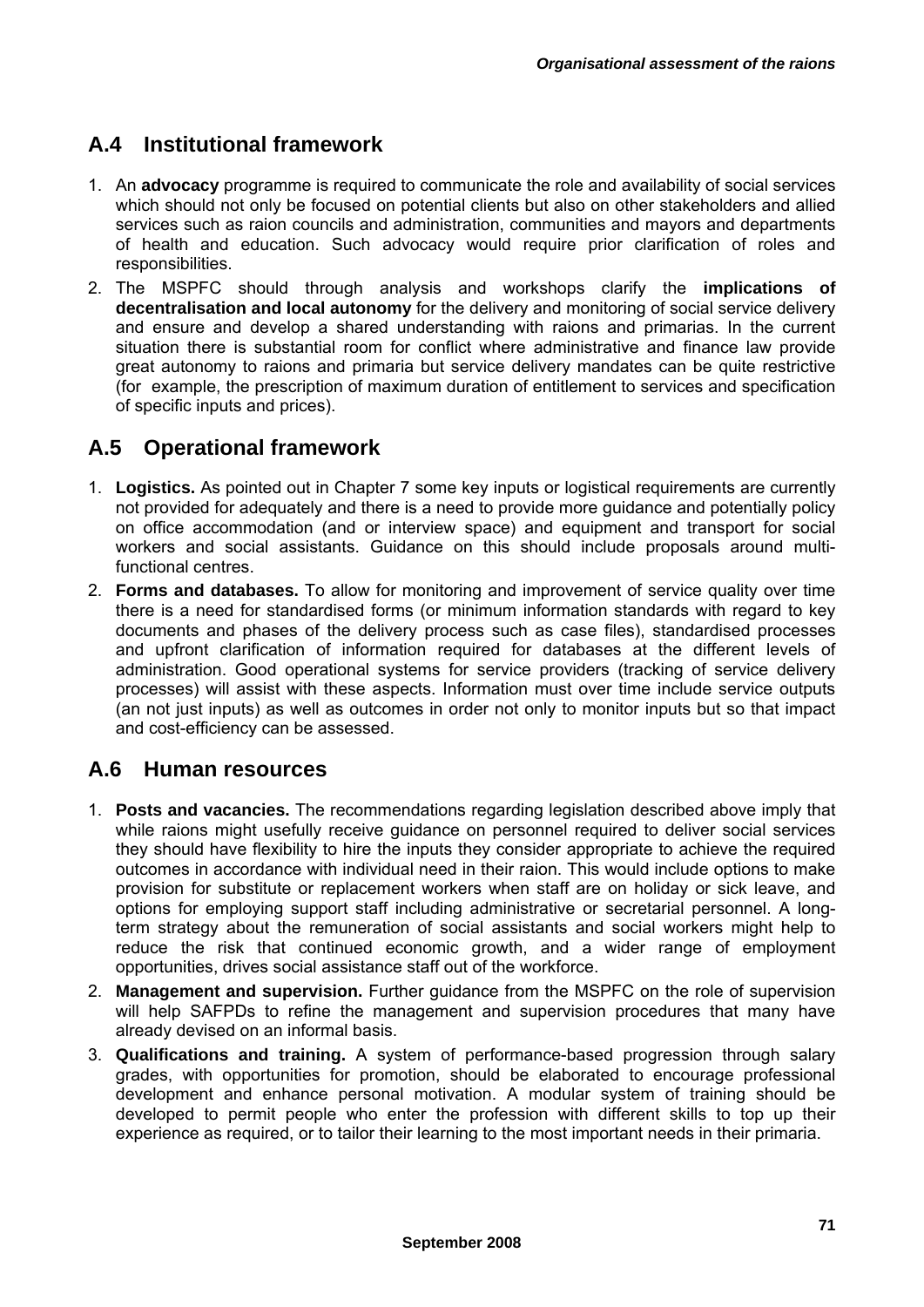## **A.7 Finance and procurement**

Financial mechanisms have to be developed to **incentivise deinstitutionalisation and efficient service delivery.** There are three potential options: (a) joint planning and sharing of savings between authorities responsible for institutions and alternative service delivery and where institutions and alternative services fall under one authority that the authority would be allowed to keep savings from deinstitutionalisation and greater efficiency or the bulk of such savings (b) as proposed in initial versions of the ISSS that "funds follow the beneficiary" (c) funds be allocated to primaria and they purchase services form the raions as providers. The last two options may not fit very well into current funding processes and procedures and therefore the first option will be the more realistic one at this stage.

With regard to adequacy of funding it is necessary for processes to be put in place to **assess the cost-efficiency** of service delivery and through comparison between raions and other international cases to set standards and make proposals for improving efficiencies. The Public Expenditure Review that is in process will have to indicate to what extent data is at this stage available to assess cost-efficiency and to what extent different fiscal capacity exists which underlies unequal service delivery or whether such inequality is more due to different choices in raions and SAFPDs about service delivery and funding allocations.

With regard to procurement it is necessary that there be a greater development of alternative mechanisms for providing services which would range from (a) full provision and financing by public administrations (with staff on the payroll of public administrations), (b) procurement of certain components of services from private providers to (c) outsourcing of service delivery to private or non-profit providers.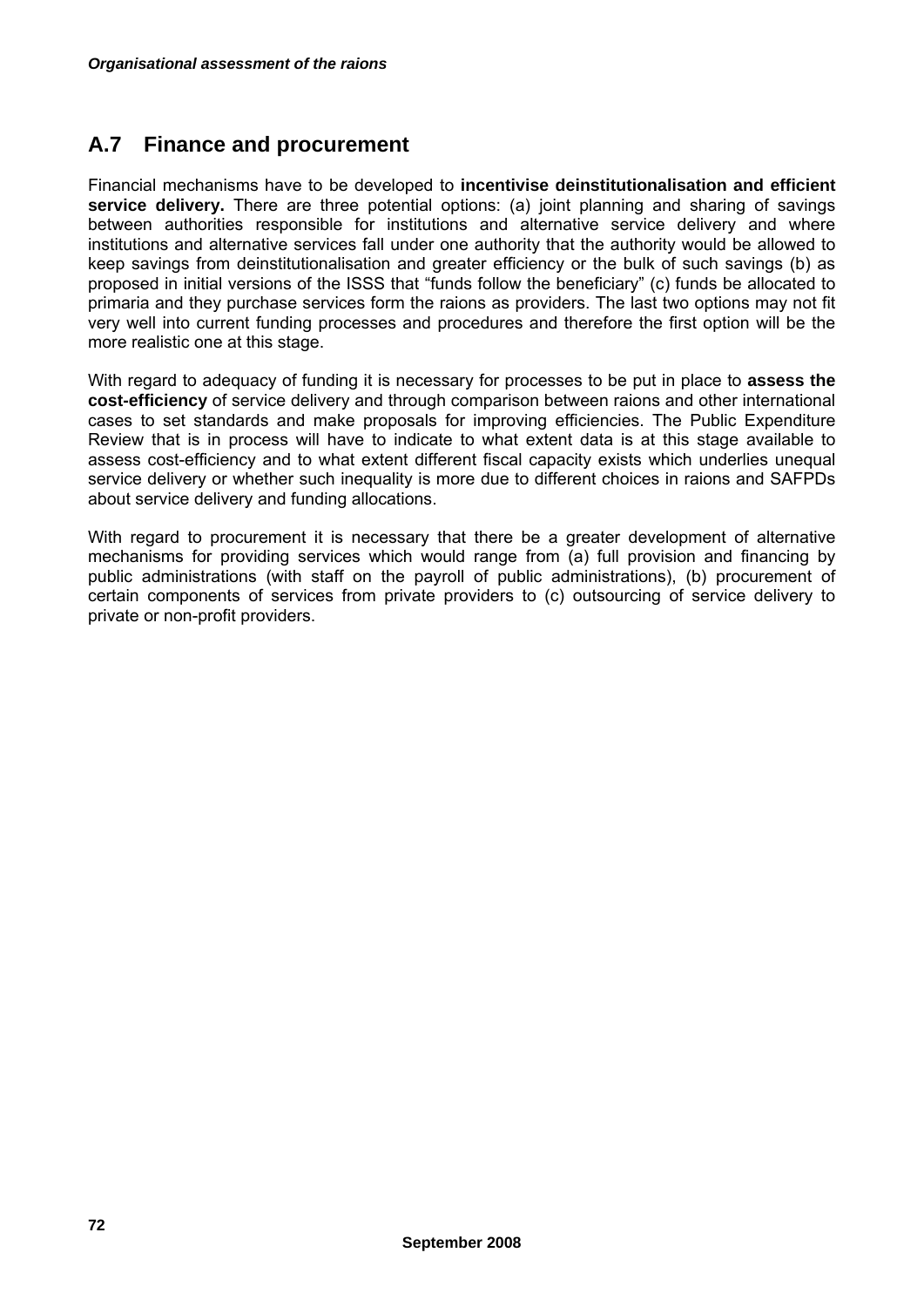## **Annex B References**

APSA (2008), 'Report concerning the inquiry of the social assistants which are employed in the town halls according to the Decision of the Government of the Republic of Moldova nr. 24 of 10.01.2007'. Report of UNICEF TACIS II project.

Chiriac ,Liubomir, et al. (no date), 'Local Government in Moldova'

Chiriac, Cristina (no date), 'Autonomy of Local Governments in Moldova: A Financial Perspective'

- Ciubotaru, Maria and Ursu Veronica (2007), 'Public Procurement Transparency in Chisinau'. Transparency International Ch.: "Bons Offices" S.R.L.
- Government of Moldova (2003), 'Government decision no. 689 on the structure and staffing of the apparatus of the head of the raion, sections, departments, other subdivisions subordinate to the raion council'.

Institute for Development and Social Initiatives (IDSI), Center for Economic Policies (2007), 'Policy Brief 2 (May) - Local Finances Decentralization'. Electronic Bulletin.

MSPFC (2006), 'Annual Social Report 2006'.

OPM and EveryChild (2008), 'A vision for integrated social services in Moldova'.

- UNICEF (2007), 'Rapid assessment of the residential child care institutions from Moldova. Consolidated report—residential care system to protect children in difficulty'.
- World Bank (2003) Moldova, 'Country Procurement Assessment Report',. Report No. 27548-MD. Operations Policy and Services Unit, Europe and Central Asia Region.
- World Bank (2003a) Moldova, 'Public Economic Management Review'. Report No. 25423-MD, Poverty Reduction and Economic Management Unit, Europe and Central Asia Region.

World Bank (2007), 'A Public Expenditure Review for the Republic of Moldova'. Report No. 37933- MD, Poverty Reduction and Economic Management Unit, Europe and Central Asia Region.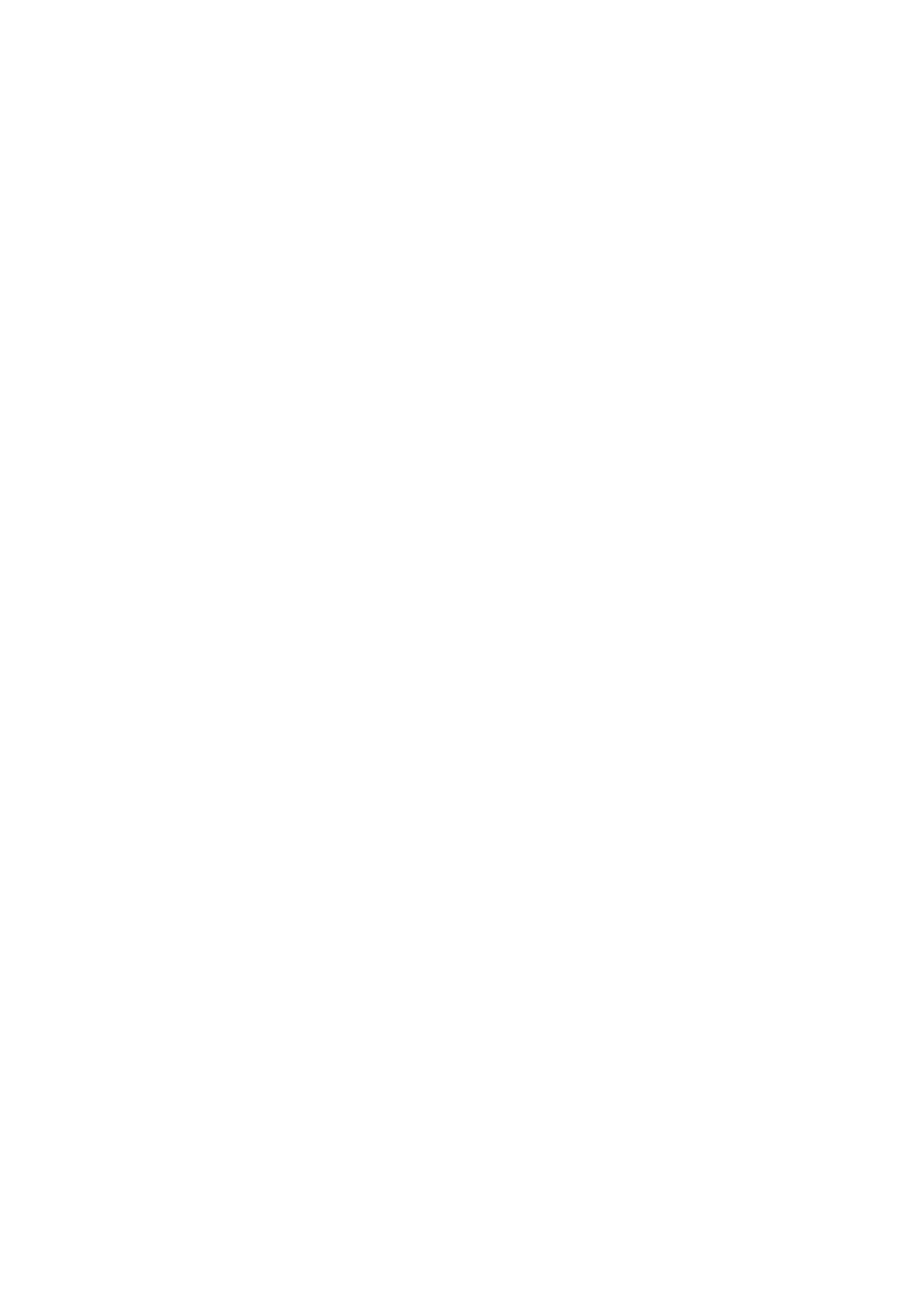# **Annex C The referral process**

Figure C.1 below illustrates the first stage of the referral process. It shows how services are identified and dealt with initially within the community, and highlights the points at which services are referred upwards to specialist services if it is decided that the case is too complex to be treated at community level.

**Figure C.1 Referral from community services to specialist services** 



Source: MSPFC.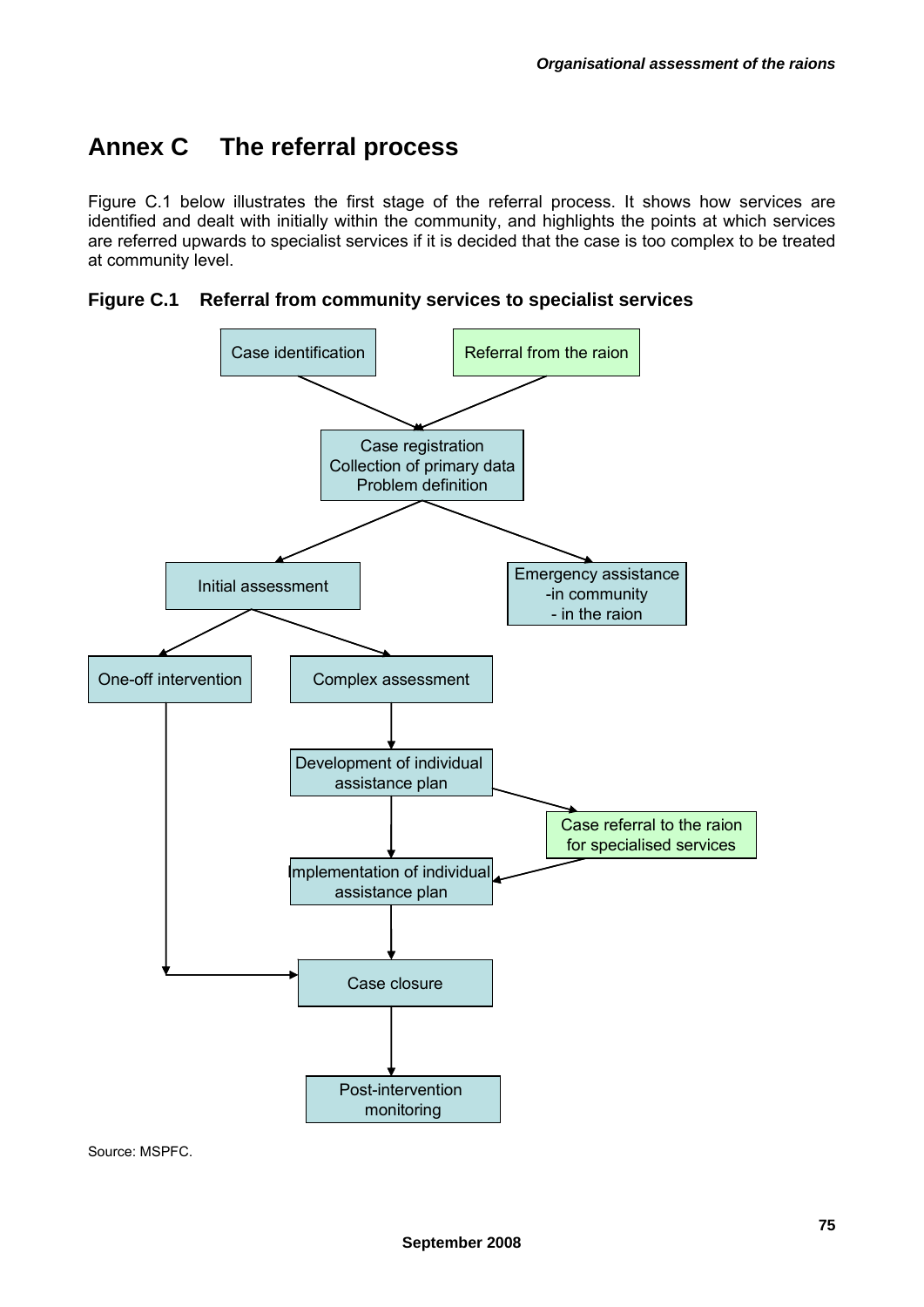# **Annex D Population structure and projected needs**

|                                                                     | 2009  | 2012  | 2020  | <b>Change 2009-2020</b> |
|---------------------------------------------------------------------|-------|-------|-------|-------------------------|
| <b>Total population (000s)</b>                                      | 3,571 | 3,549 | 3,456 | $-121$                  |
| Children 0-17                                                       | 773   | 716   | 665   | $-131$                  |
| Adults 18-59                                                        | 2,327 | 2,315 | 2,161 | $-156$                  |
| Elderly 60+                                                         | 471   | 519   | 630   | $+167$                  |
| Share of total population (%)                                       | 100   | 100   | 100   |                         |
| Children 0-17                                                       | 22    | 20    | 19    | $-3$                    |
| Adults 18-59                                                        | 65    | 65    | 63    | $-2$                    |
| Elderly 60+                                                         | 13    | 15    | 18    | $+5$                    |
| Total population requiring assistance (000s)                        | 418   | 428   | 442   | 23                      |
| Children 0-17                                                       | 46    | 43    | 40    | -6                      |
| Adults 18-59                                                        | 233   | 232   | 217   | $-17$                   |
| Elderly 60+                                                         | 139   | 153   | 186   | 47                      |
| Of which, people with disabilities (000s)                           | 181   | 182   | 179   | $-2$                    |
| Children 0-17                                                       | 12    | 11    | 10    | $-1.6$                  |
| <b>Adults 18-59</b>                                                 | 141   | 140   | 131   | $-10$                   |
| Elderly 60+                                                         | 28    | 31    | 38    | 9.6                     |
| Able-bodied people (000s)                                           | 223   | 246   | 263   | 25                      |
| Children 0-17                                                       | 34    | 32    | 30    | $-5$                    |
| <b>Adults 18-59</b>                                                 | 93    | 92    | 86    | $-7$                    |
| Elderly 60+                                                         | 111   | 122   | 148   | 37                      |
| Total requiring assistance, per 3,000 people                        | 352   | 362   | 373   | 23                      |
| Children 0-17                                                       | 39    | 36    | 23    | $-17$                   |
| Adults 18-59                                                        | 196   | 196   | 188   | $-7$                    |
| Elderly 60+                                                         | 117   | 130   | 161   | 47                      |
| Share able bodied/disabled people, of those that require assistance |       |       |       |                         |
| Able bodied children                                                | 8%    | 8%    | 7%    | $-19%$                  |
| Able bodied adults                                                  | 22%   | 22%   | 19%   | $-12%$                  |
| Able bodied elderly                                                 | 26%   | 28%   | 33%   | 27%                     |
| People with disabilities                                            | 43%   | 42%   | 40%   | $-6%$                   |
| Total                                                               | 100%  | 100%  | 100%  |                         |

#### **Table D.1 Population requiring social service support**

Source: OPM and EveryChild (2008). Notes: Population estimates are from data used by the MSPFC for pension projections. Estimates of the proportion of people who are disabled and require assistance are based on the figures from the Ministry of Health for 2006, scaled in proportion to the change in population. The proportion of able-bodied people requiring social service support in any year is estimated at 6% of children, 4% of adults under the age of 60, and 25% of the population aged 60 and over (based on expert opinion). The number of people requiring assistance per 3,000 population is given because it is intended to build a network of one social assistant for every 3,000 people in Moldova.